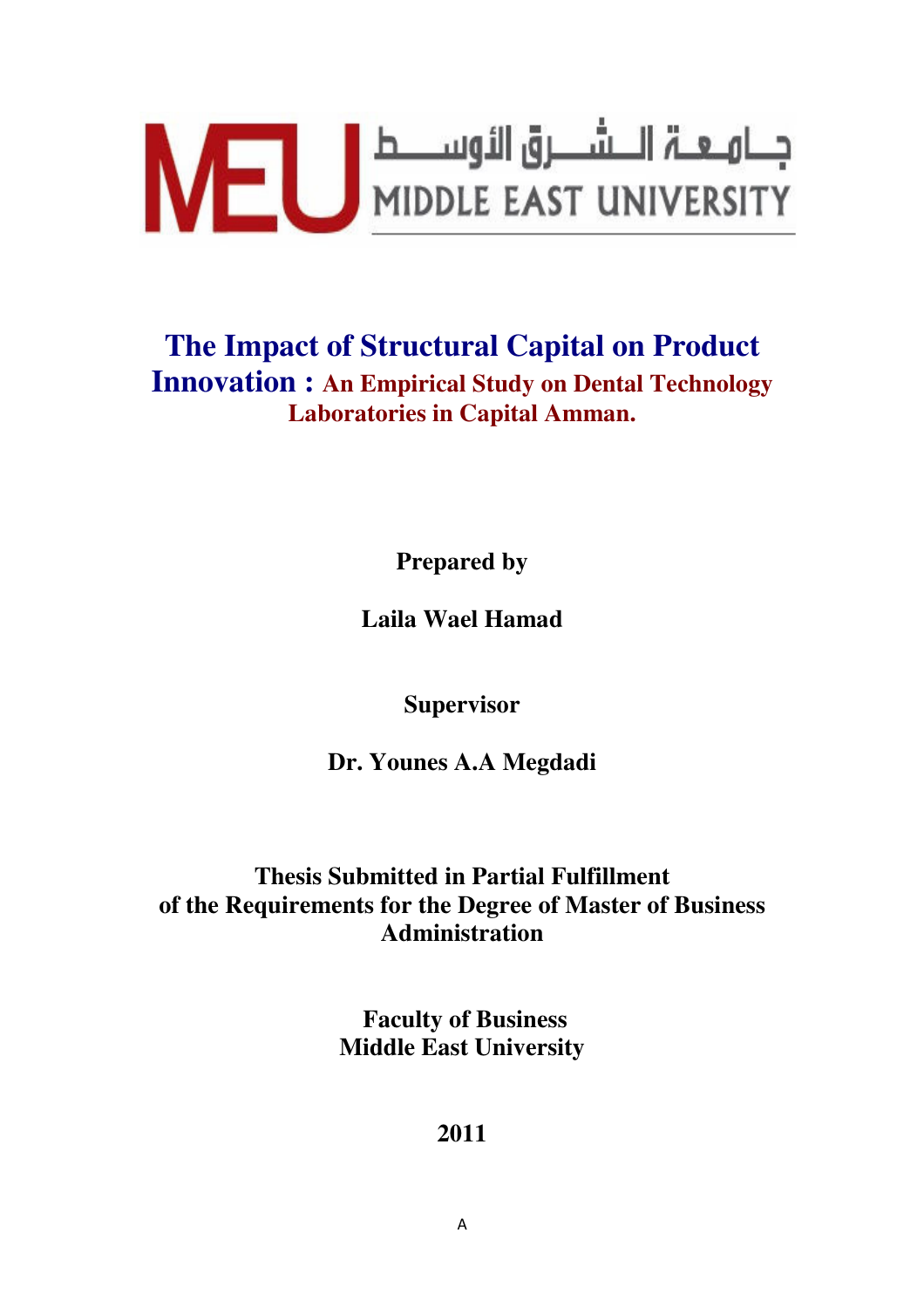## DELEGATION

I hereby "Laila Wael Hamad" entrust the Middle East University (MEU) to provide copies of this thesis for university libraries or institutions or bodies concerned with research and scientific studies upon request.

Name: Laila Wael Hamad

Signature: table

Date 14 7 / 2011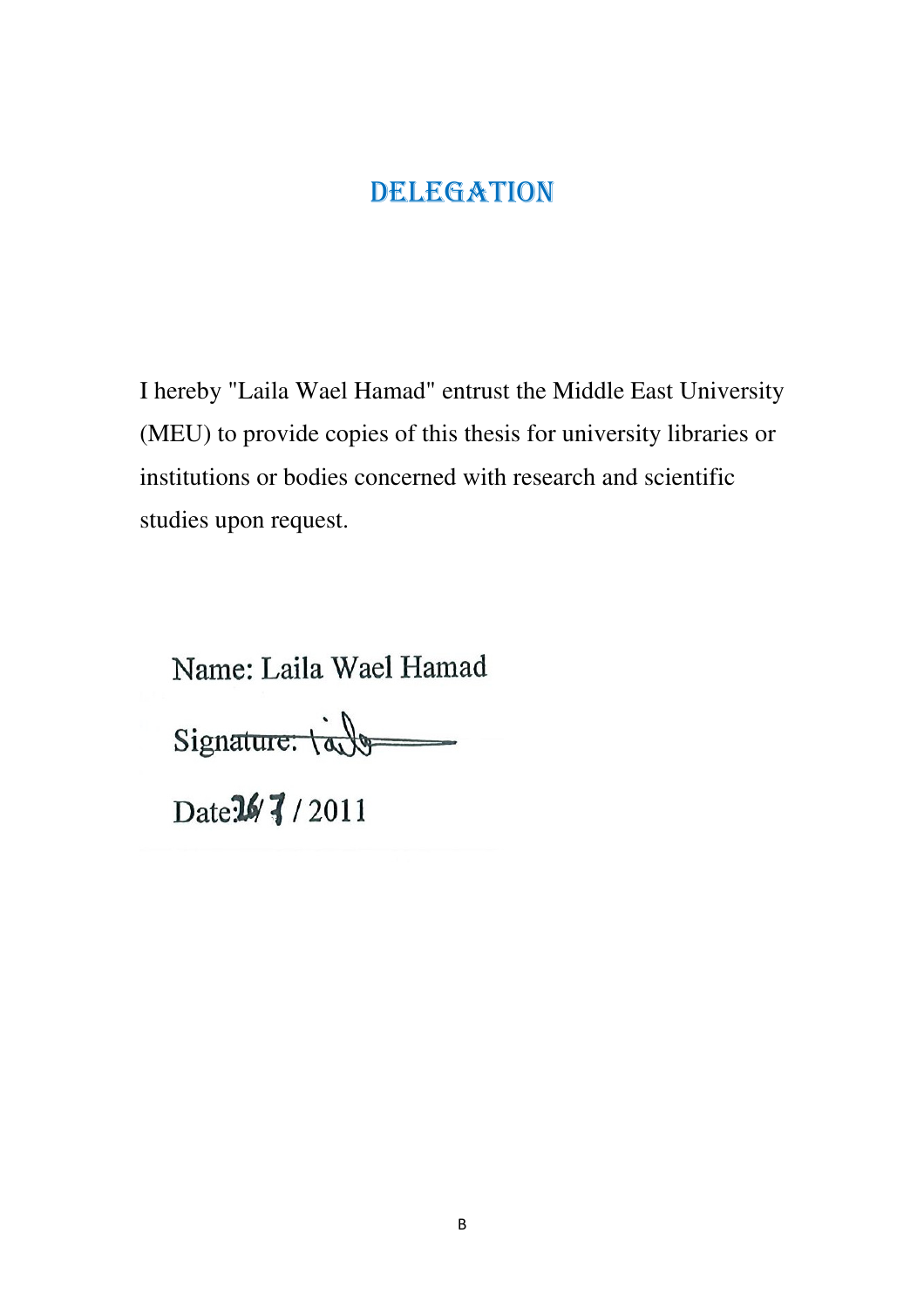## DISCUSSION COMMITTEE DECISION

This thesis was discussed with a title of:

# "The Impact of Structural Capital on Product Innovation: An Empirical Study on Dental Technology Laboratories in Jordan"

#### It was approved in 26/07/2011

Dr. Yunes A.A Megdadi Dr. Daher Al-Qurashi Dr.Reyad Ahmad Abazid

Head and Supervisor Memebr **External Examiner** 

Middle East University Amman Arabic University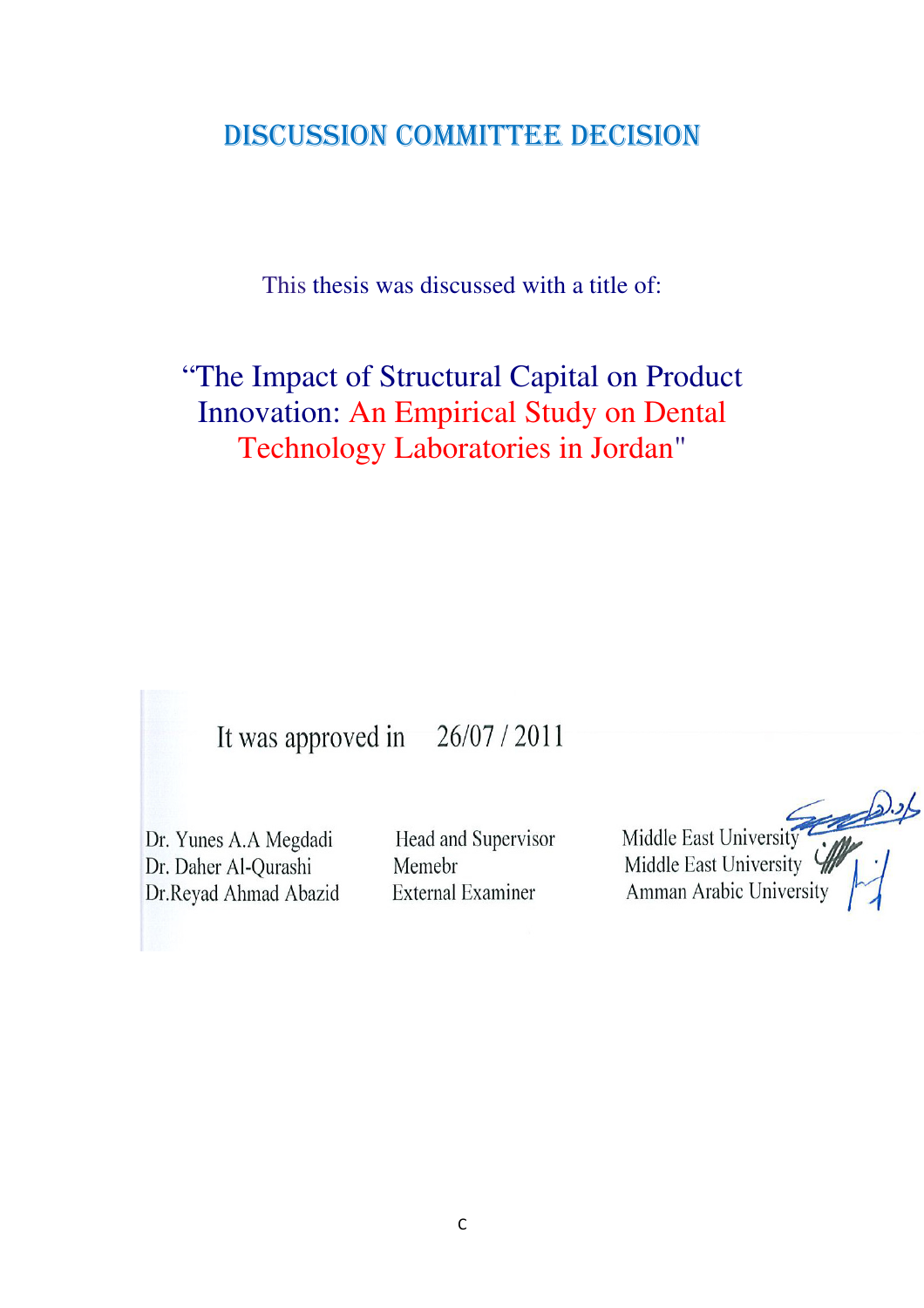## GRATITUDE AND APPRECIATION

Praise be to God for inspiring me with ambition and patience, and giving me strength and will to complete this thesis.

 I would like to express my sincere and heartfelt thanks for my supervisor Dr. Younes A.A Megdadi, who did not spare his effort or advice for the enrichment of my work, and for the distinguished members of the discussion committee, for sparing time to read this thesis.

 I also extend my thanks and gratitude for my distinguished university "Middle East University", represented by the officials and the members of teaching staff, and to all who helped me during the time of preparation of this modest work.

*"Gratitude is when memory is stored in the heart and not in the mind"*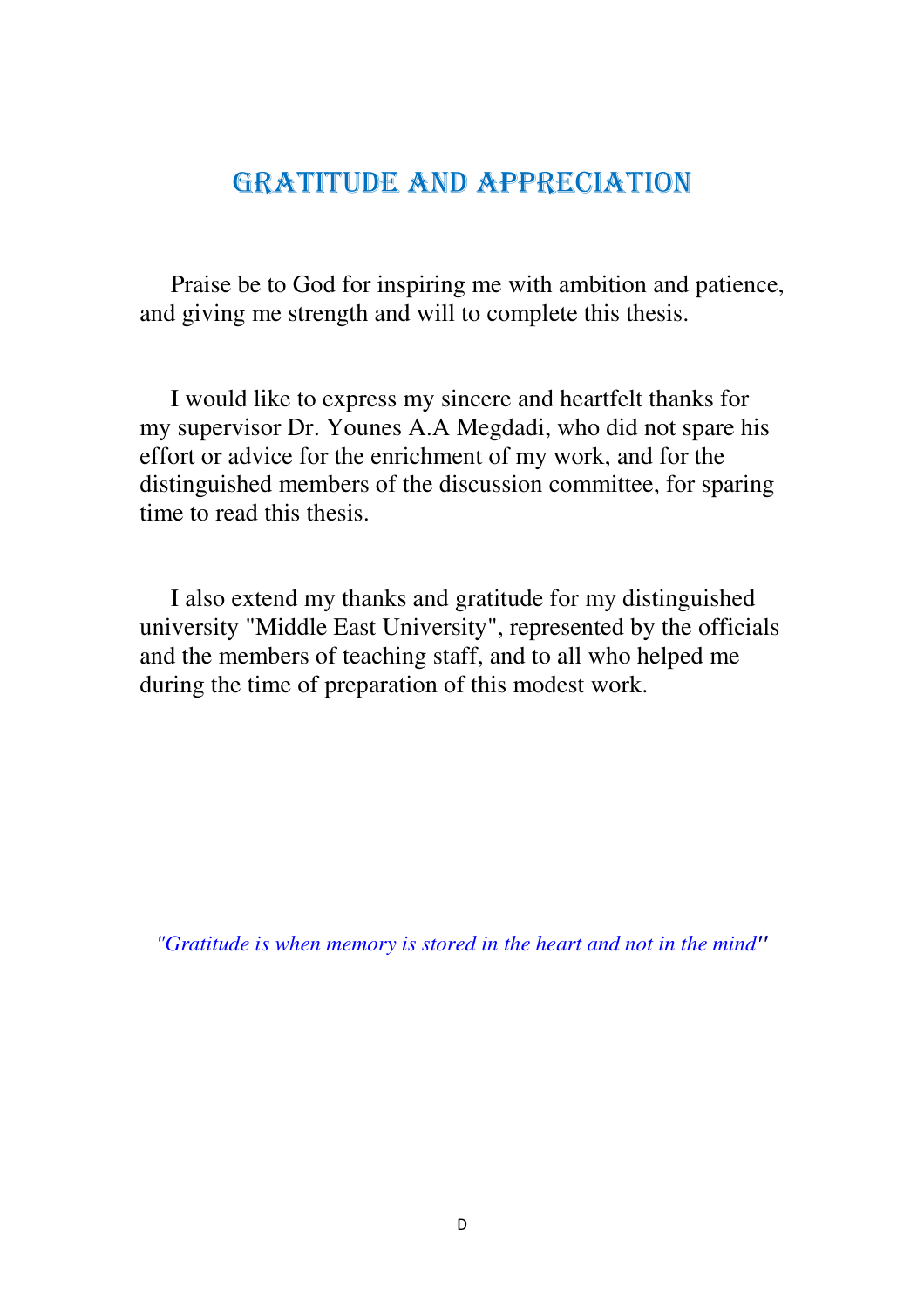## **DEDICATION**

## I dedicate this modest work to…..

The man who guided me with his wisdom,…my example of all times…*FATHER* …

The woman who overwhelmed me with her love and affection… my inspiration of all times…*MOTHER*...

My biggest treasure… my most precious source of pride… and the soul of my existence…*LAITH*…

The best thing that ever happened to me... my soul mate ... *MOHAMMED* …

And to all who helped and inspired me throughout this journey….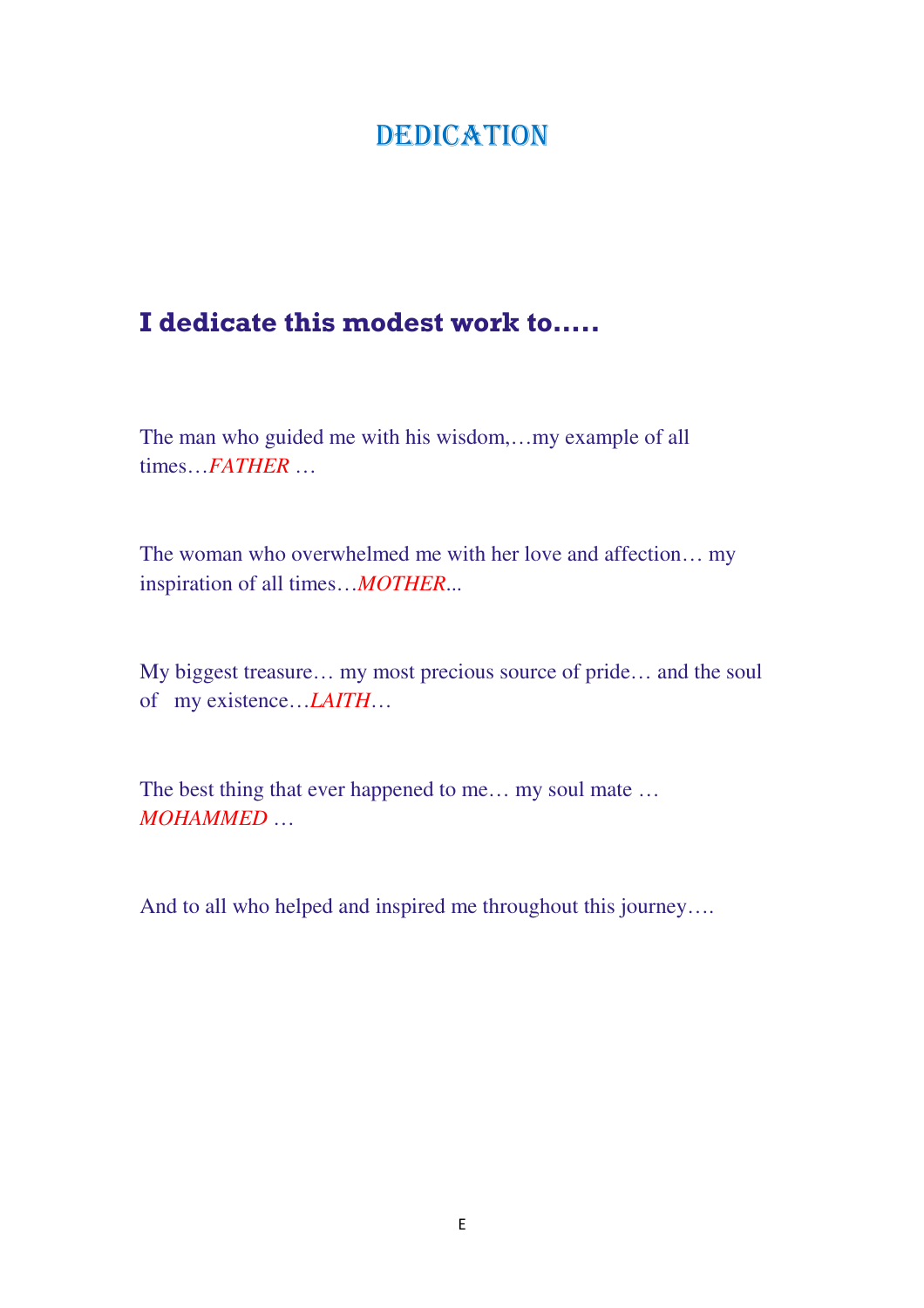# **Table of contents**

| <b>Subject</b>                              | Page                      |
|---------------------------------------------|---------------------------|
| <b>Delegation</b>                           | B                         |
| <b>Discussion Committee Decision</b>        | $\mathcal{C}$             |
| <b>Gratitude and Appreciation</b>           | D                         |
| <b>Dedication</b>                           | E                         |
| <b>Table of Contents</b>                    | $\overline{F}$            |
| <b>List of Tables</b>                       | $\boldsymbol{\mathrm{H}}$ |
| <b>List of Figures</b>                      | $\mathbf{J}$              |
| <b>List of Appendixes</b>                   | $\bf J$                   |
| <b>Abstract</b>                             | K                         |
| <b>Chapter One: Study General Framework</b> | 1                         |
| (1-1): Introduction                         | $\overline{2}$            |
| (1-2): Study Problem Statements             | $\overline{4}$            |
| (1-3): Study Objectives                     | 5                         |
| (1-4): Study Significance                   | 6                         |
| (1-5): Study Hypothesis                     | $\overline{7}$            |
| (1-6): Study Limitations                    | 8                         |
| (1-7): Study Difficulties                   | 9                         |
| (1-8): Study Terminology                    | 10                        |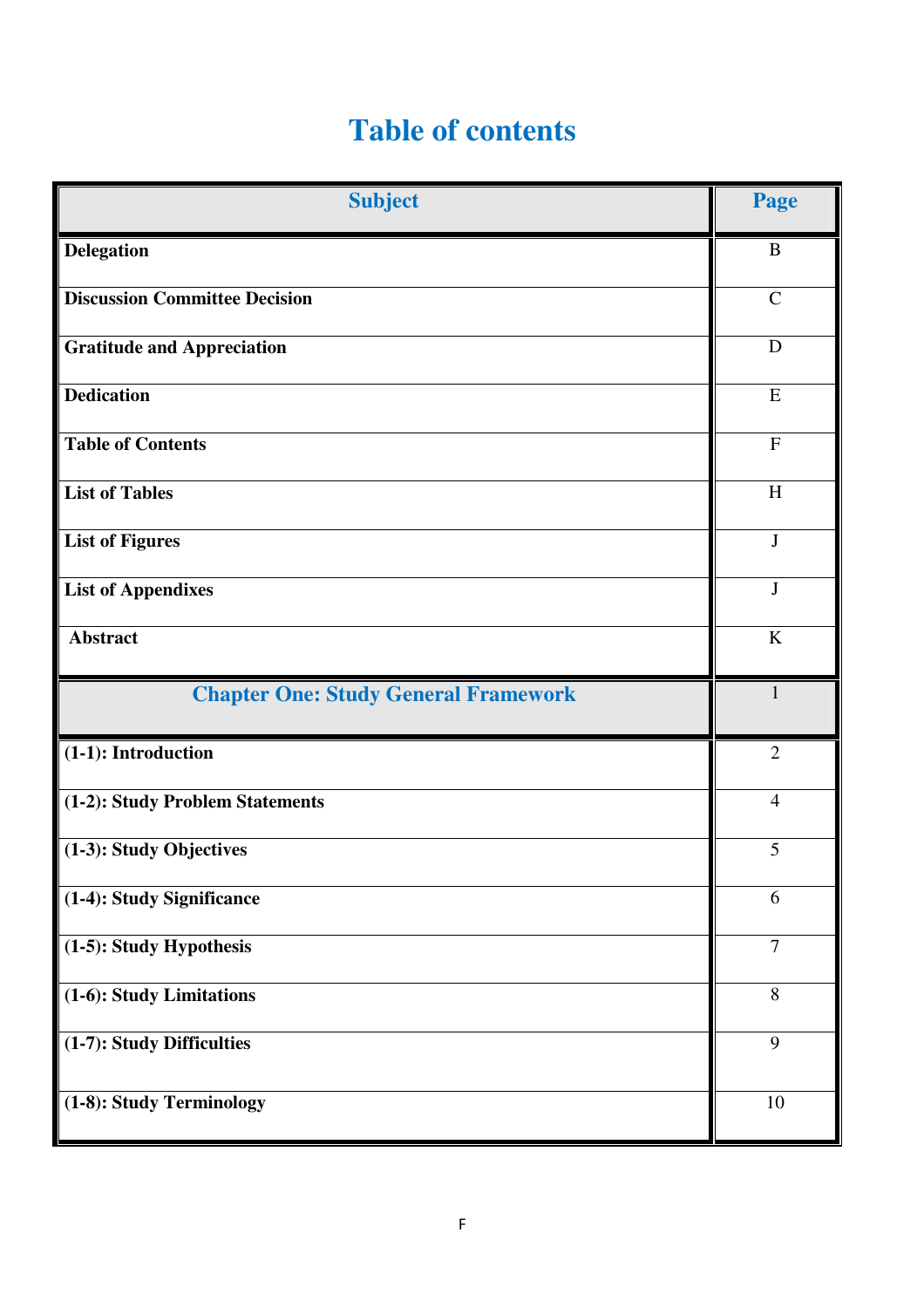| <b>Chapter Two: Theoretical Framework and Previous Studies</b> |    |
|----------------------------------------------------------------|----|
|                                                                | 13 |
| (2-1): Introduction                                            | 14 |
| (2-2): Knowledge                                               | 14 |
| (2-3): Knowledge Management                                    | 18 |
| (2-4): Intellectual Capital                                    | 22 |
| (2-5): Structural Capital                                      | 26 |
| $(2-6)$ : Innovation                                           | 29 |
| (2-7): Arabic and Foreign Previous Studies                     | 30 |
| (2-8): Differences Between Current Study and Previous Studies  | 43 |
| <b>Chapter Three: Method and Procedures</b>                    | 44 |
| (3-1): Introduction                                            | 45 |
| (3-2): Study Methodology                                       | 45 |
| (3-3): Study Population and Sample                             | 46 |
| (3-4):Study Model                                              | 47 |
| (3-5): Demographic Variables of the Study Sample               | 48 |
| (3-6): Study Tools and Data Collection                         | 50 |
| (3-7):Statistical Methods                                      | 52 |
| (3-8): Reliability and Validity                                | 52 |
| <b>Chapter Four: Analysis Results and Hypothesis Test</b>      | 54 |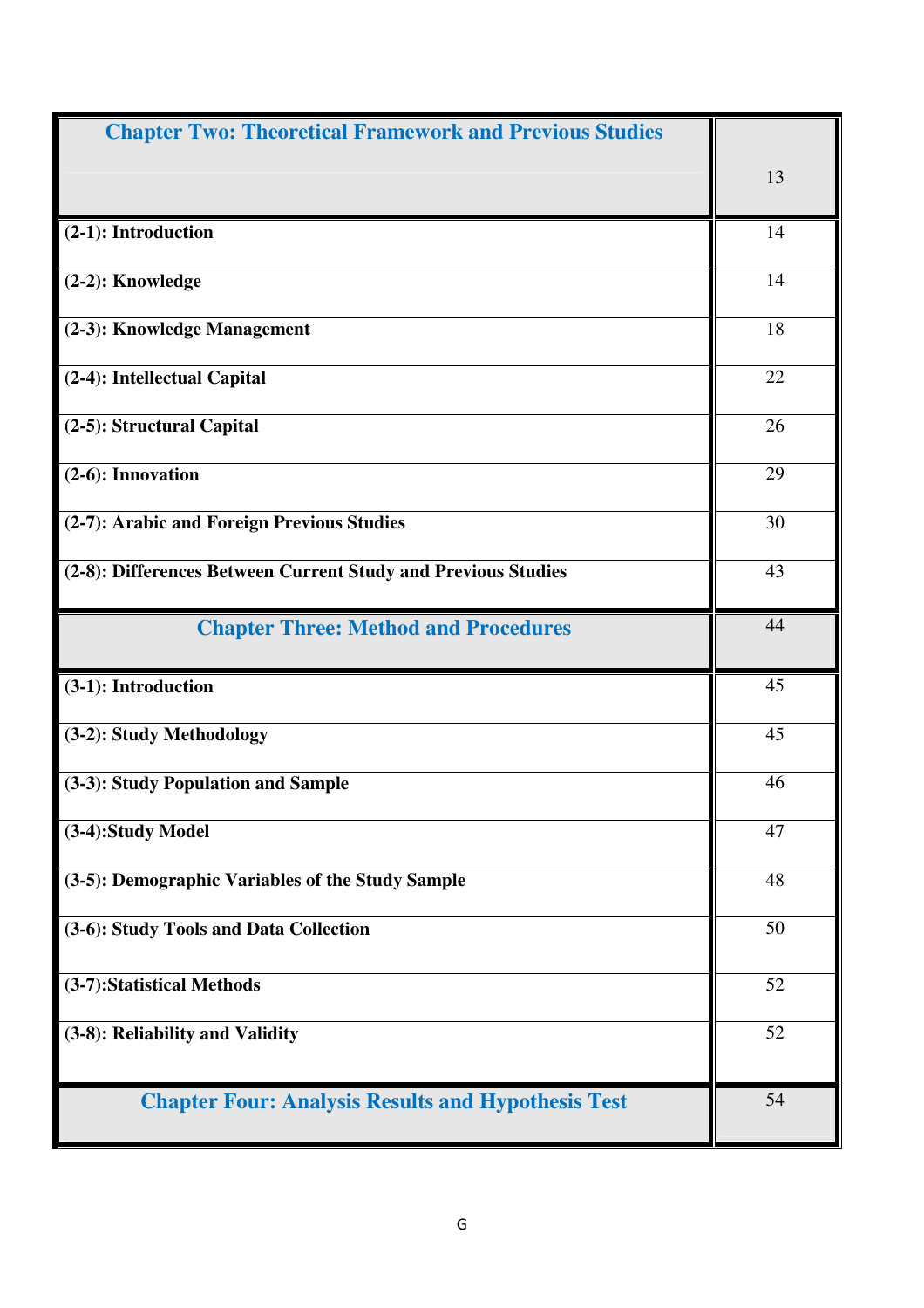| (4-1): Introduction                              | 55 |
|--------------------------------------------------|----|
| (4-2): Study Variables Descriptive Analysis      | 55 |
| (4-3): Study Hypotheses Testing                  | 62 |
| <b>Chapter Five: Results and Recommendations</b> | 73 |
| (5-1): Introduction                              | 74 |
| $(5-2)$ : Results                                | 74 |
| (5-3): Recommendations                           | 79 |
| <b>List of References</b>                        | 81 |
| <b>First: Arabic References</b>                  | 82 |
| <b>Second: Foreign References</b>                | 83 |
| <b>Appendixes</b>                                | 88 |

# **List of Tables**

| <b>Chapter/</b>  | <b>Subject</b>                                                                           | Page |
|------------------|------------------------------------------------------------------------------------------|------|
| <b>Table No.</b> |                                                                                          |      |
| $(3-1)$          | Description of demographic variables of sample members                                   | 48   |
| $(3-2)$          | Reliability coefficient for the study factors $(a)$                                      | 53   |
| $(4-1)$          | Means and standard deviations for the study sample<br>responding for the Database factor | 55   |
| $(4-2)$          | Means and standard deviations for the study sample                                       | 57   |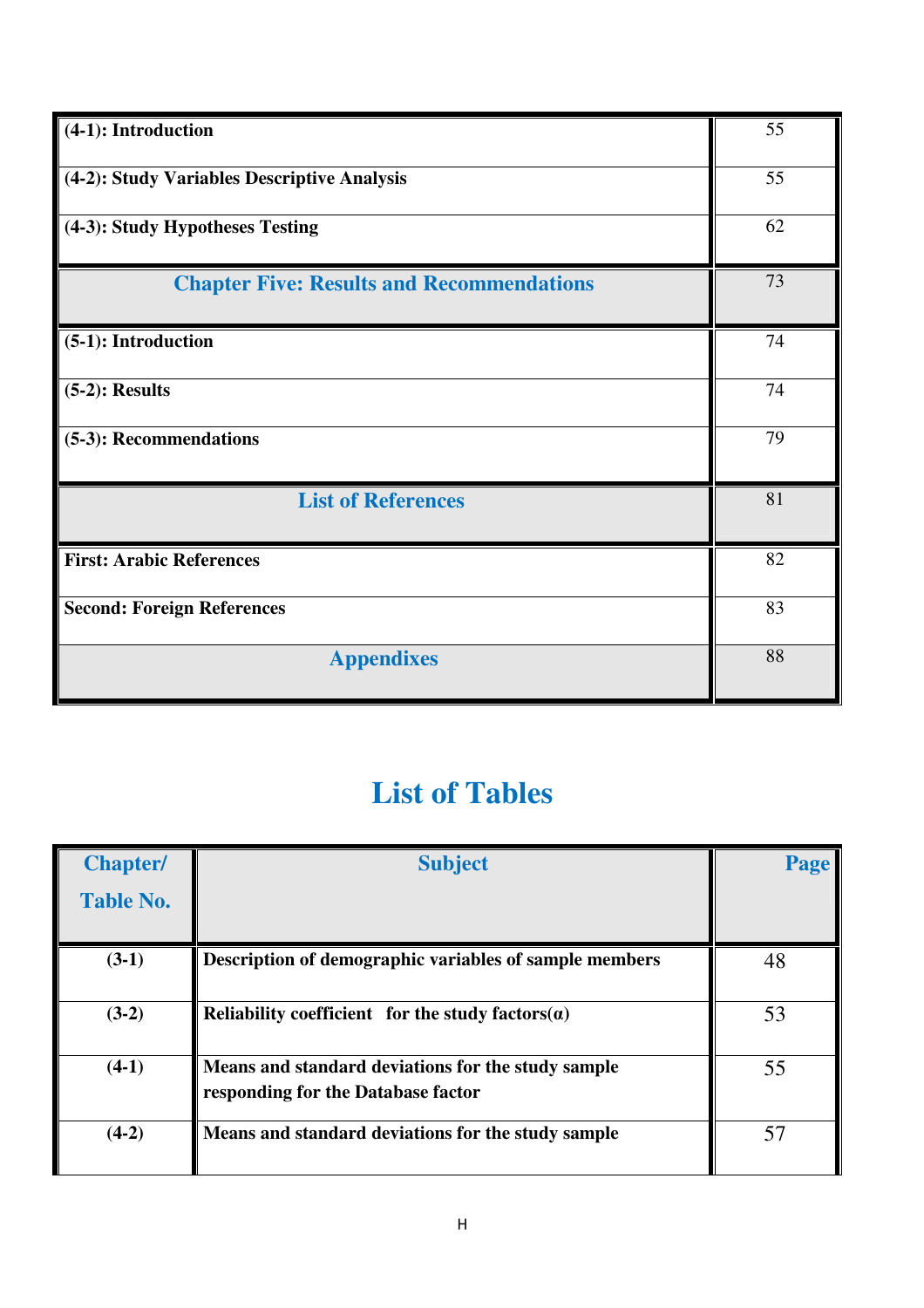|          | responding for the information system factor.                                                                          |    |
|----------|------------------------------------------------------------------------------------------------------------------------|----|
| $(4-3)$  | Means and standard deviations for the study sample<br>responding for the patents factor.                               | 58 |
| $(4-4)$  | Means and standard deviations for the study sample<br>responding for the product innovation strategy factor.           | 60 |
| $(4-5)$  | Model Summary for structural capital and product<br>innovation                                                         | 63 |
| $(4-6)$  | ANOVA test for structural capital and product innovation                                                               | 63 |
| $(4-7)$  | Coefficients test of structural capital and product innovation                                                         | 64 |
| $(4-8)$  | Model summary for database and product innovation                                                                      | 64 |
| $(4-9)$  | ANOVA test for database and product innovation                                                                         | 65 |
| $(4-10)$ | Coefficients test for database and product innovation                                                                  | 65 |
| $(4-11)$ | Model summary for information systems and product<br>innovation                                                        | 66 |
| $(4-12)$ | ANOVA test for information systems and product innovation                                                              | 67 |
| $(4-13)$ | Coefficients test for information systems and product<br>innovation                                                    | 67 |
| $(4-14)$ | Model summary for patents and product innovation                                                                       | 68 |
| $(4-15)$ | ANOVA test for patents and product innovation                                                                          | 69 |
| $(4-16)$ | Coefficients test for patents and product innovation                                                                   | 69 |
| $(4-17)$ | ANOVA analysis for the differences in impact of structural<br>capital on product innovation strategy due to experience | 70 |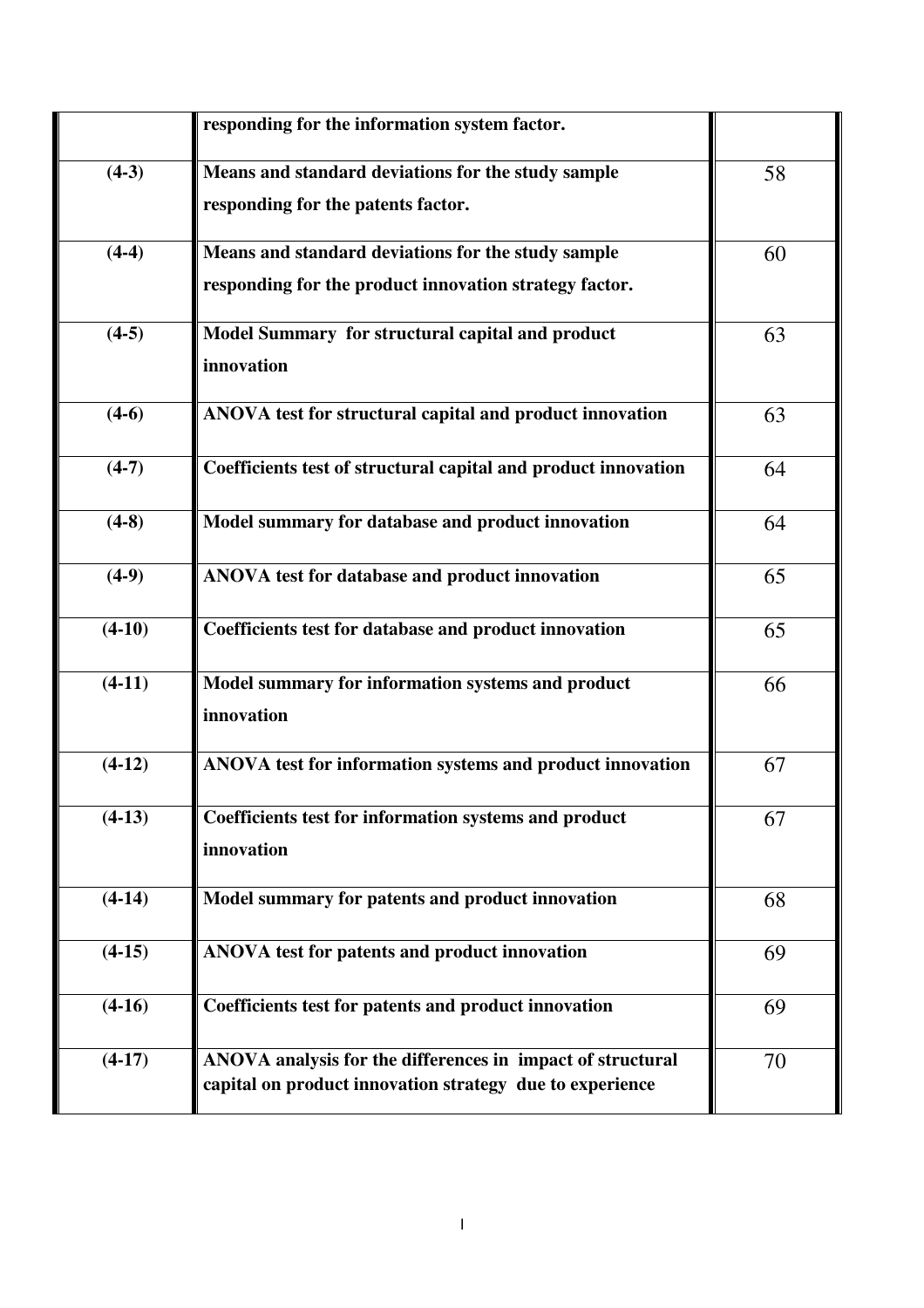| $(4-18)$ | ANOVA analysis for the differences in impact of structural<br>$\vert$ capital on product innovation strategy due to education |  |
|----------|-------------------------------------------------------------------------------------------------------------------------------|--|
| $(4-19)$ | ANOVA analysis for the differences in impact of structural<br>capital on product innovation strategy due to career center     |  |

# **List of Figures**

| <b>Figure No.</b> | <b>Subject</b>     | Page |
|-------------------|--------------------|------|
| $(1-3)$           | <b>Study Model</b> | 47   |

# **List of Appendixes**

| <b>Appendix No.</b> | <b>Appendix Title</b>             | Page |
|---------------------|-----------------------------------|------|
|                     | <b>Questionnaire Arbitrators</b>  | 89   |
|                     | <b>Study Tool (Questionnaire)</b> | 90   |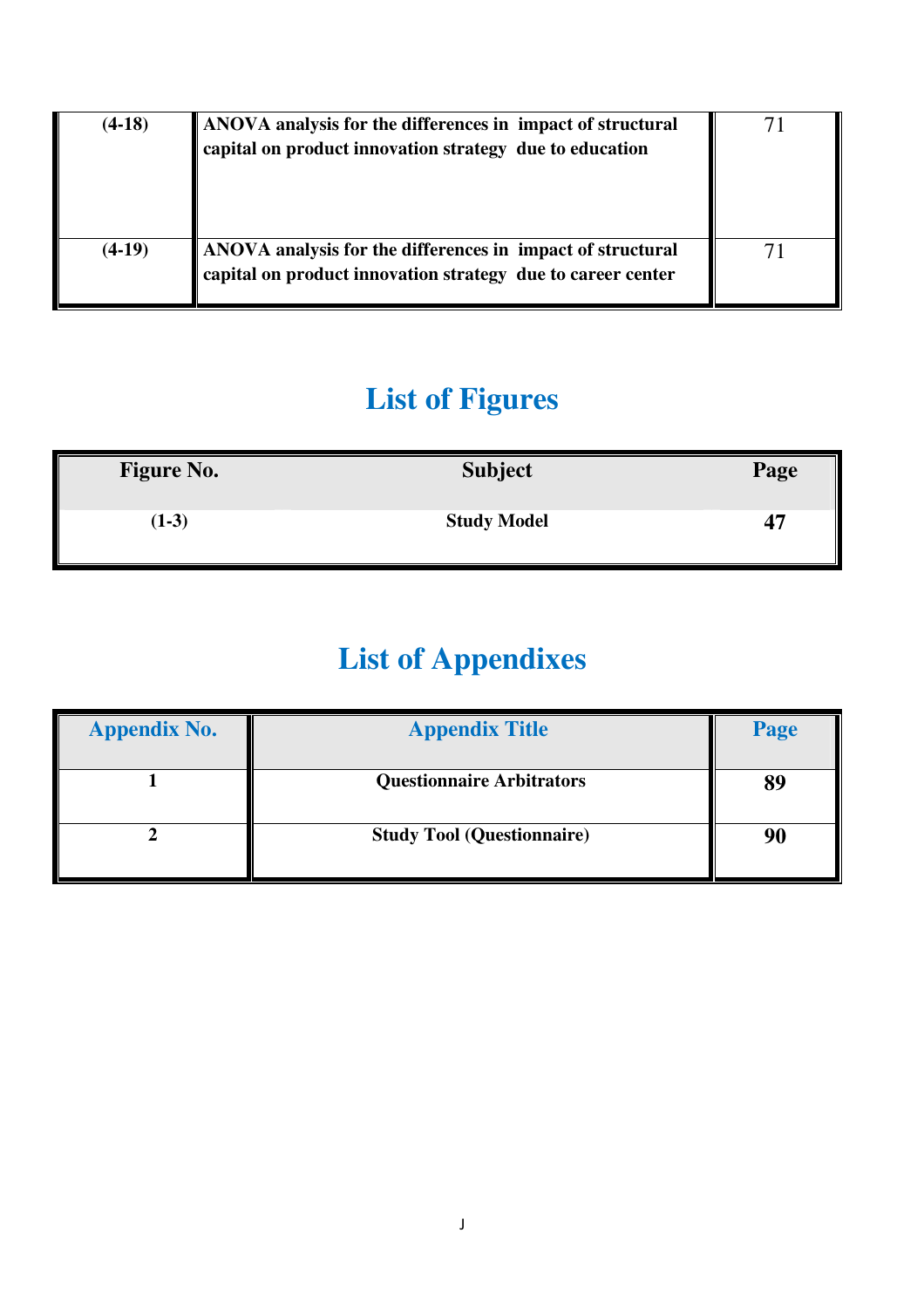## The Impact of Structural Capital on Product Innovation Empirical Study on Dental Technology Laboratories in Capital Amman

Prepared by Laila Wael Hamad

**Supervisors** Dr.Younes A.A Megdadi

#### **Abstract**

The main objective of this study was to analyze the impact of structural capital on product innovation strategy in the Jordanian dental technology laboratories in Amman. The study sample consisted of (450) dental technicians working in Jordanian dental technology laboratories, which included senior technicians, their assistants, and trainees.

In order to achieve the objectives of the study, the researcher developed a questionnaire consisting of (43) paragraphs to gather the primary information from study sample.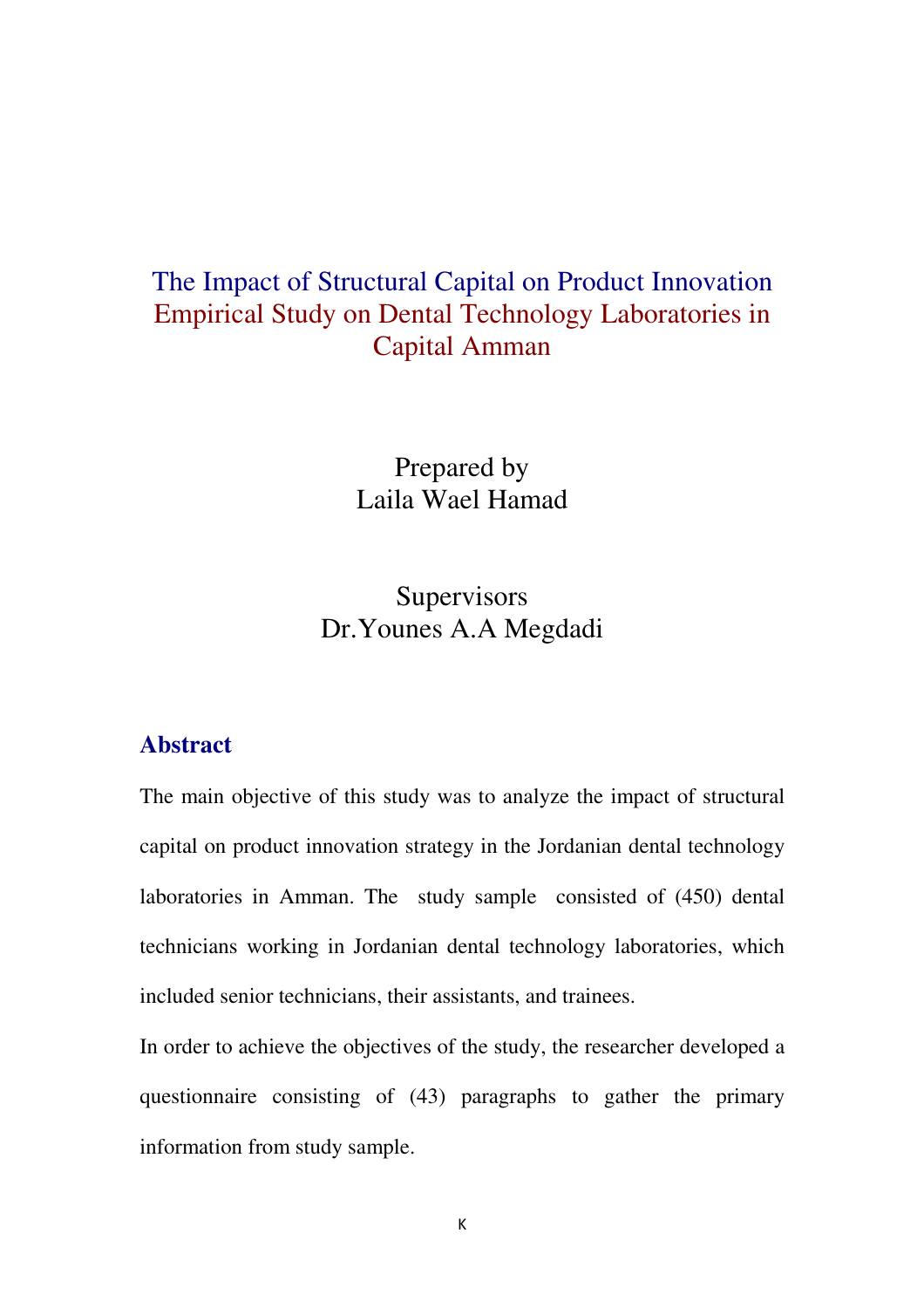The statistical package for social sciences (SPSS) program was used to analyze and examine the hypotheses. The study used many statistical methods. After executing the analysis to study hypotheses; the study concluded a number of results, mainly the following:

1- The major aspect of database can be summarized as knowledge accumulation environment, and the database can contribute in the high level of accuracy, and high speed of work accomplishment with low cost.

2- Information systems are highly functional in human capital, which could be determined by the pathway of information processing within the labs to direct and organized the day work activities, in order to speed up the work and achievement in the laboratory.

3- There is a limited amount of patents used, this lack is related to culture and organizational factors , which can summarize the lack of believes in human ability and capacity to contribute and innovate in the personal level. Besides, there is a lack of opportunists for financial support, and a limited ground to conduct development researches.

4- The dental Technology industry has obvious limitations because of its nature , and the high costs of conducting development research to invent new material.

5- Existence of a significant impact of structural capital on the product innovation strategy.

L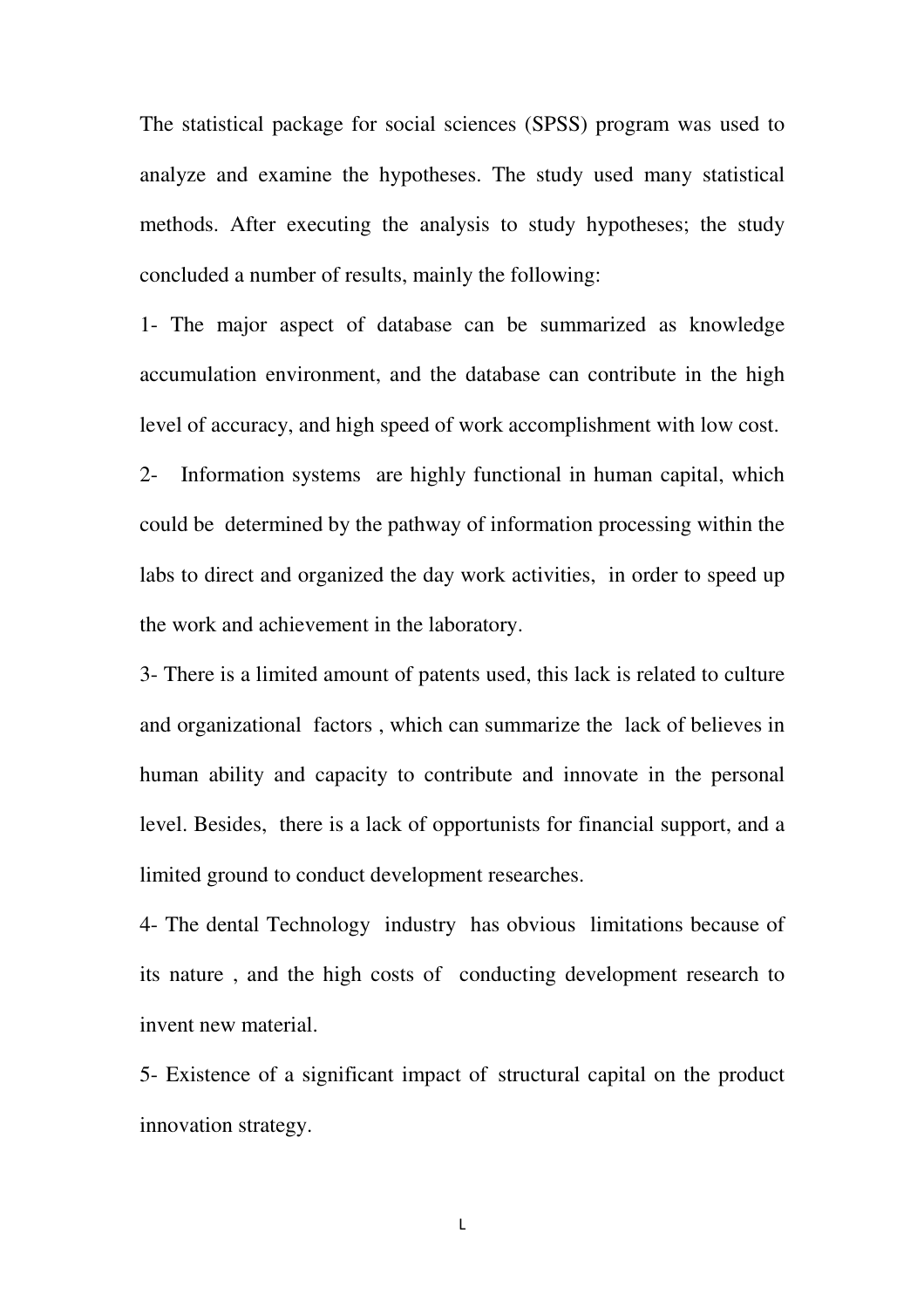6-There was no significant impact of structural capital on product innovation strategy of dental technology laboratories in Jordan, due to demographic variables.

After finding these results, the researcher recommended the following:

1- Conducting further research in the area of dental technology, to find the relationship between the leadership style and innovations.

2- The importance of sustaining human capacity building in laboratories, to create human infrastructures which could contribute to the innovation process.

3- The importance of experience exchange with leading international companies, in the dental technology industry, to find-out creative potentials and develop the skills of employees.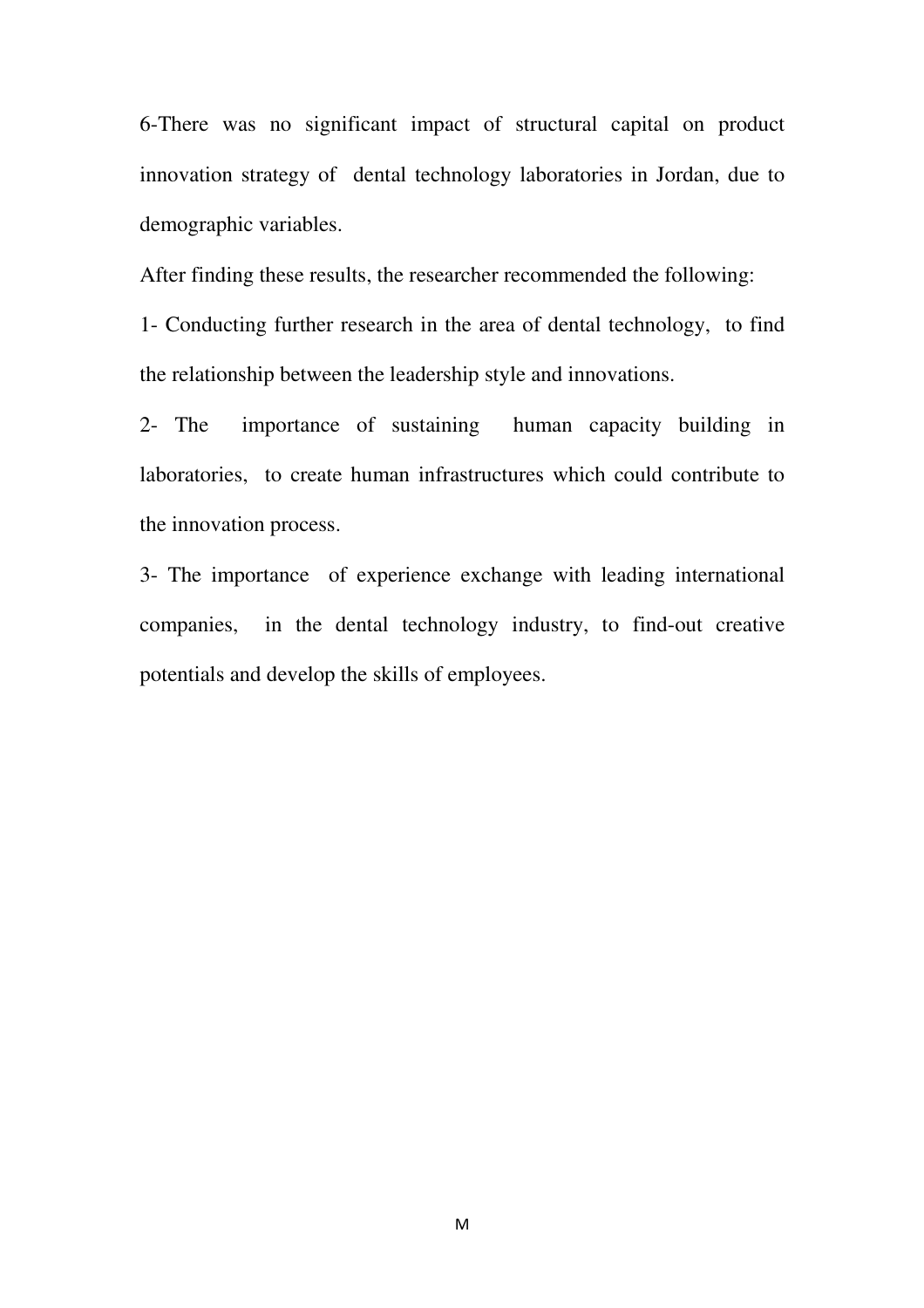## Chapter One Study General Framework

- (1-1): Introduction
- (1-2): Study Problem statements
- (1-3): Study Objectives
- (1-4): Study Significance
- (1-5): Study Hypothesis
- (1-6): Study Limitations
- (1-7): Study Difficulties
- (1-8): Study Terminology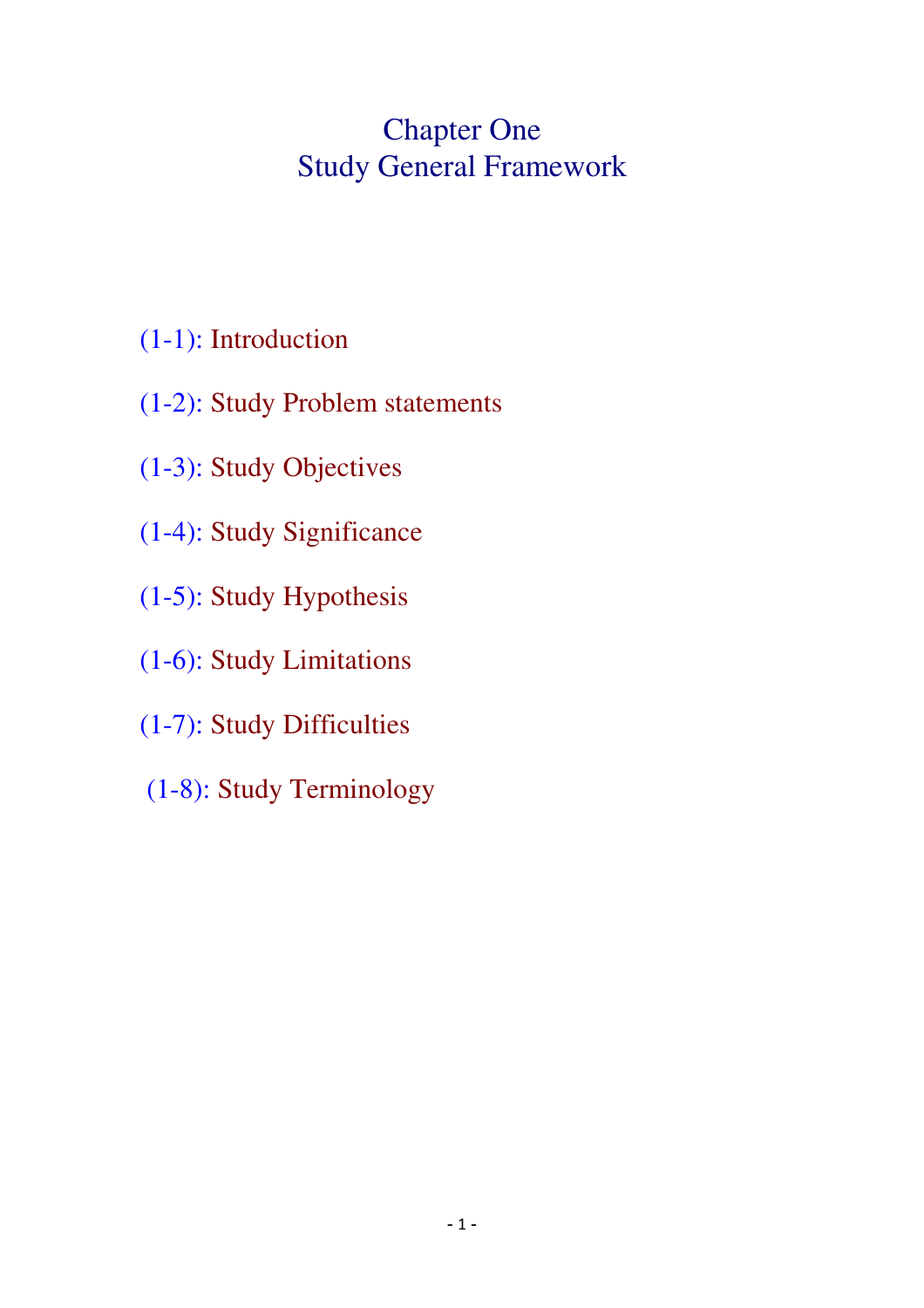#### **(1-1): Introduction**

 Knowledge being the new engine of corporate development has become one of the great clichés of recent years, but there is no doubt that successful companies tend to be those that continually innovate, relying on new technologies and the skills and knowledge of their employees rather than assets such as plants or machinery. Value can be generated by intangibles not always reflected in financial statements and forwardlooking companies have realized that these are an integral part of fully understanding the performance of their business **(Marr, Schiuma and Neely, 2002)** 

 Intellectual Capital is a broad concept which is often split into different categories, most commonly human, relational and structural capital **(Marr, Schiuma and Neely, 2003).** 

 Structural capital is defined as the knowledge that stays within the firm. It comprises organizational routines, procedures, systems, cultures and databases. Examples are organizational flexibility, a documentation service, the existence of a knowledge centre, the general use of information technologies and organizational learning capacity. Some of them may be legally protected and become intellectual property rights,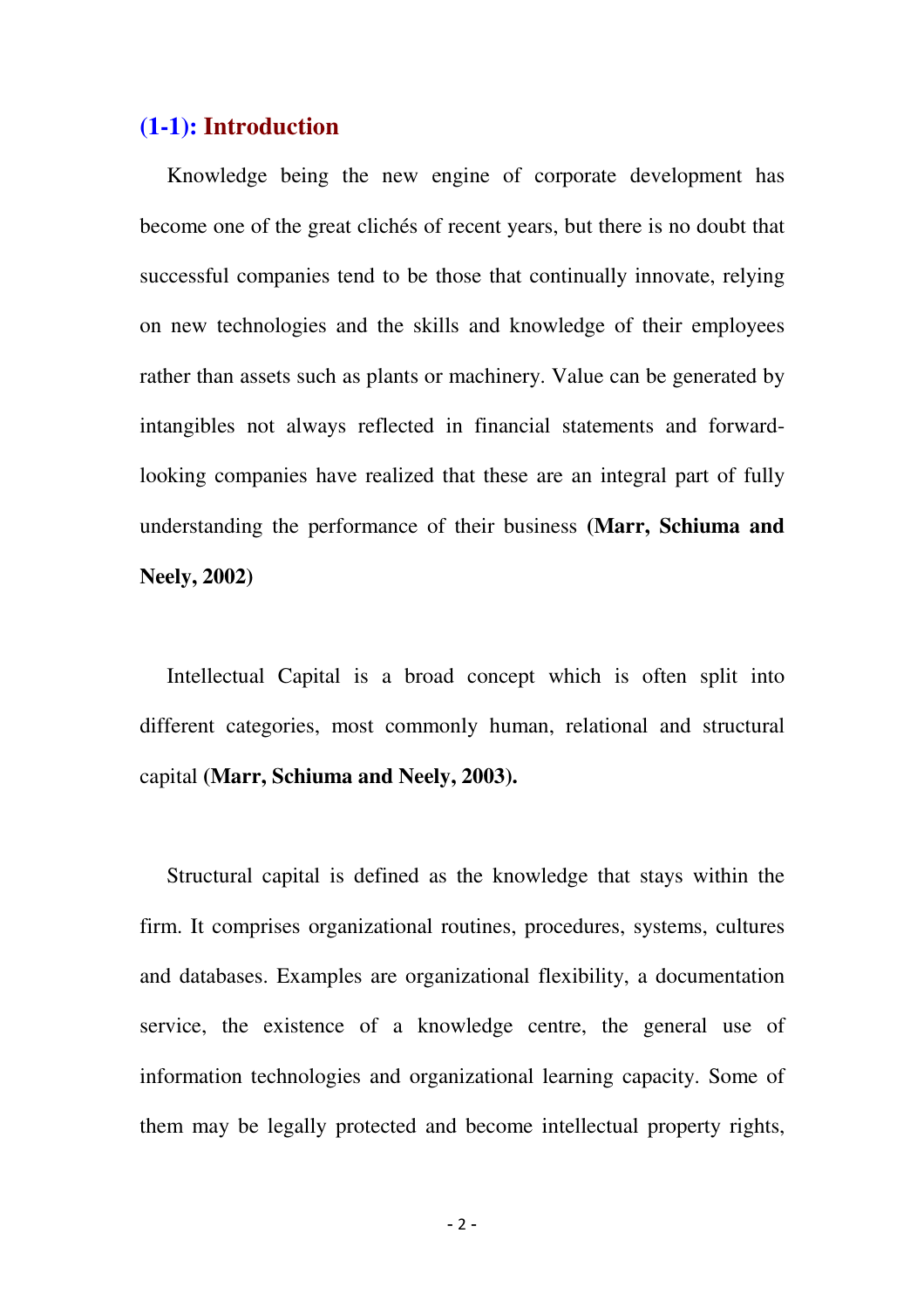legally owned by the firm under separate title. **(Carmeli, and Tishler, 2004)** 

 Innovation is about responding to and creating change. It is about evolution and revolution, evolving into higher and newer planes, and leaping onto another wave of technology. Innovative organizations are futuristic, daring, and pioneers of social change.

 Innovation management is a key core competency in an economy where cycles of change are more recurrent. As a core competency, it involves the ability to embrace and create change, take risks, accept failure as part of the experimentation process, and get from product concept to market in the shortest time. **(Castiaux, 2007).**

 The proposed study aims *to discuss the tendency of the Jordanian dental technology laboratories for using structural capital as an essential asset to improve their innovation strategy and the impact of it on their success and superiority.*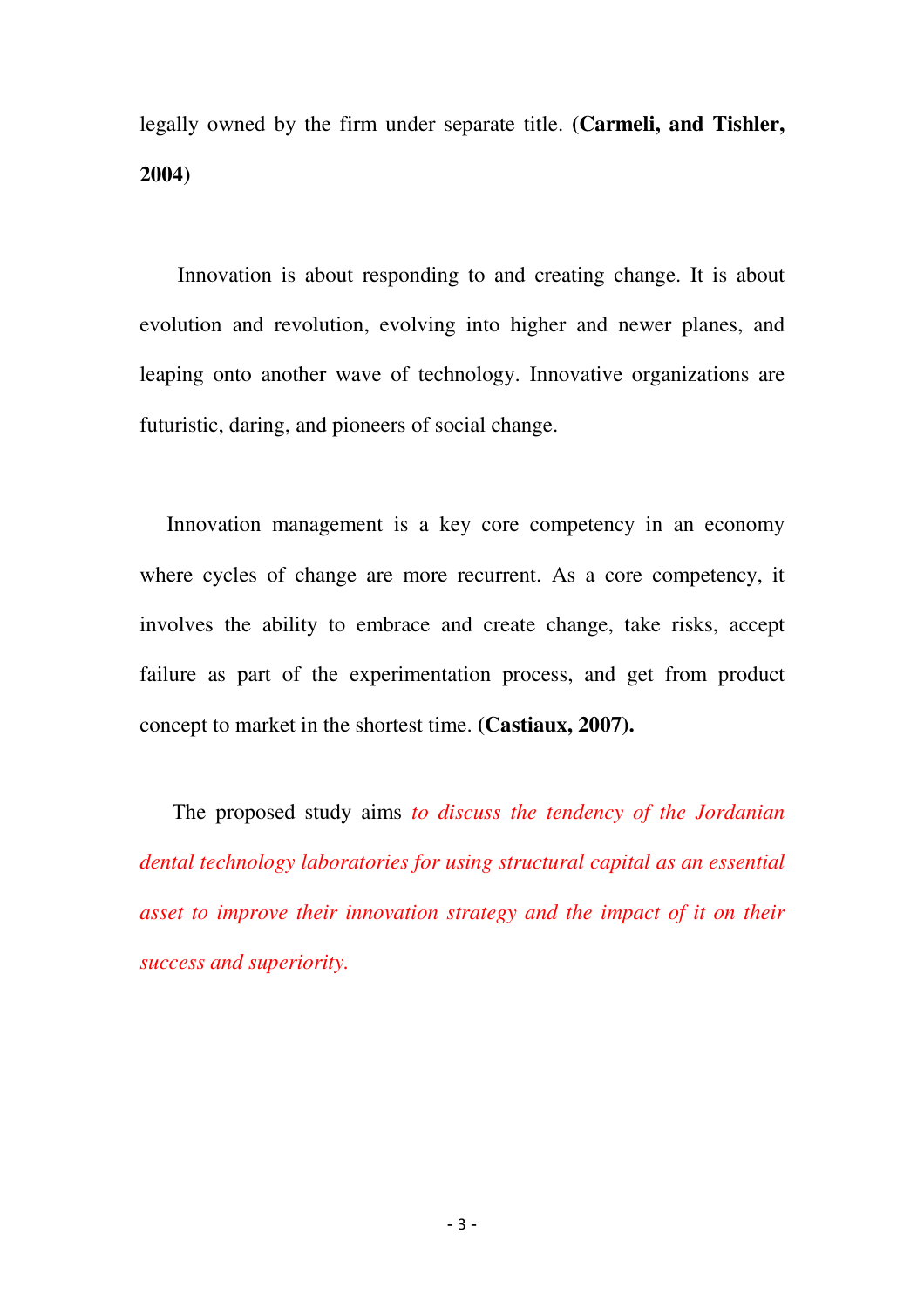#### (1-2): **Study Problem statements**

Due to the practical experience in the dental technology field, the researcher noticed that only few dental technology laboratories tend to really understand the importance and the role of structural capital in the process of product innovation. The problem of this study can be explained by answering the following questions:

Question One: To what extent do the Jordanian dental technology laboratories practice structural capital in the overall process and operations?

Question Two: Do Jordanian dental technology laboratories use structural capital as a vital asset in their product innovation process and what improvements occurred as a result of that?

Question Three: Do the Jordanian dental technology laboratories realize the real benefits and importance of structural capital in their product innovation strategies?

Question Four: Does structural capital asset really improve the product innovation strategies and how?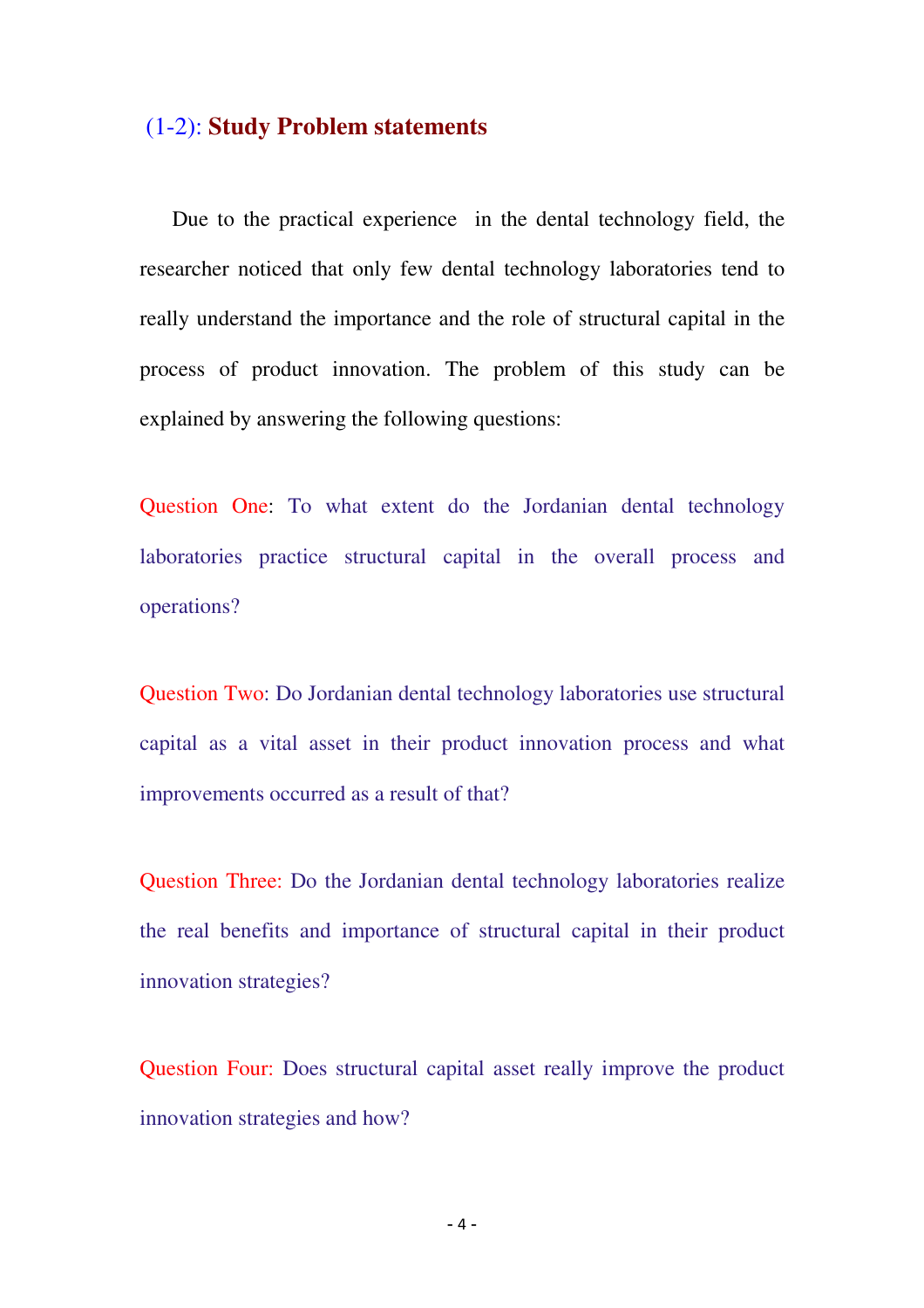Question Five: What are the barriers of using the structural capital as an essential asset?

### **(1-3): Study Objectives**

This study seeks to:

1- Change traditional concept and come to realize the importance of investment in structural capital in dental technology laboratories.

2- Carry out the strategy of structural capital for later-developing dental technology laboratories and to obtain later-developing profit by investment and transfer of structural capital.

3- Integrate educational resources, reinforce educational investment and optimize initial stock of structural capital in Jordanian dental technology laboratories.

4-Enhance the appreciation and significance of investment in structural capital to revitalize old industrial bases.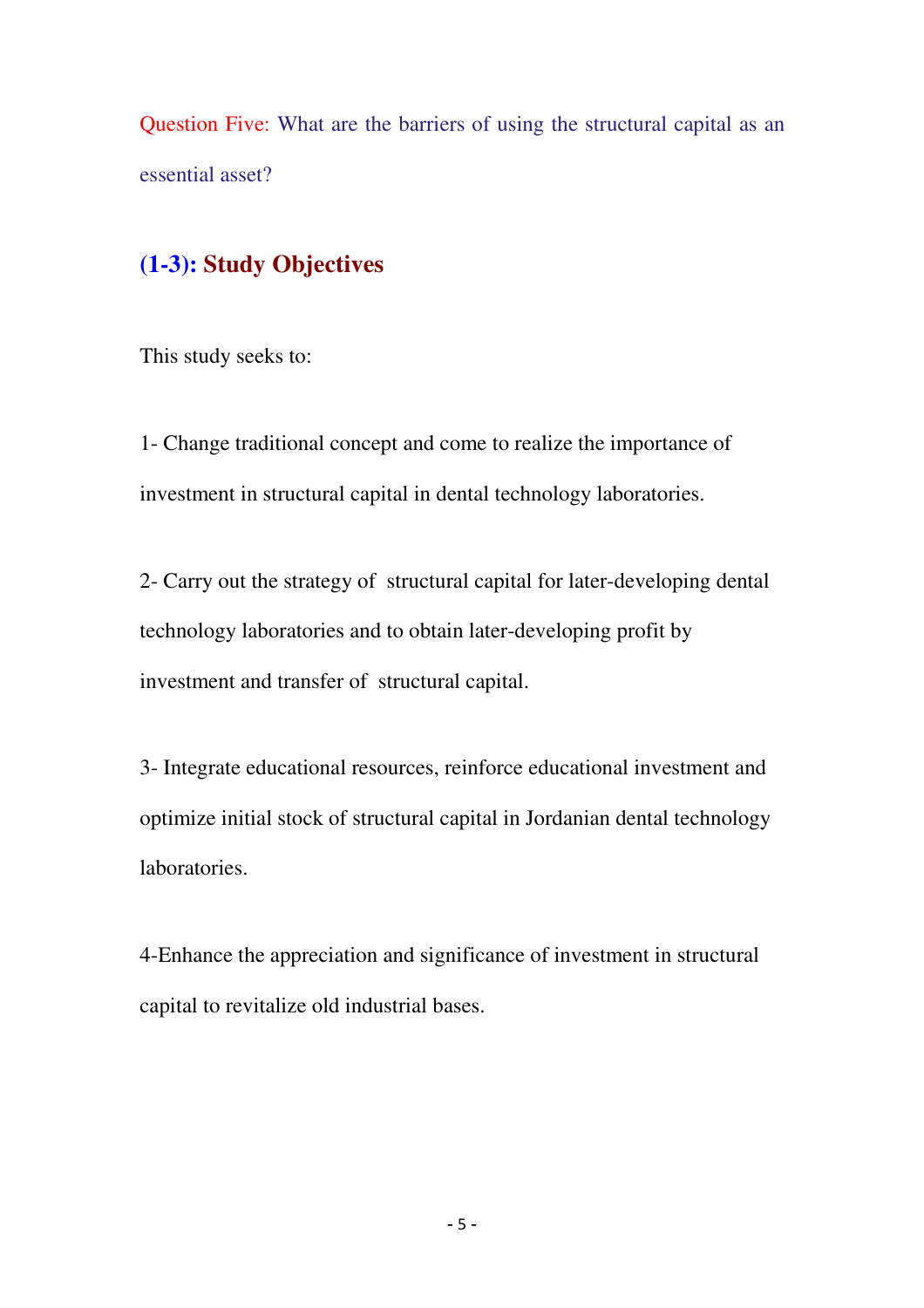#### **(1-4): Study Significance**

 The importance of this study stands on the fact that structural capital should be practiced by Jordanian firms especially the dental technicians in dental technology laboratories because the actual manufacture of dental prosthesis is the last stage in a lengthy process that begins with scientific research to discover new products and to improve or modify existing products and techniques that have effect on millions of people, by fixing many dental health problems, and permitting many people to lead normal lives. The importance of this study consists of the following issues:

1<sup>st</sup>: Scientific prospect: appears in the lack of research and studies that explain the impact of investment in structural capital on product innovation strategies specifically in the domain of dental technology practice. The results of this study will act as a very important convincing factor for investment in structural capital as an essential asset.

2<sup>nd</sup>: Practical prospect: appears in examining interrelationships among structural capital components (databases, information systems, patents) and product innovation that will support believing in structural capital as a competitive differentiator in the dental technology domain. Thus

- 6 -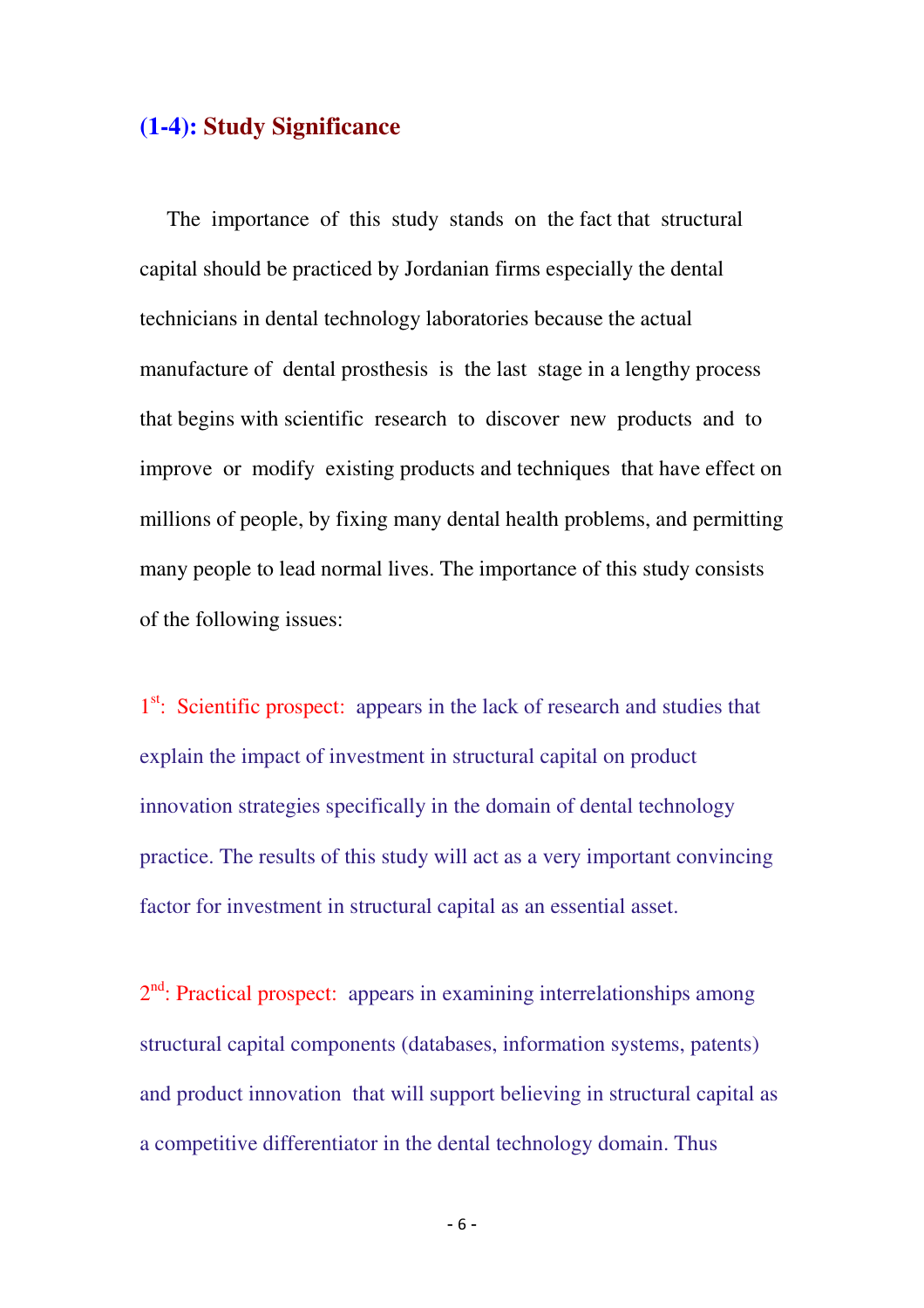understanding the Relationship between structural capital and superior products, where it plays an important role in innovation that leads to success.

#### **(1-5): Study Hypotheses**

 Based on the study problem and the literature review, the following research hypotheses are:

**NHo1**: There is no significant impact of structural capital (databases, information systems, patents) on product innovation strategy at a significant level of  $(\alpha=0.005)$ .

The researcher constructed the following sub-hypothesis :

NHo1-1 :There is no significant impact of databases on product innovation strategy at a significant level of  $(\alpha=0.005)$ .

NHo1-2: There is no significant impact of information systems on product innovation strategy at a significant level of  $(\alpha=0.005)$ .

 NHo1-3 :There is no significant impact of patents on product innovation strategy at a significant level of  $(\alpha=0.005)$ .

 **NHo2**: There is no significant impact of structural capital on product innovation strategy due to demographic characteristics (years of

- 7 -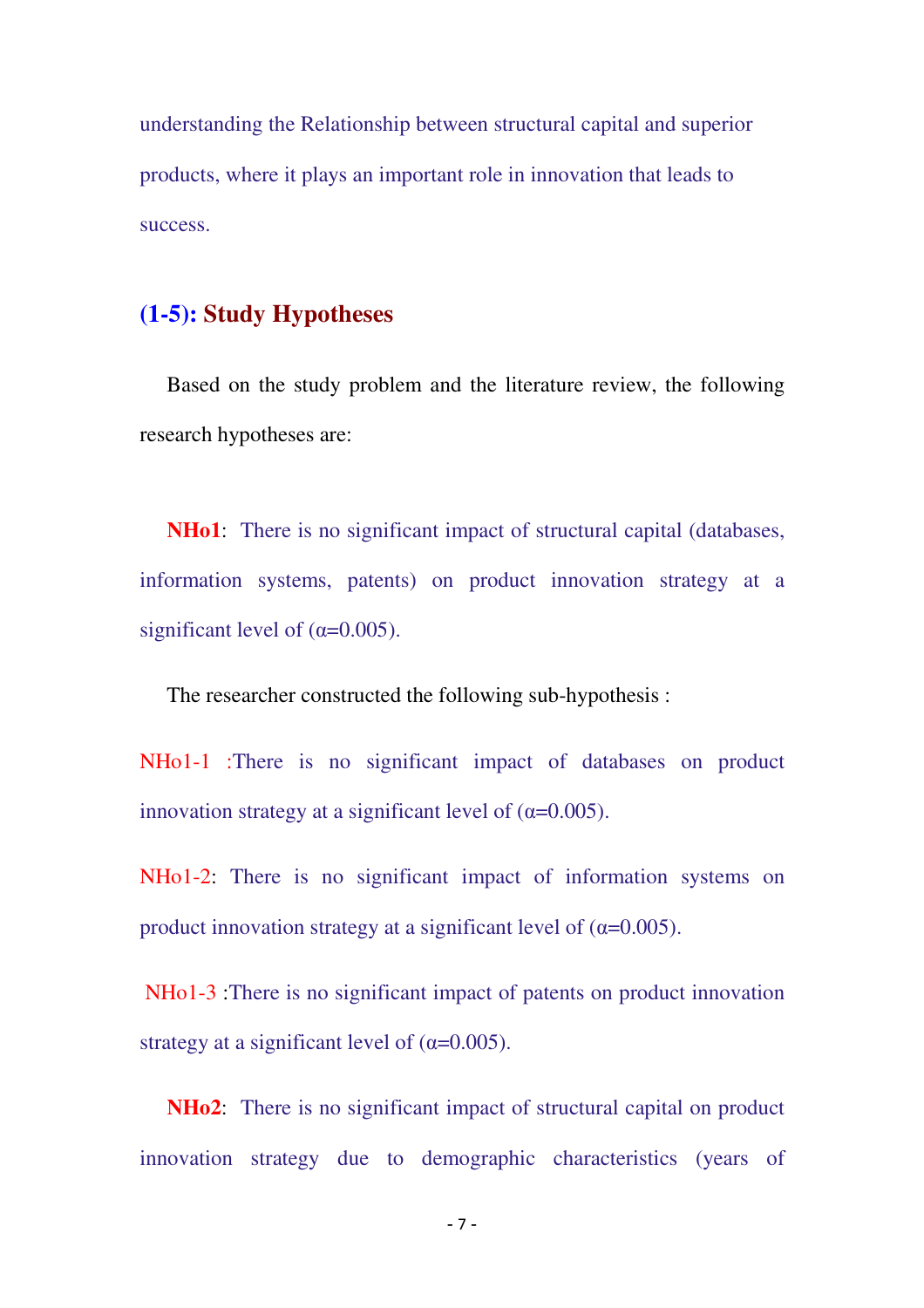experience, qualification, career center) at a significant level of  $(\alpha=0.005)$ .

#### **(1-6): Study Limitations**

This study underwent the following determinants:

#### **Scientific limits:**

 This study was limited to determine the current reality about structural capital as an essential success tool, and the role structural capital plays in the product innovation in Jordanian dental technology laboratories. This was done through the identification of the importance of employment of structural capital, determination of the structural capital concept definition, and determination of the degree of practice for structural capital management processes in Jordanian dental technology laboratories in Amman.

#### **Human limits:**

 This study was limited to Jordanian dental technicians in Amman , senior and trainees, who are working in the registered dental technology laboratories in Amman.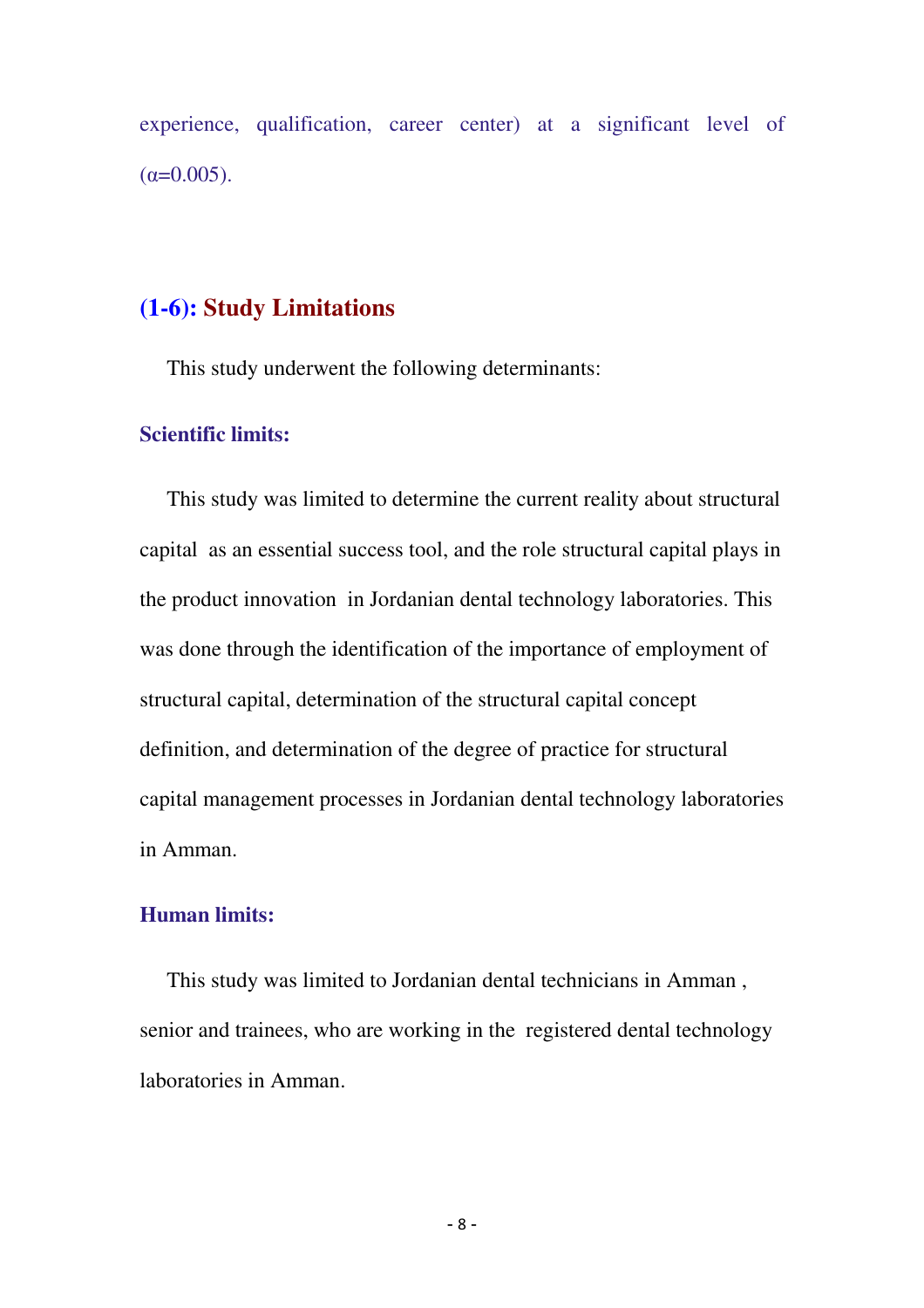#### **Spatial limits:**

 This study was limited to Jordanian dental technology laboratories in Amman, the capital city of Hashemite Kingdom of Jordan.

#### **Time limits:**

 The collection of data for this study was during the second and summer semesters of the academic year 2010/2011.

## **(1-7): Study Difficulties**

 The following difficulties were determined as obstacles through the process of preparing this study:

1- Difficulty of obtaining specific confidential information from the selected sample.

2- Difficulty of getting sample cooperation in the process of filling the questionnaire.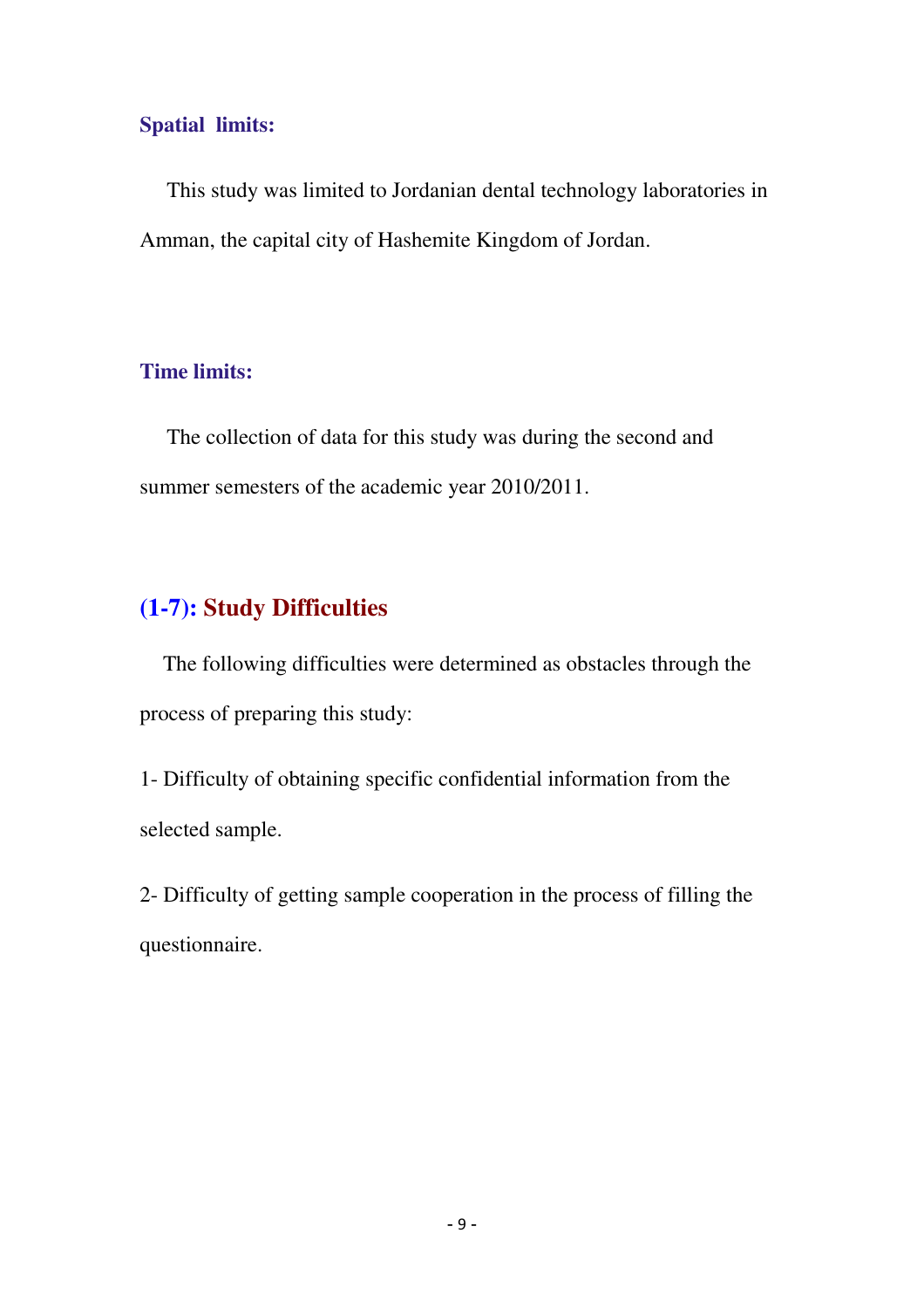#### **(1-8): Study Terminology**

 The following is a review of different definitions of terms in the current study:

#### **Intellectual capital:**

**(Baxter and Matear, 2004)** states that intellectual capital is the group of knowledge assets that are attributed to an organization and most significantly contribute to an improved competitive position.

#### **Structural capital:**

 **Thomas (2008)** defined structural capital as the knowledge that stays within the firm. It comprises organizational routines, procedures, systems, cultures and databases. It belongs to the company as a whole and can be reproduced and shared.

#### **Innovation:**

**Oslo manual (2007)** states that innovation is the implementation of a new solution aiming at enhancing its competitive position, performance, or its know-how. It may refer to incremental, emergent, or radical and revolutionary changes in thinking, products, processes, or organizations.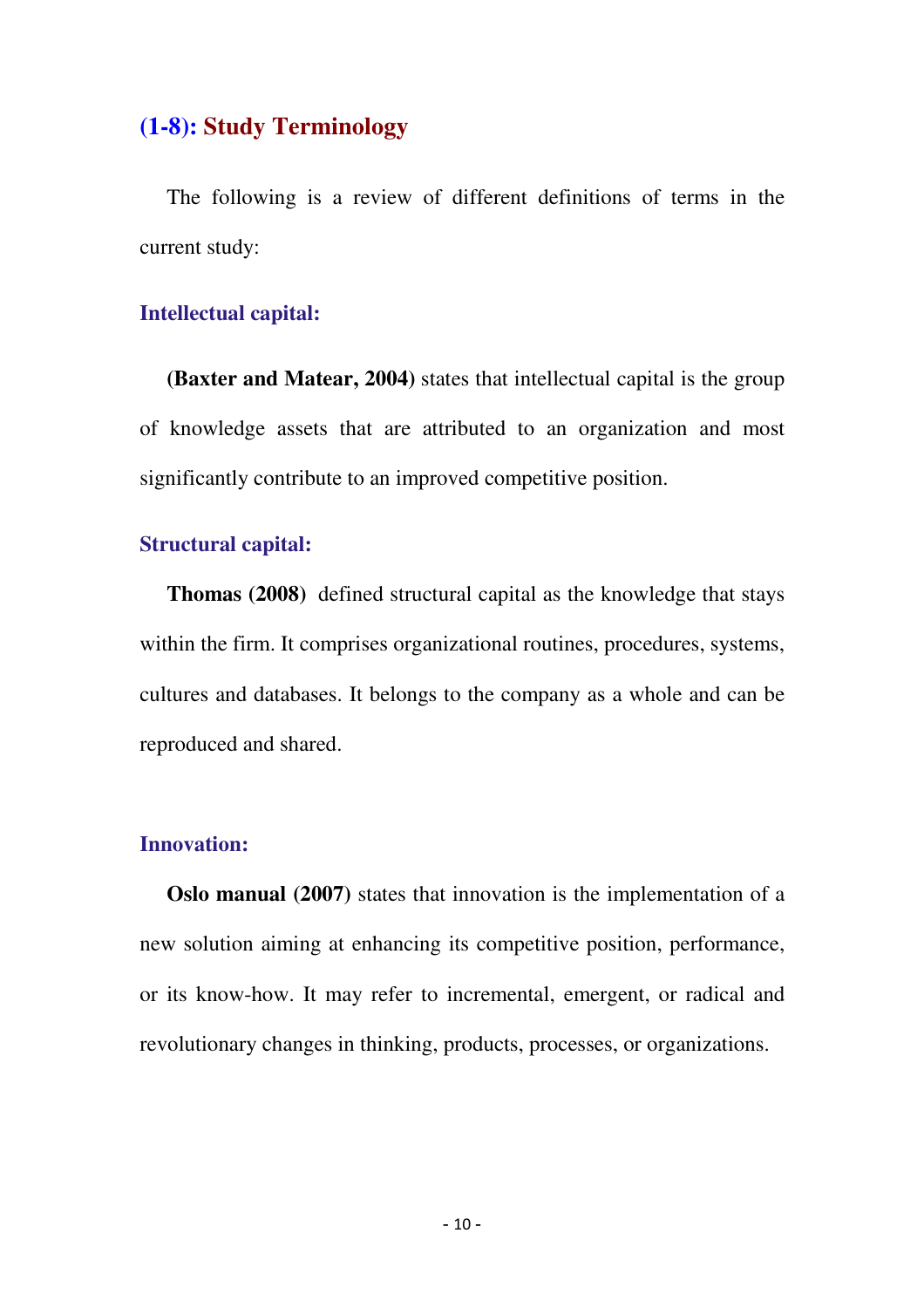#### **Patents:**

 According to the definition of the **World Intellectual Property Organization (WIPO)**, It is the right to entrust grants for invention, which is a product or process in which a new way for the work of something, or provide a technical solution to a new problem where it refers to an exclusive right granted to anyone who invents any new, useful, and non-obvious process, machine, article of manufacture, or composition of matter, or any new and useful improvement thereof, and claims that right in a formal patent application. Patent is the right to prevent others from making, using, selling, or distributing the patented invention without permission.

#### **Database:**

 According to **(Coombs and Bierly ,2006)** databases are applications that manage data and allows fast storage and retrieval of that data when needed. The term database implies that the data is managed to some level of quality (measured in terms of accuracy, availability, usability, and resilience).

#### **Information Systems:**

LEV (2001) defined information systems as the means by which people and organizations, utilizing technologies, gather, process, store,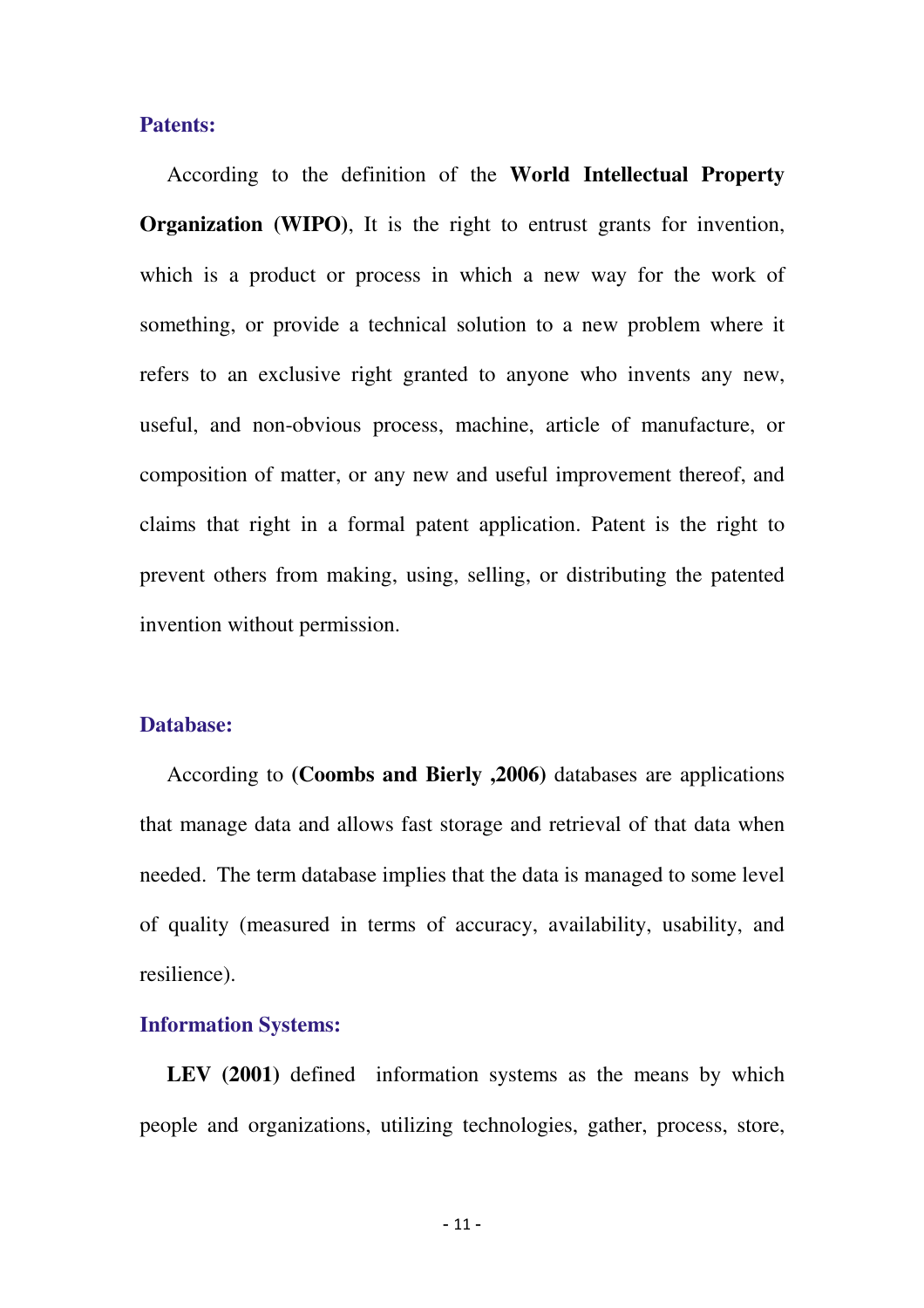use and disseminate information, in a way that allows maximum use of knowledge and data.

#### **Knowledge:**

 **(Davenport and Prusak, 2000),** defined knowledge as, "a fluid mix of framed experience, contextual information, values and expert insight that provides a framework for evaluating and incorporating new experiences and information and expert insight that provides a framework for evaluating and incorporating new experiences and information."

#### **Knowledge management:**

**Bhatt (2001)** states that knowledge management is a process which enables organizations to learn, create, develop and apply necessary knowledge.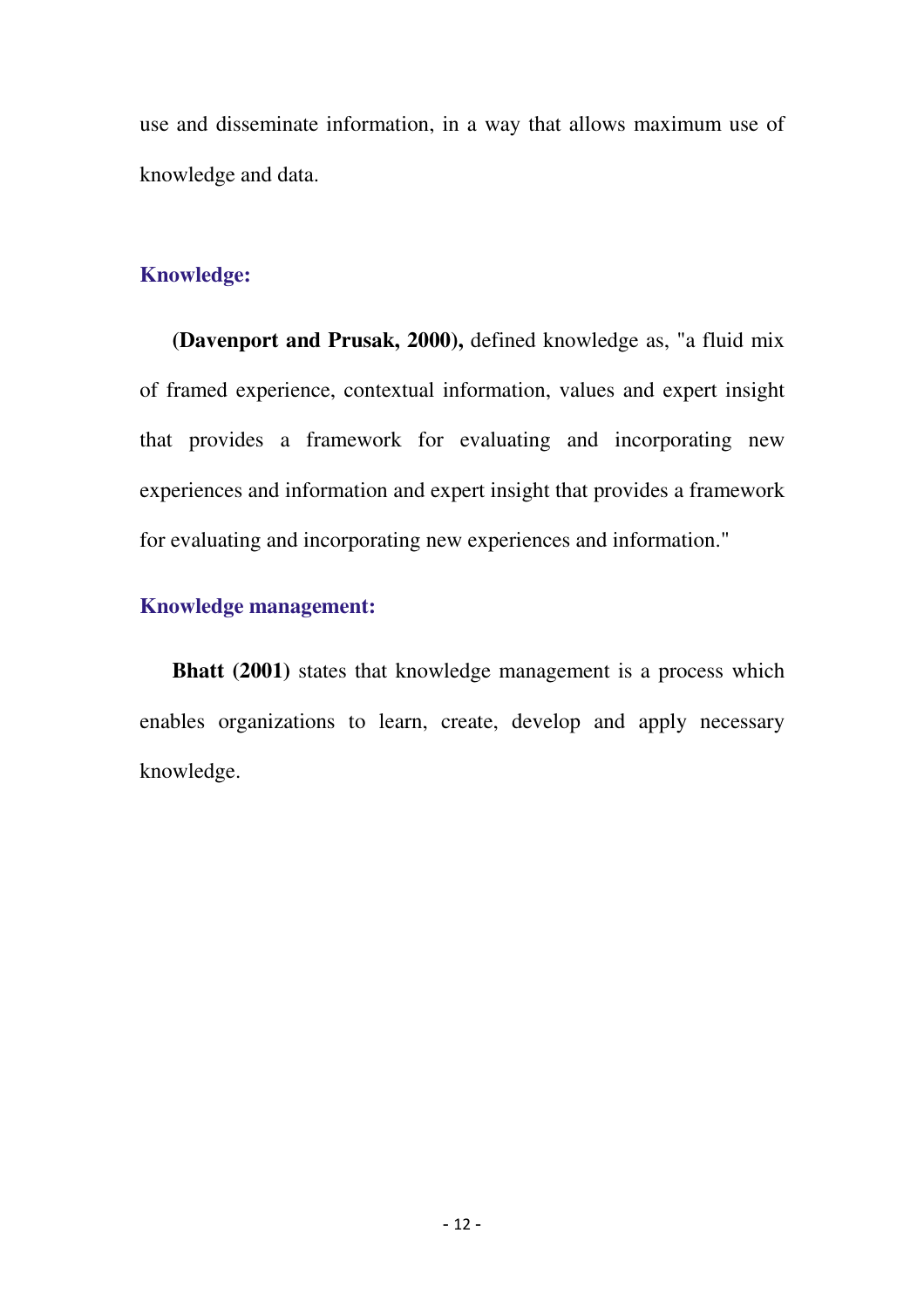# CHAPTER TWO THEORETICAL FRAMEWORK AND PREVIOUS STUDIES

- (2-1): Introduction
- (2-2): Knowledge
- (2-3): Knowledge Management
- (2-4): Intellectual Capital
- (2-5): Structural Capital
- (2-6): Innovation
- (2-7): Arabic and Foreign Previous Studies
- (2-8): Differences between Current Study and Previous Studies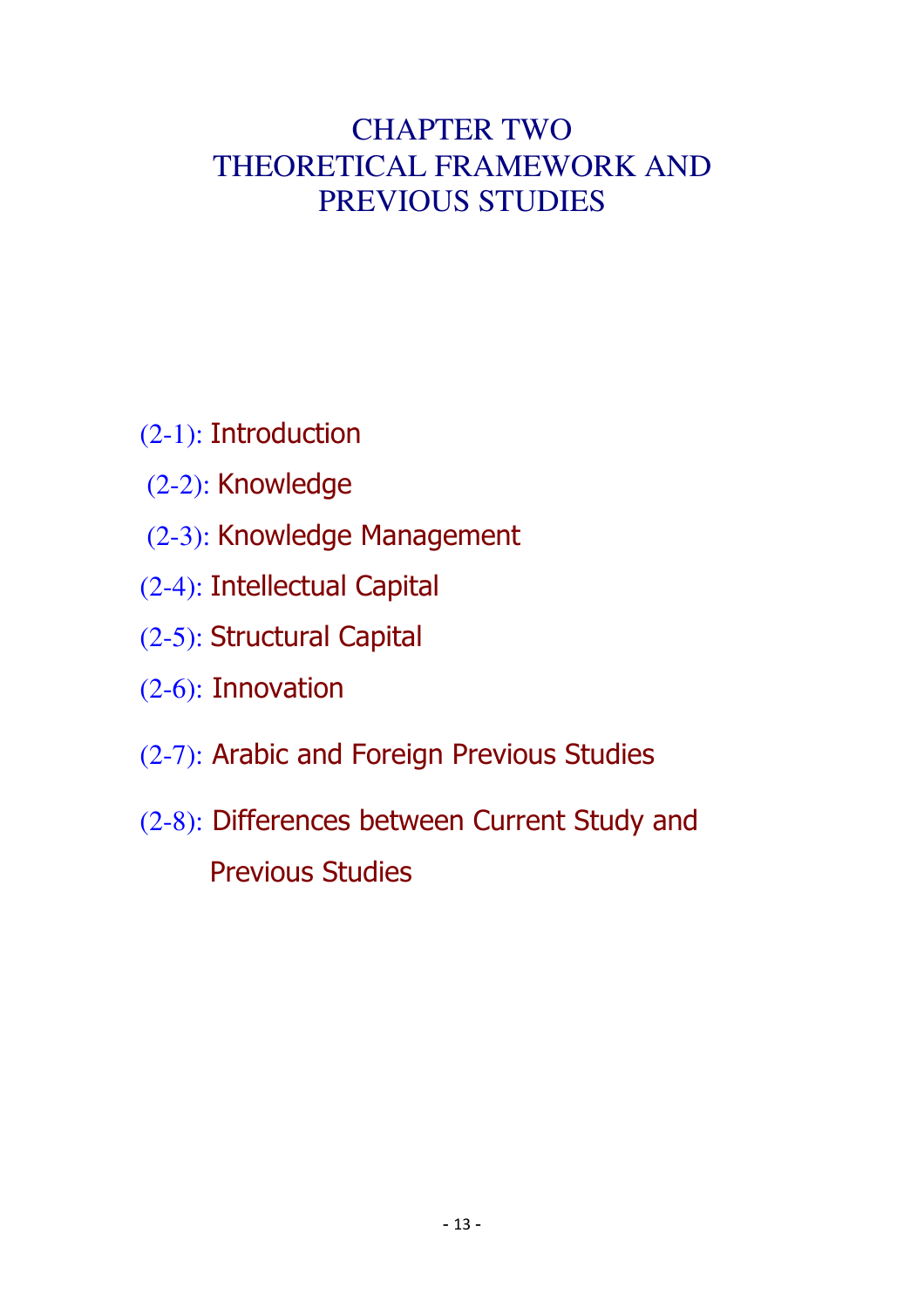#### **(2-1): Introduction**

 With increased competition at the present time, many firms seek to gain competitive advantage that enables them to compete and survive in the market, In order to achieve this objective, there is an urgent need to develop structural capital and its components That can be used by the firm, according to the capabilities and resources and the market you are in.

 Of course, the production of local dental technicians suffers from competition in the domestic and external markets which requires them to evaluate each of the requirements and drivers of structural capital, which is used in order to strengthen its competitive position or at least maintain the same level, and develop new affective innovation strategies. In order to enable the researcher to configure and build a clear picture on the subject of study, it will take up in this part of the study to clarify the concepts of the study and related literature

#### **(2-2): Knowledge**

 Chatzkel (2003) suggested that using knowledge in business isn't necessarily about thinking up clever new products and services, or devising ingenious new ways of selling them. It's much more straightforward.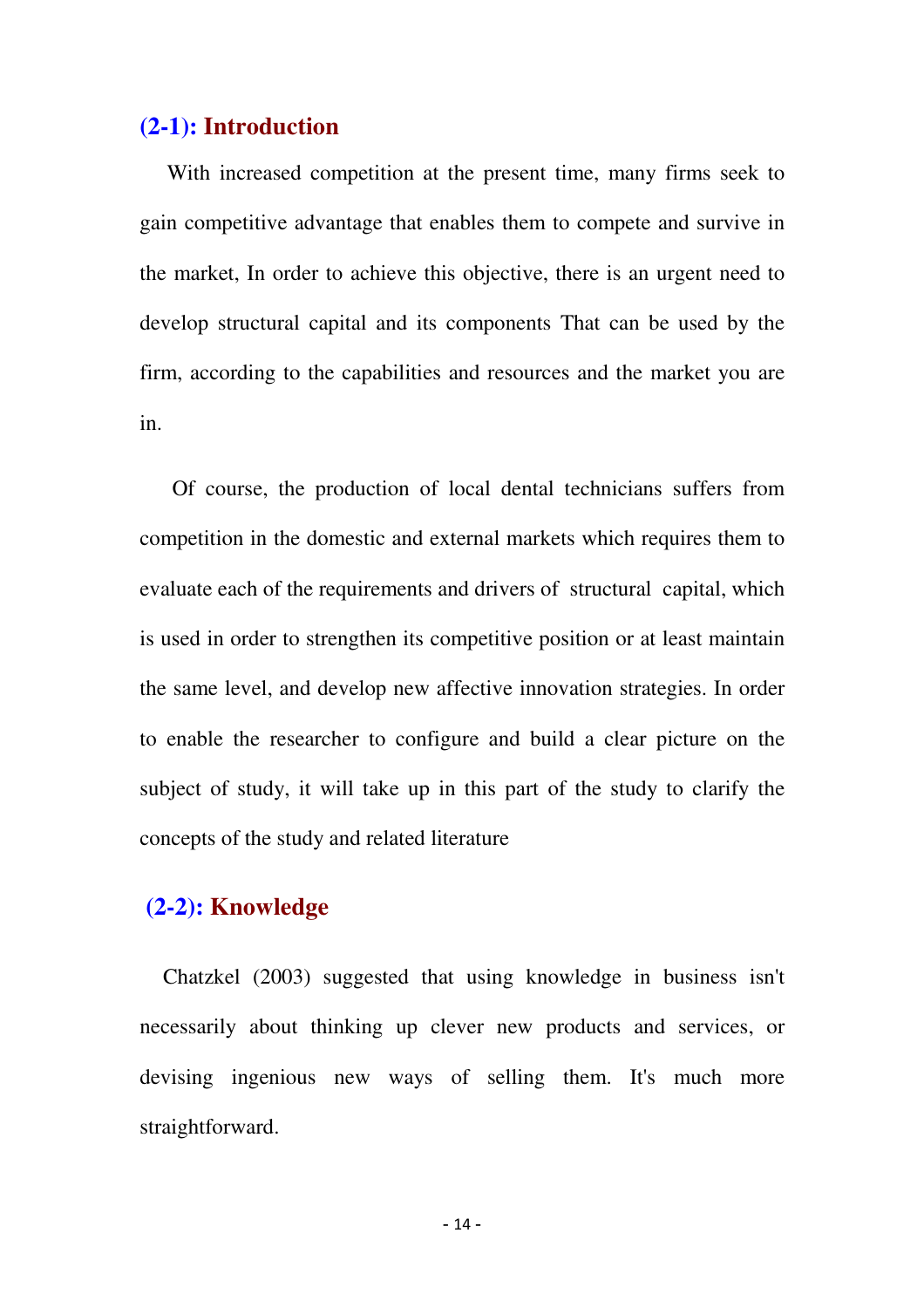Useful and important knowledge already exists in your business. It can be found in:

- The experience of the workforce.
- Designs and processes for goods and services.
- Files or documents (whether held digitally, on paper or both).
- Plans for future activities, such as ideas for new products or services.

 Chatzkel also clarified that knowledge is not detached from the people, processes, or infrastructure of an organization and its network. It is part of all of these things, and progressively a more pivotal part. The ability to mobilize knowledge resources has become even more critical than the ability to control and amass physical and financial resources.

 According to Mokyr (2003), useful knowledge can be partitioned into two subsets: one is the knowledge that catalogues natural phenomena and regularities, which he calls propositional knowledge. The other is the knowledge that prescribes certain actions that constitute the manipulation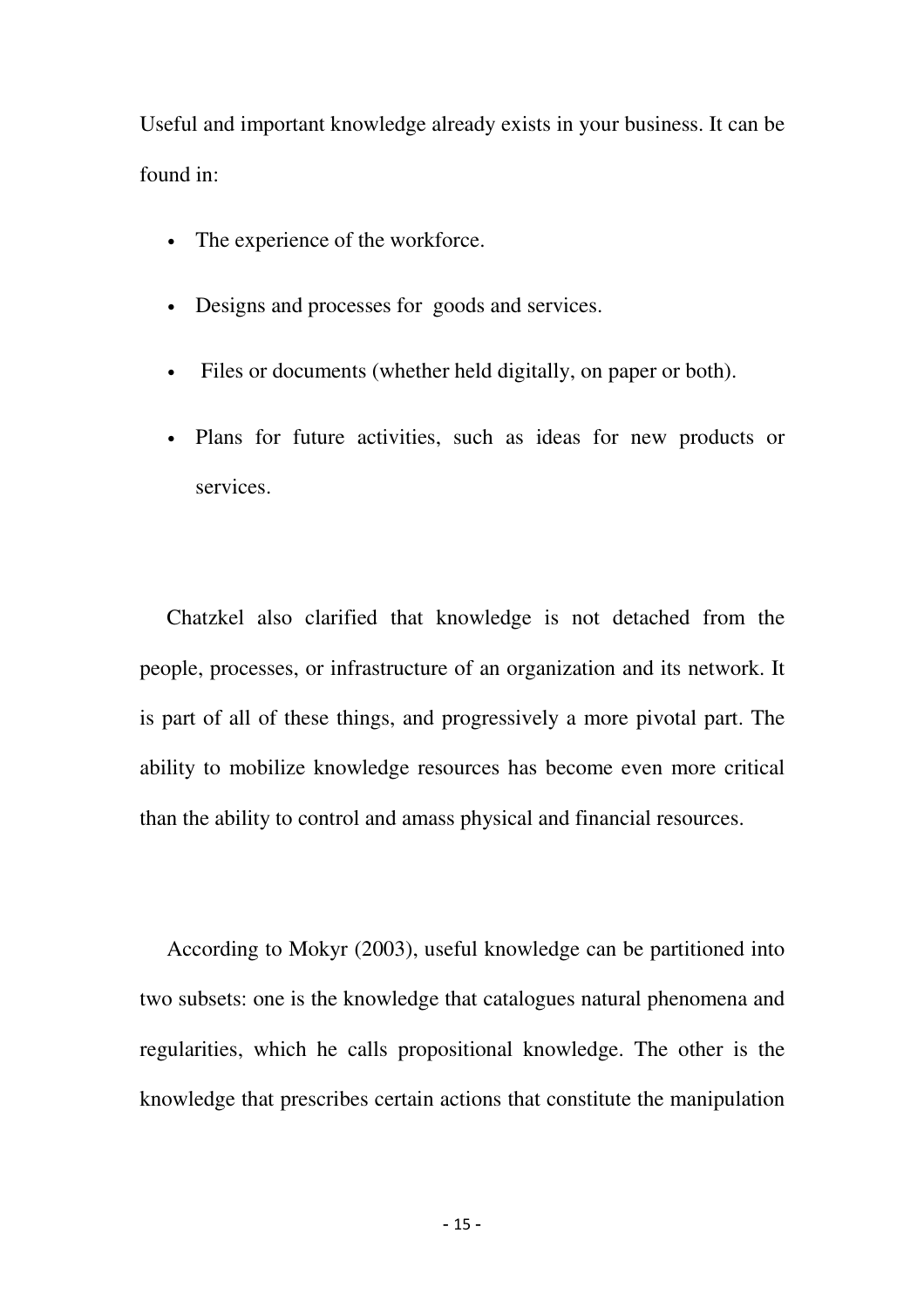of natural phenomena for human material needs, which is called perspective knowledge.

 Propositional knowledge contains what people usually call "science" as a subset, but at the same time it contains a great deal more than science. Propositional knowledge also contains practical informal knowledge about nature; an intuitive grasp of basic mechanics; regularities of nature and even things as informal as folk wisdoms etc.

 Perspective knowledge has the form of techniques or instructions. They reside either in people's brains or in storage devices. They consist of designs and directions for how to adapt means to a well-defined end. They can all be taught, imitated, communicated, and improved upon. A "how-to" manual is a codified set of techniques. An addition to the perspective knowledge set of a society would be regarded as an "invention".

 Gupta (2000) stated that communication tends to emphasizes simply making it easier to send information from person to person. The people still need to organize the communication links in ways that fit in with their work practice.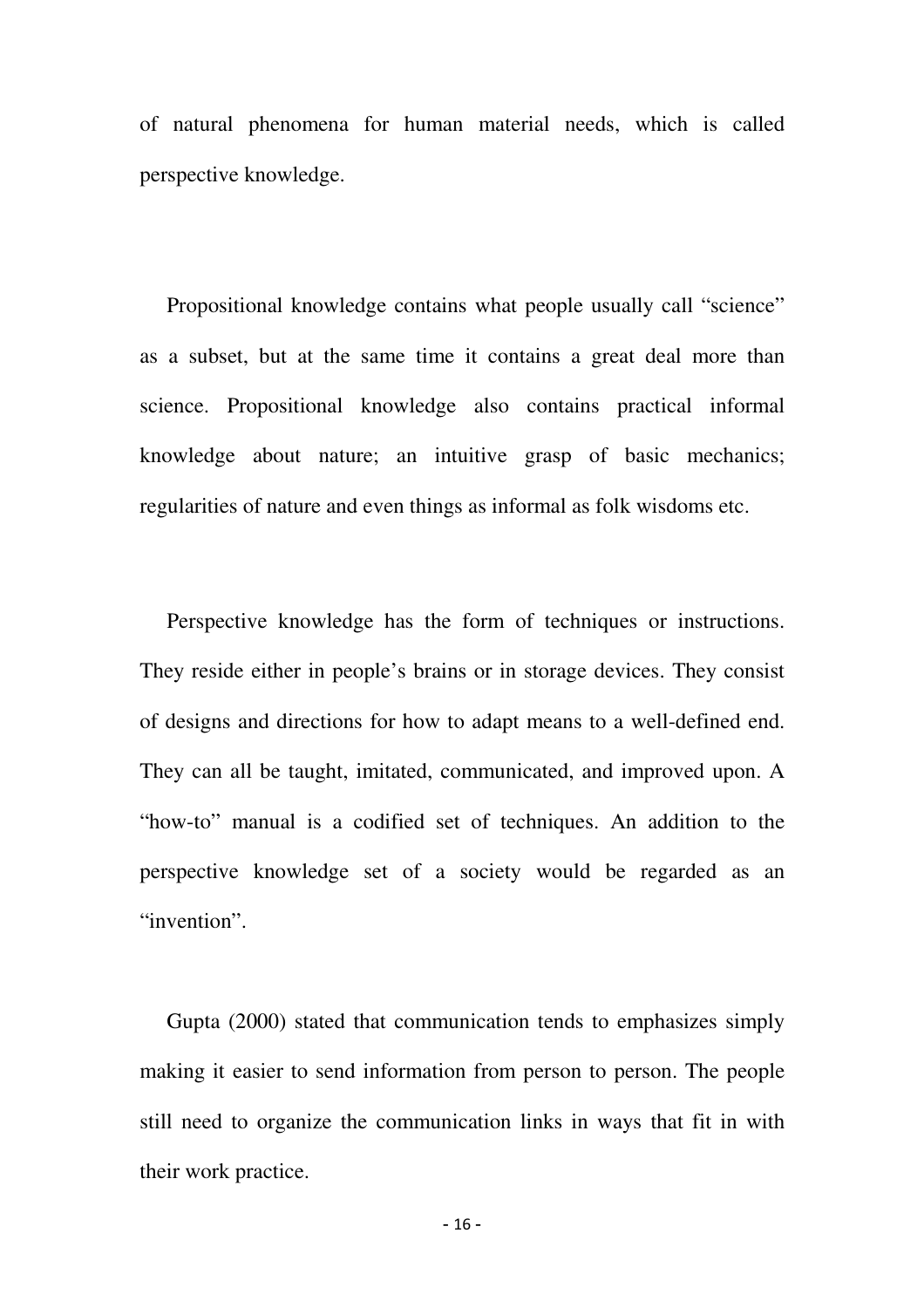Communication system thus provides access to known sources of knowledge. Thus a person must know both the kind of knowledge needed and where to get it and then choose the communication system to do this.

 Knowledge sharing goes beyond communication as it provides additional support by ensuring that people have just-in-time access to the latest information, and that communications systems are specialized in ways that make it easy to use this information.

The most common quoted advantages for knowledge sharing include:

1- **Creating newer and better products and services**: Here ways of combining information are evaluated to see if new products and services can be easily produced.

**2- Experience transfer**: Here information is stored as to how individual tasks were done in the past.

3- **Organizational learning**: Here information is kept about how things were done in the past.

4- **Transactional knowledge**: This is knowledge about where knowledge is. Here directories are developed on where to find knowledge.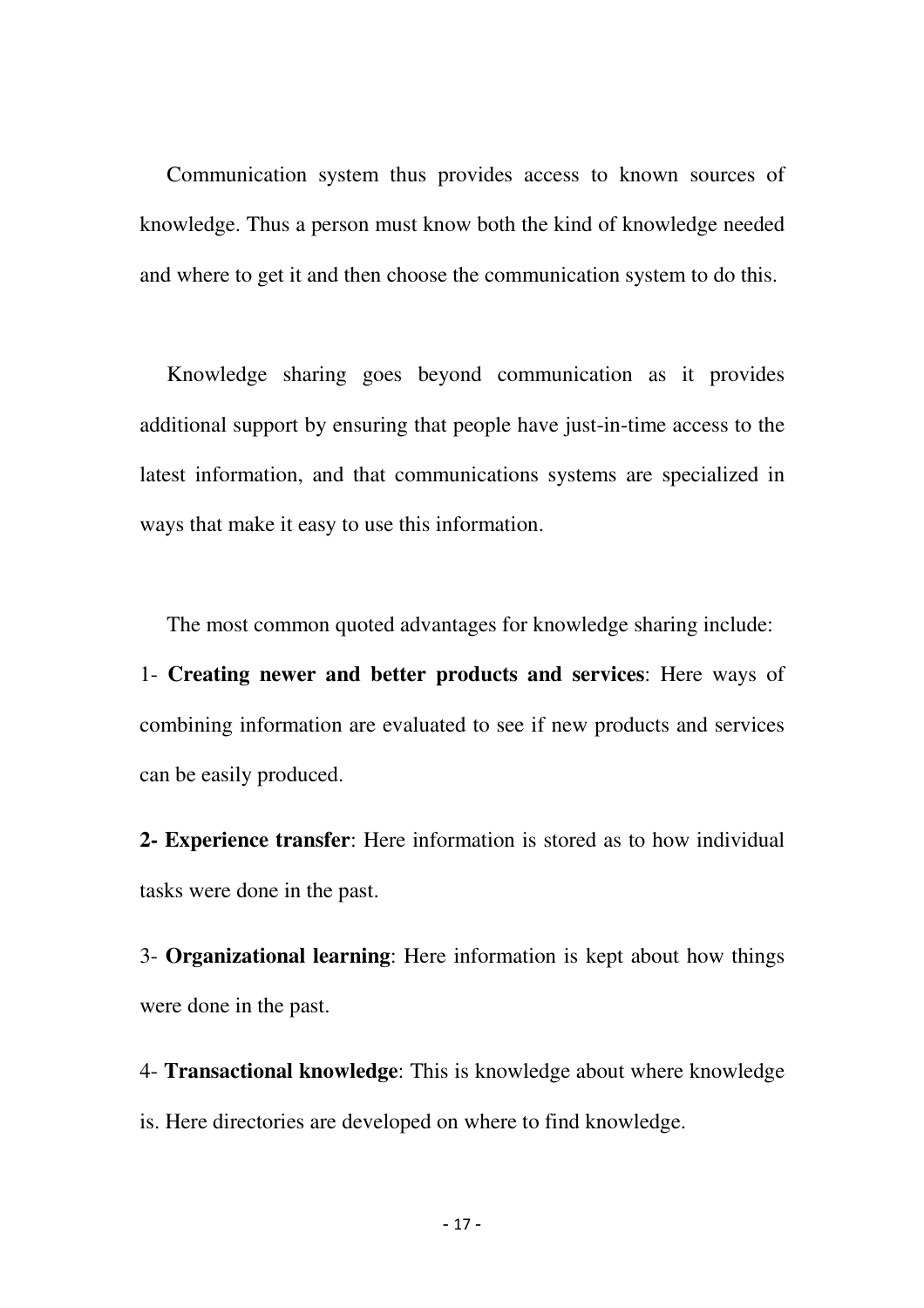Kurdi (2004) , suggested that The efficiency in the exercise of professions and jobs is a composite work of a mixture of skill, experience, knowledge and behavior control within the limits of the required controls in the work and Monitor the efficiency of followthrough in the work force, which results in obtaining management satisfaction and acceptance , and since the other phase is the conduct of the organization with such efficiency through encouragement and support, that will lead to motivation and development of continuity and creativity that will lead the individual to perform his work in good form because of having the skill, experience and knowledge.

#### **(2-3): Knowledge Management**

 Knowledge management is an impressive, multidisciplinary and controversial concept. Knowledge Management enables the existing individual knowledge to be captured and transformed into organizational knowledge, which in turn must be diffused and shared by many employees. These employees use this knowledge but they also create new individual, which becomes organizational and so on. Knowledge Management is also the management of organization s knowledge that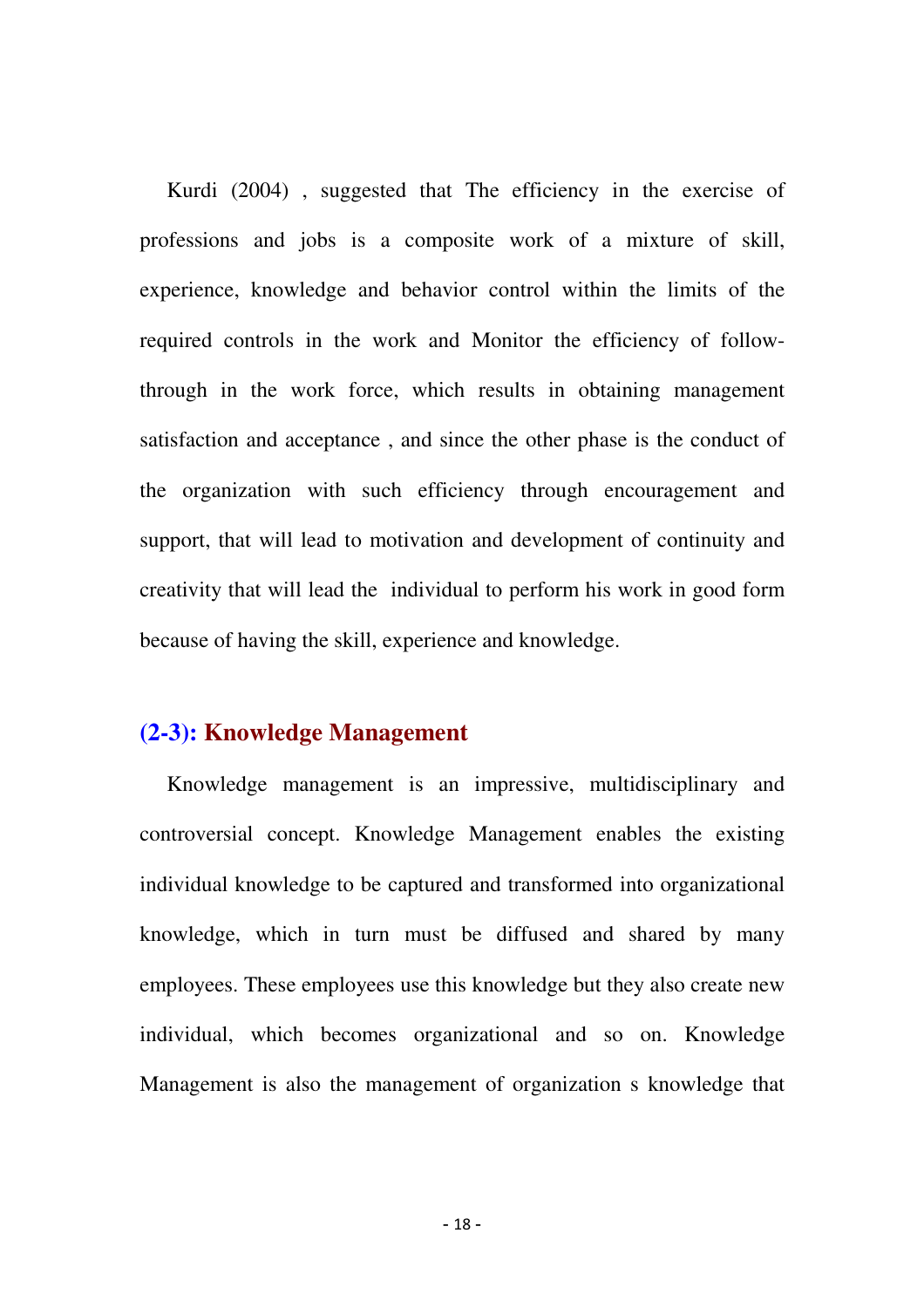can improve many features of organizational performance so as to be more intelligent acting . Gupta *(*2000).

 One of the annoying trends in the current practice of knowledge management arena is that the concepts of knowledge, information and even data tend to be used almost interchangeably throughout the literature and praxis. For example, the management of information captured on organization's databases is often considered as an example of organizational knowledge and knowledge management. Information and data management are important pillars of knowledge management. However, knowledge management encompasses broader issues, in particular, such as creation of processes, environment and behaviors that allow people to transform information into the organization and create and share knowledge.

 Thus, knowledge management needs to encompass people, process, technology and culture. Moreover, organizational databases and connectivity do not guarantee the sharing of information over time (K.Kakabad,2001).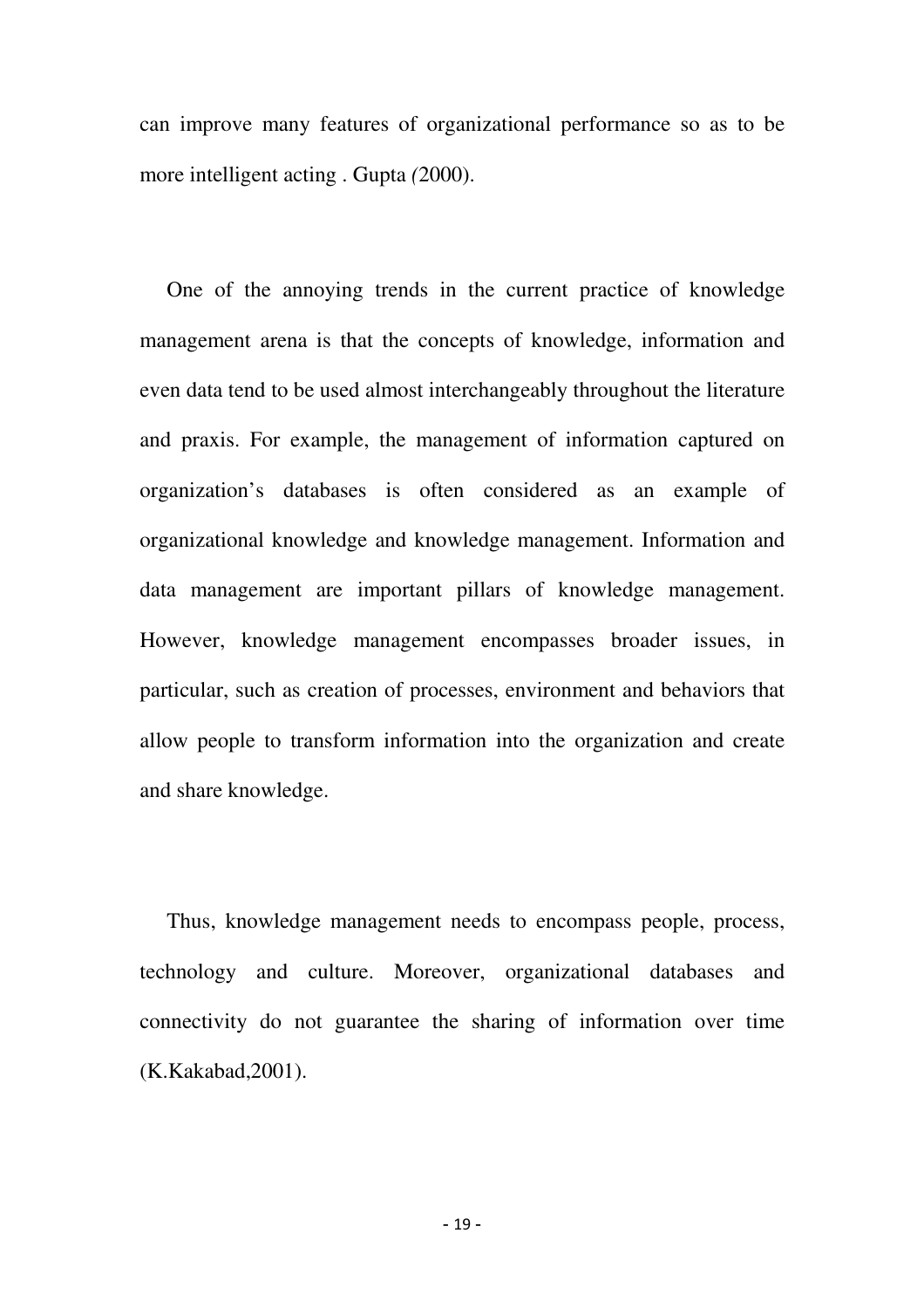Typically, as Davenport and Prusak (1998) have explained, data is a simple observation of states of the world Information and endowed with relevance and purpose, where knowledge is valuable information from the human mind. Knowledge builds upon information that is extracted from data. In contrast to data that can be characterized as a property of things, knowledge is a property of agents predisposing them to act in particular circumstances. Information is that subset of the data residing in things that activates an agent through the perceptual or cognitive filters. In contrast to information, knowledge cannot be directly observed. Its existence can only be inferred from actions of agents.

 A comprehensive survey of the German TOP 1000 and European TOP 200 companies showed that knowledge capital, in all of its forms (human, relational and structural) helps to achieve the goals of a company. Structural capital can best be used to increase innovation ability, increase of product quality, reduction of goals, increase of effectiveness and customer satisfaction (Mertins , 2001). According to Battersby (2004), most firms have recognized that the key benefits of KM are increased efficiency and quality. They realized that the work will be carried out faster and more cheaply due to the re-use of knowledge by appropriate methods.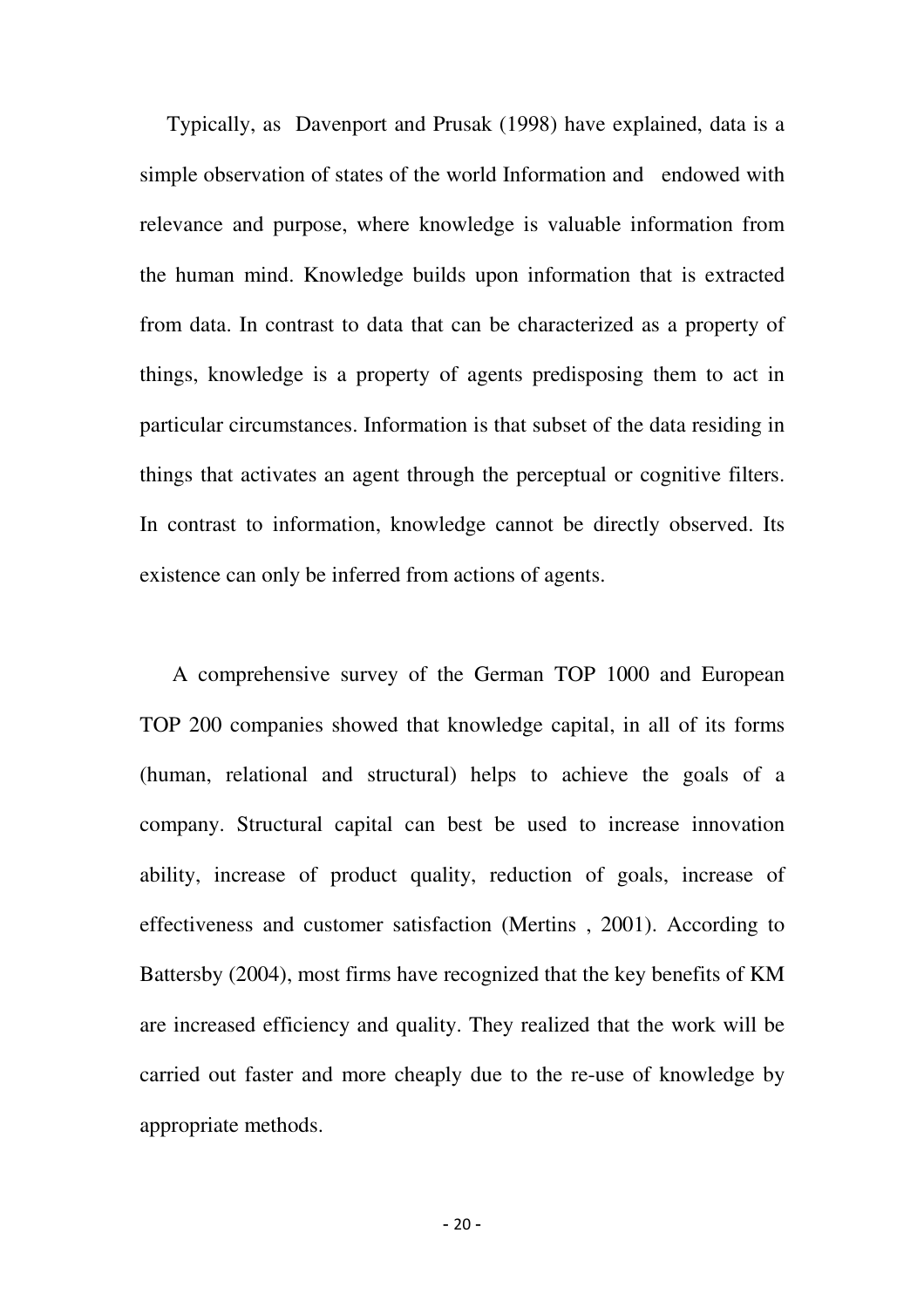Ng (2005) mentioned that KM could achieve operational excellence. This is because all the employees can share their knowledge and this will translate lessons learnt for internal as well as global application, for example, sharing mistakes made to avoid the similar mistakes in the future. Besides that, KM can enhance customer responsiveness such as providing consistent and professional service standards to the customers. Moreover, KM can make employees to be more innovating when they are sharing their knowledge. A number of new ideas will be generated in their knowledge - sharing sessions which will lead to superior structural capital possession.

 In designing a KM strategy, there are quite a few different approaches and tools depending on the resources (human, financial, technological) ,and the type of knowledge wanted to be captured and shared.

 Often referred to as a knowledge inventory, a knowledge audit assesses and lists an organization's knowledge resources, assets and flows. It is a critical component of any KM strategy, and often the first step in designing one.

 There is a saying that "you can lead a horse to water, but you cannot make it drink". Successful KM requires the development of a "grass root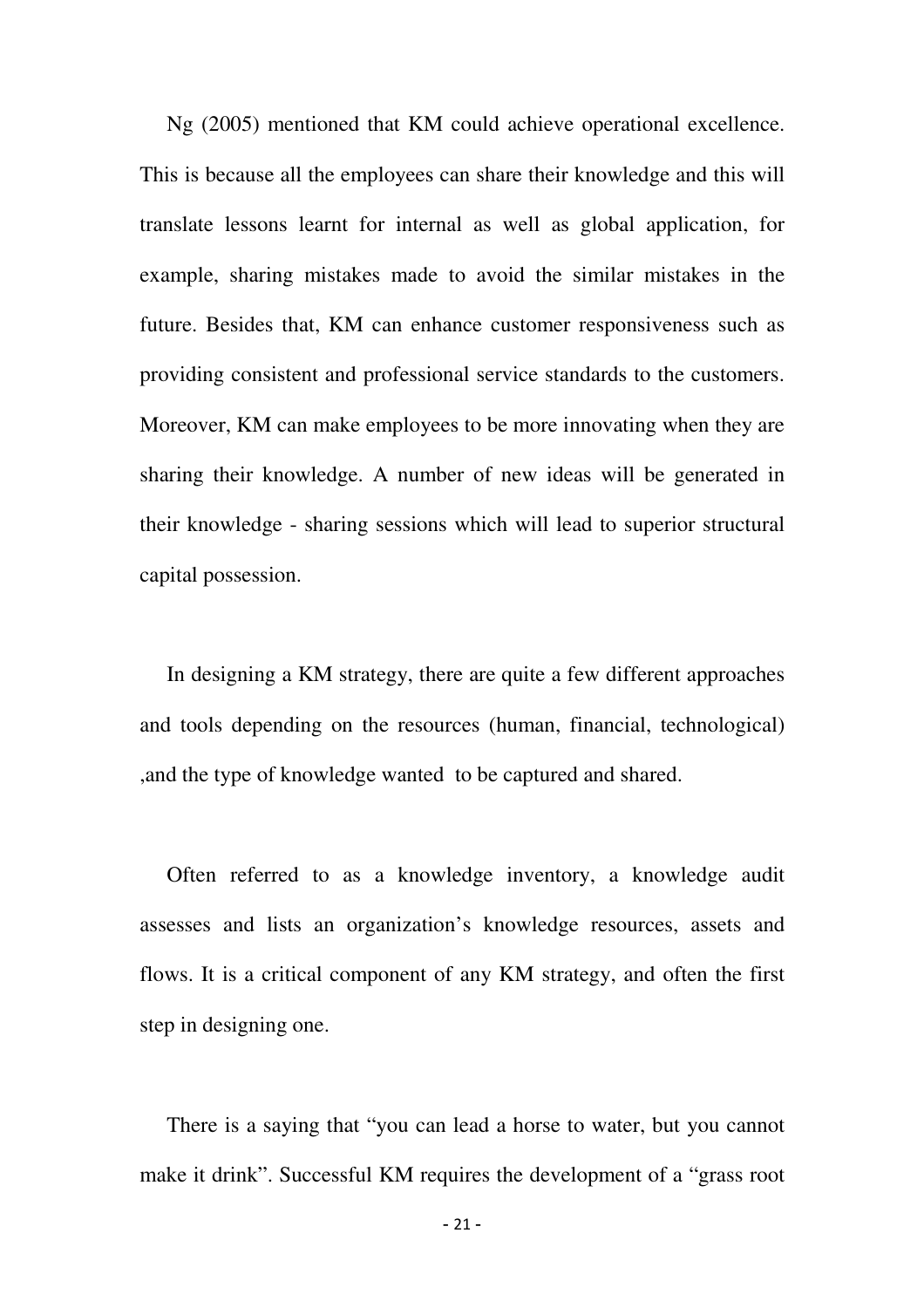desire among employees to tap into their company's intellectual resources" (Hauschild et al., 2001). In order to build a knowledge-based enterprise, incentive systems should be focused on criteria such as knowledge sharing and contribution, teamwork, creativity and innovative solutions. (Yahya, and Goh, 2002) stated that such systems should reward risk-taking attitudes and emphasize group-based compensation to build a strong infra structure of structural capital.

#### **(2-4): Intellectual Capital**

 Since the 1980s the creators of the intellectual capital discipline have grappled with the significance of growing value of intangibles in organizations, in proportion to the traditional factors of production, financial capital and tangible resources. This growing gap in value could no longer be easily ignored. They tried to answer the question as to why organizations with basically the same financial, physical, and labor resources could produce quite different levels of value.

 As the information age dawned, these gaps grew far more pronounced as new companies -with very little financial and physical resources began to have market capitalization value at much greater levels than other organizations that were heavily invested in equipment, had vast workforces, and sizeable financial capital reserves. All of the buildings,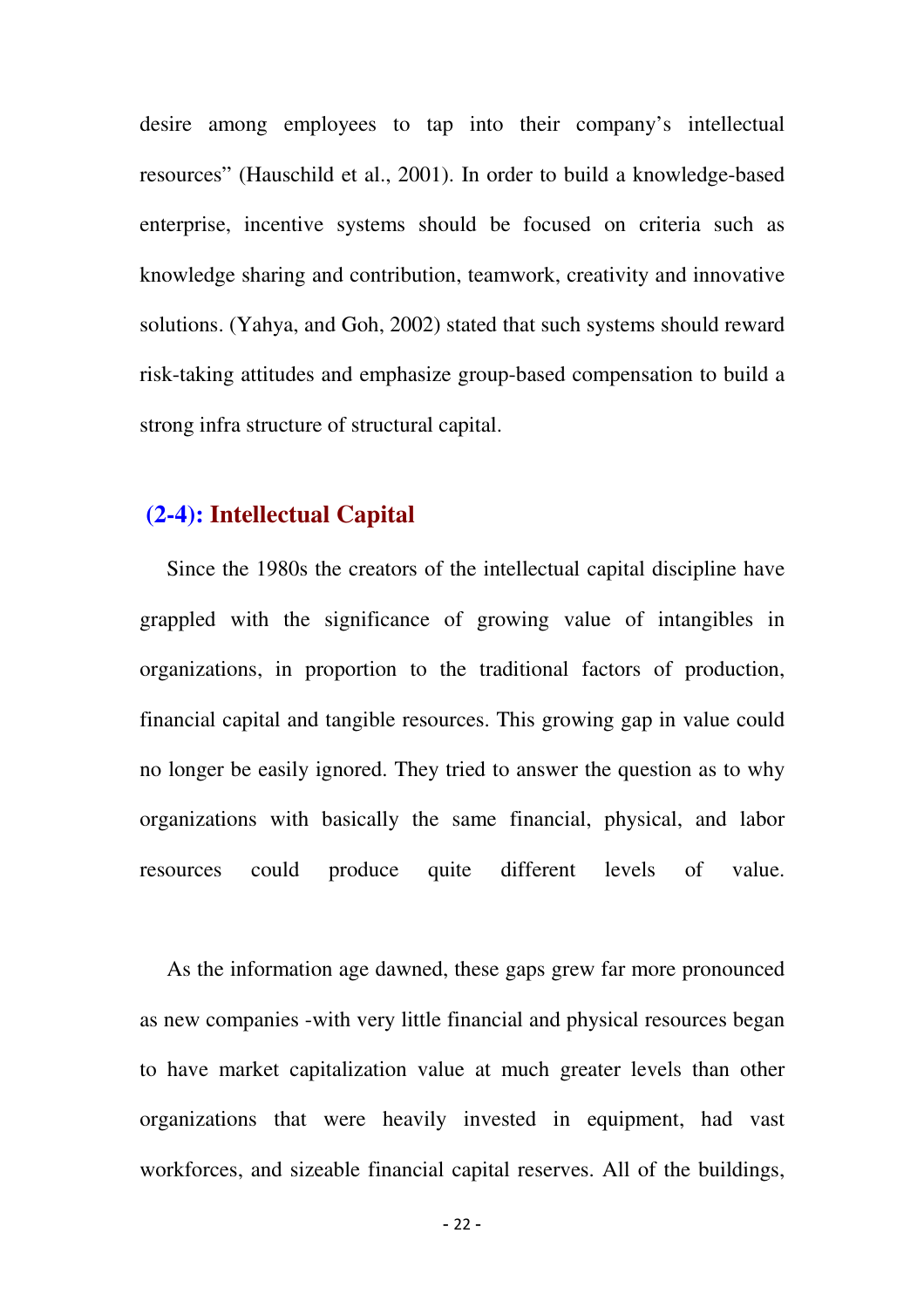desks, computers, and even cash reserves of companies like Microsoft accounted for only a small fraction of market value and did not explain the discrepancy between the book value of organizations and their market value. This raised major issues about, firstiy, how to determine valuations for these organizations, and secondly, how to manage these changing organizations in our rapidly changing times. (Marr, Schiuma, and Neely, 2003)

 Sullivan (1998) mentioned that intellectual capital is comprised of human capital and structural capital. Its supplements include organizational capital, customer capital, supplier capital, and more. These terms are not new. What is new is the energy and commitment of organizations trying out the concepts surrounding intellectual capital to leverage ideas into value. Terms like intellectual asset management, intellectual property management, and knowledge management are frequently being interchanged as firms describe their new management focus. The cross-company confusion created by this emerging taxonomy does not prevent the advancement of the discussion of intellectual capital management or any of the other focused discussions regarding these terms. Though each of these terms is unique, they all concern the intangibles of an organization and how to better leverage and manage them for value.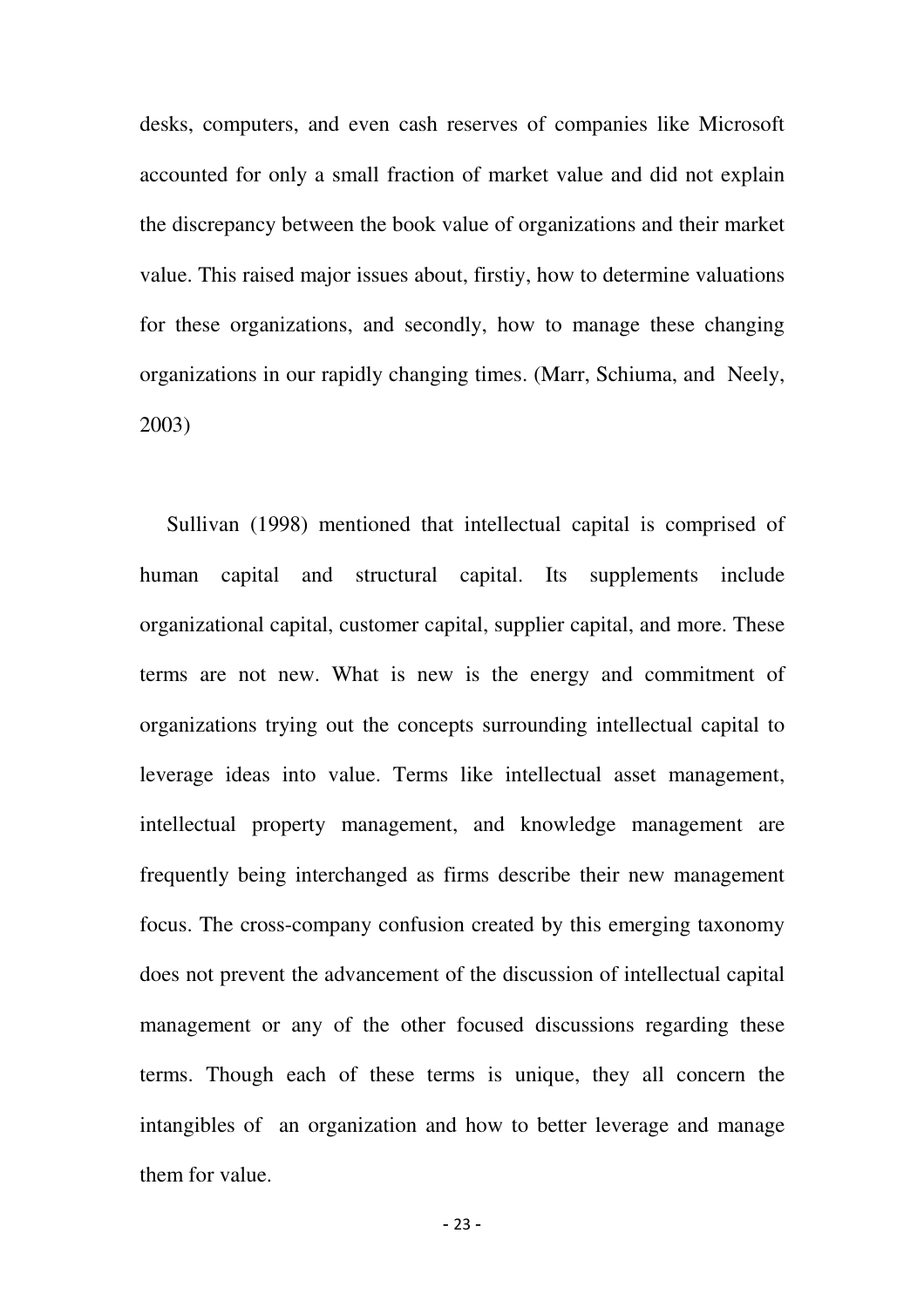According to Huseman and Goodman, (1997), intellectual capital creates the high market value in recent markets, and it has the top level impact in building the organization`s position and reputation. Structural capital in particular presents the explicit knowledge that is kept in the structures, systems, and procedures of the organization, and it holds all the values that stay in the organization when all the worker leave.

 Skyrme (2003) , created the (ABBA) measurement system for measuring intellectual capital, the four approaches used in this system were as follows:

- Asset valuing knowledge as an asset, potentially tradable.
- Benefits focusing on the benefits of a KM program.
- Baseline assessing KM effectiveness as a basis for year-on-year comparison.
- Action focusing on performance measurement.

 There are variants on such a classification. One is to separate out those assets protected by law . This includes trade-marks, patents, copyrights, licenses.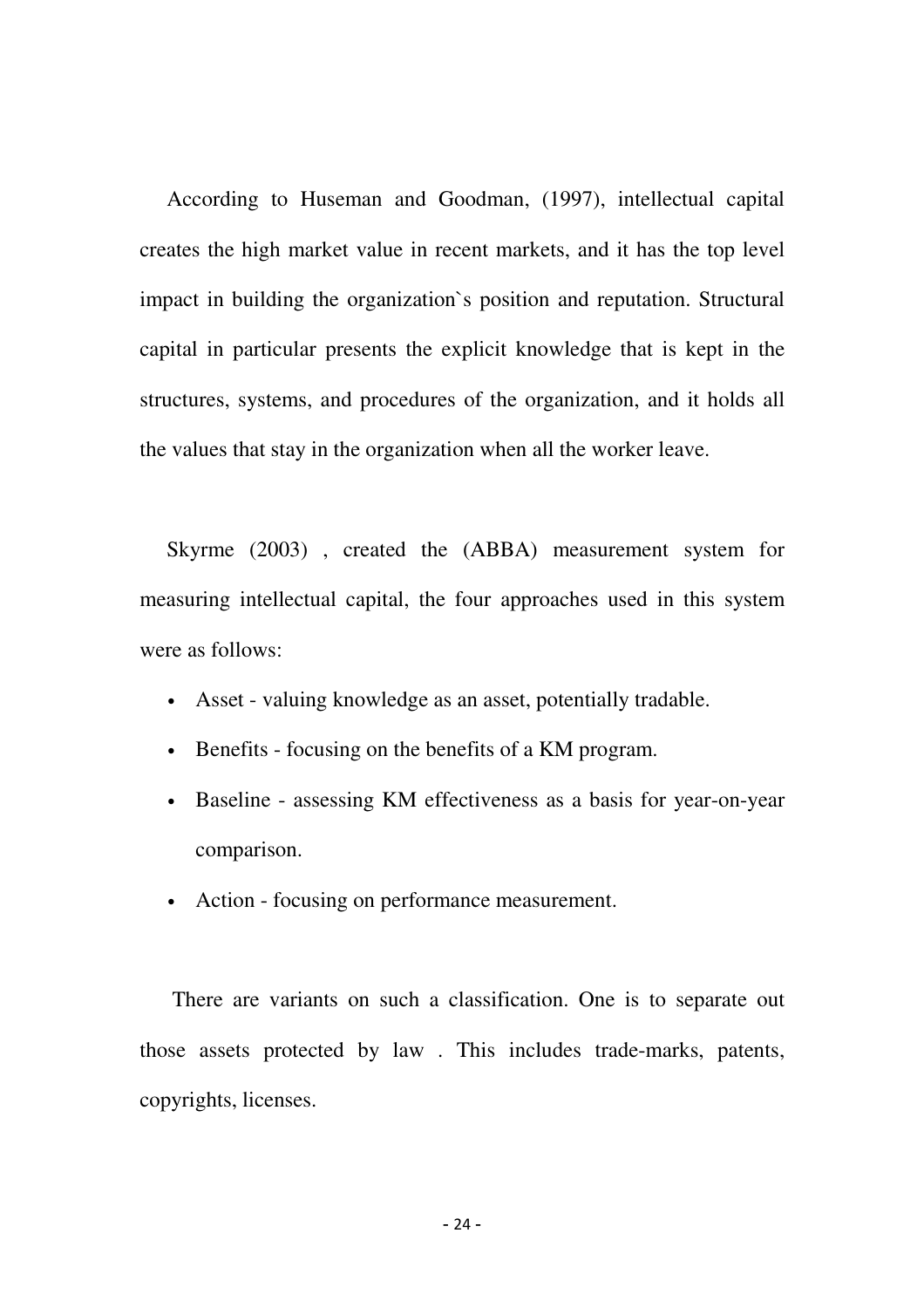The point of classifying is to develop a set of measures that can be used to assess progress.

 Whichever approach is adopted, a starting point is to divide intellectual capital into several categories. A typical classification is as follows:

- 1. Human Capital that in the minds of individuals: knowledge, competences, experience, know-how etc.
- 2. Structural Capital "that which is left after employees go home for the night": processes, information systems, databases etc.
- 3. Relationship (or Customer) Capital customer relationships, brands, trademarks etc.

 Structural capital is the most rigid one over all the other components of the intellectual capital, and that is referred to its non-dynamic variables which include: information systems, databases, and patents. (Gigg, 2002).

## **(2-5): Structural Capital**

 Structural capital is the most rigid one over all the other components of the intellectual capital, and that is referred to its non-dynamic variables which include: information systems, databases, and patents. (Gigg, 2002)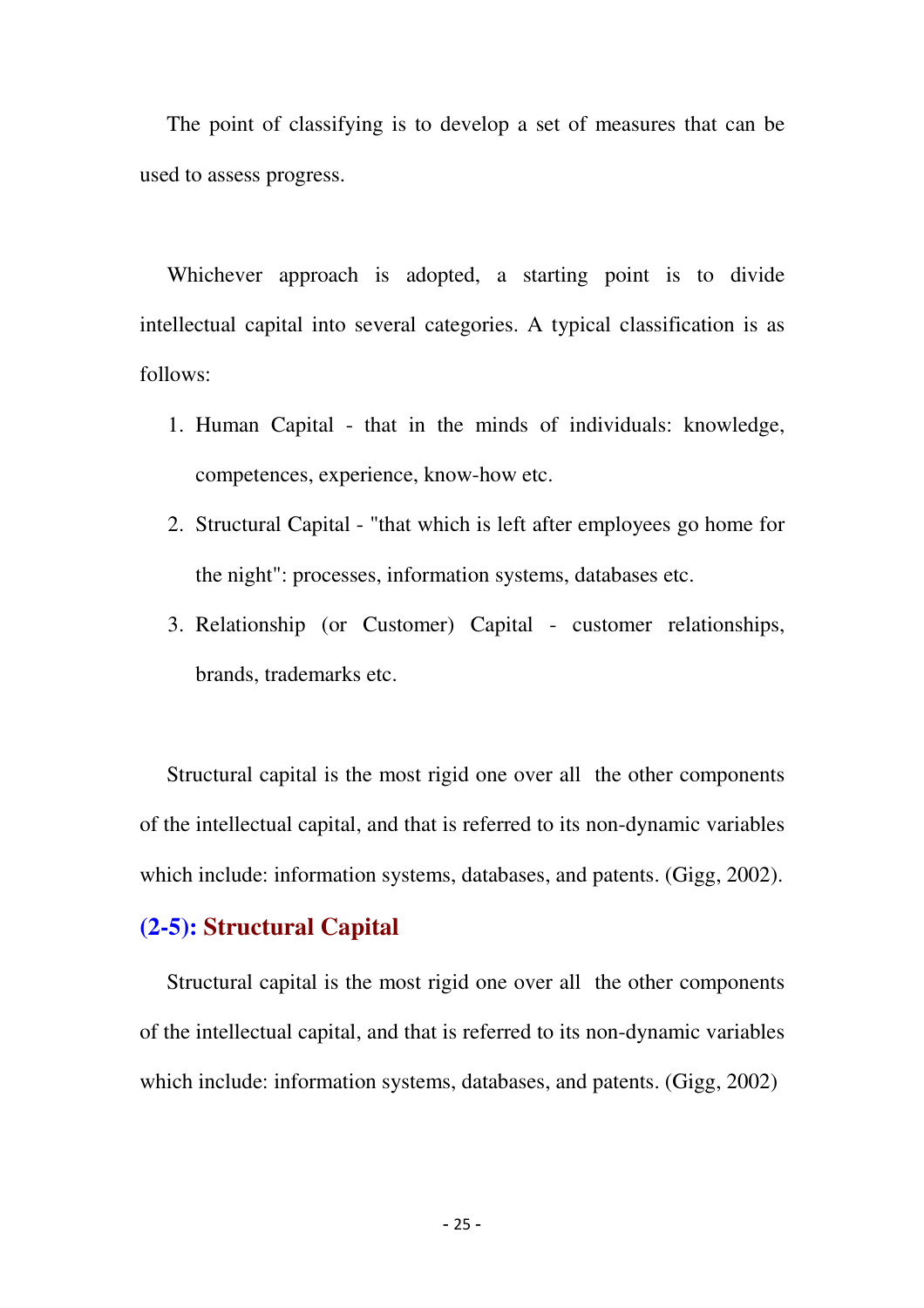Examples of structural capital include the assets of the organization of information and accumulated experience, capabilities and innovative structural and technological and administrative skills.

 Brynjolfsson, Hitt and Yang (2002) present evidence that production, in addition to capital and labor, depends on intangible assets like skills, organizational structures and culture. They also find that investments in these intangible assets are often large and provide benefits over very long horizons. All of these papers focus on complementariness between organizational capital and physical capital or labor.

 Investments in structural capital seem likely to benefit the workforce because workers are unlikely to contribute in the manner these practices require unless they are assured a share of the gains (Osterman, 2000).

 Knowledge Economy (Grant, 1996; Dean and Kretschmer, 2007) including structural capital is characterized by the economic globalization, advances of the technological domains, the progressive primacy of services sector, accelerated product cycles, and changes in the customer's needs and preferences. Hence, a new competitive dynamic is appearing (Johnson, Neave and Pazderka, 2002; Leitner, 2005; Díaz-Díaz, Aguilar-Díaz and De Saá-Pérez, 2008), in which firms give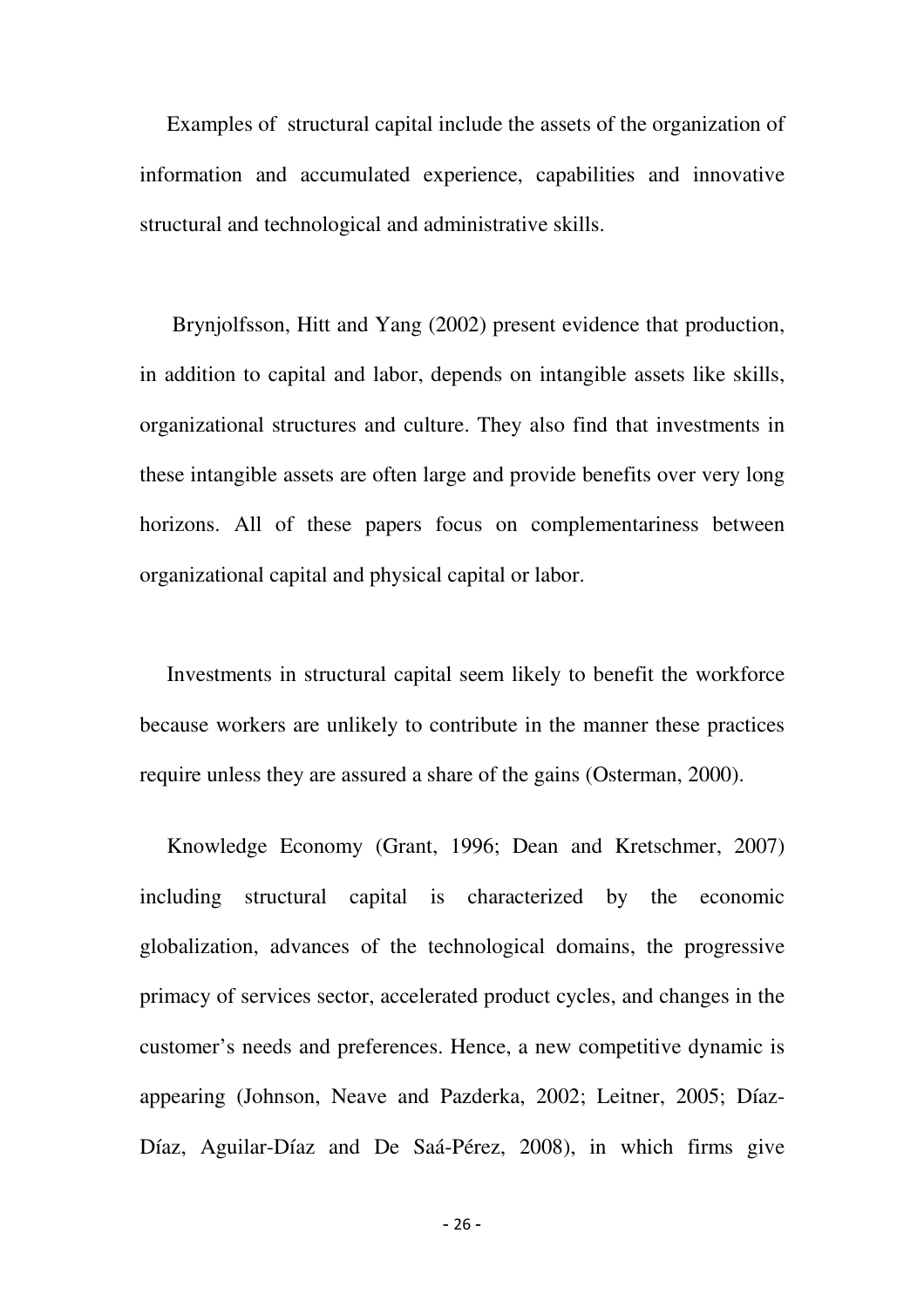increasingly importance to intangible resources and capabilities when they face competitors, recognizing that new knowledge and its effective implementation are key factors in achieving and maintaining competitive advantages (Galende, 2006). In this competitive arena, one of the best ways for reaching firm competitive advantage position comes directly from continuous technological innovations.

 Structural capital includes such traditional things as buildings, hardware, software, processes, patents, and trademarks. In addition, structural capital includes such things as the organization's image, organization, information system, and proprietary databases. Because of its diverse components, structural capital can be classified further into organization, process and innovation capital. Organizational capital includes the organization philosophy and systems for leveraging the organization's capability. Process capital includes the techniques, procedures, and programs that implement and enhance the delivery of goods and services. Innovation capital includes intellectual properties and intangible assets.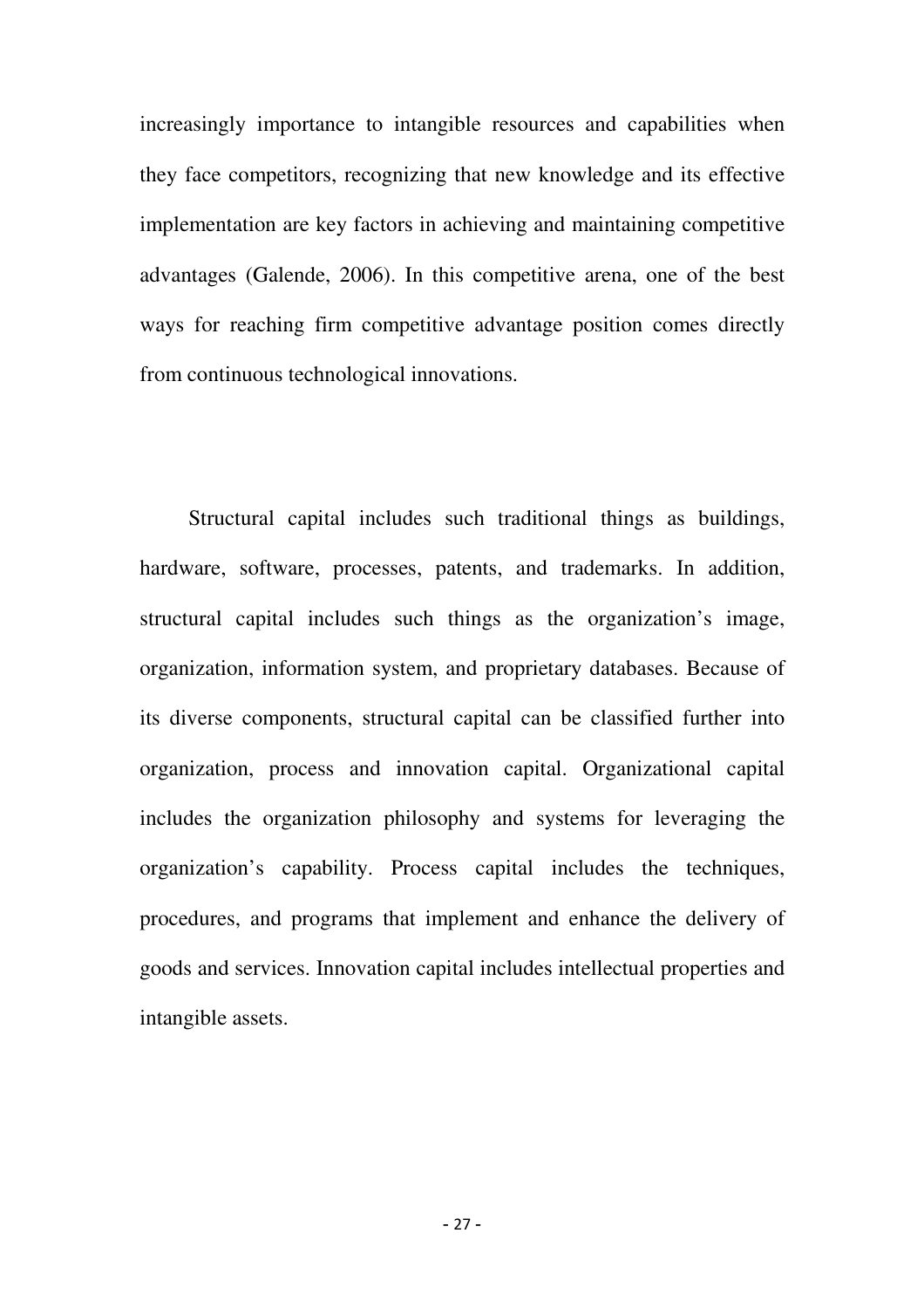Intellectual properties are protected commercial rights such as copyrights and trademarks. Intangible assets are all of the other talents and theory by which an organization is run. (Maddocks & Beaney, 2002).

 Therefore, it can be said that the innovative capability of a certain firm depends very closely on the intellectual assets and knowledge that it possesses, as well as on its ability to deploy them, viewing the innovation process as intensive knowledge management process (Nonaka and Takeuchi, 1995). Nevertheless, as Galende and De la Fuente (2003) point out, a good piece of research is devoted to address the innovation processes from an external perspective, leaving aside the internal complexity that characterizes the innovation dynamic. In this sense, even though the basic link between firm knowledge and innovation is on the whole so persuasive, more remains to be understood about its precise and complex nature (Subramanian and Youndt, 2005).

## **(2-6): Innovation**

 Innovation is the primary instrument of competition for many firms, especially in technology and knowledge-based industries. Generally speaking, the innovation process can be understood as a complex activity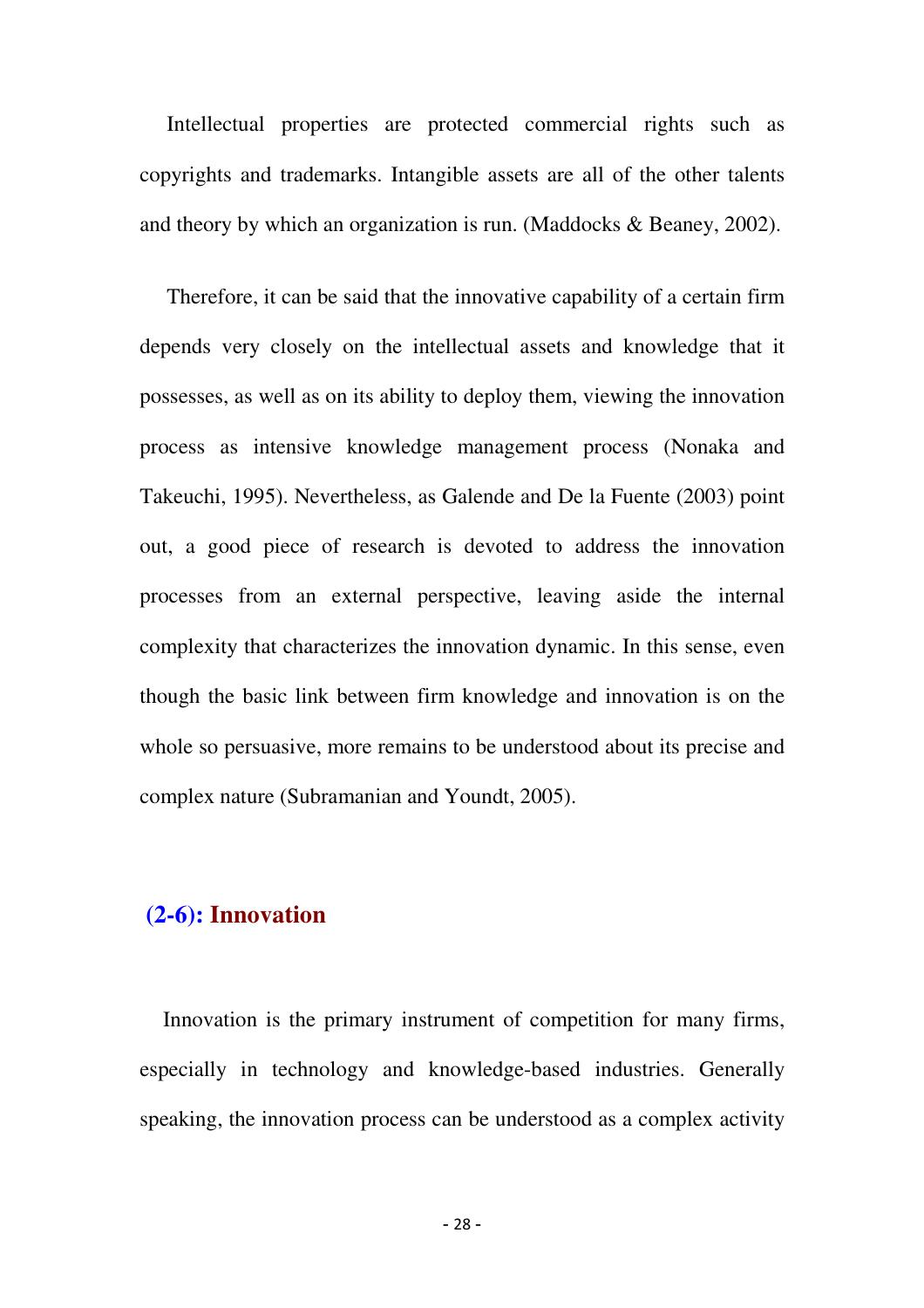in which new knowledge is applied for commercial ends. (Galende, 2006; Escribano, Fosfuri and Tribó, 2009).

 Innovation is generally viewed as one of the most important sources of sustainable competitive advantage because it leads to product improvements that increase the value of the product portfolio (Coombs and Bierly, 2006); helps firms survive; makes continuous advances (Liu, Chen, and Tsai, 2005); allows innovators to grow faster, being more dynamically efficient, and ultimately more profitable than non innovators (Mansury and Love, 2008).

 In fact, innovation has also been defined as the most knowledgeintensive organizational process that depends on a firm's individual members and collective knowledge (Adamides and Karacapilidis, 2006).

 As (López-Cabrales et al. ,2008) emphasize, the key role of intellectual capital has for firm's innovation capability remains to be understood about its precise nature.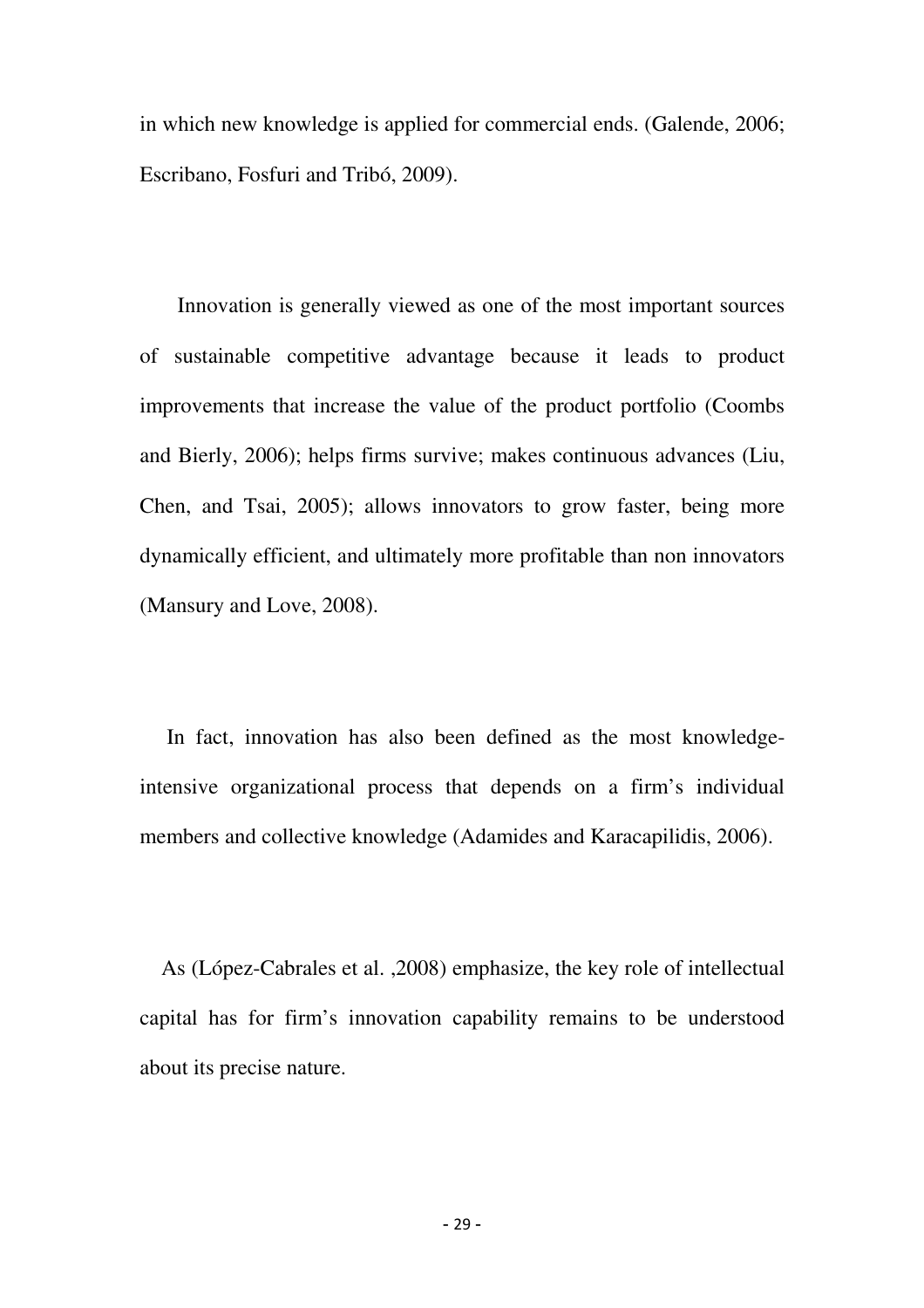Although the basic link between intellectual capital and firm innovation is on the whole persuasive, additional efforts for understanding this causal relation are worthwhile. Hence, we analyze innovation performance through its novelty degree, because this becomes necessary for a firm's survival, as well as sustained competitive advantage (Hsu and Fang, 2009).

 Based on the above, the researcher believes that it can be argued that structural capital is the intangible assets owned by the organization, processed and kept inside it, and knowledge-related that is expected to be used in achieving ongoing benefits, generation and achieving competitive advantages of the organization, and development of wealth.

 The efforts of researchers indicate to believe that there is a correlation between the performance of innovation strategies and the knowledge economy, that correlation has been expressed as an important focus for the growth of companies.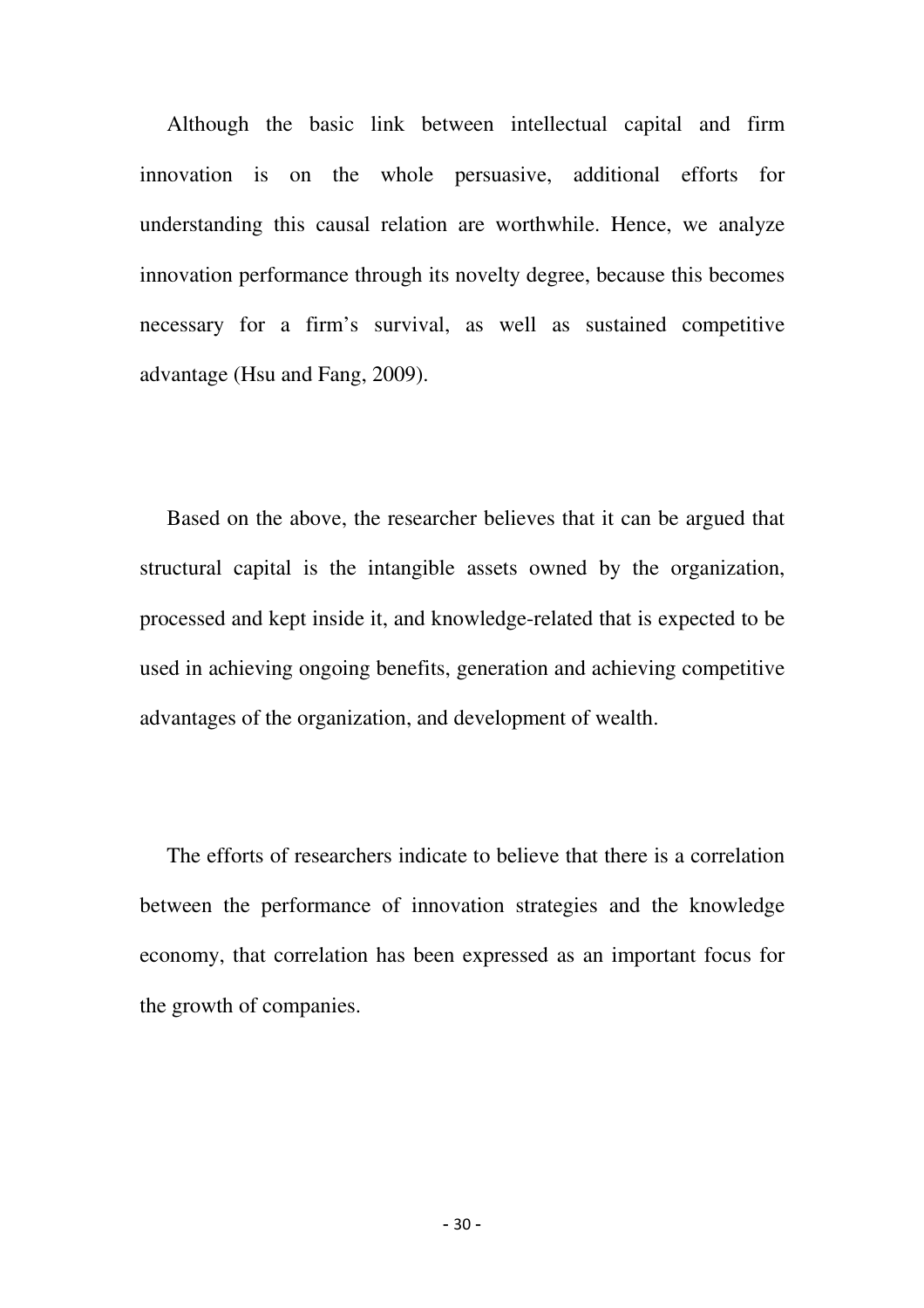## **(2-7): Previous Studies**

 The researcher revised some Arabic and foreign studies that are to some point relevant to the subject of this study.

#### **(a) Arabic Studies**

 **Obaid (2000) "The Impact of Investment in Human Intellectual Capital on Organizational Performance"**. This study Aimed to determine the impact of intellectual capital, and it`s reflections on organizational performance. An empirical study in (6) Iraqi industrial organizations. The sample of the study contained (130) individuals. The most important result was that there is a significant strong relationship between intellectual capital and organizational performance.

 **Saleh (2001) "Patterns of Strategic Thinking and its Relationship with the Factors of Maintaining the Intellectual Capital: An Empirical Study on Socialist Industrial Companies".** This study Aimed to determine the extent of intellectual capital availability in the chosen sample, and the level of interest in obtaining it. An empirical study on (5) industrial Iraqi companies, the sample contained 195 individuals. The most important result revealed that the studied sample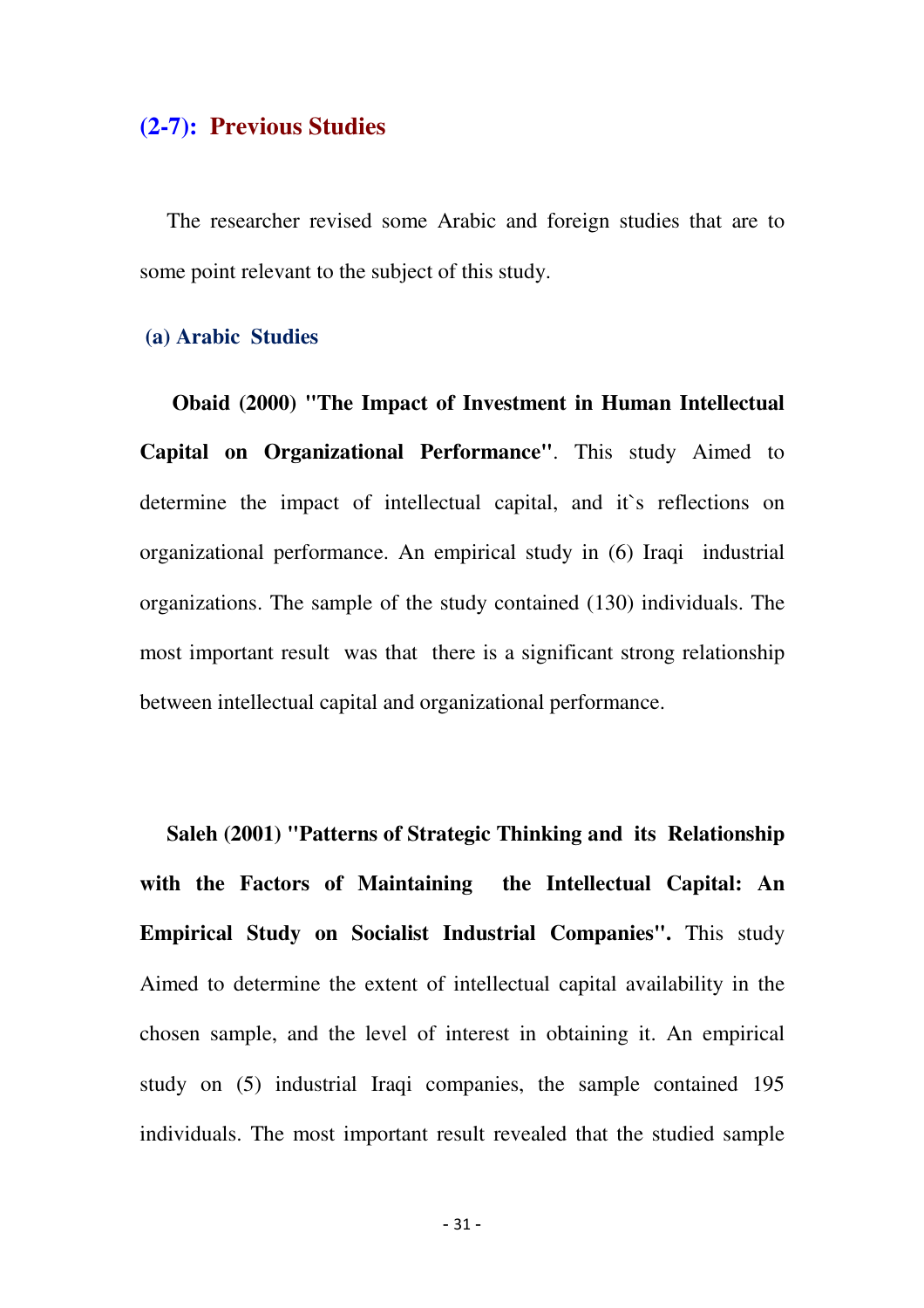contained intellectual capital that can be divided into two categories: an effective intellectual capital that is able to perform, and an intellectual capital that has Fundamental constituents but unable to perform.

 **(Al-Jagob, & Al-Ameen, 2002) "Knowledge Based Economy: Will it Be the Future for Developing Countries: Case Study of Jordan"** study strengthened the trend towards knowledge-based economy. Their study suggested that the future will be owned by the developing countries dependant on knowledge and its intangible components.

 **Al-Sabbag (2002) "Knowledge Management and its Role in Establishing the Information Society".** The study objectives were to define the concept of knowledge management and determine the components of it. He tried to identify the distance between knowledge management and information management, the study also aimed to explain the strategic role of knowledge management in organizing societies. Methodology of the study was a descriptive screening for the scientific published papers, and a survey to find out what periodicals published about the topic. The study population was a random sample of attendees of Qatar University Library for males, and the researcher used a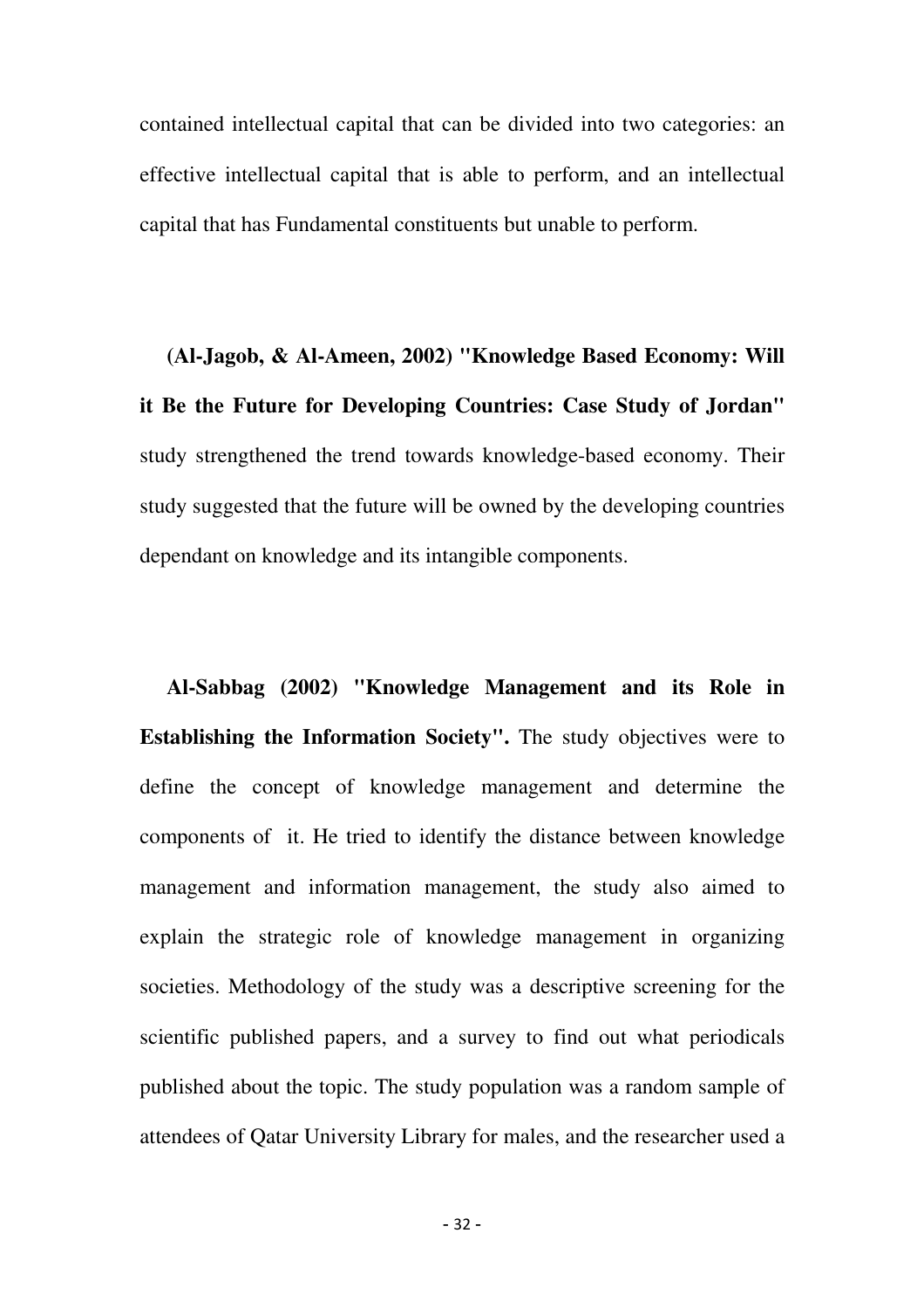questionnaire as a study tool. The most important results of this study were as follows:

a) Knowledge management needs new ways and skills to apply it.

b) Knowledge management contributes to lay the foundations of the information society through better exchange of thoughts ,allowing greater use of mental resources available and the best possibility for innovation and development.

 **Hejazi (2004) "The Extent of Employing Knowledge Management in Jordanian Organizations".** This study Aimed to determine whether Jordanian firms started to implement knowledge management in their strategies or not, and what are the domains that would make the best out of knowledge management in their operations. The study also aimed to work on the development of the knowledge management system in Jordan. The tools of the study were interviews and a questionnaire for a random sample of 380 individuals. The most important results were:

a) Jordanian firms limitedly implement knowledge management in their systems and in varying degrees.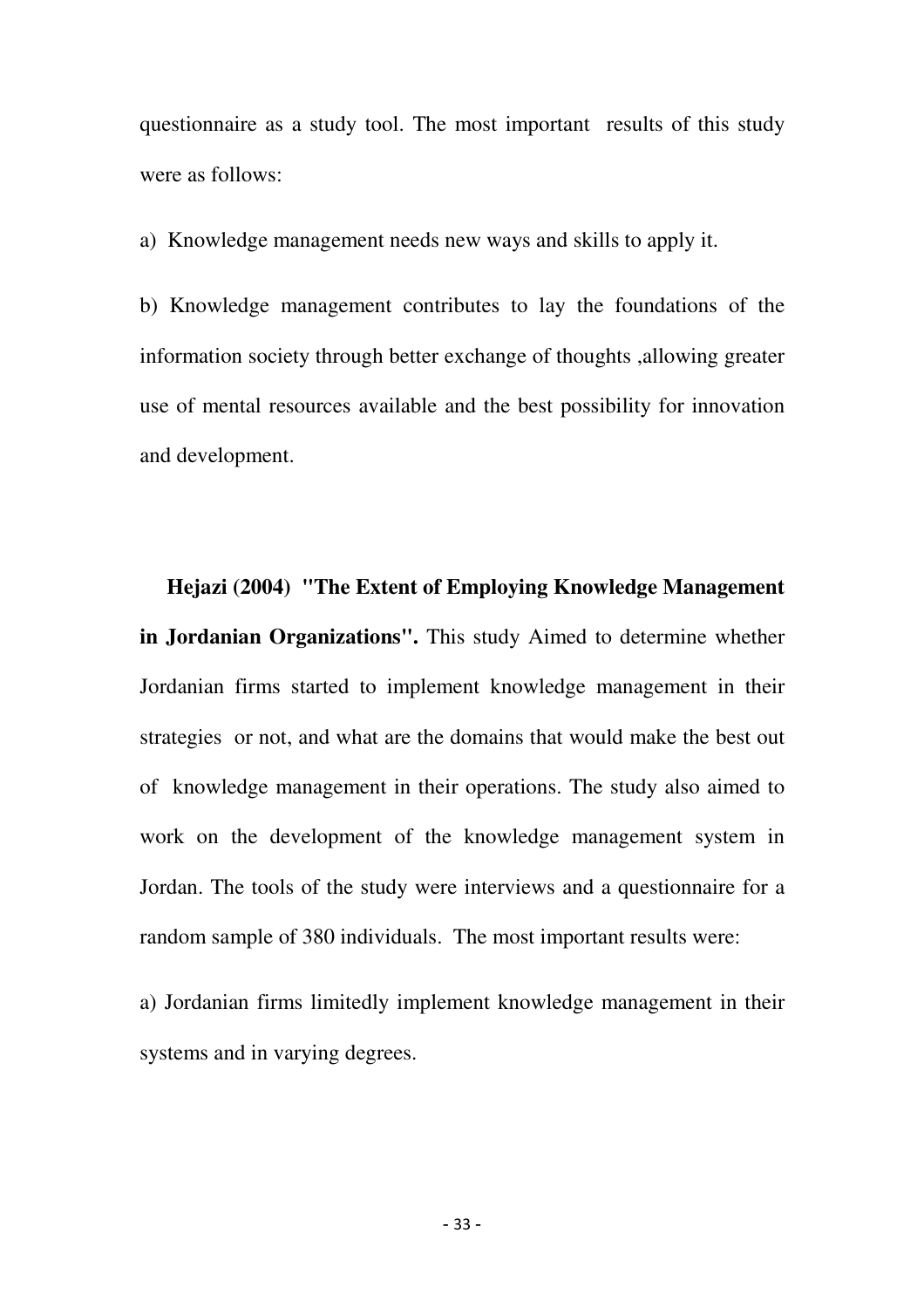b) Rare economical and natural resources in Jordan affected achieving comprehensive development that's considered the main nerve for knowledge and knowledge management.

 **Momani (2005) "Attitudes of managers towards the implementation of knowledge management in public institutions in Jordan: a field study".** This study Aimed to identify the attitudes of managers towards the application of knowledge management and its programs in public institutions in Jordan. The results found a weak to moderate, inverse correlation , between the obstacles and difficulties, and between the level of readiness to apply the elements of knowledge management.

 **(Al-Nuaimi & Najem, 2006) "Towards a Conceptual Framework for Study and Evaluation of Human Intellectual Capital in Universities".** This study Aimed to develop a conceptual frame work for the human intellectual capital and its components in universities, and to develop a significant tool for its measurement and rationalizing its administration process. The most important results were:

a) There is a direct correlation between education in general and economic performance.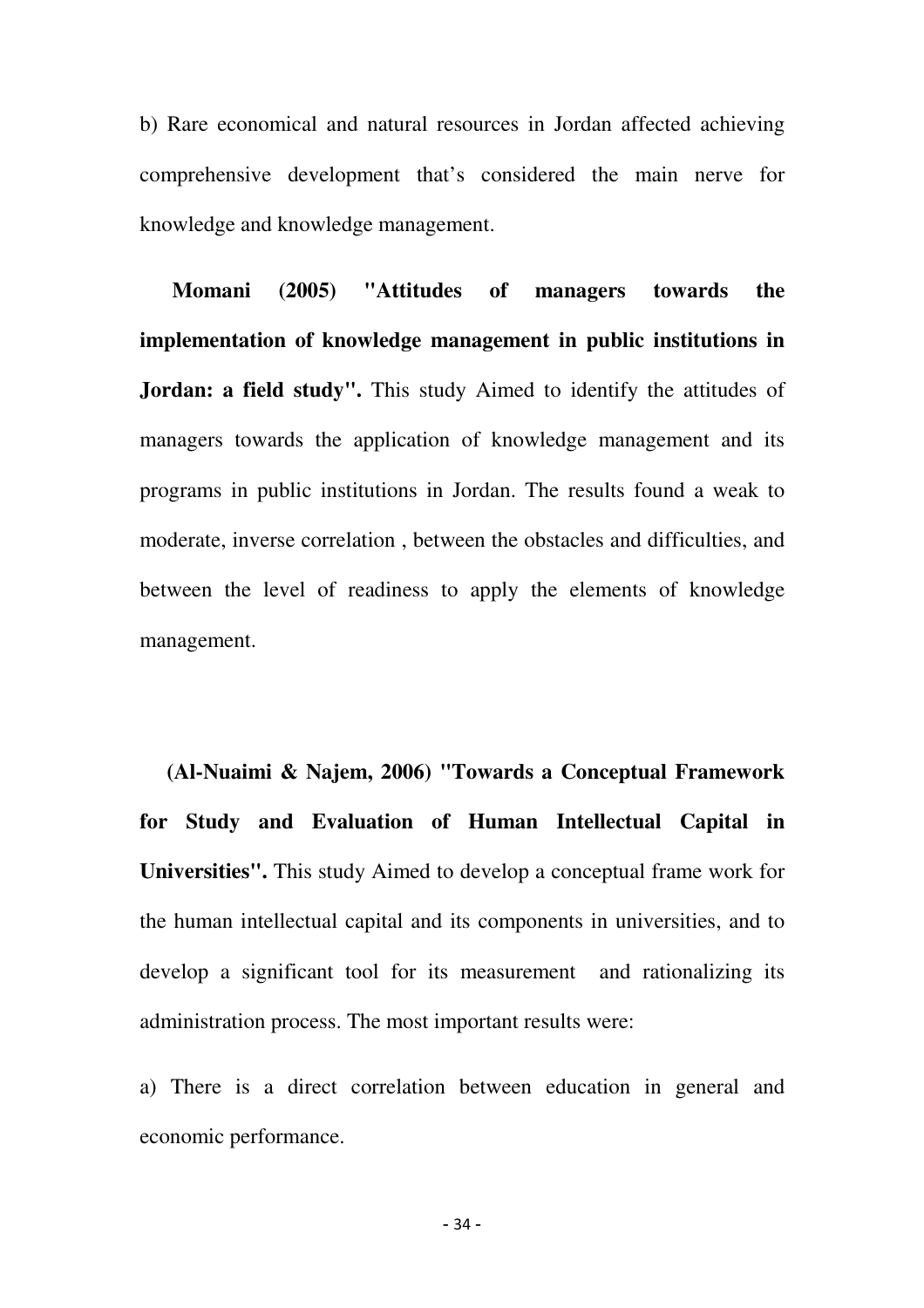b) University education that directly contributes in the economic growth, indirectly and positively effects other sectors performance.

c) Intellectual capital still suffers lack of interest in Arabic universities.

 **Qatarneh (2006) "The availability and functions of knowledge management and its impact on the effectiveness of managers in the ministries of Jordan."** The study aimed to analyze and examine the impact of knowledge management in the effectiveness of managers in the ministries of Jordan. The study sample contained (131) manager, and (336) emplyee of ministries in Jordan. The Study found a set of results, notably that the level of availability of knowledge management in the ministries from the viewpoint of managers came to a fair degree.

 **Abdel –Menem (2008) " The Impact of Intellectual Capital on Organizations: A Case Study of Jordan's Ready-Made Clothes"**. This study Aimed to search in the concept of intellectual capital and its impact on raising the value and effectiveness of Jordanian industrial companies. The main results were: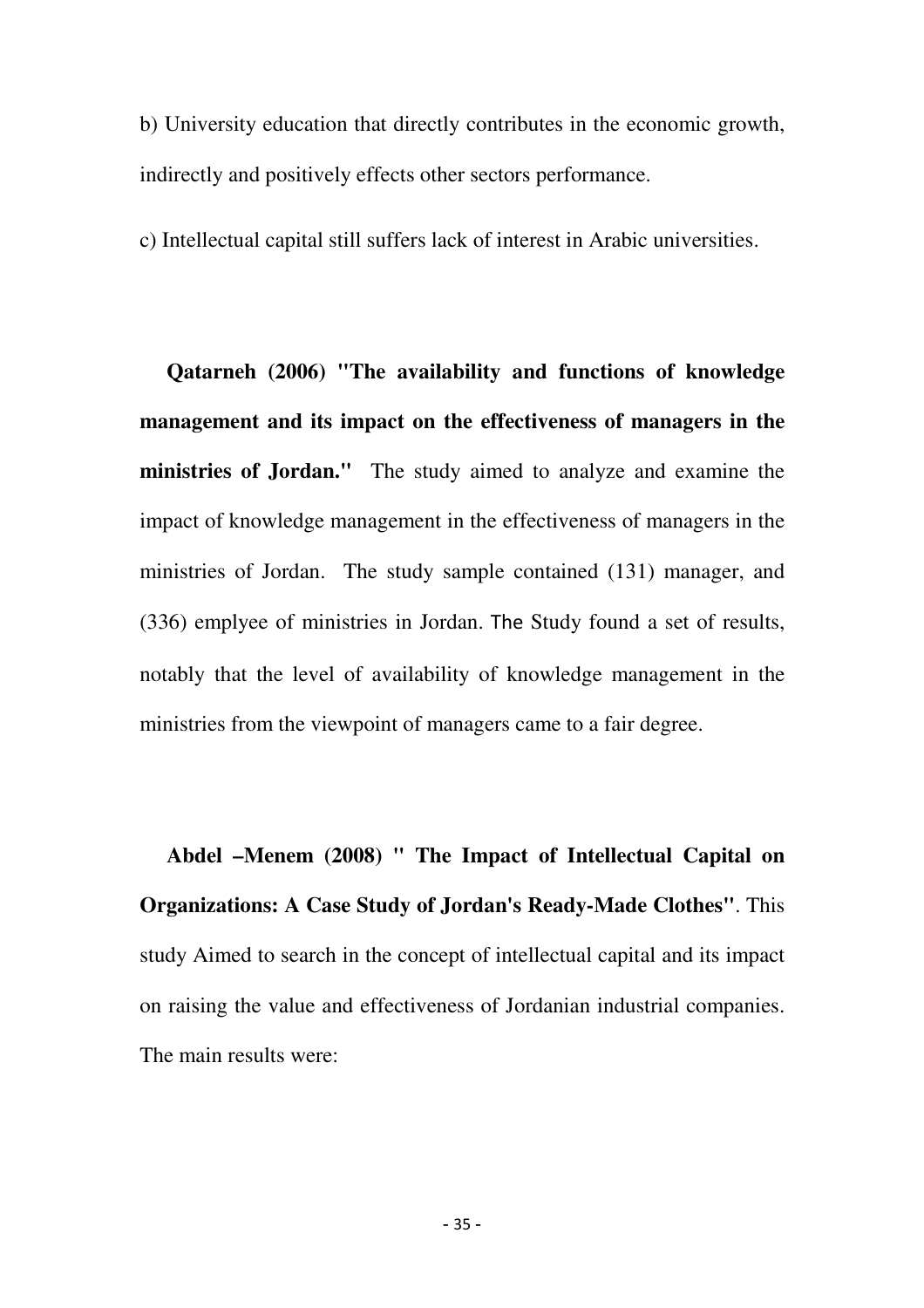a) There is ambiguity in the concept and importance of intellectual capital in Jordan`s ready-made clothes, and a confusion between this concept and the concept of intellectual property.

b) Lack of clarity of the impact of intellectual capital on the efficiency of the company and its market value.

c) Absence of a vision of how to measure and declare the intellectual capital in the financial statements.

 **Al-Hawajra (2009) "The correlation between the investment in knowledge capital and the competitive performance of the Jordanian insurance firms".** This study Aimed to analyze the correlation between knowledge capital and the performance, using a questionnaire on 213 individuals. The most important result of the study was that there is a significant relationship between knowledge capital and the competitive performance depending on learning development, knowledge integration, and development of the knowledge capital.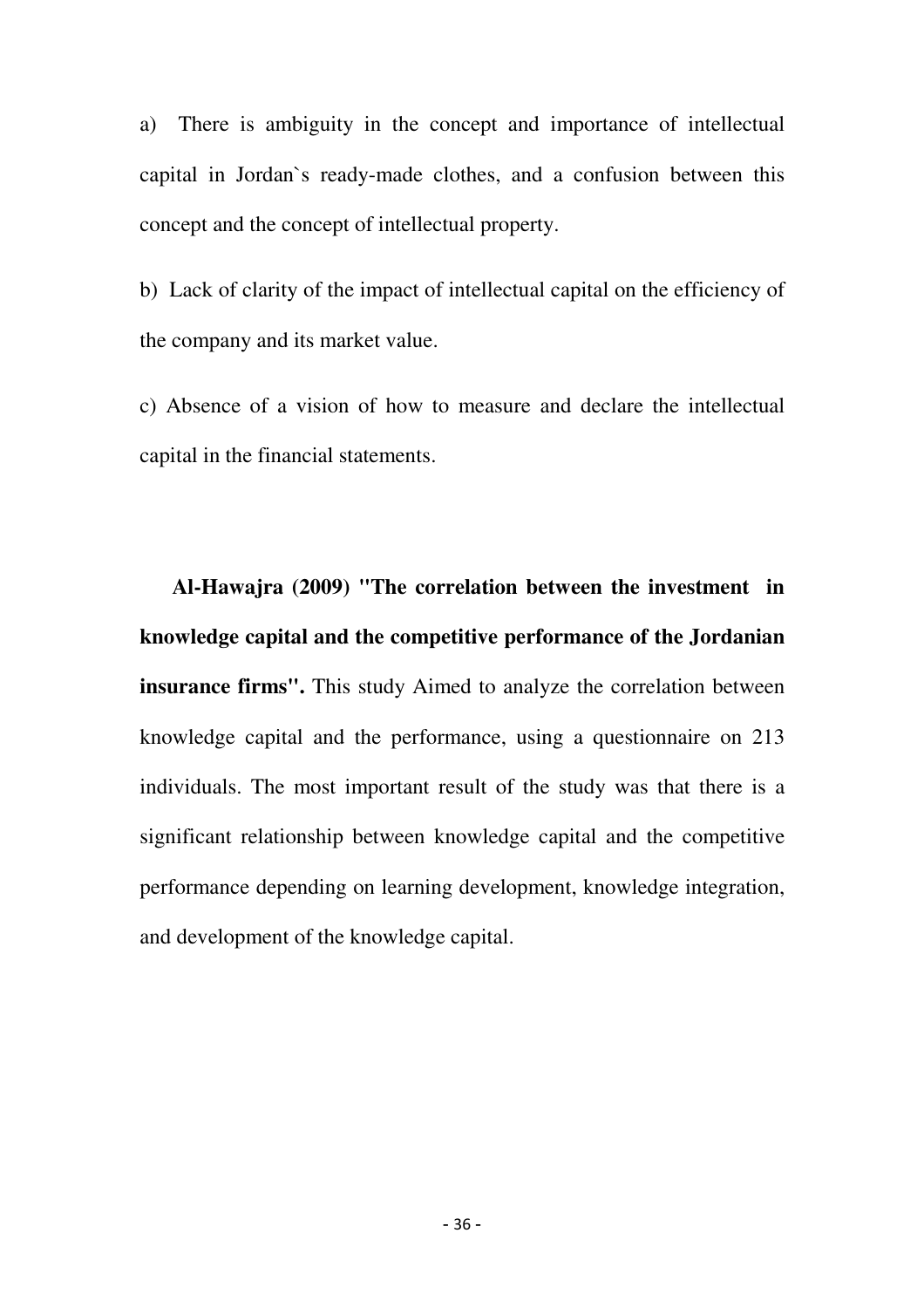#### **(b) Foreign Studies**

 **Bontis (2000)** "**Intellectual Capital and Business Performance in Malaysian Industries".** This study Aimed to examine the relationship between the elements of intellectual capital (human, structural, customer), through the development of a questionnaire for this purpose, and the study was conducted on the Malaysian industries.

The most important results were:

a) Human capital is important regardless of industry or business.

b) Structural capital has a significant impact on the business structure in the non-governmental business sectors.

c) The customer capital has a significant impact on business structure regardless of type.

 **Nakahara (2001) "innovation management using intellectual capital".** This study Aimed to Highlight the importance of intellectual capital to become one of the vital resources that enable the organization to develop a business model that is characterized by the efficiency and effectiveness. The most important result was that organizations must shift the organizational philosophy from pride in the achievements of the past,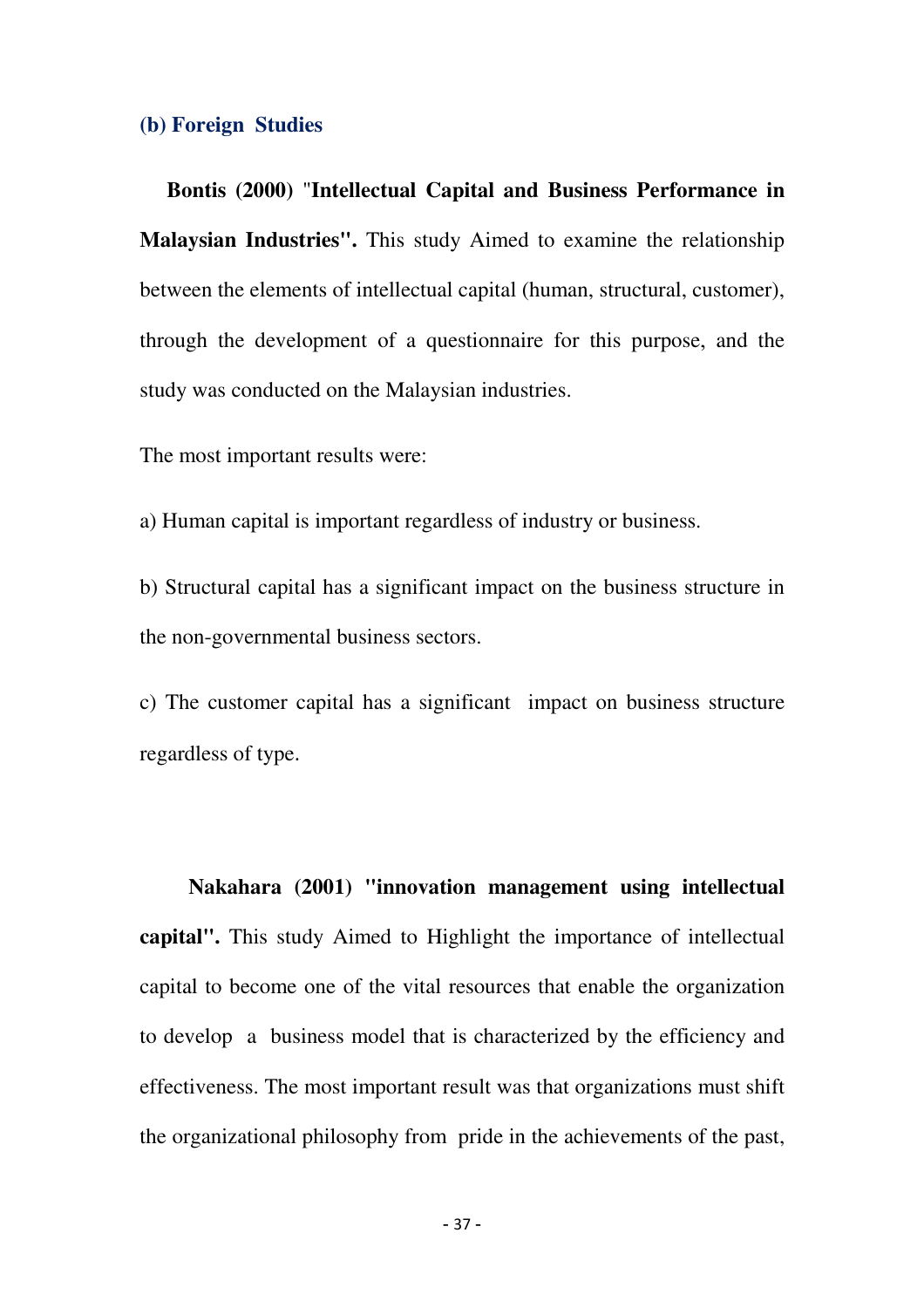to focus on a future strategy that focuses on the importance of intellectual capital, because of its effect on the development of the innovation process of the organization.

 **Egan (2002) "Learning Organization Dimensions and Motivation to Transfer Learning in Large Firm Information Technology"** This study Aimed to identify dimensions of the learning organization and the stimulation of transfer of learning for workers in firms, he also studied some variables related to learning organizations and the motivations for learning. The most important result of the study was that there are significant effects for organizational learning dimensions, with relatively few correlations with the knowledge transfer stimulus.

 **(Hansen, and Hass, 2002) " Different Knowledge, Different Benefit: Toward a Productivity Perspective on Knowledge Sharing in Organizations"** . This study Aimed to specify the impact of knowledge sharing on the productivity of firms, the results were as follows:

a) When tacit knowledge is shared, the function of the organization improves.

b) The personal participation improves the job quality and gives efficiency signals to the customer.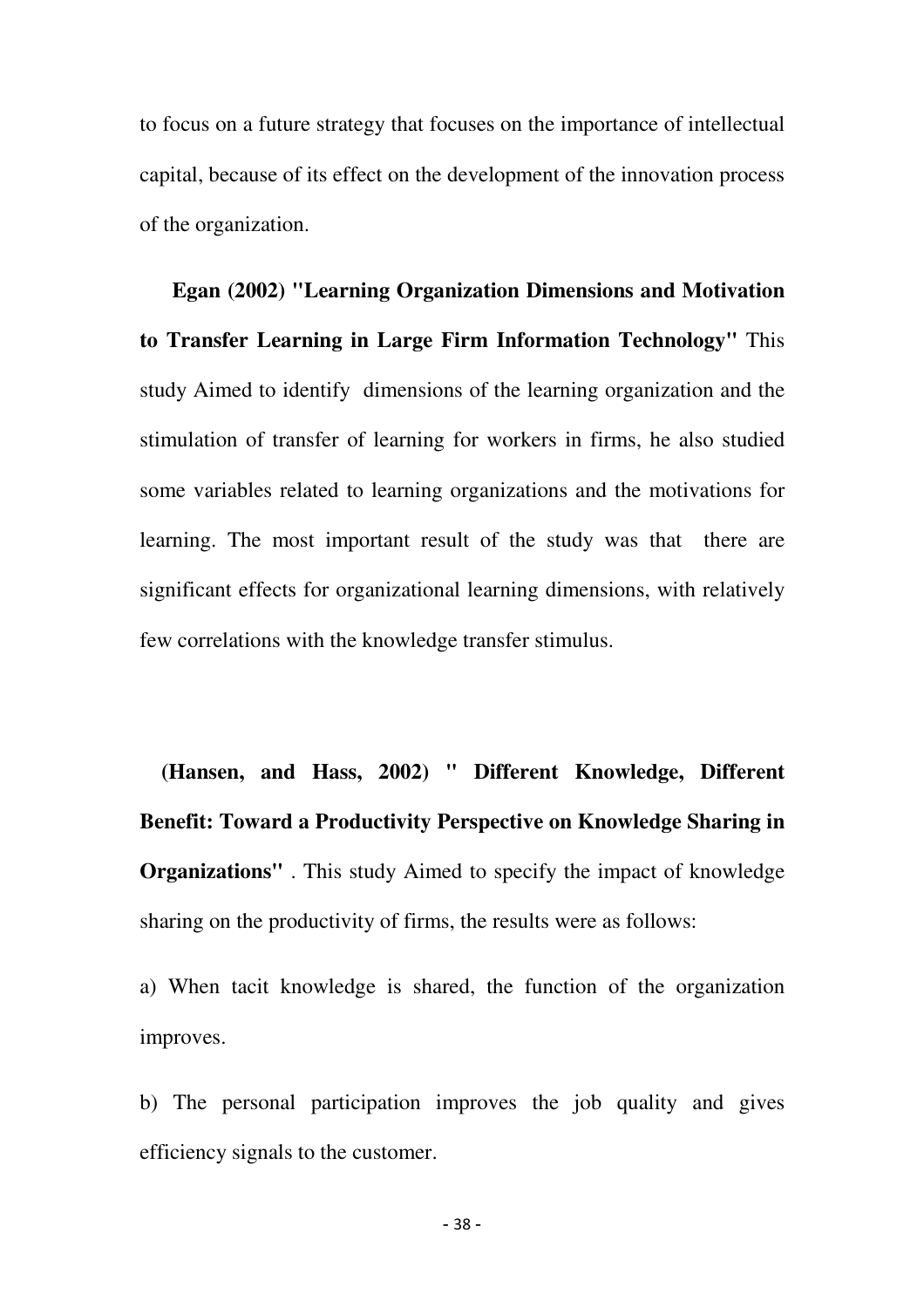c) Knowledge sharing between content and operations positively effects the organizational performance.

 **Choo (2003) "Knowledge Creation Using a Structural Improvement Approach: Towards an Integration of Quality and Knowledge"** . This study Aimed to study knowledge creativity using the entrance of improving organizational structure. The most important result was that organizations should make integration between quality and knowledge and develop a framework proposal for the creativity of knowledge, and motivation, by focusing on work teams and membership structures.

 **(Firer and Williams, 2003) "intellectual capital and traditional measures of corporate performance"** . This study Aimed to examine the relationship between the efficiency of value added to the base of the organization's resources of natural capital and human capital and structural capital and the effects of performance and productivity, profitability and market value. The study sample consisted of (75) Organization working in the financial market in South Africa. The most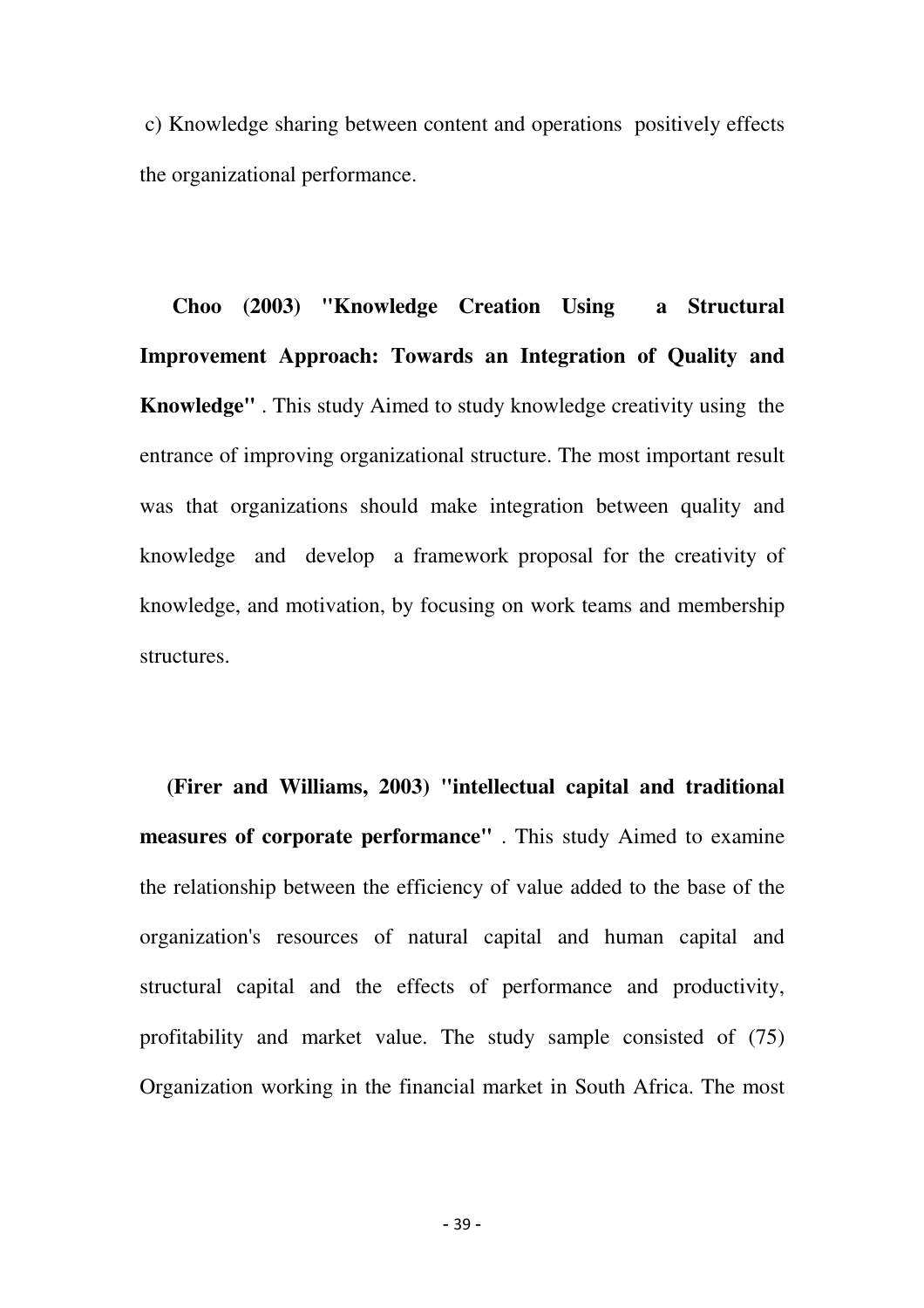remarkable result was that natural resources had the greatest impact on the performance of organizations, more than human resources.

#### **Marr (2003)," Why Do Firms Measure Their Intellectual Capital"**

**.** This study Aimed to review the theoretical importance of measuring intellectual capital, and the amount of benefits to organizations as a result. It also highlights some approaches that researchers must test in order to contribute to the development of field measurement of intellectual capital in business organizations. the most important result was that most researches in this area are still in the conceptual stage.

 **Egbu (2004) "Managing Knowledge and Intellectual Capital for Improved Organizational Innovations in the Construction Industry: an Examination of Critical Success Factor"**. In the study the researcher aimed to investigate the incoherent and lack of ownership of knowledge vision. The most important results were as follows:

a) There was a prevalent lack of appreciation of knowledge as an important asset.

b) The reasons of knowledge lack include the insufficient promotion on information-sharing culture by organizations, and lack of appropriate methods and tools for measuring in valuing knowledge.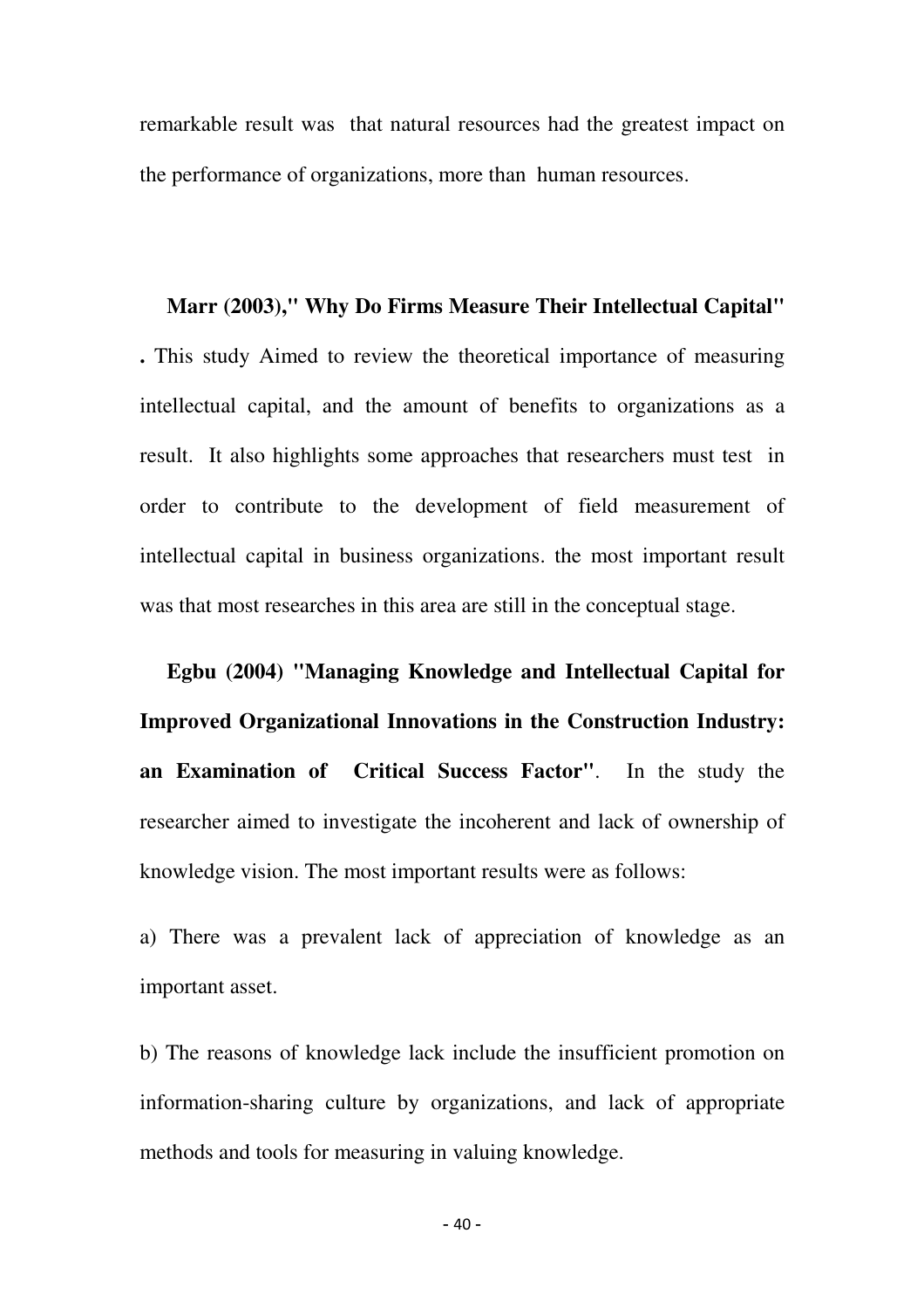**Boekestein (2006) "The Relation between Intellectual Capital and Intangible Assets of Pharmaceutical Companies"**. This study Aimed to evaluate intangible assets in the pharmaceutical organizations, and show how these assets interrelate with the cultural capital to effect organizational performance. The sample of this study contained (52) international pharmaceutical company. The most important results were as follows:

a) Most of the sample organizations determine the intangible assts.

b) There is a significant interrelation between intangible assets and the cultural capital.

c) There is a positive correlation between intangible assets and organizational performance.

 **Martinez (2006) "A Procedure To Design a Structural and Measurement Model of Intellectual Capital: An Exploratory Study".**  This study Aimed to understand the effective way of using intellectual capital in a knowledge-based organization. The study suggested a proposed model connecting intellectual capital components. The most important results were as follows: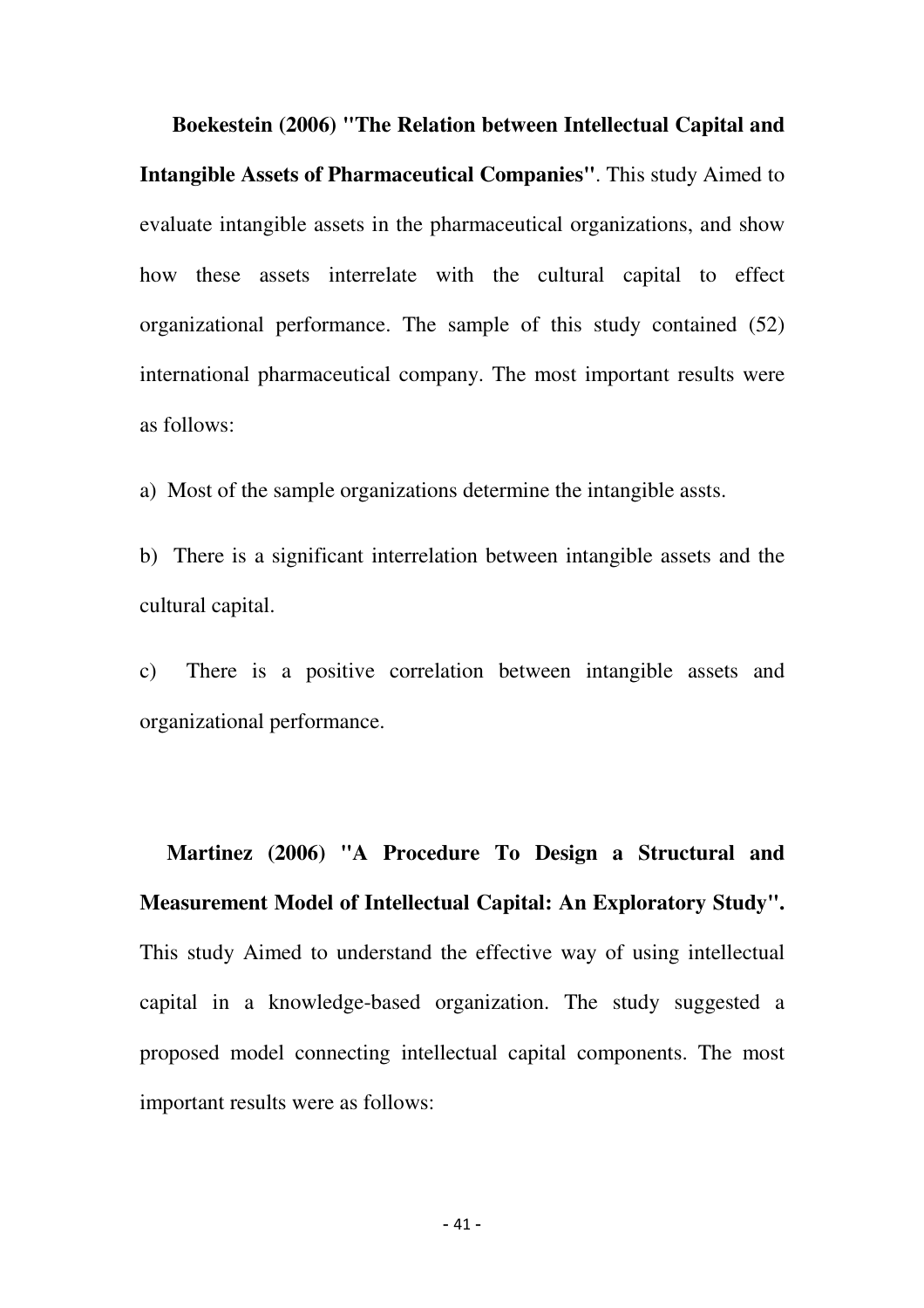a) Intellectual capital components contain the significant assts in the organization.

b) Intellectual capital contains the human capital, structural capital, and relational capital.

 **(Isaac, Herremans & Kline, 2009) "Intellectual Capital Management: Pathways to Wealth Creation"** . This study Aimed to examine the effects of organizational, structural and cultural climates on increasing the effectiveness of intellectual capital management, and the study revealed many results , the most important were:

a) There is an essential need for building membership structures.

b) Managers should establish confidence in their staff.

c) It's important to encourage innovation in the organization.

d) Establishment of a participatory process for administrative and regulatory decision-making.

 **(Nazari, Herrmans, Isaac, and Manassian, 2009) "Organizational Characteristics Fostering Intellectual Capital: Canada and the Middle East"** . This study Aimed to examine the correlation between organizational characteristics associated with intellectual capital, the most important results were: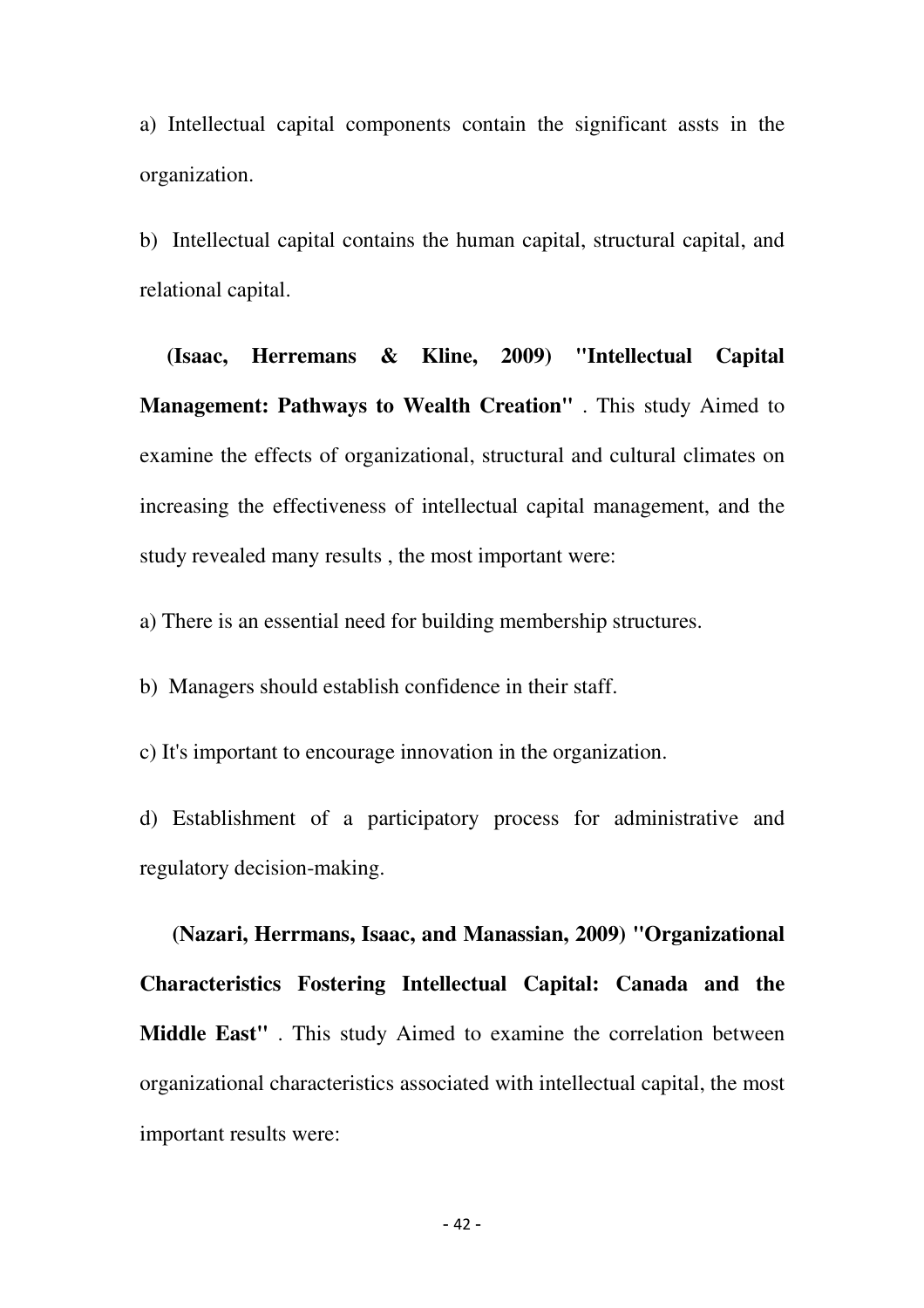a) Organizational culture, organizational climate and organizational characteristics are closely linked with the intellectual capital.

b) Organizational culture, organizational climate and organizational characteristics vary according to the regulatory and cultural environment.

## (2-8): Differences between the current study and previous studies

#### **In relation to the population of the study:**

 Most of the previous related studies were implemented on manufacturing organizations and ministries and schools, whereas this study reached the sector of Jordanian dental technology laboratories.

#### **In relation to the study objectives:**

The most important distinguishing characteristic of the current study is that it reaches out the three dimensions of structural capital (data bases, information systems, and patents), whereas most of the previous study studied Intellectual Capital as a package without specifying any of its variables in precise.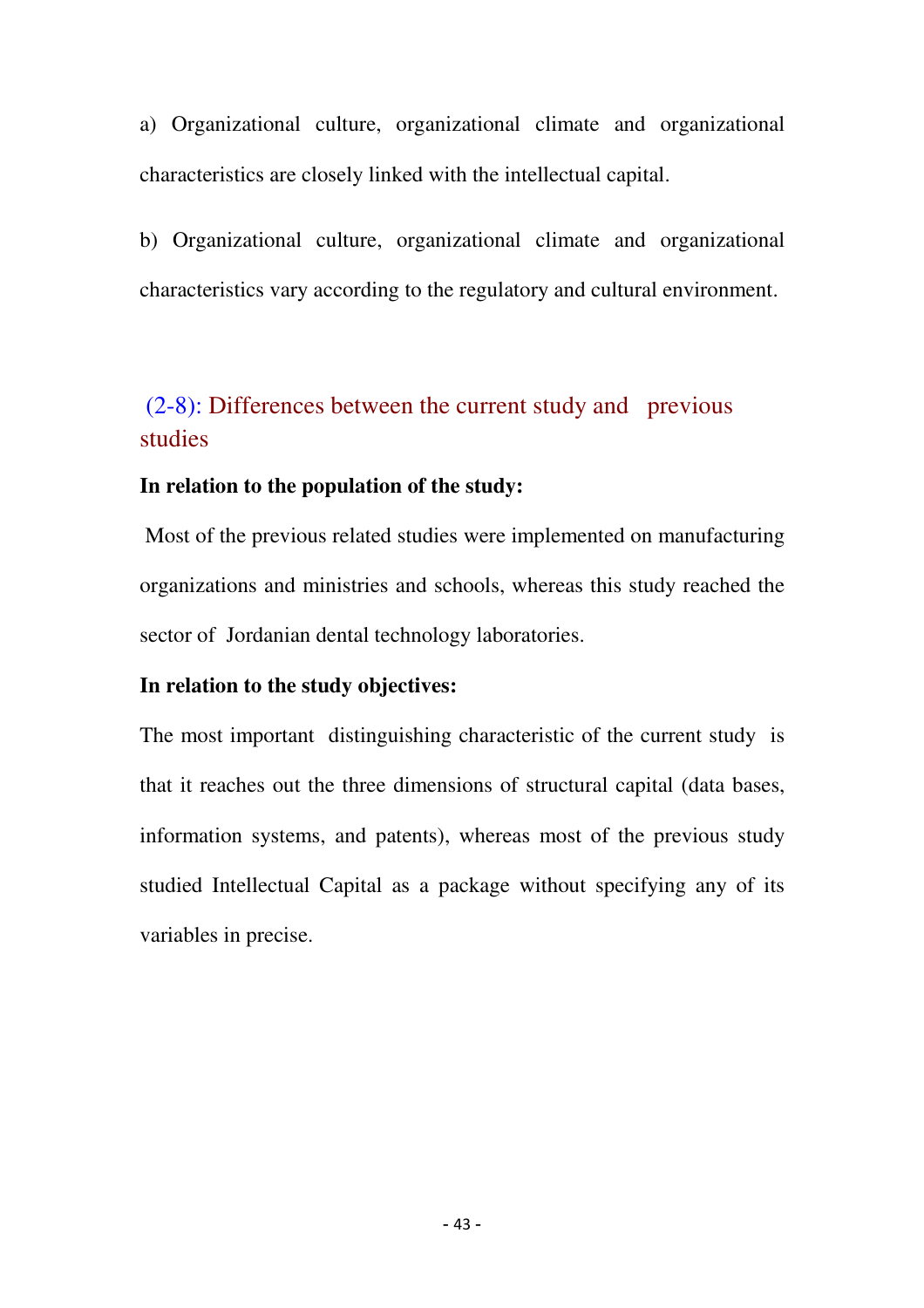# CHAPTER THREE METHOD AND PROCEDURES

- (3-1): Introduction
- (3-2): Study Methodology
- (3-3): Study Population and Sample
- (3-4): Study Model
- (3-5): Demographic Variables of the Study Sample
- (3-6): Study Tools and Data Collection
- (3-7): Statistical Methods
- (3-8): Reliability and Validity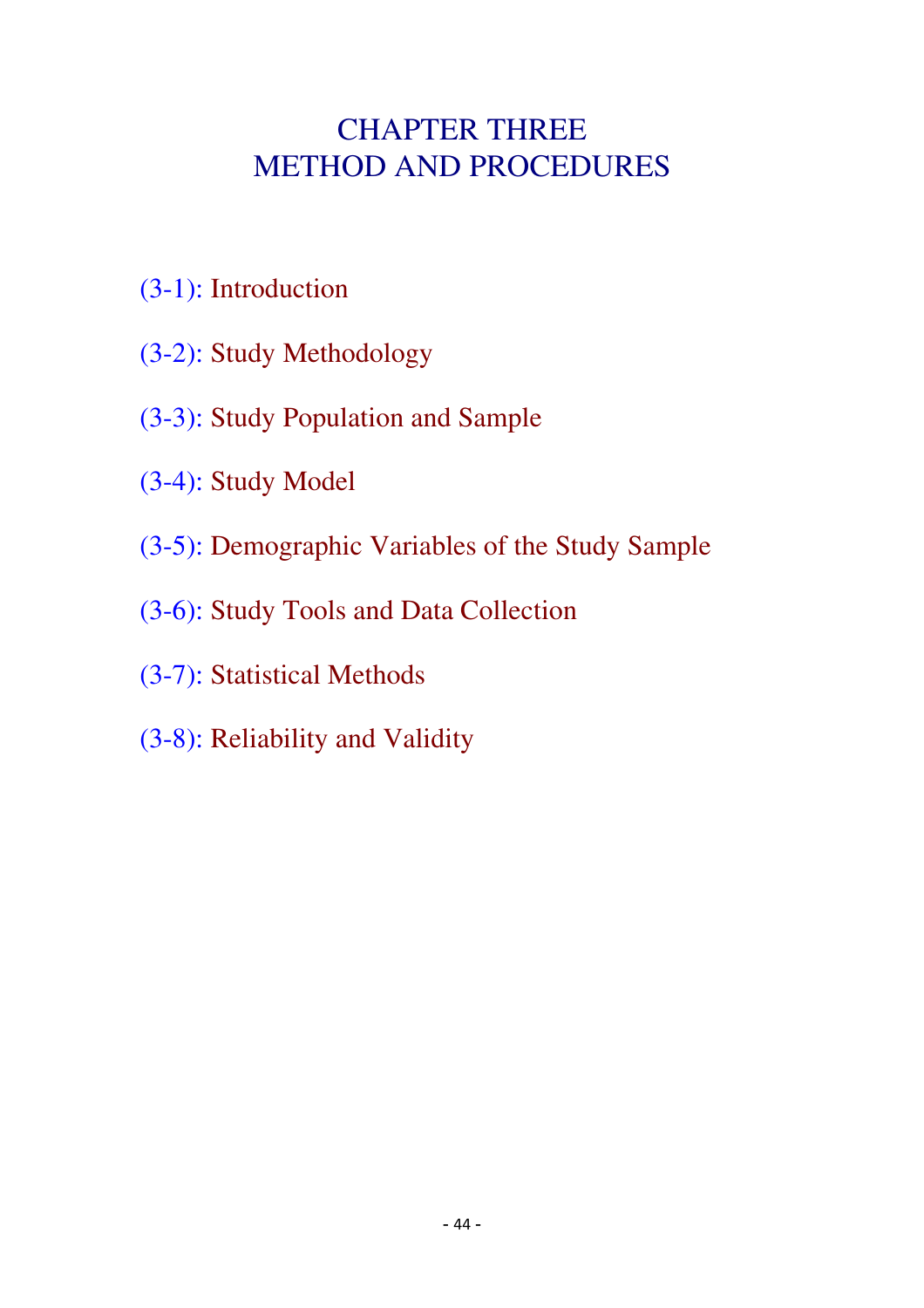## **(3-1): Introduction**

 This study aimed to identify the impact of structural capital on the innovation strategy in the dental technology laboratories in Jordan.

 To achieve these objectives, this chapter describes the methodology, the population and sample, and the model of the study , it also describes the demographic variables for members of the study sample, as well as the tools of the study and sources for obtaining information, statistical treatments used, and the reliability and validity of the study tool.

### **(3-2): Study Methodology**

 The researcher in this study used an empirical approach due to the relevance of the nature of this study ,to determine the relationship and impact between the independent variable "Structural Capital (databases, patents, and information systems)" and the dependent variable "Product Innovation Strategy".

 Through the questions that the current study seeks to answer, the researcher used the descriptive and analytical approach, as she also used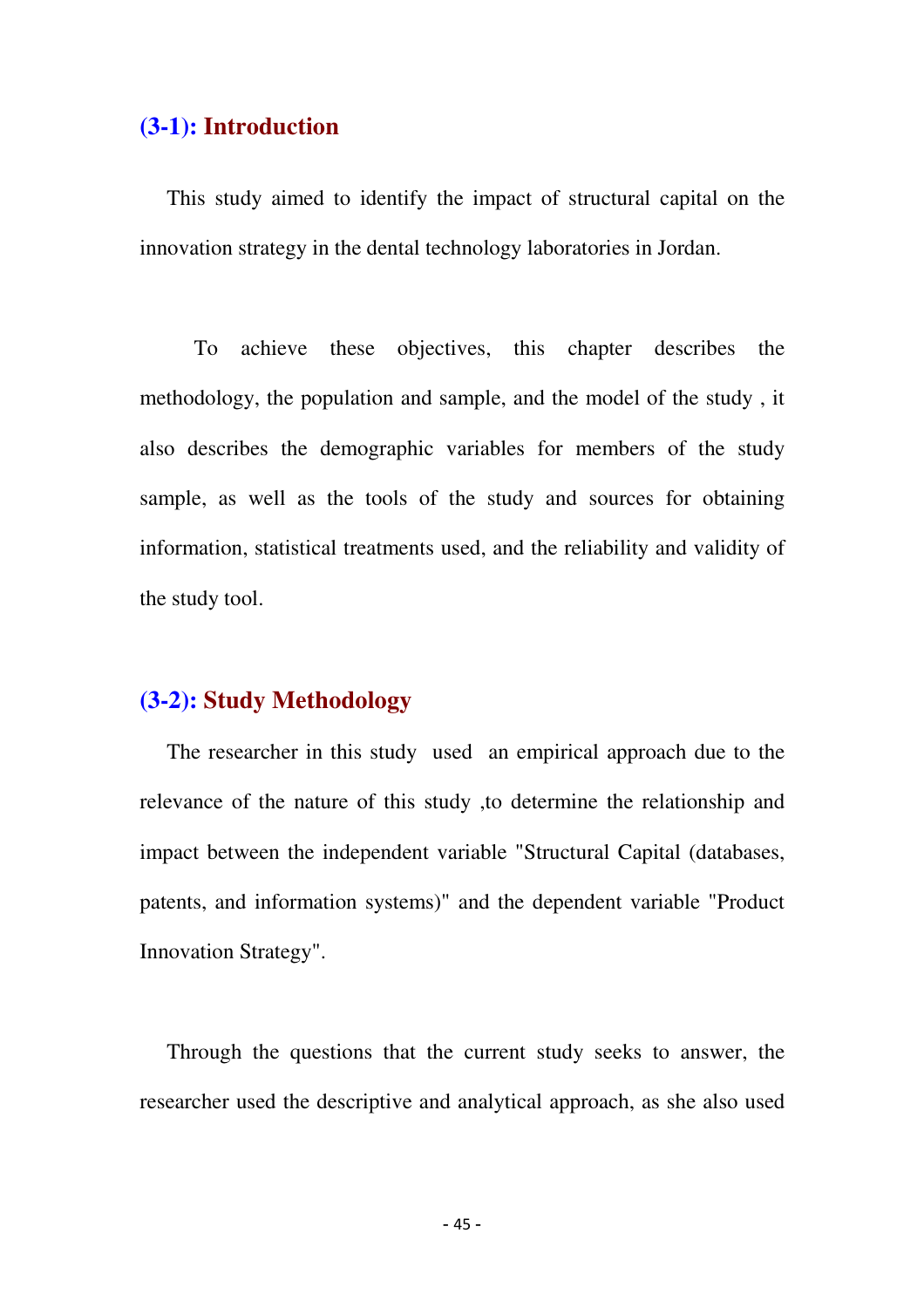the questionnaire in data collection, analysis and test hypotheses, which applies to the nature of the study.

## **(3-3): Study Population and Sample**

## **(3-3-1): Study Population**

 The population of the study consists of (150) Jordanian dental technology laboratories, registered in the Jordanian Federation of Dental Technicians and operate in the field of dental technology, in Amman.

## **(3-3-2): Study Sample**

 The study sample consists of (450) dental technicians working in Jordanian dental technology laboratories, and registered in the Jordanian Federation of Dental Technicians in the Capital Amman, chosen by the simple random method.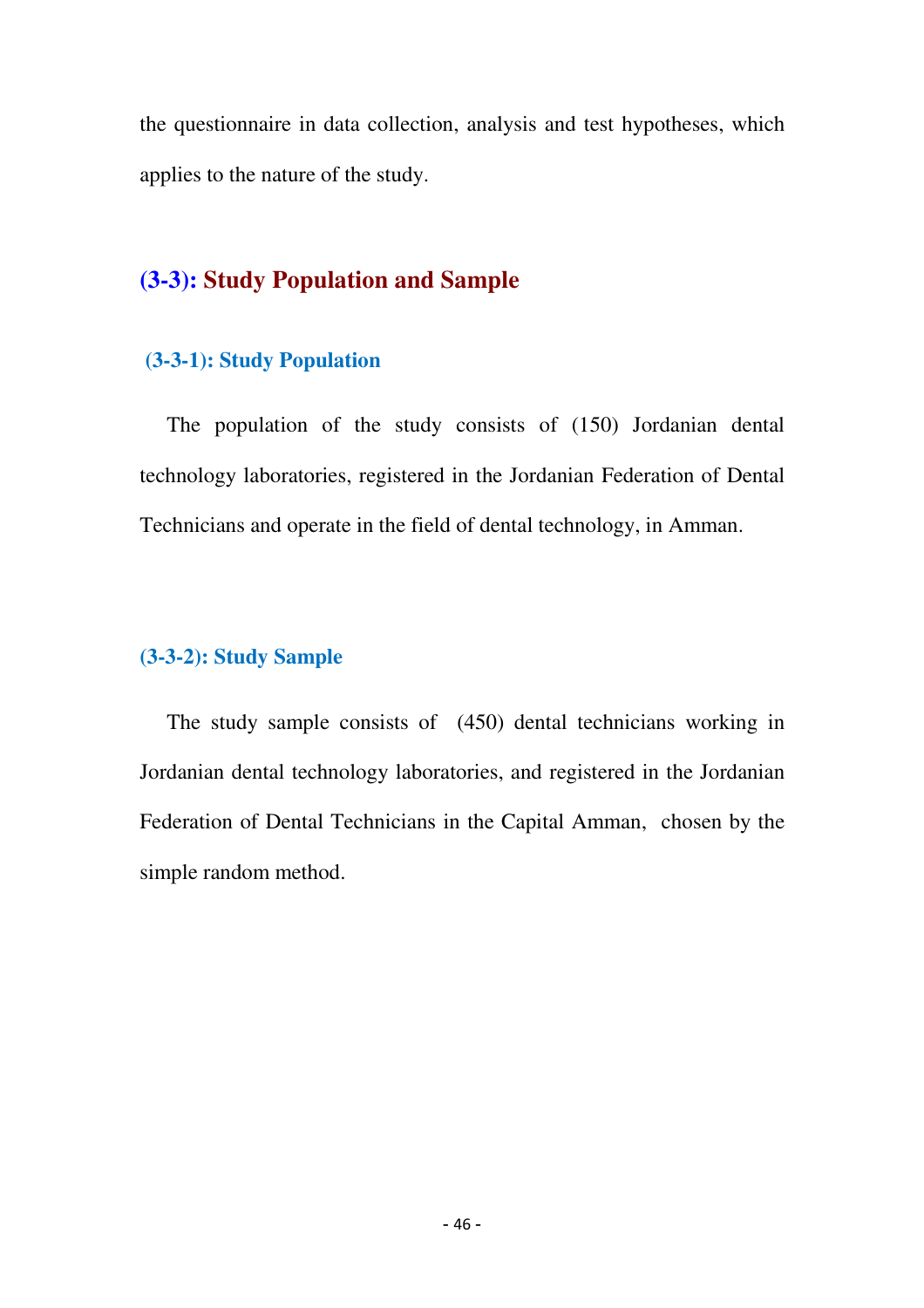## **(3-4): Study Model**

Independent Variable



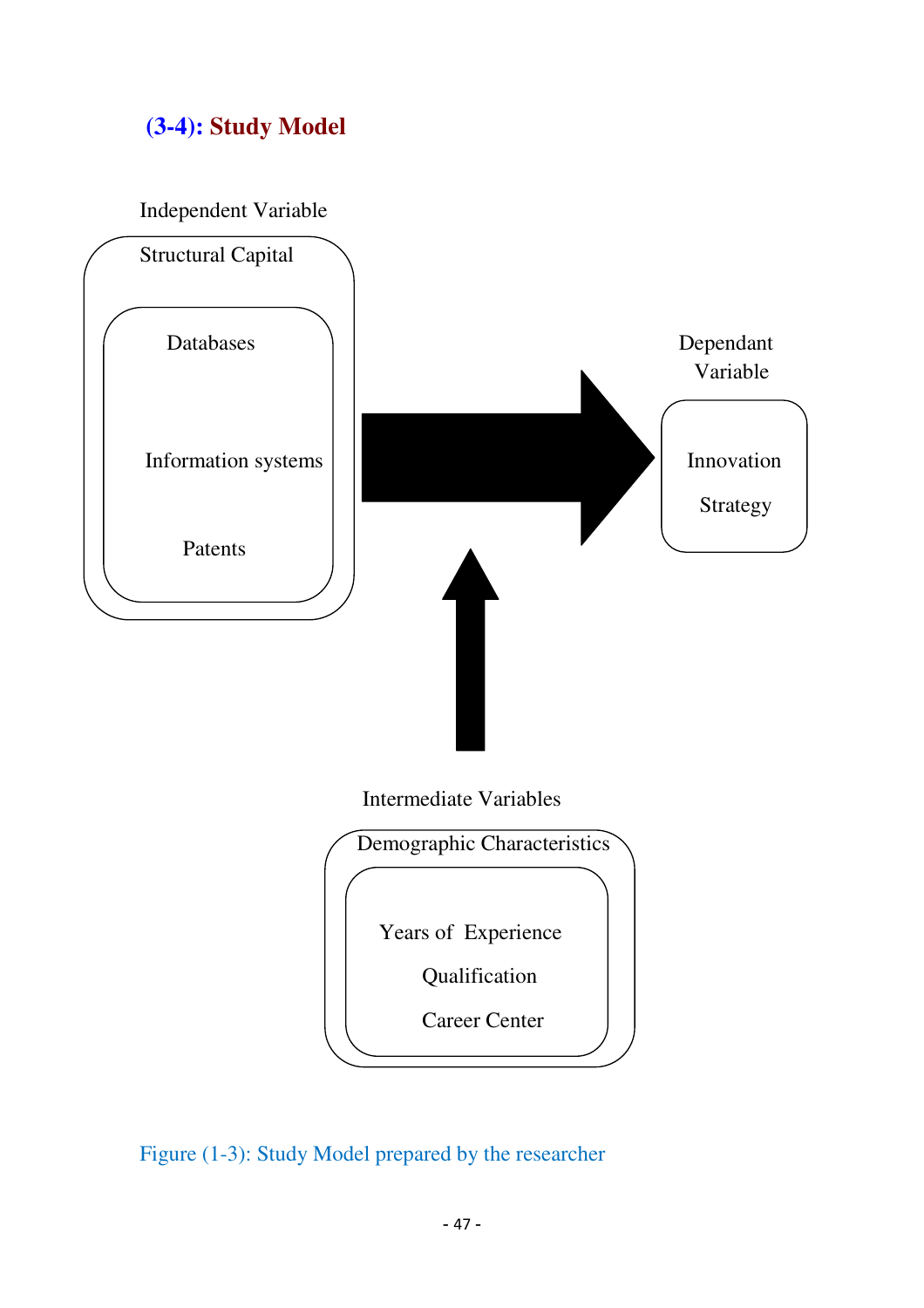## (3-5): Demographic Variables of the Study Sample

| <b>Variable</b>   |                           | <b>Category</b> | Frequency | Percent |
|-------------------|---------------------------|-----------------|-----------|---------|
| Gender            | Male                      |                 | 241       | 60.3    |
|                   | Female                    |                 | 159       | 39.8    |
| <b>Experience</b> | Less than 5               |                 | 122       | 30.5    |
|                   | $5 - 10$                  |                 | 139       | 34.8    |
|                   | More than 10              |                 | 139       | 34.8    |
| <b>Education</b>  | Diploma                   |                 | 131       | 32.8    |
|                   | BA                        |                 | 157       | 39.3    |
|                   | MA                        |                 | 64        | 16.0    |
|                   | PhD                       |                 | 48        | 12.0    |
| <b>Position</b>   | Director                  |                 | 112       | 28.0    |
|                   | <b>Head of department</b> |                 | 125       | 31.3    |
|                   | Employee                  |                 | 163       | 40.8    |
|                   |                           |                 |           |         |

| Table(3-1)Description of demographic variables of sample members |  |  |
|------------------------------------------------------------------|--|--|
|                                                                  |  |  |
|                                                                  |  |  |

 Table (1-3) shows the demographic variables of the sample (sex, years of experience, career center, and qualification). It describes the results of the descriptive analysis to the demographic variables of the respondents of the study sample.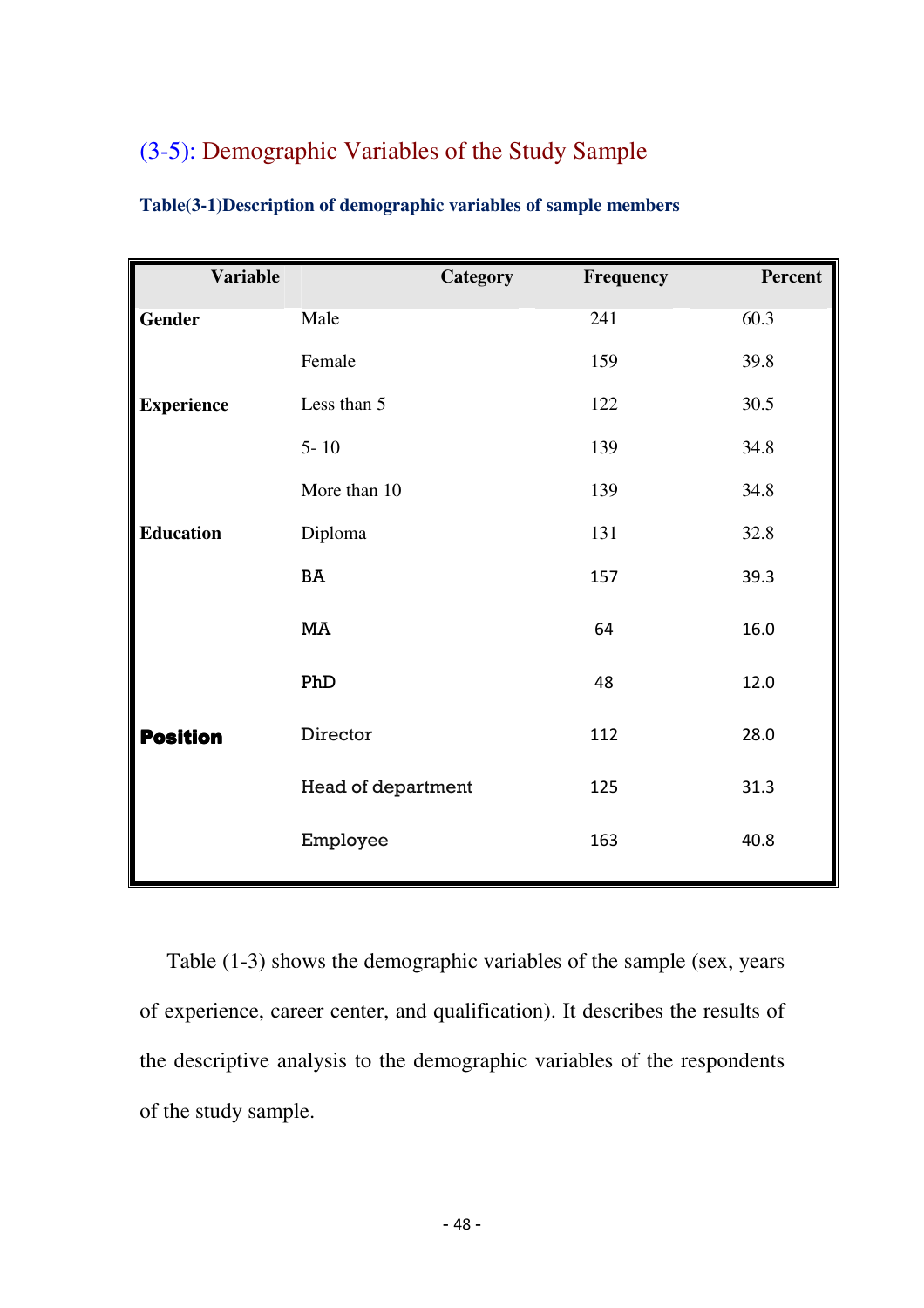In terms of the number of years of experience, results have shown that (34.8%) of the sample respondents have more than ten years of experience, (34.8%) have five to ten years of experience, and (30.5%) have less than five years of experience in the practical field. These percentages clarify that (69.6%) of the sample respondents have good experience in the field of dental technology, leaving them in a search site for developments and improvements in their centers as workers in the functional and leadership positions in dental technology laboratories.

With concern to the qualification, the results showed that (39.3%) of the studied sample are bachelor degree holders, (28%) are after graduate certification holders, including master and PhD degrees, (32.8) were diploma holders.

 Previous percentages indicate the importance of the educational level in the study sample which is reflected on their answers towards the right direction.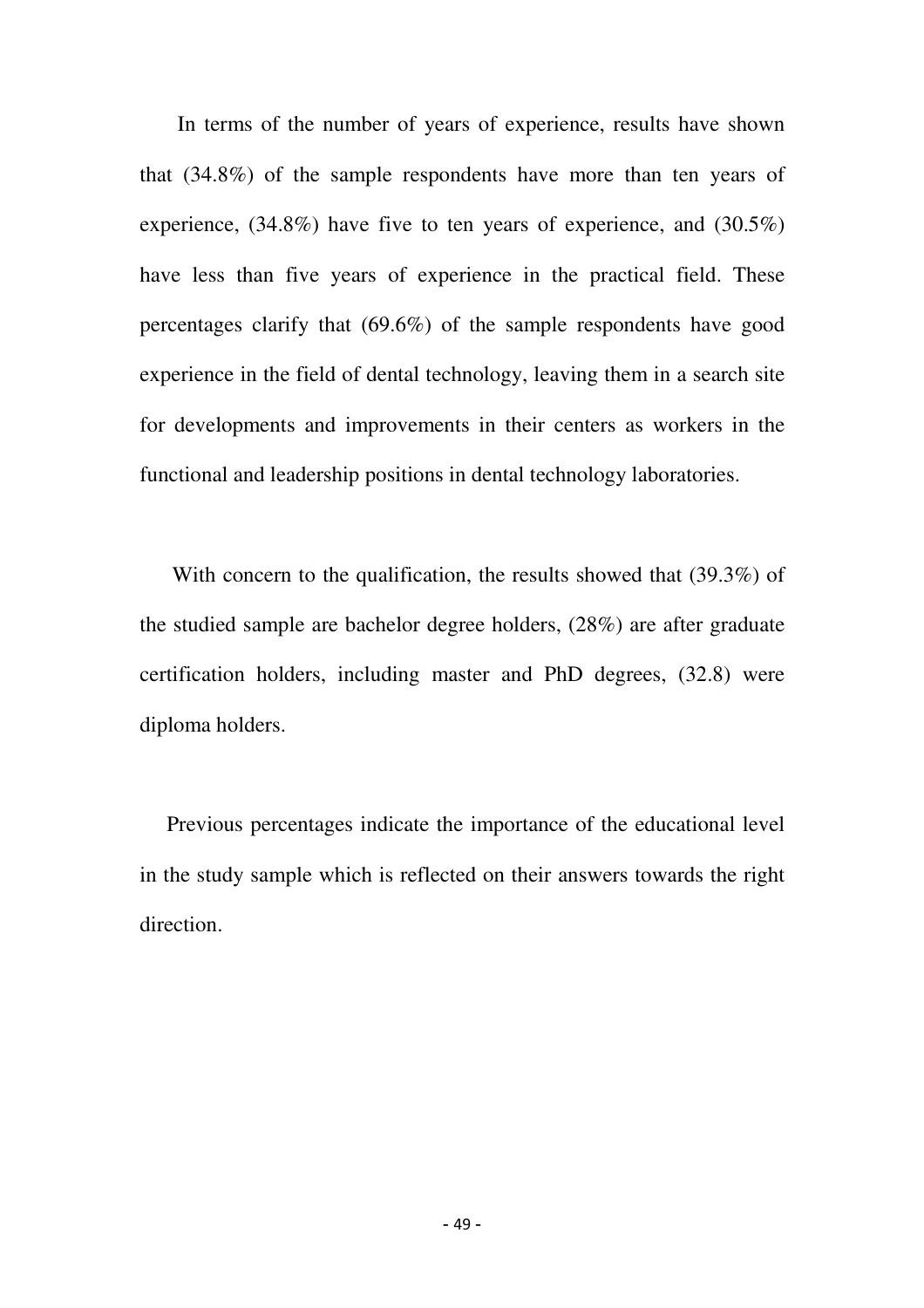## **(3-6): Study Tools and Data Collection**

 The study consisted of two aspects; the theoretical and applied in the theoretical side, has been addressed most of the scientific concepts and principles relevant to the subject, but in the practical side the researcher has adopted the descriptive and analytical approach that aims to determining the impact of structural capital on the product innovation strategy in Jordanian dental technology laboratories by data collection and analysis, and testing hypothesis.

 To achieve the objectives of the study and test the hypotheses, the researcher based her work on primary and secondary sources. The primary source is based on developing a questionnaire that was distributed on the sample chosen, in order to gather the data needed to test hypotheses, which included a number of paragraphs that reflected the objectives and questions of the study. And for the purpose of analysis, the statistical solution (SPSS) was used.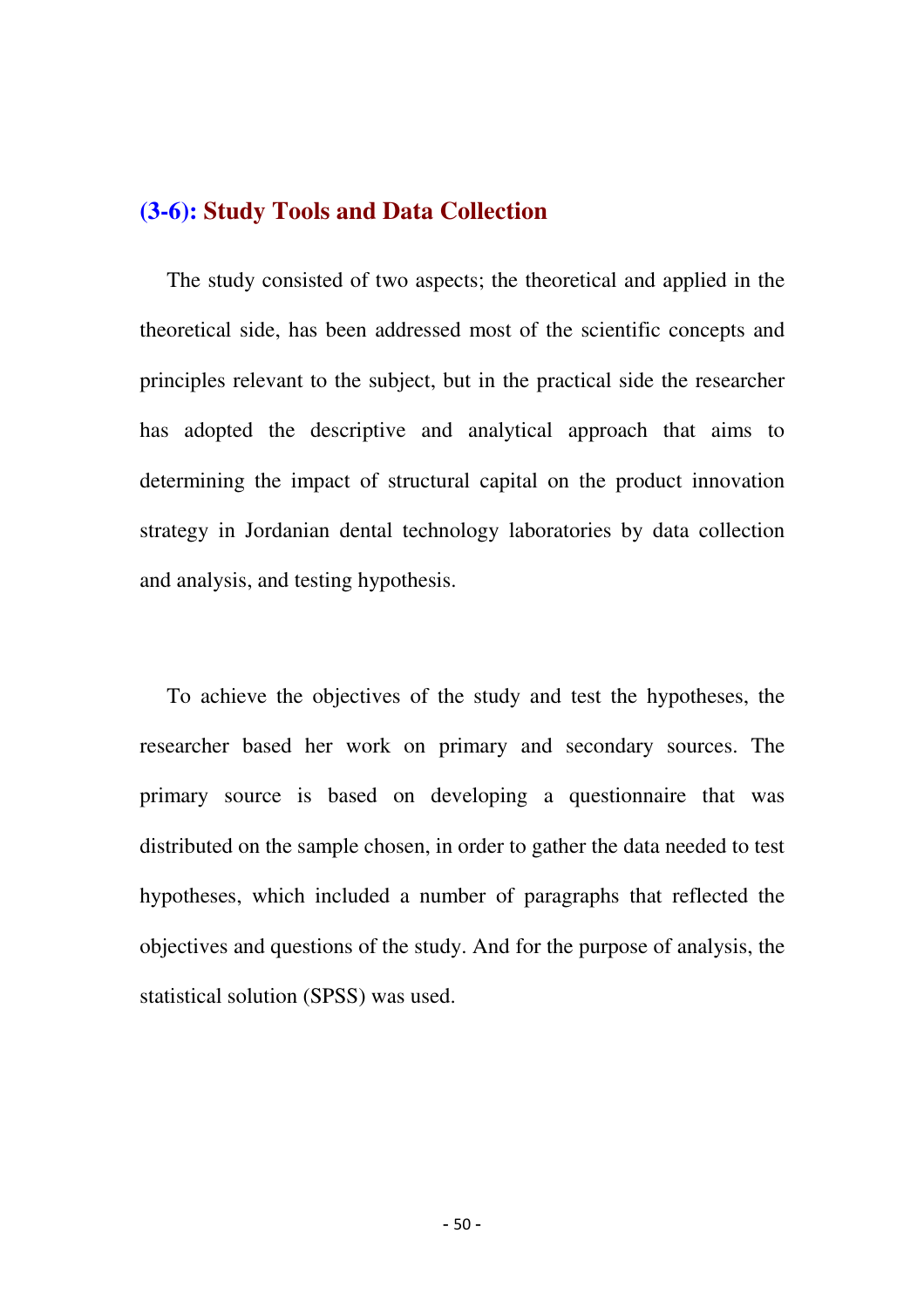The questionnaire was divided into three parts after being translated to arabic:

#### **First: Part One**

 This part included variables concerning the demographic characteristics of the study sample using four paragraphs (sex, years of experience, qualification, and career center)

#### **Second: Part Two**

 This part included independent variables related to structural capital, (databases, information technology, and patents), using (22) paragraphs.

#### **Third: Part Three**

 This final part included variables related to the dependent variable "Product Innovation Strategy", using (21) paragraphs.

 Likert Five-Scale was used to give each answer a value of (1-5). The questionnaire included (43) paragraphs in total, where the answer ranged from  $(1)$  to  $(5)$  as follows:

| <b>Strongly agree</b> | Agree | <b>Neutral</b> | <b>Disagree</b> | <b>Strongly Disagree</b> |
|-----------------------|-------|----------------|-----------------|--------------------------|
|                       |       |                |                 |                          |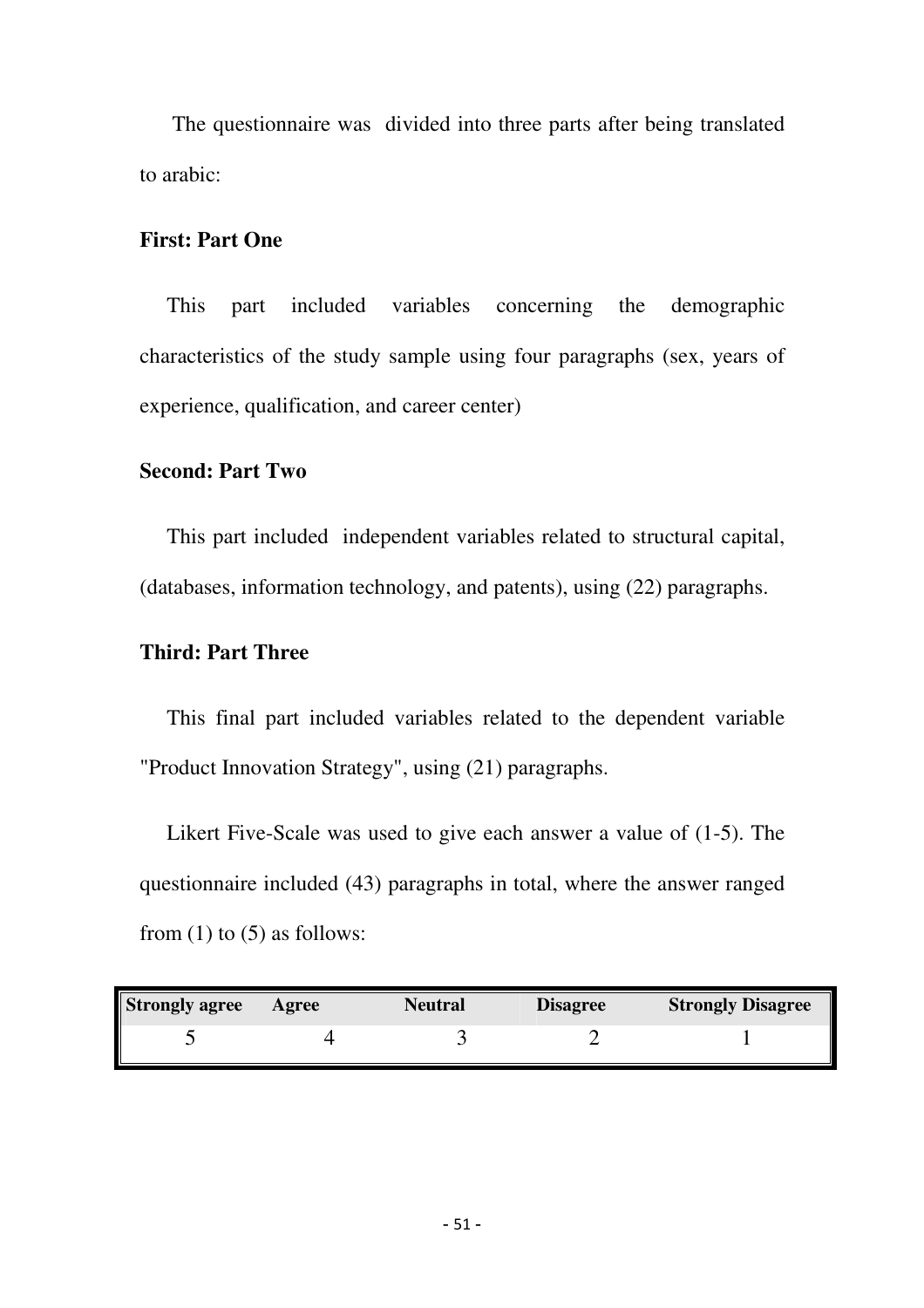Secondary resources included, books, journals and previous studies, used to build a rich theoretical framework.

## **(3-7): Statistical Methods**

The researcher used the following methods:

 1- Cronbach -Alpha Coefficient to assure the degree of validity of the used scale.

 2- Arithmetic means and standard deviations to answer the questions of the study and acknowledge the relative importance.

 3- Simple regression analysis in order to measure the impact of one independent variable on one dependent variable .

 4- Multiple regression analysis in order to measure the impact of several independent variables on several dependent variables.

5-Relative importance, determined by the following measure:

Length of category = Upper limit of the alternative – Lower limit of alternative

Number of Limits

## **(3-8): Reliability and Validity**

#### **(a) Validity**

 To verify the validity of the scale , the researcher consulted a group of faculty members, belonging to the management department, in order to benefit from their expertise and scientific process, the number of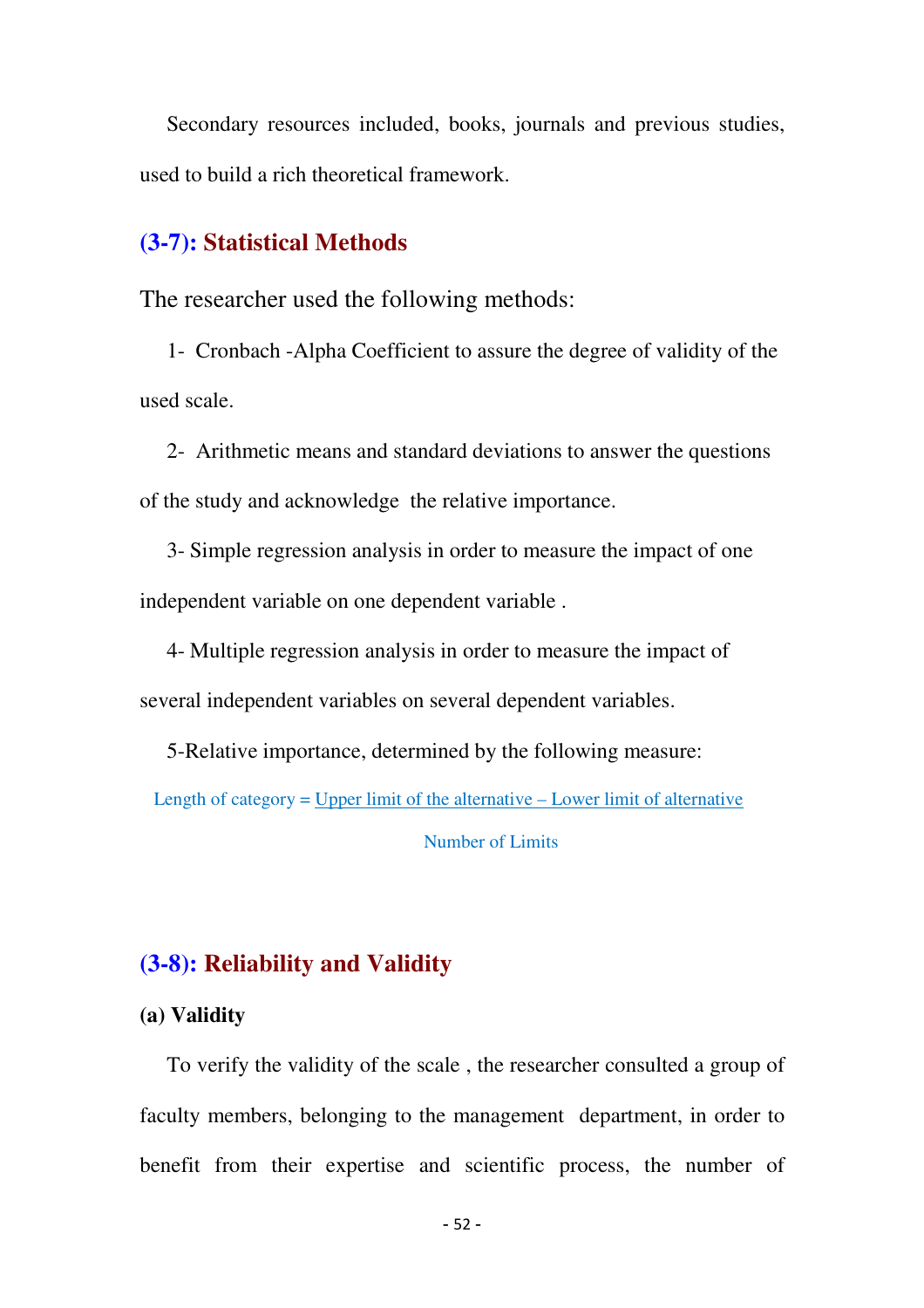arbitrators was (6), and the despondence reached (100%) "see Appendix (1)" , which has increased confidence in the validity of the results reached.

#### **(b) Reliability**

 Reliability is obtaining stable results over time. In this study, the researcher used Cronbach's Alapha to validate the data. Accordingly, to Sekaran (2003), Cronbach's Alapha is a popular test for reliability to measure the correlation of scale with the sum of remaining variables.

Cronbach's Alapha was used to test the reliability of the scale and  $(\alpha)$ was ranged between 0.85 for information system to 0.92 for database, and all the  $(\alpha)$  was acceptable because it was more than  $(0.60)$  as i shown in table (3-1).

| <b>Factor</b>                      | <b>Reliability (<math>\alpha</math>)</b> | <b>No. of item</b> |
|------------------------------------|------------------------------------------|--------------------|
| <b>Database</b>                    | 0.92                                     | 9                  |
| <b>Information system</b>          | 0.85                                     | 9                  |
| <b>Patents</b>                     | 0.89                                     | 4                  |
| <b>Product innovation strategy</b> | 0.91                                     | 21                 |
|                                    |                                          |                    |

#### **Table (3-2) Reliability coefficient for the study factors(** $\alpha$ **)**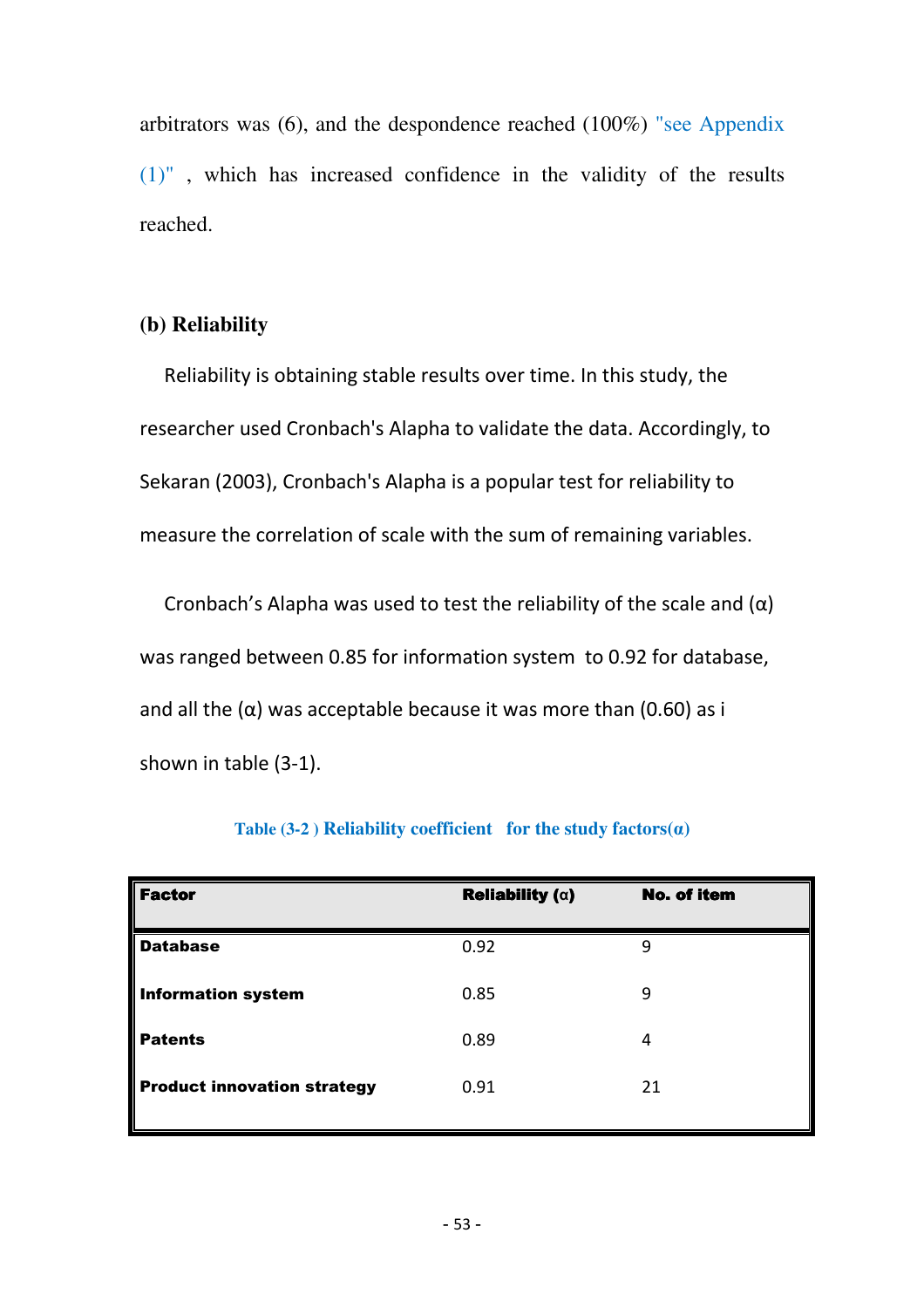# Chapter Four Analysis Results and Hypotheses Testing

- (4-1): Introduction
- (4-2): Study Variables Descriptive Analysis
- (4-3): Study Hypotheses Testing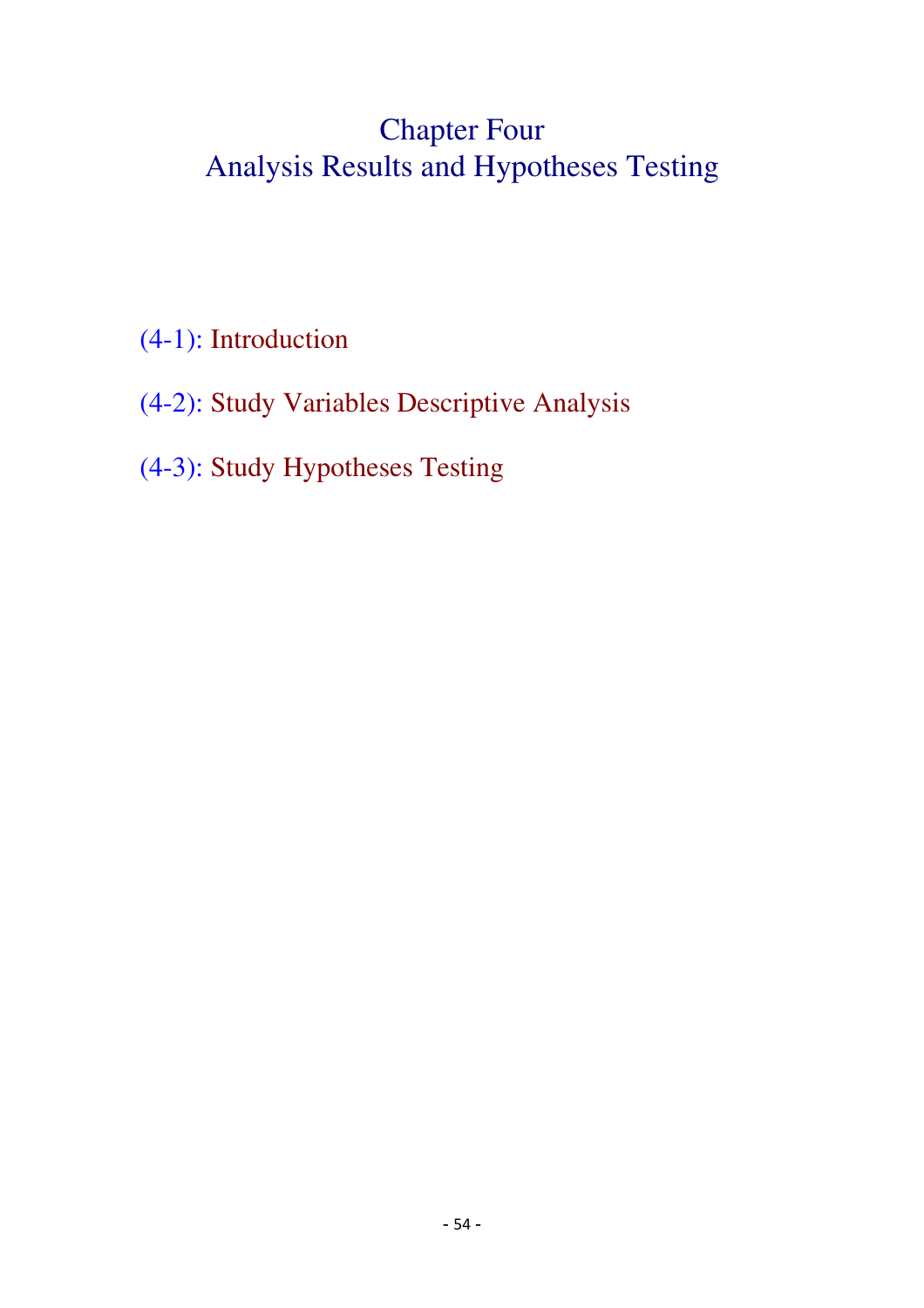## **(4-1): Introduction**

 This chapter aims to demonstrate the results of analyzing the attitudes of the sample chosen members, towards the study variables.

 After the data collection, it was entered to the computer using the Statistical Package for Social Sciences (SPSS). Means and standard deviations were calculated. In addition to, conducting many of the statistical tests (e.g. simple regression, ANOVA).

 Results were demonstrated by two main categories that cover the study variables, according to the following:

**Fisrt:** Study Variables Descriptive Analysis

**Second**: Study Hypotheses Testing

## **(4-2): Study Variables Descriptive Analysis**

#### **First: Database Factor**

Table (4-1) Means and standard deviations of the study sample responding to the Database factor

| No | <b>Items</b>                                                                                                                          | <b>Means</b> | standard<br>deviations | <b>Level</b> |
|----|---------------------------------------------------------------------------------------------------------------------------------------|--------------|------------------------|--------------|
|    | Databases available in the laboratory and include<br>interactive models to display the basic information in<br>an easy and simple way | 3.96         | 1.07                   | High         |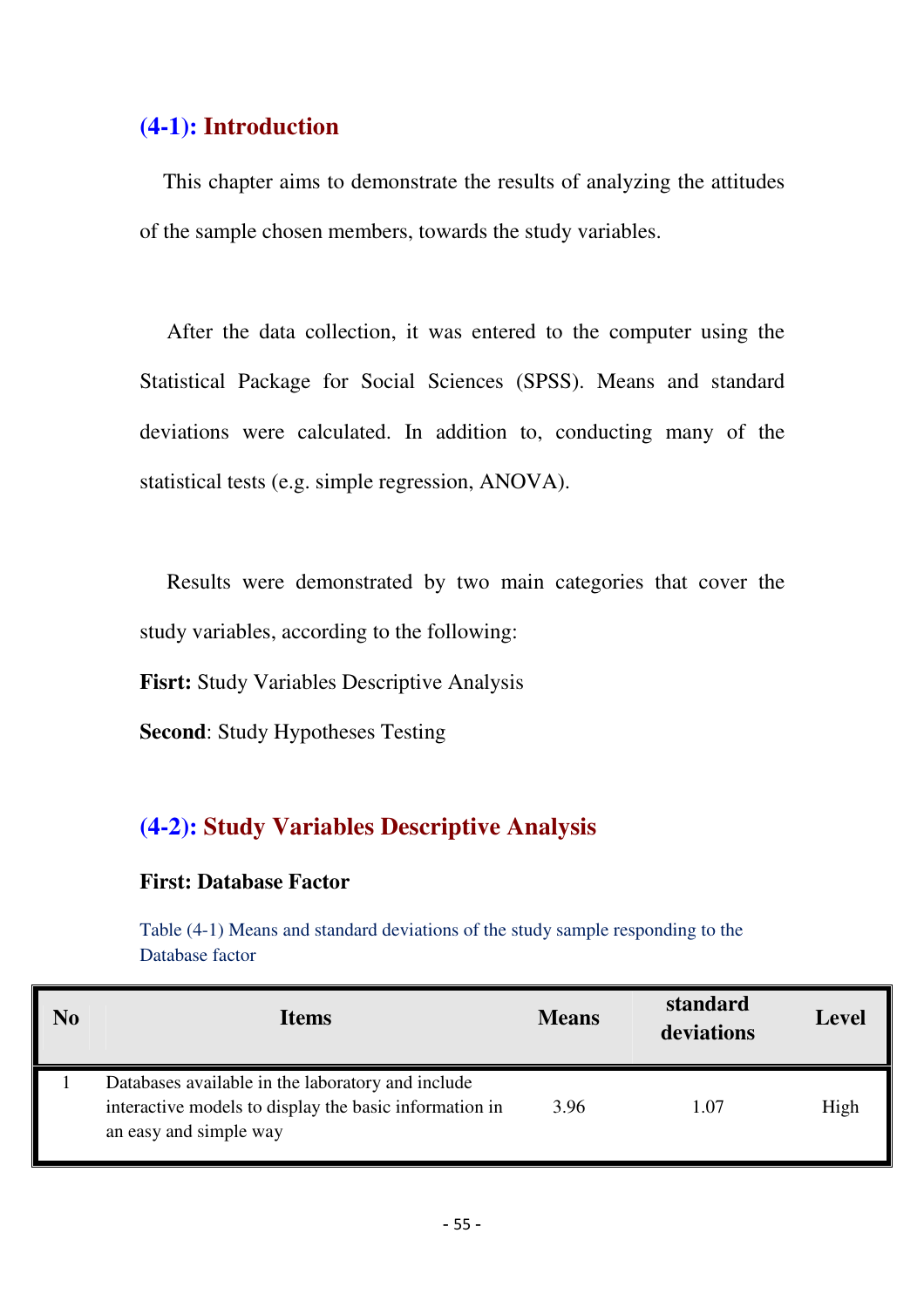| 3              | The use of databases in the laboratory provide basic<br>information for decision-making                                                         | 3.68 | 1.11 | High   |
|----------------|-------------------------------------------------------------------------------------------------------------------------------------------------|------|------|--------|
| 2              | Databases provide information in the laboratory with<br>a high degree of accuracy and reliability                                               | 3.62 | 1.04 | Medium |
| 5              | Use of databases in the laboratory contributes to the<br>provision of information at lower cost and higher<br>speed                             | 3.59 | 1.24 | Medium |
| $\tau$         | The database covers all areas and applications<br>available                                                                                     | 3.59 | 1.10 | Medium |
| $\overline{4}$ | Databases contribute in the delivery of information<br>without conflict and duplication                                                         | 3.55 | 1.11 | Medium |
| 8              | There is a capability of the database for change and<br>adjustment as needed by workers in the laboratory                                       | 3.55 | 1.12 | Medium |
| 9              | Database can retrieve data and information in the<br>case of loss                                                                               | 3.53 | 1.24 | Medium |
| 6              | Database in the modern laboratory is being<br>developed continuously to keep up with changes and<br>developments in and outside the institution | 3.47 | 1.18 | Medium |

From table  $(4-1)$  its noticeable that item means ranged from  $(3.47 -$ 3.96), the highest mean was for item (1) which mentioned to "Databases available in the laboratory and include interactive models to display the basic information in an easy and simple way" with a mean of (3.96) and a standard deviation of (1.07). While the lowest mean was for item (6) which mentioned to "Database in the modern laboratory is being developed continuously to keep up with changes and developments in and outside the institution" with a mean of (3.47) and a standard deviation of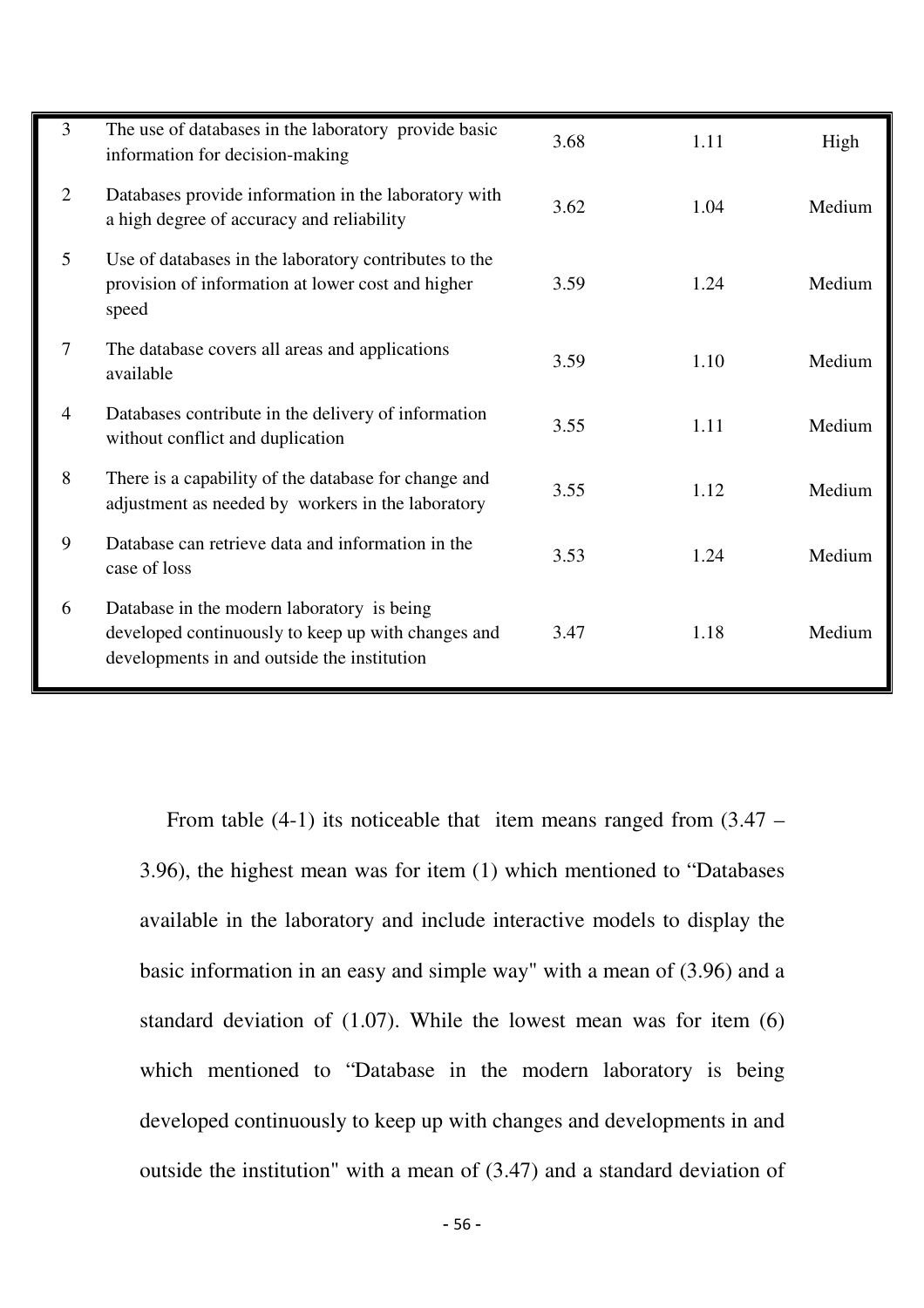(1.18). The overall mean for the factor was (3.59) with a standard deviation of (0.88) which indicated **medium level of database availability.**

## **Second: Information System Factor**

Table (4-2) Means and standard deviations for the study sample responding for the Information System factor.

| N <sub>0</sub> | <b>Items</b>                                                                                                                                                         | <b>Means</b> | standard<br>deviations | Level |
|----------------|----------------------------------------------------------------------------------------------------------------------------------------------------------------------|--------------|------------------------|-------|
| 14             | Administrative decisions are made on the basis of<br>information contained in periodic reports                                                                       | 4.07         | 1.03                   | High  |
| 16             | Information system is updated periodically and<br>continuously in the laboratory                                                                                     | 3.92         | 1.06                   | High  |
| 10             | Information system works to direct efforts and<br>employ them for the purposes of the speed of<br>achievement in the laboratory                                      | 3.88         | 0.88                   | High  |
| 15             | There are basis for the classification and<br>arrangement of information within the information<br>system available in the laboratory                                | 3.82         | 0.98                   | High  |
| 17             | Information system provides information and<br>useful help in solving business problems                                                                              | 3.77         | 1.01                   | High  |
| 18             | The information provided by the information<br>system is characterized by a high degree of detail,<br>which helps to make decisions during the<br>innovation process | 3.76         | 1.18                   | High  |
| 13             | Decision of product innovation is based on the<br>data provided by the information system in the<br>laboratory                                                       | 3.71         | 1.16                   | High  |
| 11             | Information systems provide clear guidance for<br>staff on how to work                                                                                               | 3.68         | 0.88                   | High  |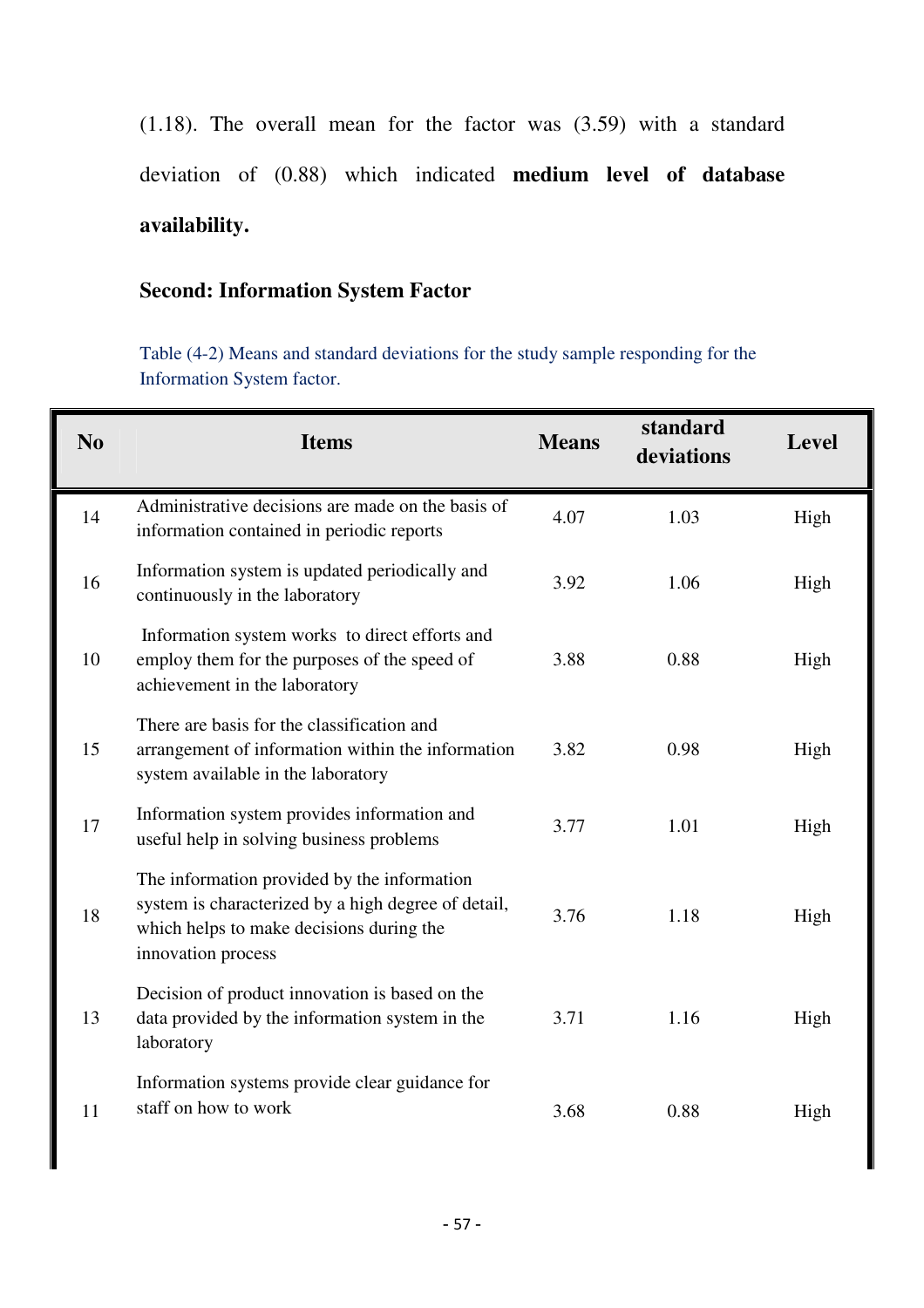| 12            | Information system applications match the size<br>of the work to be done | 3.67 | 1.10 | Medium |
|---------------|--------------------------------------------------------------------------|------|------|--------|
| Overall means |                                                                          | 3.78 |      | High   |

 From table (4-2) its noticeable that the item means ranged from (3.67- 4.07), the highest mean was for item (14) which mentioned to "Administrative decisions are made on the basis of information contained in periodic reports" with a mean of (4.07) and a standard deviation of (1.03). While the lowest mean was for item (12) which mentioned to "Information system applications match the size of the work to be done" with a mean of (3.67) and a standard deviation of (1.10). The overall mean for the factor was (3.78) with a standard deviation of (0.72) which indicated **high level of information system availability.** 

#### **Third: Patent Factor**

| Table (4-3) Means and standard deviations for the study sample responding for the |
|-----------------------------------------------------------------------------------|
| Patent factor.                                                                    |

| N <sub>0</sub> | <b>Items</b>                                                                                                                            | <b>Means</b> | standard<br>deviations | <b>Level</b> |
|----------------|-----------------------------------------------------------------------------------------------------------------------------------------|--------------|------------------------|--------------|
|                | 19 There is documentation of ideas reached by the staff at<br>the concerned authorities to ensure their intellectual<br>property rights | 3.49         | 1.10                   | Medium       |
| 20             | There is documentation of the achievements of workers<br>in the laboratory to the bodies and regional institutions                      | 3.29         | 117                    | Medium       |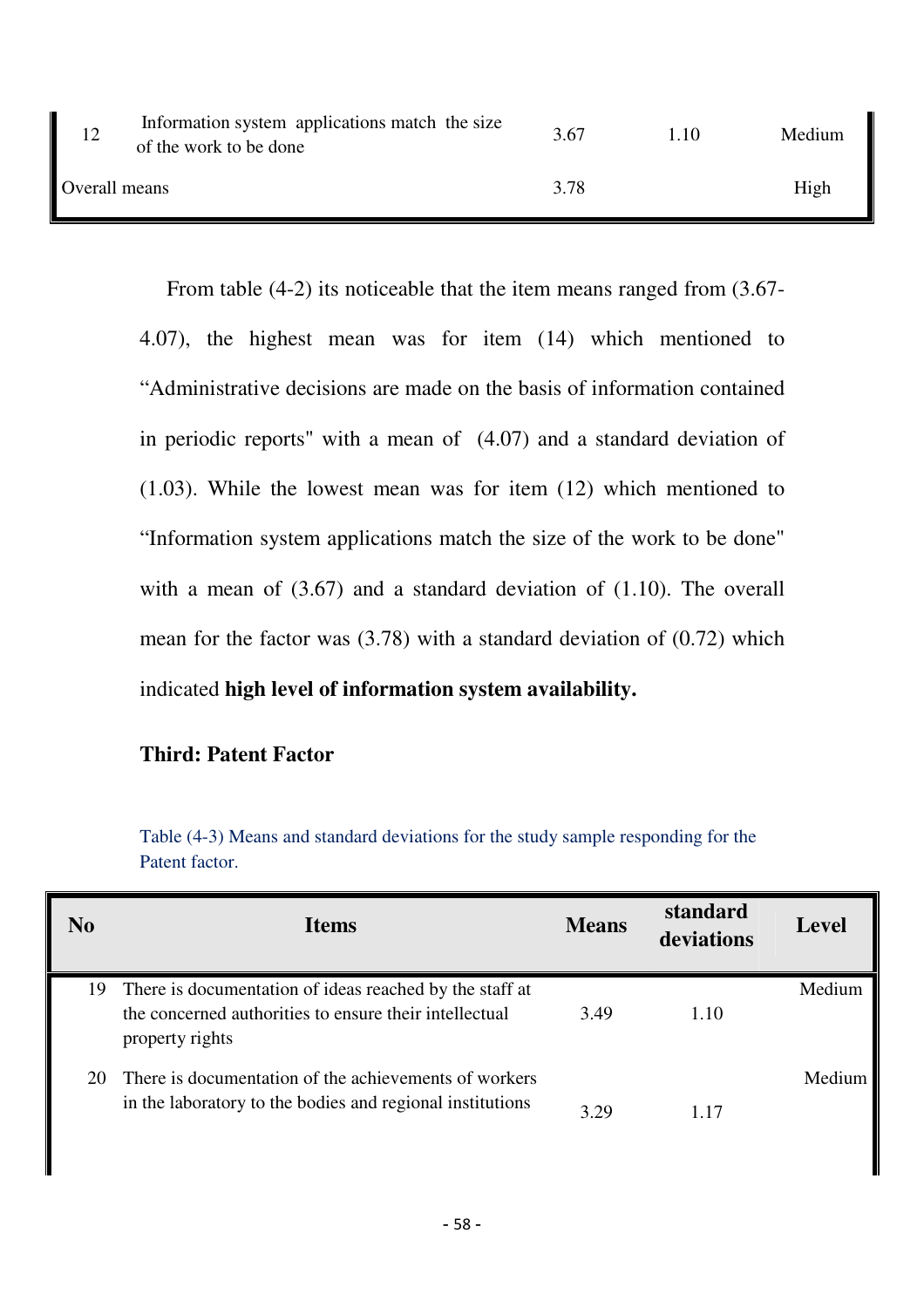| 22 | Staff in the laboratory meet with personnel and<br>professional bodies to discuss their contributions in<br>product development | 3.19 | 1.36 | Medium |
|----|---------------------------------------------------------------------------------------------------------------------------------|------|------|--------|
| 21 | There is documentation of the achievements of staff in<br>the development area, at the institutions of<br>international bodies  | 3.16 | 1.19 | Medium |
|    | Overall means                                                                                                                   | 3.27 |      | Medium |

 From table (4-3) its noticeable that the item means ranged from  $(3.16 - 3.49)$ , the highest mean was for item  $(19)$  which mentioned to "There is documentation of ideas reached by the staff at the concerned authorities to ensure their intellectual property rights " with a mean of (3.49) and a standard deviation of (1.10). While the lowest mean was for item (21) which mentioned to "There is documentation of the achievements of staff in the development area, at the institutions of international bodies" with a mean of (3.16) and a standard deviation of (1.19). The overall mean for the factor was (2.27) with a standard deviation of (1.05) which indicated **high level of patent availability.**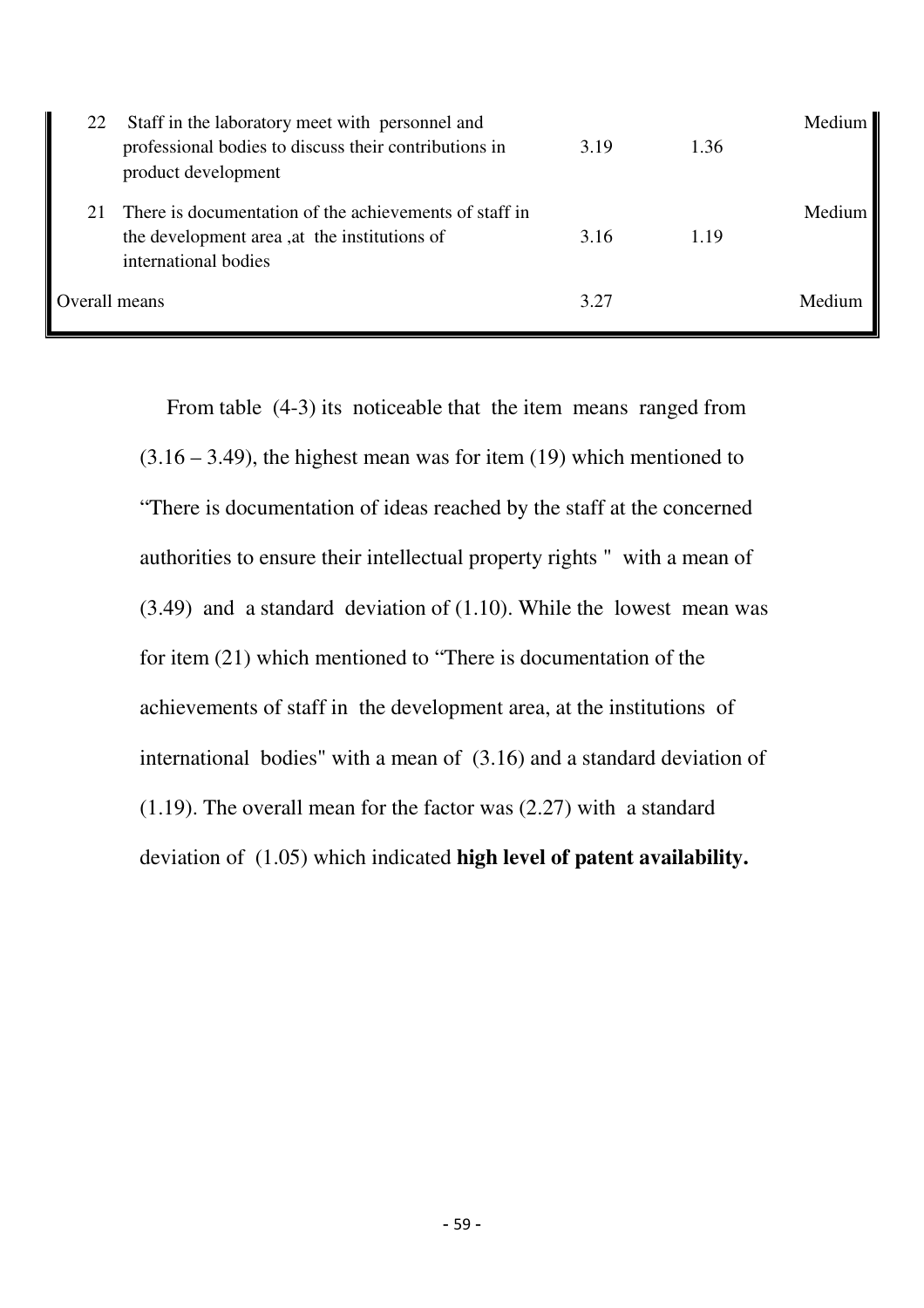### **Forth: Product Innovation Factor**

Table (4-4) Means and standard deviations for the study sample responding for the Innovation Strategy factor.

| N <sub>0</sub> | <b>Items</b>                                                                                                                                                                                     | <b>Means</b> | standard<br>deviations | <b>Level</b> |
|----------------|--------------------------------------------------------------------------------------------------------------------------------------------------------------------------------------------------|--------------|------------------------|--------------|
| $\tau$         | The laboratory adapts with the changes that<br>occur in the external environment through new<br>products                                                                                         | 4.09         | 1.01                   | High         |
| $8\,$          | Innovation in products contributes in increasing<br>profits of production                                                                                                                        | 3.93         | 0.95                   | High         |
| 21             | There is an obvious interest in the management<br>of the laboratory in the availability of<br>appropriate educational and training conditions<br>that encourage employees to develop their ideas | 3.89         | 1.12                   | High         |
| 10             | Innovation in products contributes in improving<br>product quality and efficiency                                                                                                                | 3.85         | 0.99                   | High         |
| 11             | Workers in the laboratory use their own designs<br>in the manufacture of their products                                                                                                          | 3.83         | 1.09                   | High         |
| $\mathbf{1}$   | Workers can put new ideas in the laboratory<br>without limitations                                                                                                                               | 3.81         | 0.96                   | High         |
| 6              | workers in the laboratory seek to innovative their<br>products                                                                                                                                   | 3.81         | 1.14                   | High         |
| 9              | Innovation in products contributes in production<br>time reduction                                                                                                                               | 3.81         | 0.99                   | High         |
| 3              | Products in the laboratory are developed and<br>produced in a new way                                                                                                                            | 3.79         | 1.09                   | High         |
| 12             | Workers in the laboratory use methods they<br>innovated in the manufacture of their products                                                                                                     | 3.79         | 1.10                   | High         |
| 5              | Workers in the laboratory are heavily interested<br>in the development of their products                                                                                                         | 3.78         | 1.19                   | High         |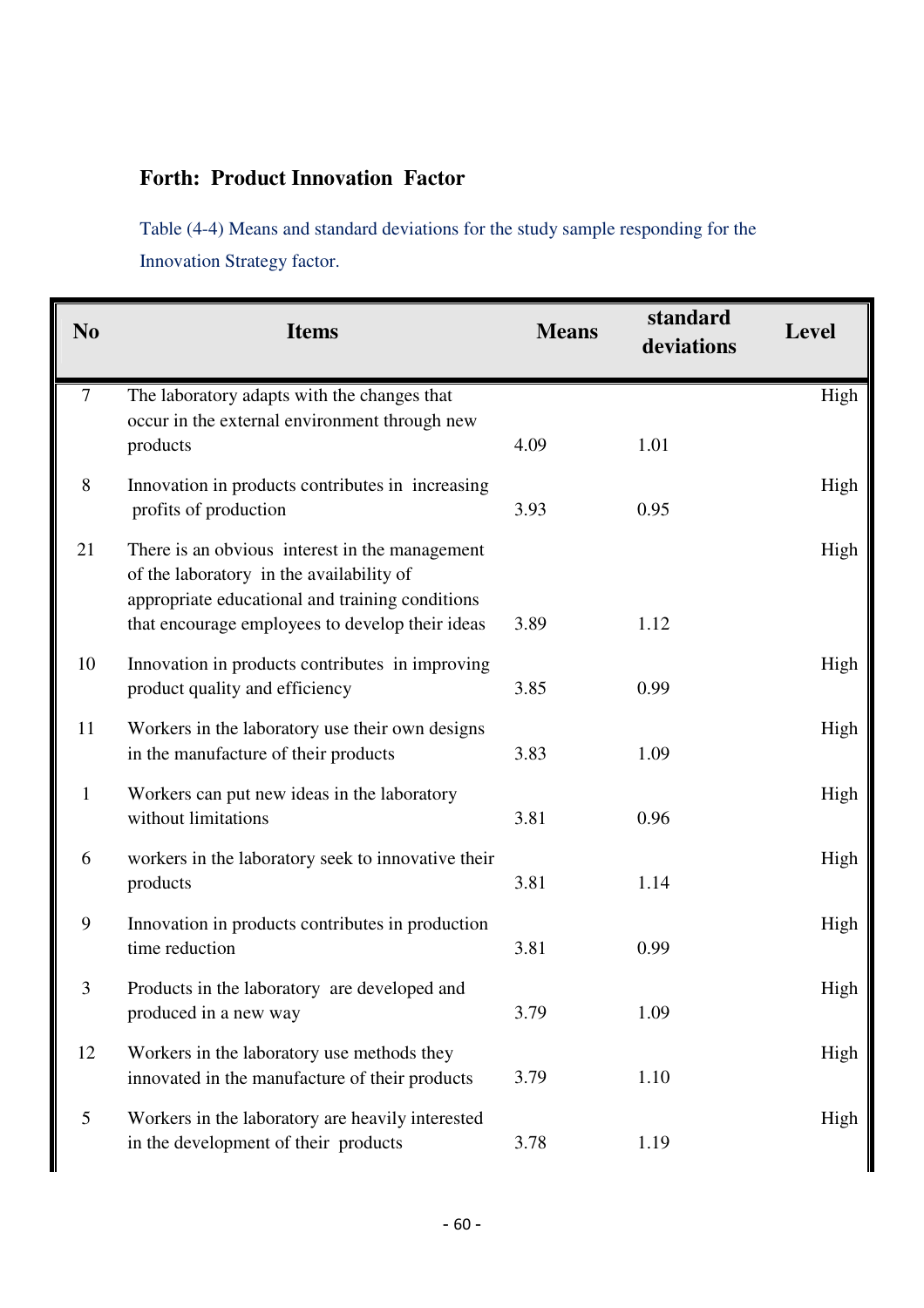| 14             | There is a further innovation of new tools, used<br>in the manufacture of products within the<br>laboratory                                                                | 3.77         | 1.12 | High |
|----------------|----------------------------------------------------------------------------------------------------------------------------------------------------------------------------|--------------|------|------|
| 16             | There is an innovation in the products of the<br>laboratory to service different requirements                                                                              | 3.77         | 1.09 | High |
| $\overline{2}$ | workers in the laboratory has groups of new<br>ideas that aim to develop products at the<br>laboratory                                                                     | 3.76         | 0.97 | High |
| 18             | There is cooperation between the laboratory and<br>a leading foundation at the global level, that<br>supervises the creative and entrepreneurial work<br>of the laboratory | 3.76         | 1.14 | High |
| 17             | There is an innovation in the processes used in<br>the laboratory to develop new products                                                                                  | 3.75         | 1.12 | High |
| $\overline{4}$ | Developed tools and services are used in the<br>laboratory to develop the ideas of the workers                                                                             | 3.74         | 1.10 | High |
| 19             | Workers in the laboratory encourage the creative<br>ideas of their colleagues and provide support in<br>their implementation                                               | 3.74         | 1.20 | High |
| 13             | There is a further innovation of new materials,<br>used in the manufacture of products within the<br>laboratory                                                            | 3.73         | 1.14 | High |
| 20             | There is a continuous renewal of the tools and<br>equipment used in the laboratory, which<br>contributes to test new ideas                                                 | 3.73         | 1.05 | High |
| 15             | Workers in the laboratory seek to know the<br>needs of customers and convert them into                                                                                     |              |      | High |
| Overall means  | products                                                                                                                                                                   | 3.68<br>3.77 | 1.19 | High |
|                |                                                                                                                                                                            |              |      |      |

From table (4-4) its noticeable that the item means ranged from (3.68-

4.09 ), the highest mean was for item (7) which mentioned to "The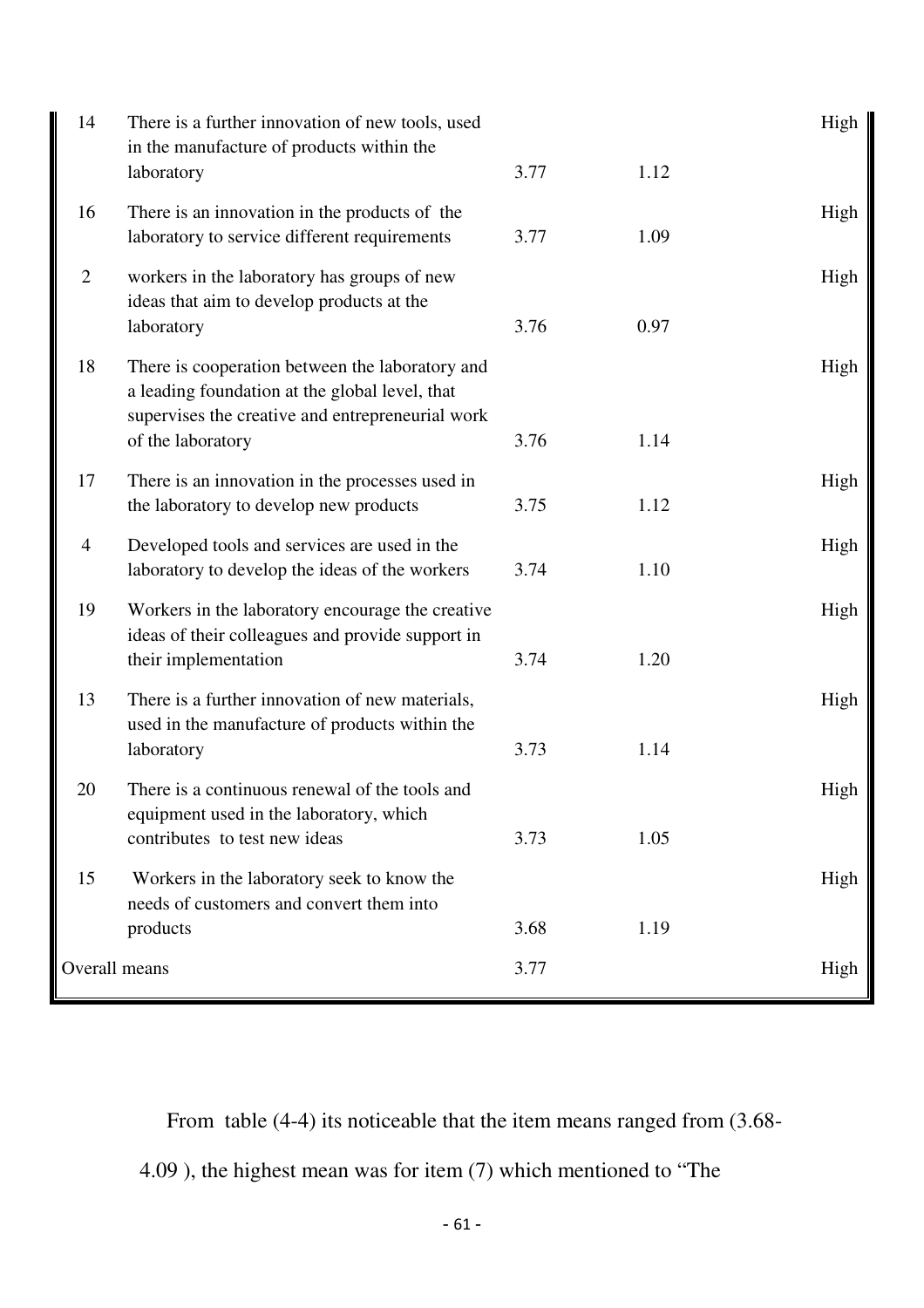laboratory adapts with the changes that occur in the external environment through new products" with a mean of (40.09) and a standard deviation of (1.01). While the lowest mean was for item (15) which mentioned to "Workers in the laboratory seek to know the needs of customers and convert them into products "with a mean of (3.68) and astandard deviation of (1.19). The overall mean for the factor was (3.77) with a standard deviation of (0.66) which indicated high level of Innovation availability.

## **(4-3): Study Hypotheses Testing**

 The purpose of this section is testing the study hypotheses. Simple and Multiple regression analysis was used due to its fitness with the data assumption, and the following tables show the results.

**NHo1**: There is no significant impact of structural capital (databases, information systems, patents) on product innovation strategy at a significant level of  $(\alpha=0.005)$ .

To test this hypothesis multiple regression was used and the following tables show the result.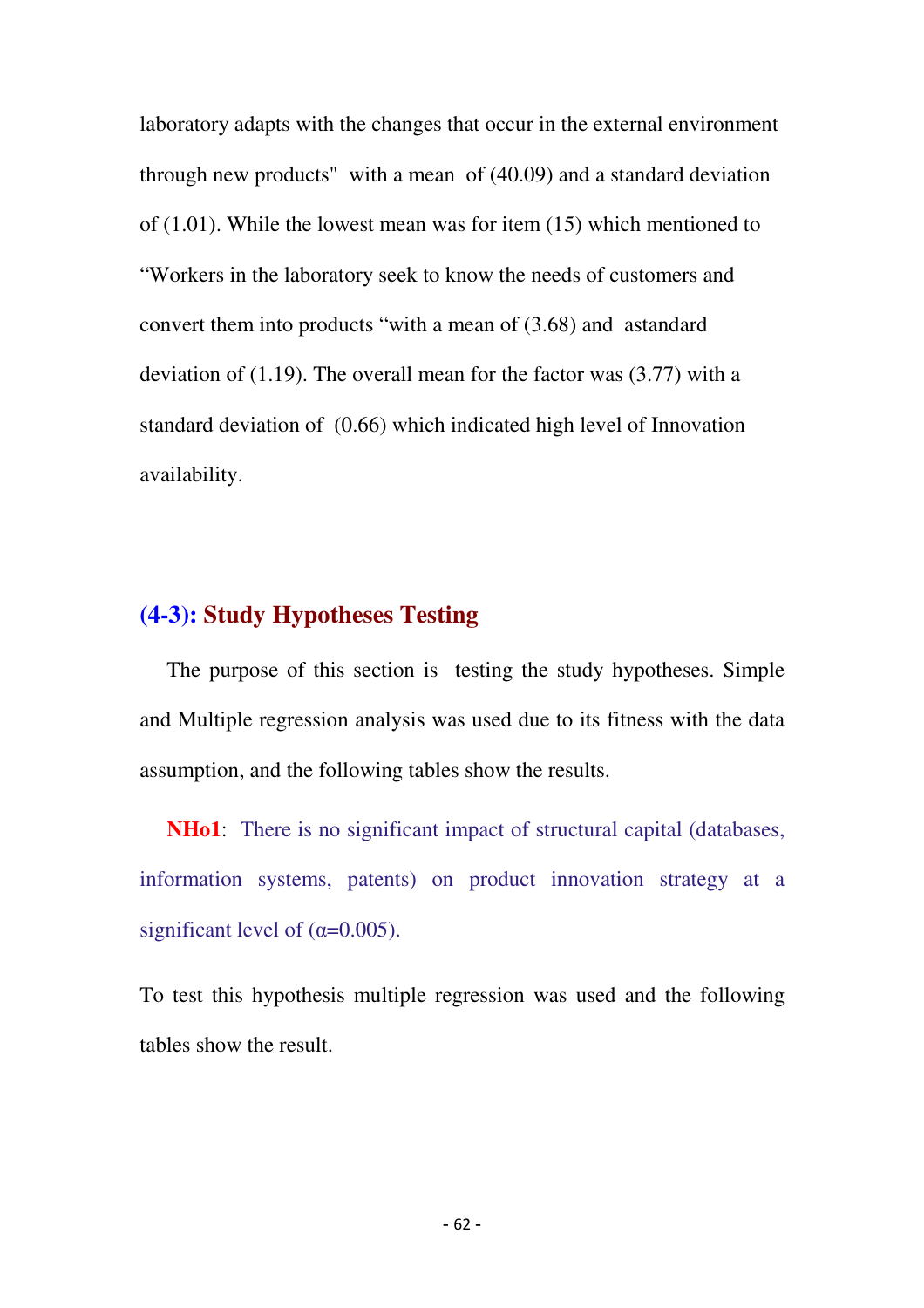| <b>Model</b> | $\mathbf R$ | $\mathbf{R}^2$ | <b>Adjusted R Square</b> | <b>Std. Error of the Estimate</b> |
|--------------|-------------|----------------|--------------------------|-----------------------------------|
|              | .258(a)     | .067           | 062                      | 13.34090                          |

**Table (4-5): Model Summary for Structural Capital and Product Innovation** 

**(a) Predictors: (Constant), Structural Capital** 

 From the table, the R coefficient between structural capital and product innovation strategy is (.258). as in ANOVA table the f value is 14.14 with Sig level less than (0.05) with an indication for a significant effect of structural capital on the product innovation strategy . The R² value is (0.067), which shows a little amount of explained variance in the product innovation by structural capital.

|  |  |  | Table (4-6): ANOVA test for structural capital and product innovation |
|--|--|--|-----------------------------------------------------------------------|
|--|--|--|-----------------------------------------------------------------------|

| <b>Model</b> |            | Sum of<br><b>Squares</b> | df  | <b>Mean</b><br><b>Square</b> | $\mathbf F$ | Sig.    |
|--------------|------------|--------------------------|-----|------------------------------|-------------|---------|
|              | Regression | 2516.639                 |     | 2516.639                     | 14.140      | .000(a) |
|              | Residual   | 35239.956                | 198 | 177.980                      |             |         |
|              | Total      | 37756.595                | 199 |                              |             |         |

**(a) Predictors: (Constant), Structural Capital** 

**(b) Dependent Variable: Product Innovation**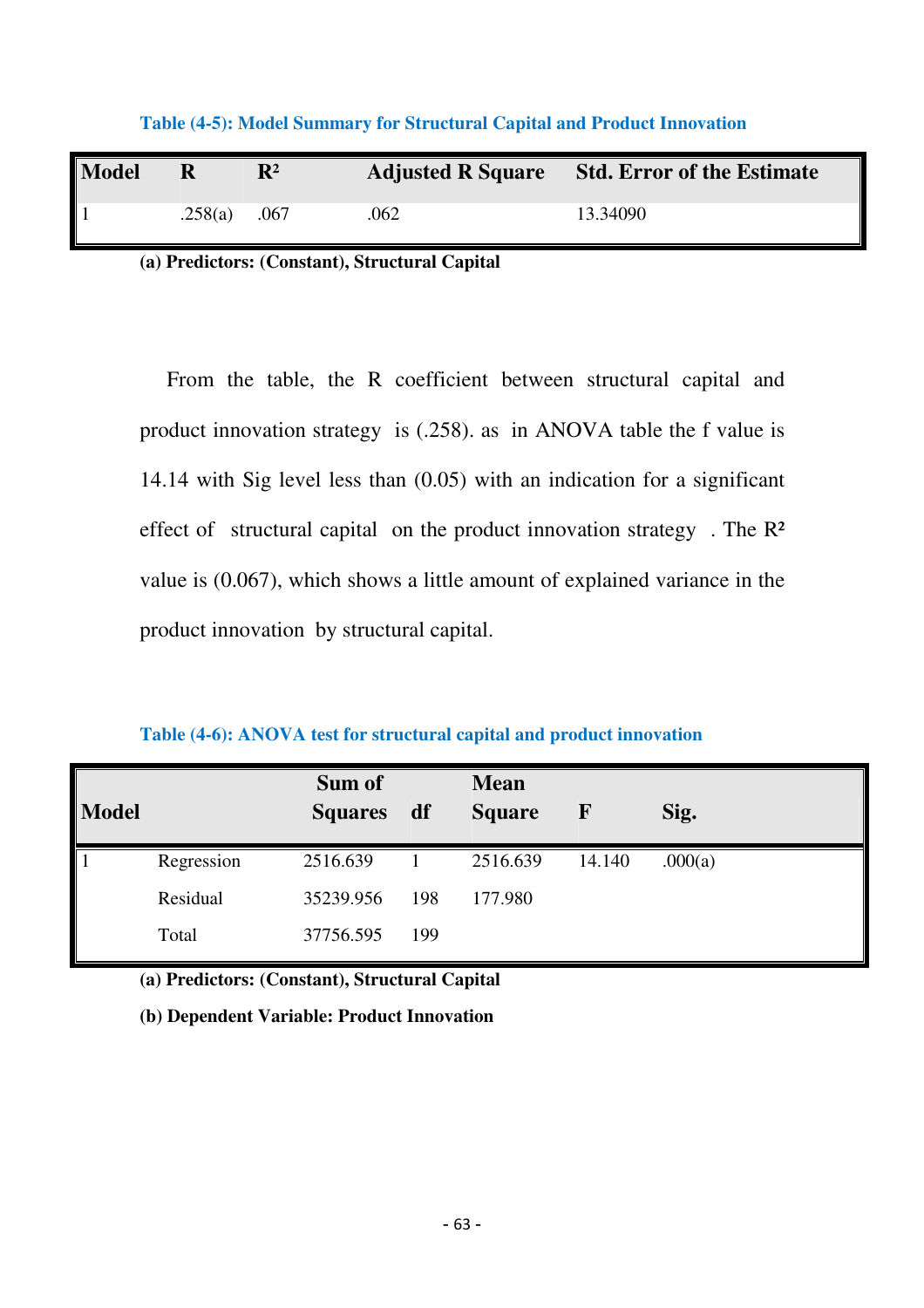| <b>Model</b> |                         | <b>Unstandardized</b><br><b>Coefficients</b> |                      | <b>Standardized</b><br><b>Coefficients</b> | T      | Sig.                 |
|--------------|-------------------------|----------------------------------------------|----------------------|--------------------------------------------|--------|----------------------|
|              |                         | B                                            | Std.<br><b>Error</b> | <b>Beta</b>                                | B      | Std.<br><b>Error</b> |
|              | $(Constant)$ 58.478     |                                              | 5.592                |                                            | 10.457 | .000                 |
|              | Structural Capital .261 |                                              | .069                 | .258                                       | 3.760  | .000                 |

**Table (4-7): Coefficient test of structural capital and product innovation**

( **a) Dependent Variable: Product Innovation**

 Furthermore, as it has been shown in coefficient table, the standardized beta coefficient value is (0.258), which shows the positive relationship between structural capital and product innovation.

The researcher constructed the following sub-hypotheses :

NHo1-1 :There is no significant impact of databases on product innovation strategy at a significant level of  $(\alpha=0.005)$ .

To test this hypothesis multiple regression was used and the following tables shown the result.

**Table (4-8): Model Summary for database and product innovation** 

| <b>Model</b> |         | $\mathbf{R}^2$ | Adjusted $\mathbb{R}^2$ | <b>Std. Error of the Estimate</b> |
|--------------|---------|----------------|-------------------------|-----------------------------------|
|              | .143(a) | .020           | .016                    | 13.66693                          |

**(a) Predictors: (Constant), Database**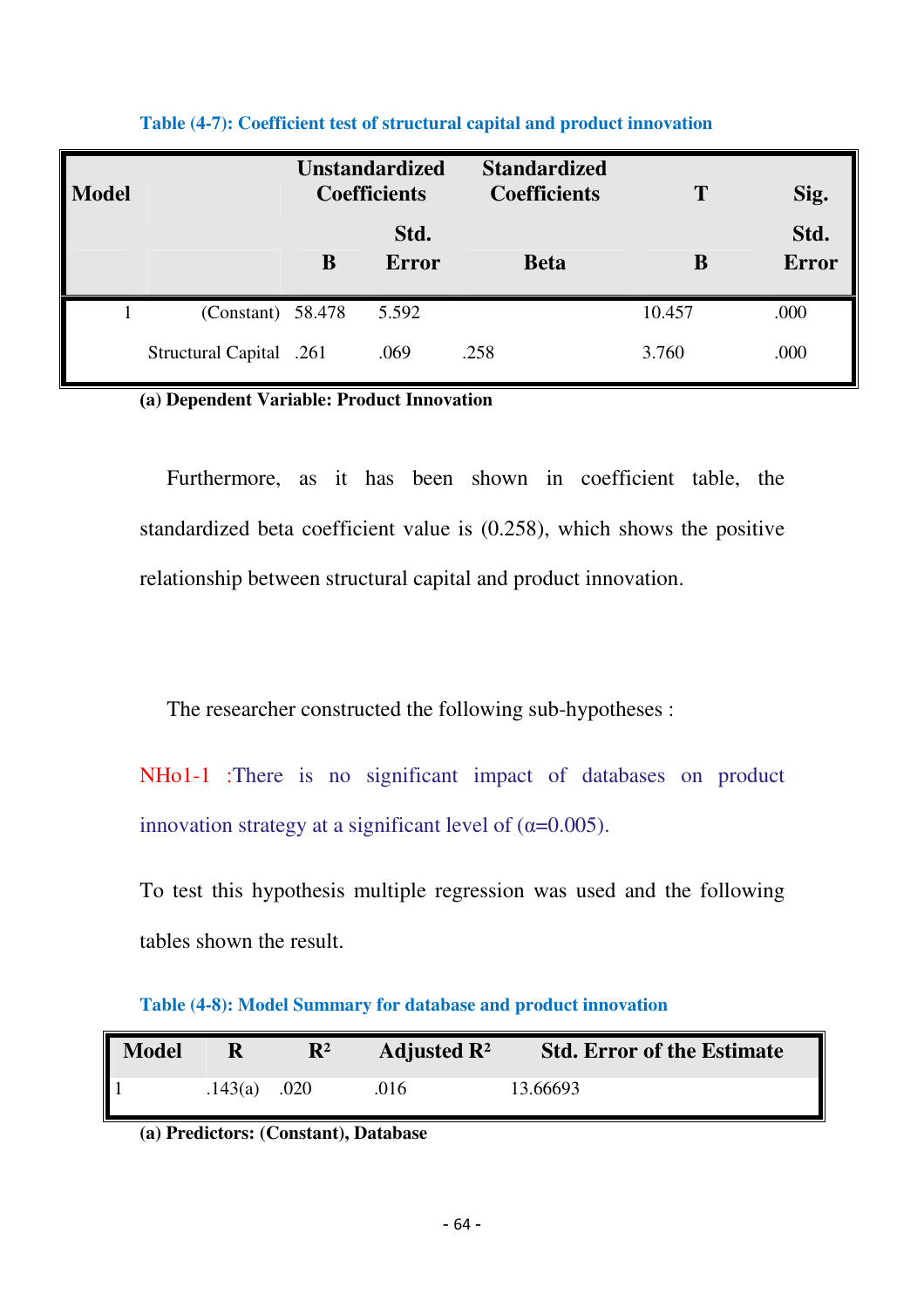From the table, the R coefficient between database and product innovation strategy is (0.143). As in ANOVA table the f value is (4.139) with Sig level less than  $(0.05)$  with an indication of a significant effect of database on the product innovation . The  $\mathbb{R}^2$  value is (0.02), which shows a very little amount of explained variance in the structural capital by database.

### **Table (4-9): ANOVA test for database and product innovation**

| <b>Model</b> |            | Sum of<br><b>Squares</b> | df  | <b>Mean</b><br><b>Square</b> | $\mathbf F$ | Sig.    |
|--------------|------------|--------------------------|-----|------------------------------|-------------|---------|
|              | Regression | 773.157                  |     | 773.157                      | 4.139       | .043(a) |
|              | Residual   | 36983.438                | 198 | 186.785                      |             |         |
|              | Total      | 37756.595 199            |     |                              |             |         |

**(a) Predictors: (Constant), Database** 

### **(b) Dependent Variable: Product Innovation**

### **Table (4-10): Coefficient test for database and product innovation**

| $\vert$ Model |            | Unstandardized Standardized<br><b>Coefficients</b> |               | <b>Coefficients</b> | $\bf T$ | Sig.       |  |
|---------------|------------|----------------------------------------------------|---------------|---------------------|---------|------------|--|
|               |            | B                                                  | Std.<br>Error | <b>Beta</b>         | B       | Std. Error |  |
|               | (Constant) | 71.182                                             | 4.060         |                     | 17.533  | .000       |  |
|               | Database   | .248                                               | .122          | .143                | 2.035   | .043       |  |

**(a) Dependent Variable: Product Innovation**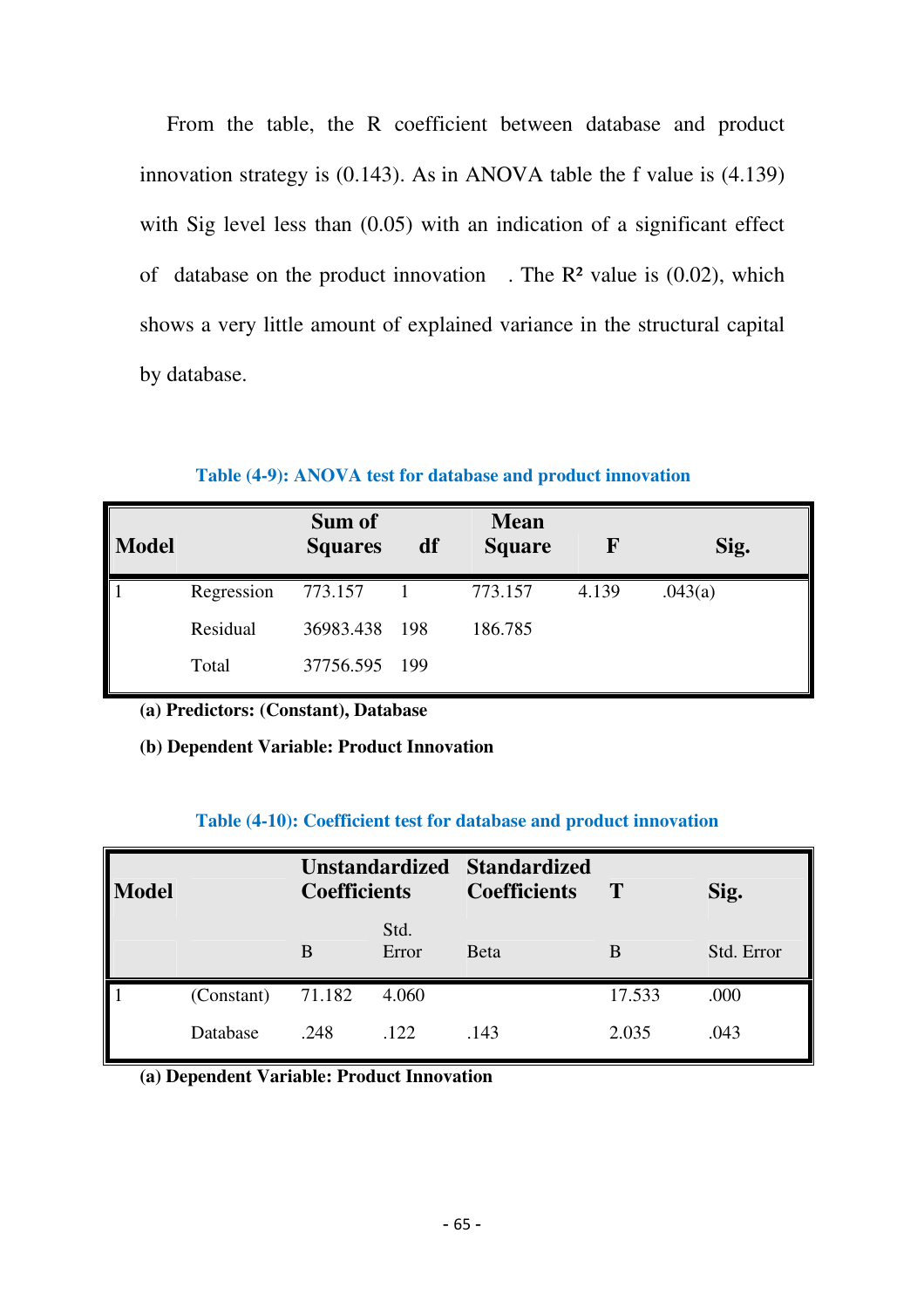Furthermore, as it has been shown in coefficient table, the standardized beta coefficient value is (0.143), which show the positive relationship between database and product innovation. Furthermore, as it has shown in coefficient table, the standardized beta coefficient value is (0.143), which shows the positive relationship between structural capital and database.

NHo1-2: There is no significant impact of information systems on product innovation strategy at a significant level of  $(\alpha=0.005)$ .

To test this hypothesis multiple regression was used and the following tables shown the result.

**Table (4-11): Model Summary for information system and product innovation** 

| Model |         | $\mathbf{R}^2$ | Adjusted $\mathbb{R}^2$ | <b>Std. Error of the Estimate</b> |
|-------|---------|----------------|-------------------------|-----------------------------------|
|       | .328(a) | .108           | .103                    | 13.04355                          |

**(a) Predictors: (Constant), Information System** 

 From the table, the R coefficient between Information System and product innovation strategy is (0.328). As in ANOVA table the f value is (23.92) with Sig level less than (0.05) with an indication of a significant effect of information system on the product innovation. The  $\mathbb{R}^2$  value is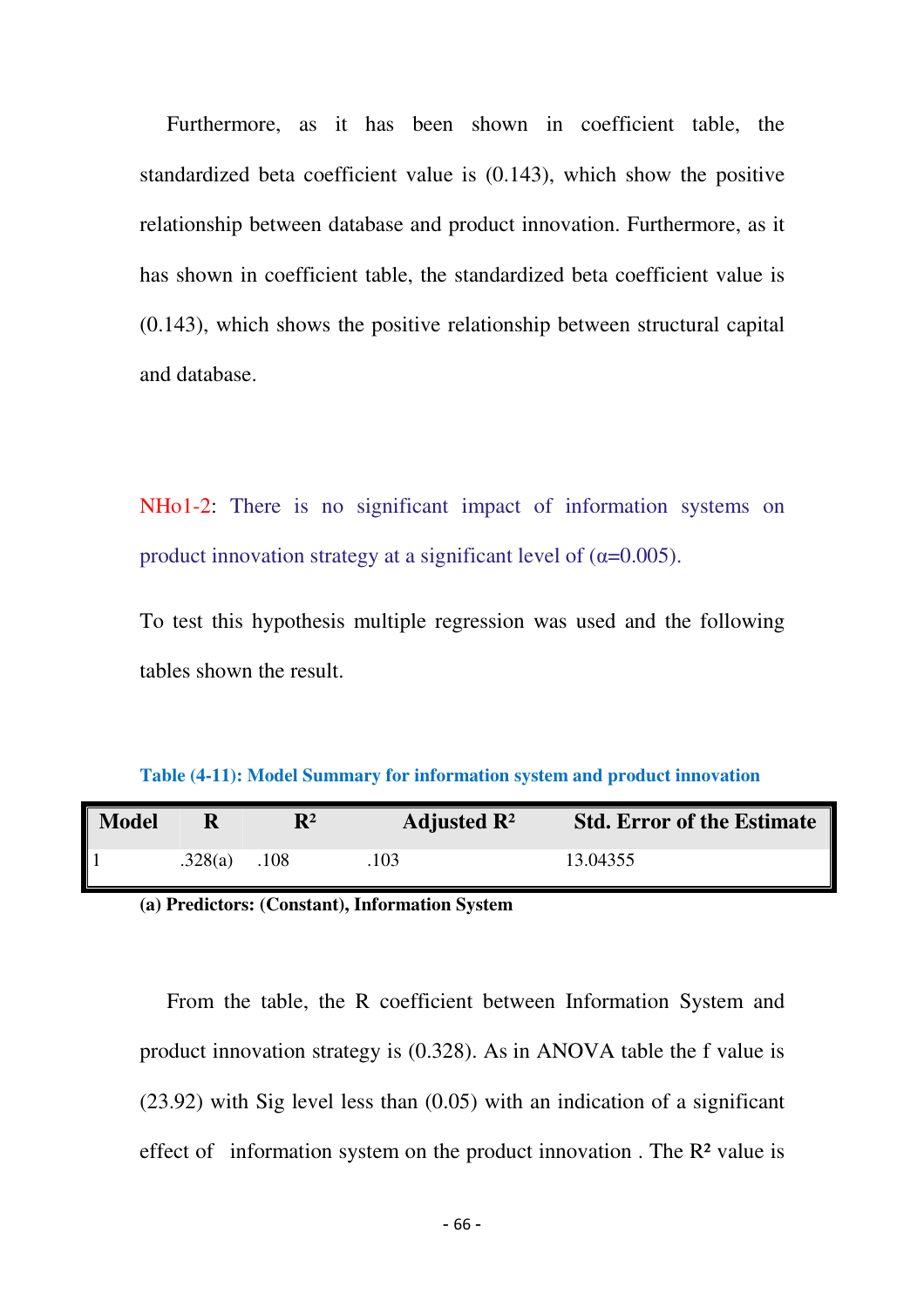0.102 which shows a little amount of explained variance in the structural capital by information system.

#### **Table (4-12): ANOVA test for information system and product innovation**

| <b>Model</b> |            | Sum of<br><b>Squares</b> | df  | <b>Mean</b><br><b>Square</b> | $\mathbf{F}$ | Sig.    |
|--------------|------------|--------------------------|-----|------------------------------|--------------|---------|
|              | Regression | 4070.015                 |     | 4070.015                     | 23.922       | .000(a) |
|              | Residual   | 33686.580                | 198 | 170.134                      |              |         |
|              | Total      | 37756.595                | 199 |                              |              |         |

**(a) Predictors: (Constant), Information System** 

#### **(b)Dependent Variable: Product Innovation**

### **Table (4-13): Coefficient test for information system and product innovation**

| <b>Model</b>                            |               | <b>Unstandardized</b><br><b>Coefficients</b> |               | <b>Standardized</b><br><b>Coefficients</b> |        | Sig.       |
|-----------------------------------------|---------------|----------------------------------------------|---------------|--------------------------------------------|--------|------------|
|                                         |               | B                                            | Std.<br>Error | Beta                                       | В      | Std. Error |
|                                         | (Constant)    | 55.014                                       | 5.031         |                                            | 10.935 | .000       |
| $\begin{array}{c}\n1 \\ 1\n\end{array}$ | <b>SYSTEM</b> | .710                                         | .145          | .328                                       | 4.891  | .000       |

**(a) Dependent Variable: Product Innovation** 

 Furthermore, as it has been shown in coefficient table, the standardized beta coefficient value is (0.143), which shows the positive relationship between structural capital and information system.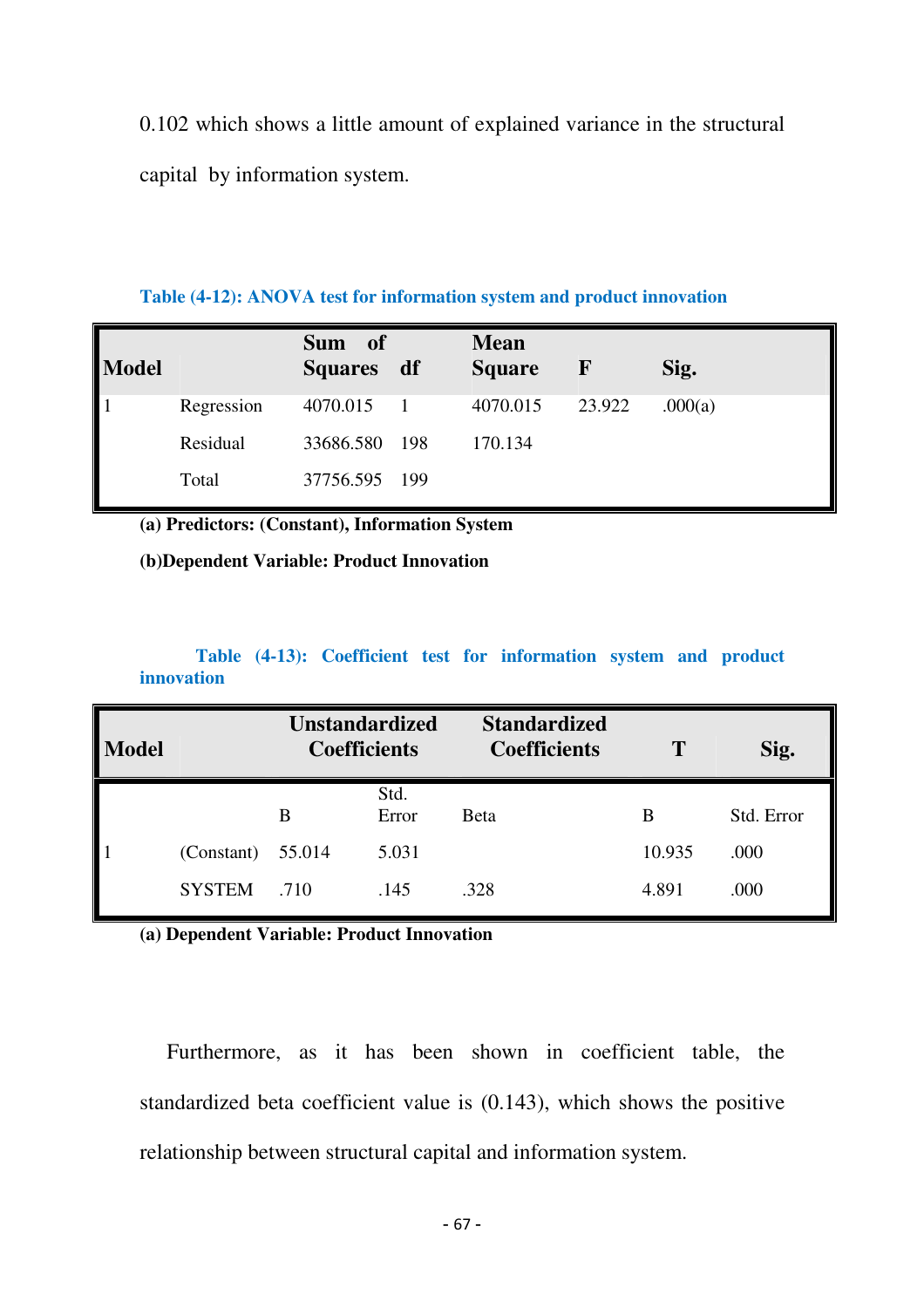NHo1-3 :There is no significant impact of patents on product innovation strategy at a significant level of  $(\alpha=0.005)$ .

To test this hypothesis, multiple regression was used and the following tables shown the result.

 **Table (4-14): Model Summary for patents and product innovation** 

| <b>Model</b>         | - R     | $\mathbf{R}^2$ | Adjusted $\mathbb{R}^2$ | <b>Std. Error of the Estimate</b> |
|----------------------|---------|----------------|-------------------------|-----------------------------------|
| $\vert$ <sub>1</sub> | .070(a) | .005           | .000                    | 13.77529                          |

**(a) Predictors: (Constant), Patent** 

 From the table, the R coefficient between patents and product innovation strategy is (0.143). As in ANOVA table the f value is (0.972) with Sig level more than 0.05 with an indication of a non significant effect for patent on the product innovation  $\therefore$  The R<sup>2</sup> value is 0.005, which show a very little amount of explained variance in the structural capital by patent.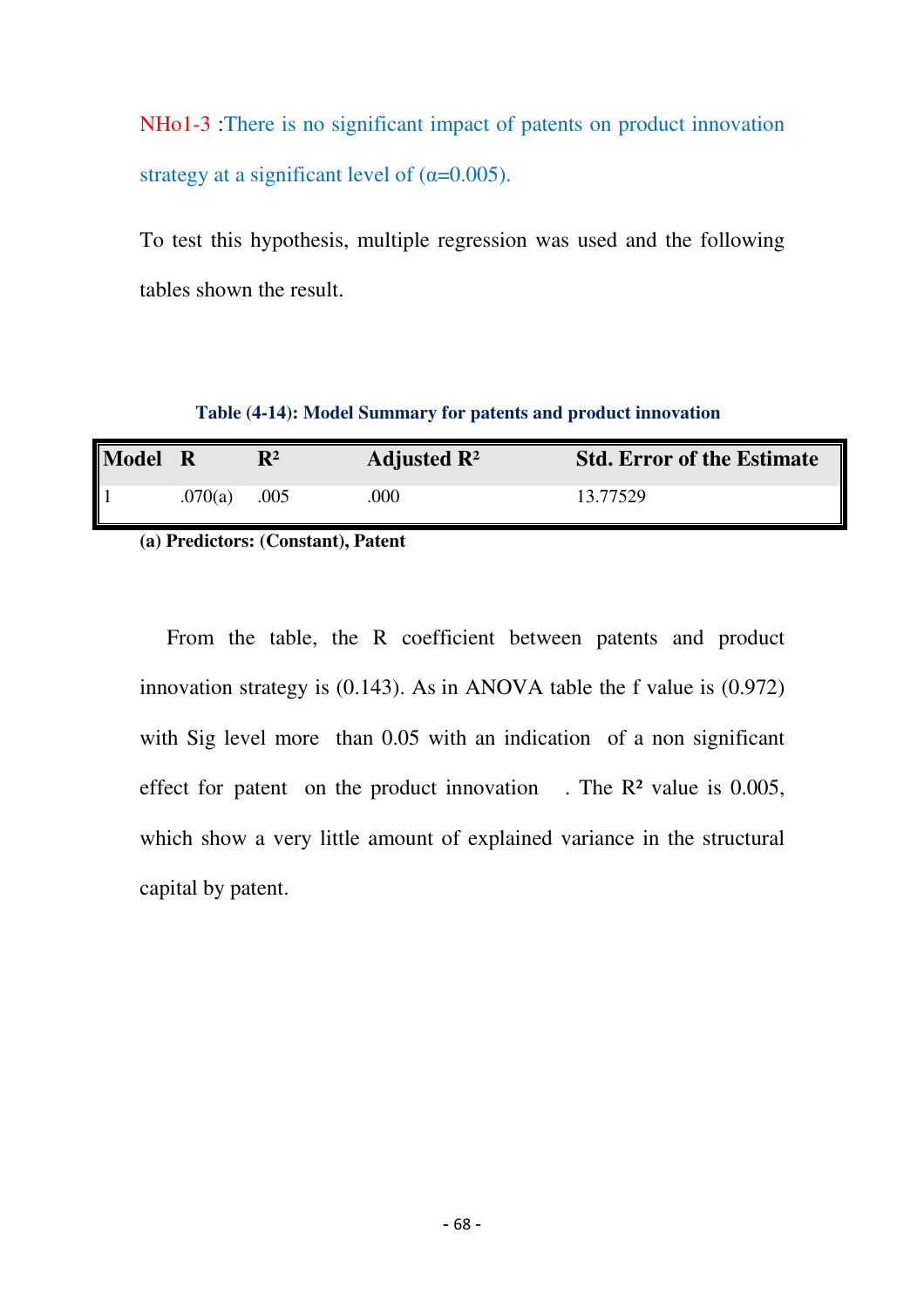| <b>Model</b> |            | Sum of<br><b>Squares</b> | df  | <b>Mean</b><br><b>Square</b> | F    |         | Sig. |
|--------------|------------|--------------------------|-----|------------------------------|------|---------|------|
|              | Regression | 184.386                  |     | 184.386                      | .972 | .325(a) |      |
|              | Residual   | 37572.209                | 198 | 189.759                      |      |         |      |
|              | Total      | 37756.595                | 199 |                              |      |         |      |

### **Table (4-15): ANOVA test for patents and product innovation**

**(a) Predictors: (Constant), Patent** 

**(b) Dependent Variable: Product Innovation** 

### **Table (4-16): Coefficient test for patents and product innovation**

| <b>Model</b> |               | <b>Unstandardized</b><br><b>Coefficients</b> |               | <b>Standardized</b><br><b>Coefficients</b> | T      | Sig.       |
|--------------|---------------|----------------------------------------------|---------------|--------------------------------------------|--------|------------|
|              |               | B                                            | Std.<br>Error | <b>Beta</b>                                | B      | Std. Error |
|              | (Constant)    | 76.202                                       | 3.198         |                                            | 23.828 | .000       |
|              | <b>PATENT</b> | .229                                         | .233          | .070                                       | .986   | .325       |

**(a) Dependent Variable: Product Innovation** 

 Furthermore, as it has been shown in coefficient table, the standardized beta coefficient value is (0..07), which shows the positive relationship between structural capital and patent.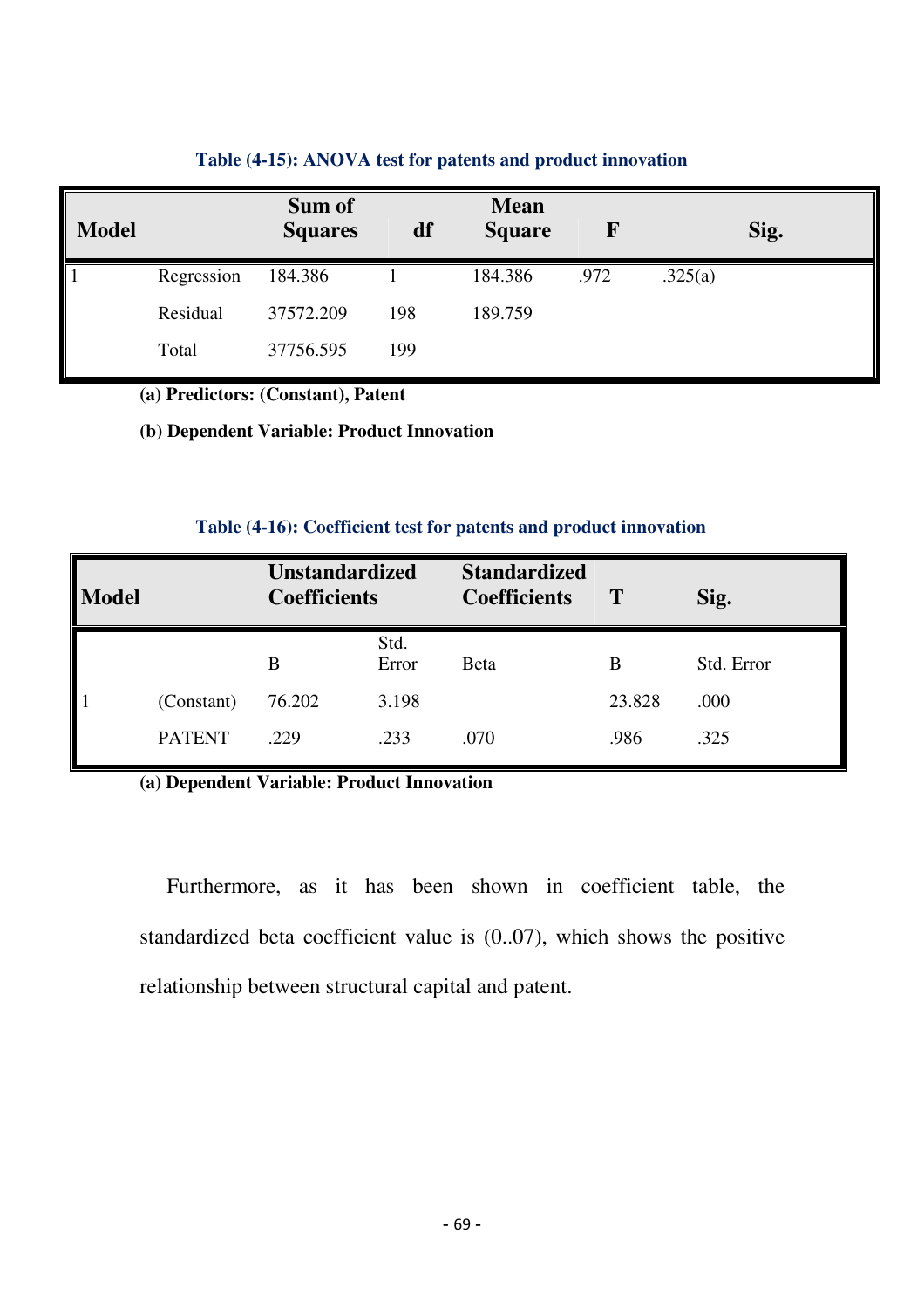**NHo2**: There is no significant impact of structural capital on product innovation strategy due to demographic characteristics (years of experience, qualification, career center) at a significant level of  $(\alpha=0.005)$ .

 To test this question one way ANOVA and T-test were used and the following tables show the result.

**Table (4-17): ANOVA analysis for the differences in the impact of structural capital on product innovation strategy due to experience** 

|                | <b>Sum of Squares</b> | Df  | <b>Mean Square</b> | F     | Sig. |
|----------------|-----------------------|-----|--------------------|-------|------|
| Between Groups | 747.002               |     | 373.501            | 1.919 | .149 |
| Within Groups  | 38338.793             | 197 | 194.613            |       |      |
| Total          | 39085.795             | 199 |                    |       |      |

From the table  $(4-17)$  its noticeable that there is no significant impact of structural capital on product innovation strategy at a significant level of ( $\alpha$ =0.005) due to experience, the (F) value was (1.919) with P value of (0.149) which means that there is no significant impact of structural capital on product innovation strategy at a significant level of  $(\alpha=0.005)$ due to experience.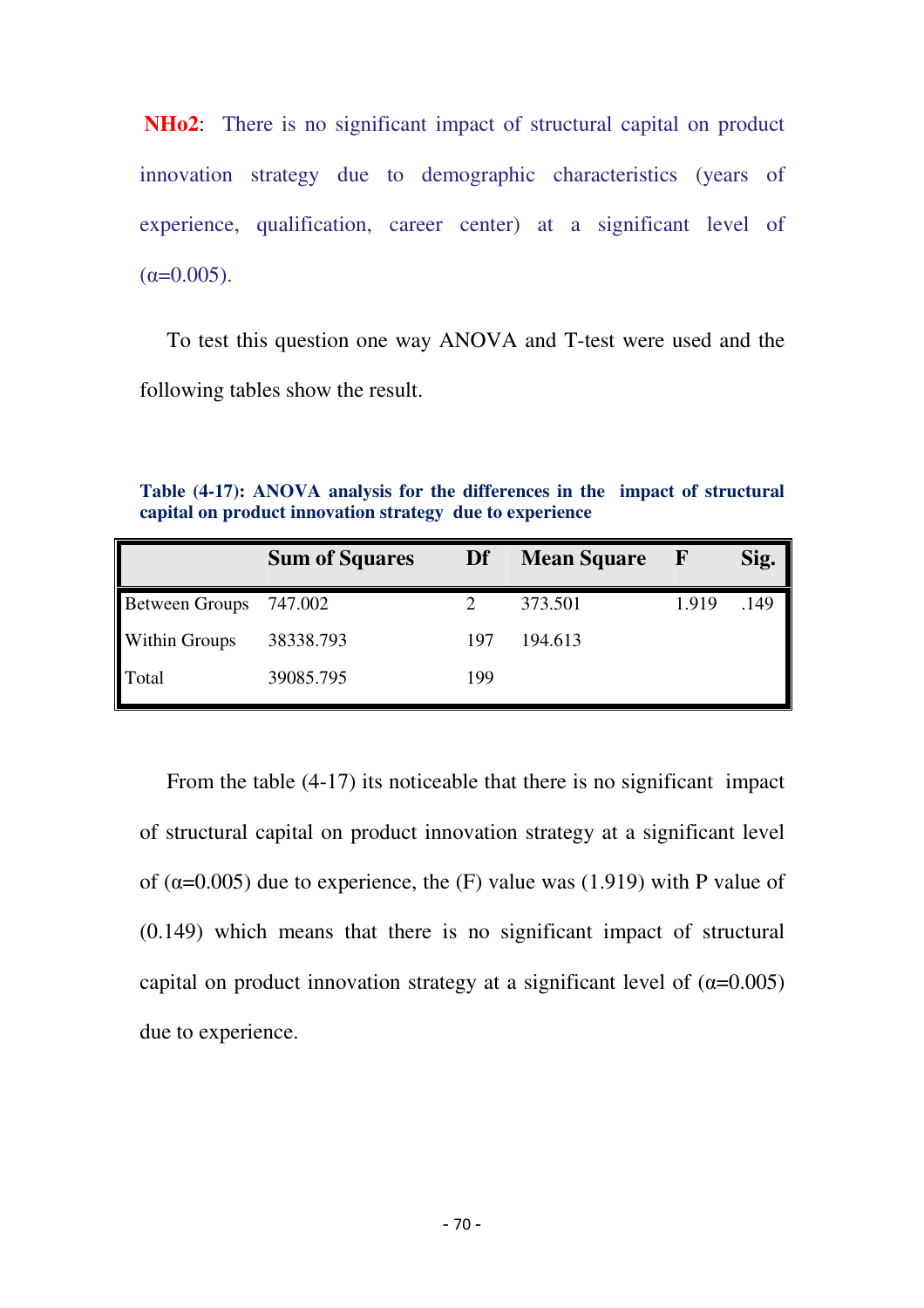|                      | <b>Sum of Squares</b> | Df         | <b>Mean Square</b> | ${\bf F}$ | Sig. |
|----------------------|-----------------------|------------|--------------------|-----------|------|
| Between<br>Groups    | 505.656               |            | 168.552            | .859      | .463 |
| <b>Within Groups</b> | 38653.817             | 197        | 196.212            |           |      |
| Total                | 39159.473             | <b>200</b> |                    |           |      |

**Table (4-18): ANOVA analysis for the differences in impact of structural capital on product innovation strategy due to education** 

 From the table (4-18) its noticeable that there is no significant impact of structural capital on product innovation strategy at a significant level of ( $\alpha$ =0.005) due to education, the (F) value was (0.859) with P value of (0.463) which means that there is no significant impact of structural capital on product innovation strategy at a significant level of  $(\alpha=0.005)$ due to education.

|                       | <b>Sum of Squares</b> | df         | <b>Mean Square</b> F |       | Sig. |
|-----------------------|-----------------------|------------|----------------------|-------|------|
| <b>Between Groups</b> | 399.815               |            | 199.907              | 1.021 | .362 |
| <b>Within Groups</b>  | 38759.658             | 198        | 195.756              |       |      |
| Total                 | 39159.473             | <b>200</b> |                      |       |      |

**Table (4-19): ANOVA analysis for the differences in impact of structural capital on product innovation strategy due to career center**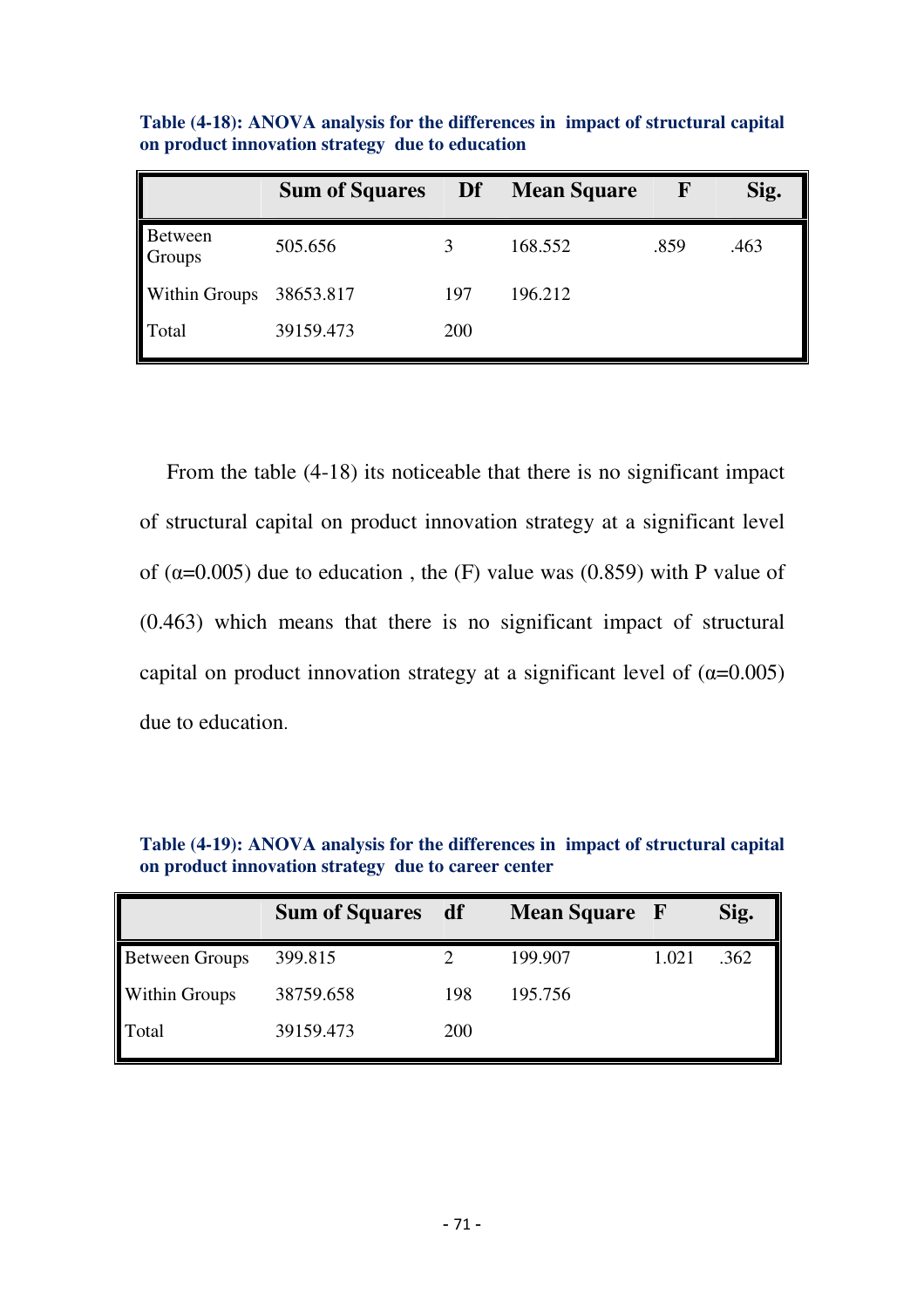From the table (4-19) its noticeable that there is no significant impact of structural capital on product innovation strategy at a significant level of ( $\alpha$ =0.005) due to the career center, the (F) value was (1.021) with P value of (0.362) which means that there is no significant impact of structural capital on product innovation strategy at a significant level of  $(\alpha=0.005)$  due to career center.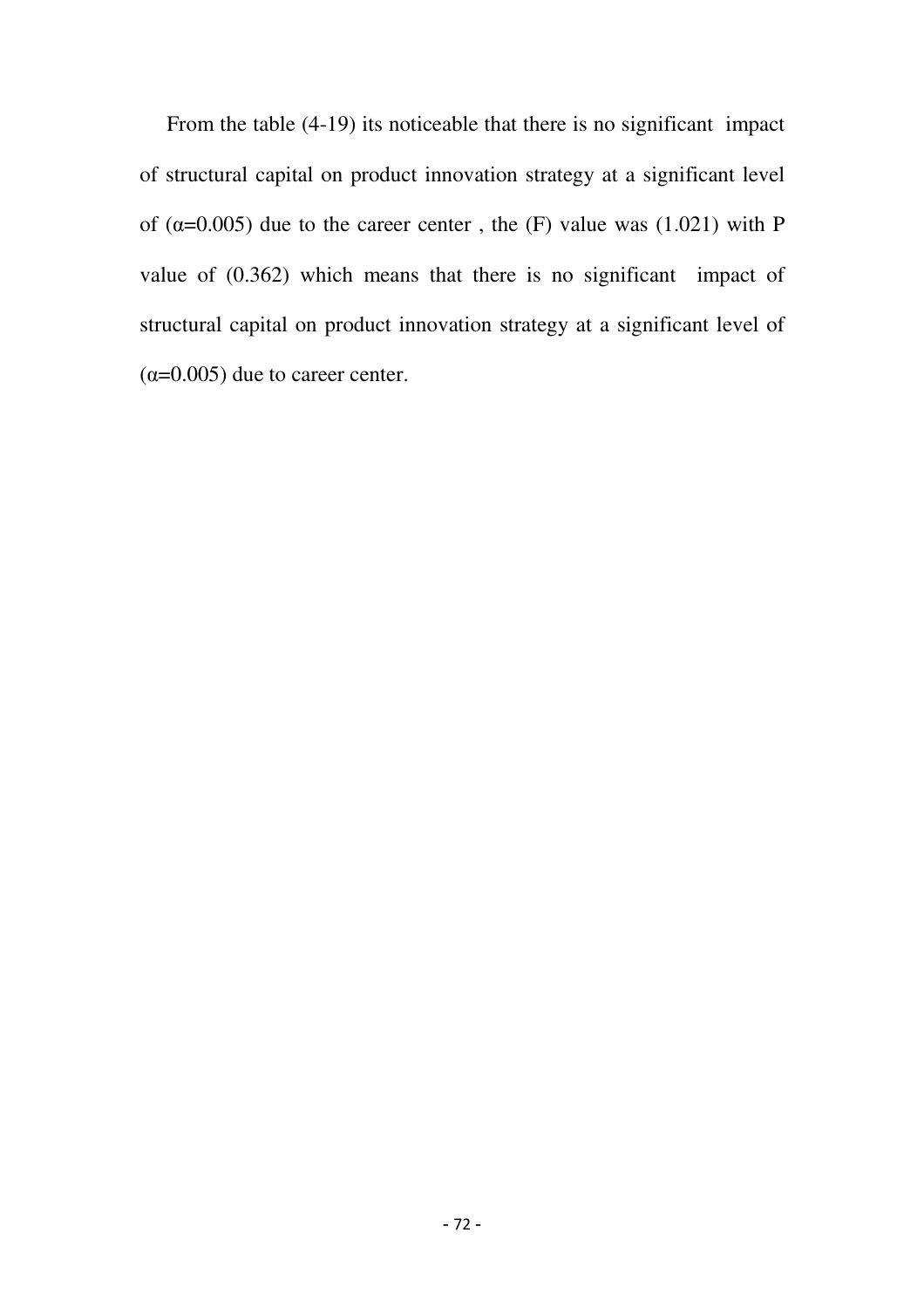# Chapter Five Results and Recommendations

# (1-1): Introduction

(1-2): Study Results

## (1-3): Study Recommendations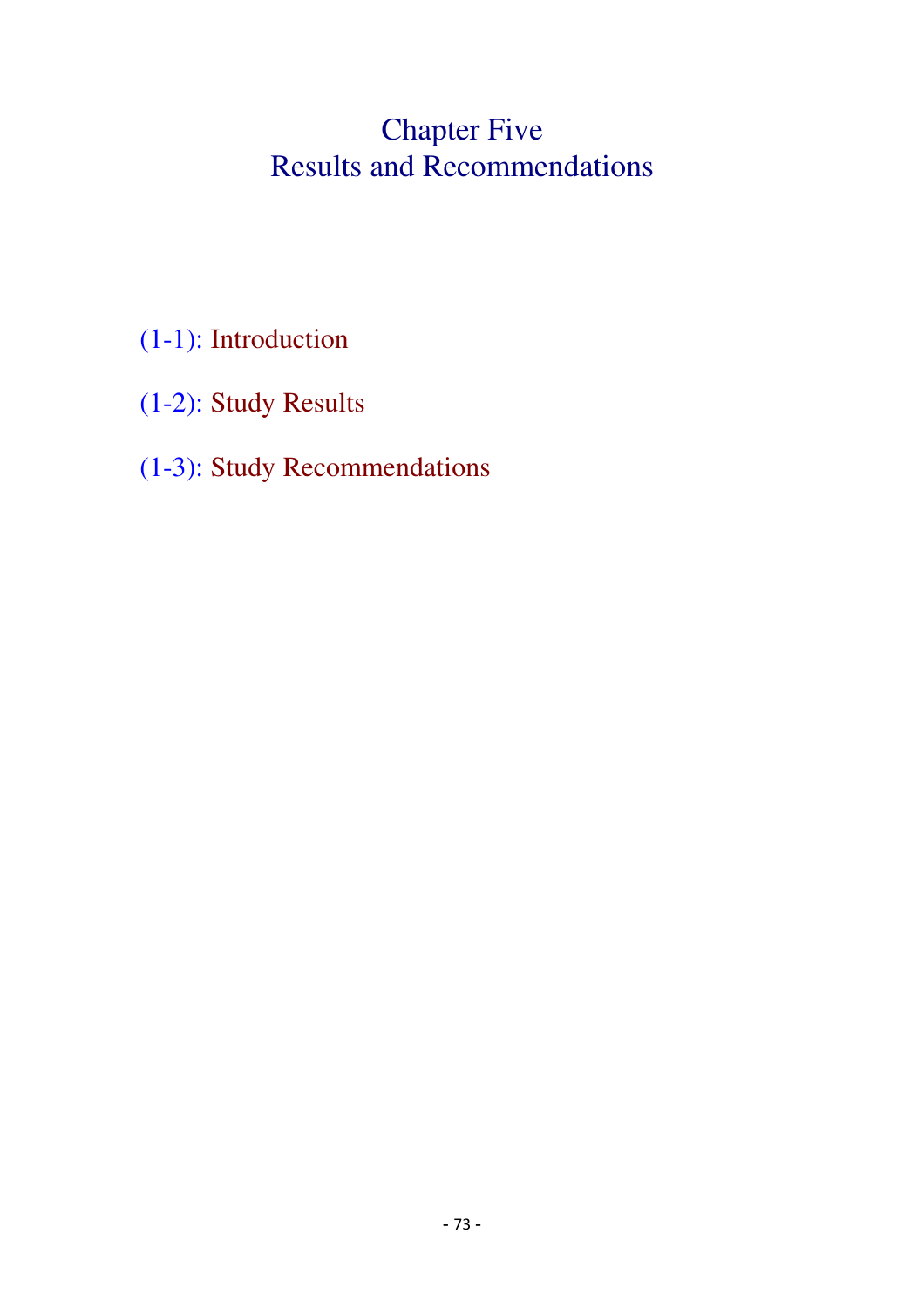### **(1-1): Introduction**

In this chapter, the researcher demonstrates the most important results related to the variables of the study, in addition to the recommendations thought to be helpful for improving the product innovation strategies in the dental technology laboratories in Jordan.

## **(1-2): Study Results**

### **First: Results related to the variables of the study**

1- The overall mean for database factor was in the medium level, the items means were sorted from the highest mean which was for the item "Databases available in the laboratory and include interactive models to display the basic information in an easy and simple way" with a mean of (3.96) and a standard deviation of (1.07). While the lowest mean was for item (6) ,which mentioned to "Database in the modern laboratory is being developed continuously to keep up with changes and developments in and outside the institution", with a mean of (3.47) and a standard deviation of (1.18). The researcher interpreted this result by focusing on the function of the database in the knowledge management and human capital. The major aspect of database can be summarized as knowledge accumulation environment. Employees can share their knowledge within this environment, and help in a decision-making process. Moreover, **the**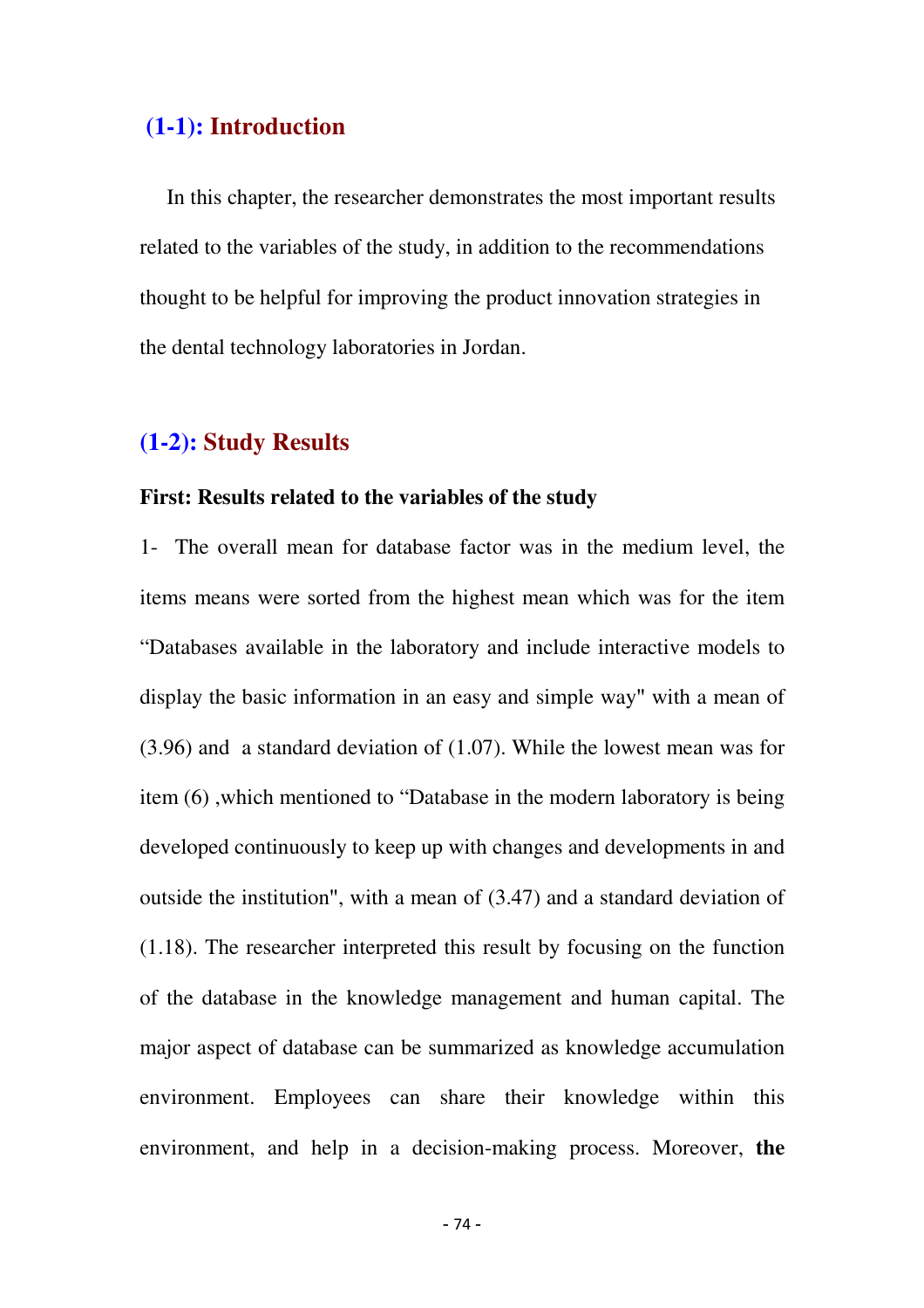**database can contribute in the high level of accuracy, and high speed of work accomplishment with low cost.**

2- The overall mean for information system factor was in the medium level, the items means were sorted from the highest mean which was for the item "Administrative decisions are made on the basis of information contained in periodic reports", with a mean of (4.07) and a standard deviation of (1.03). While the lowest mean was for item (12) which mentioned to "Information system applications match the size of the work to be done" with a mean of (3.67) and a standard deviation of (1.10). **This result can be interpreted in light of the information system functionality in human capital, which could be determined by the pathway of information processing within the laboratories to direct and organize the day work activities in order to speed up the work and achievement in the laboratory.**

3- The overall mean for patent factor was in the medium level, the items means were sorted from the highest mean which was for the item "There is documentation of ideas reached by the staff at the concerned authorities to ensure their intellectual property rights" with a mean of (3.49) and a standard deviation of (1.10). While the lowest mean was for item (21)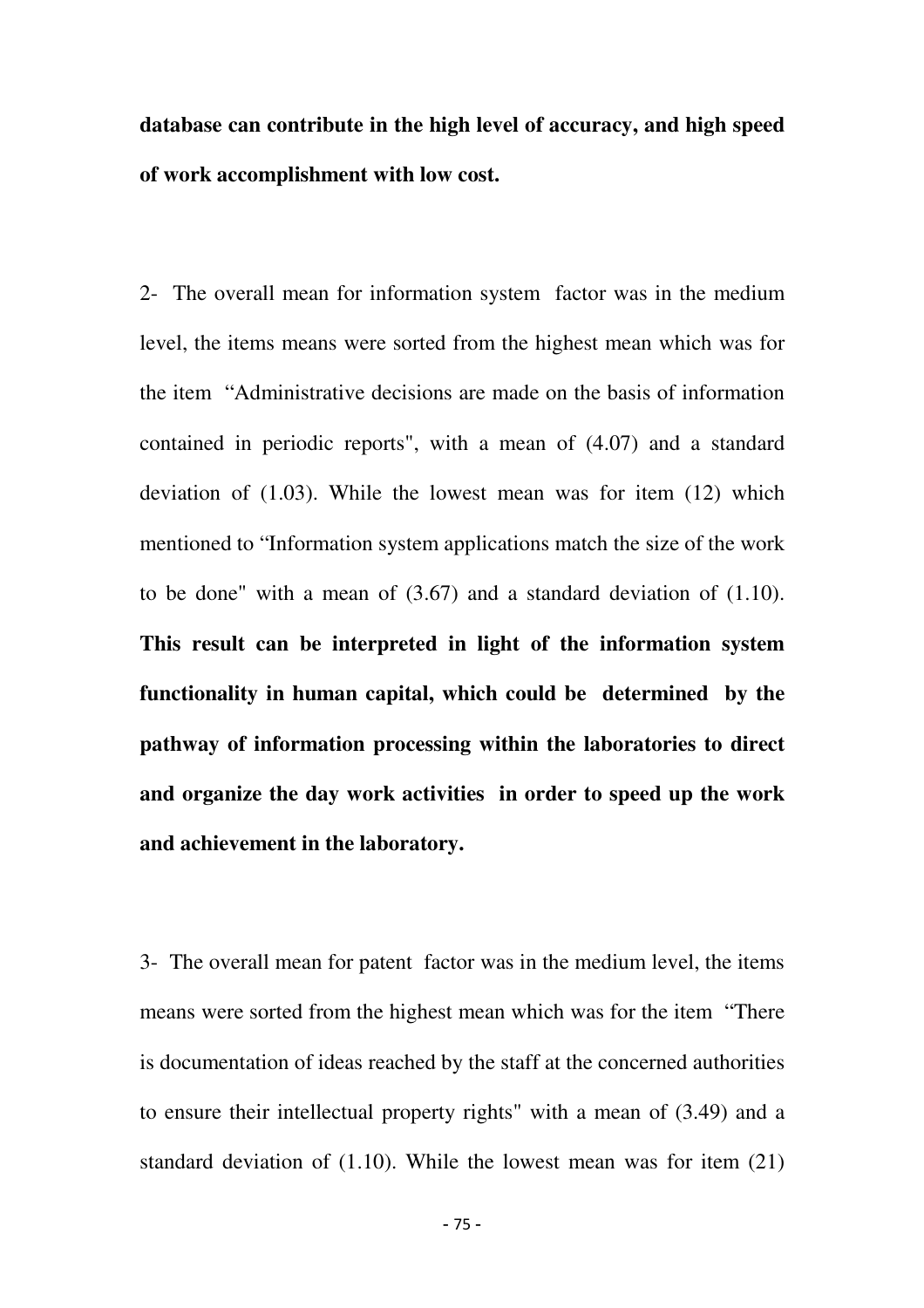which mentioned to "There is documentation of the achievements of staff in the development area, at the institutions of international bodies" with a mean of (3.16) and a standard deviation of (1.19**). The reason why there is a limited number of patent , is because it's related to cultural and organizational factors, which can be summarized in lack of believes in human ability and capacity to contribute and innovate on the personal level, Besides, there is a lack of opportunists for financial support, and a limited ground to conduct development researches.** 

4- The overall mean for product innovation strategy factor was in the medium level, the items means were sorted from the highest mean which was for the item "The laboratory adapts with the changes that occur in the external environment through new products" with a mean of (40.09) and a standard deviation of (1.01). While the lowest mean was for item (15) which mentioned to "Workers in the laboratory seek to know the needs of customers and convert them into products "with a mean of (3.68) and a standard deviation of (1.19). **The dental Technology industry has obvious limitations because of its nature , and the high costs of conducting development research to invent new material.**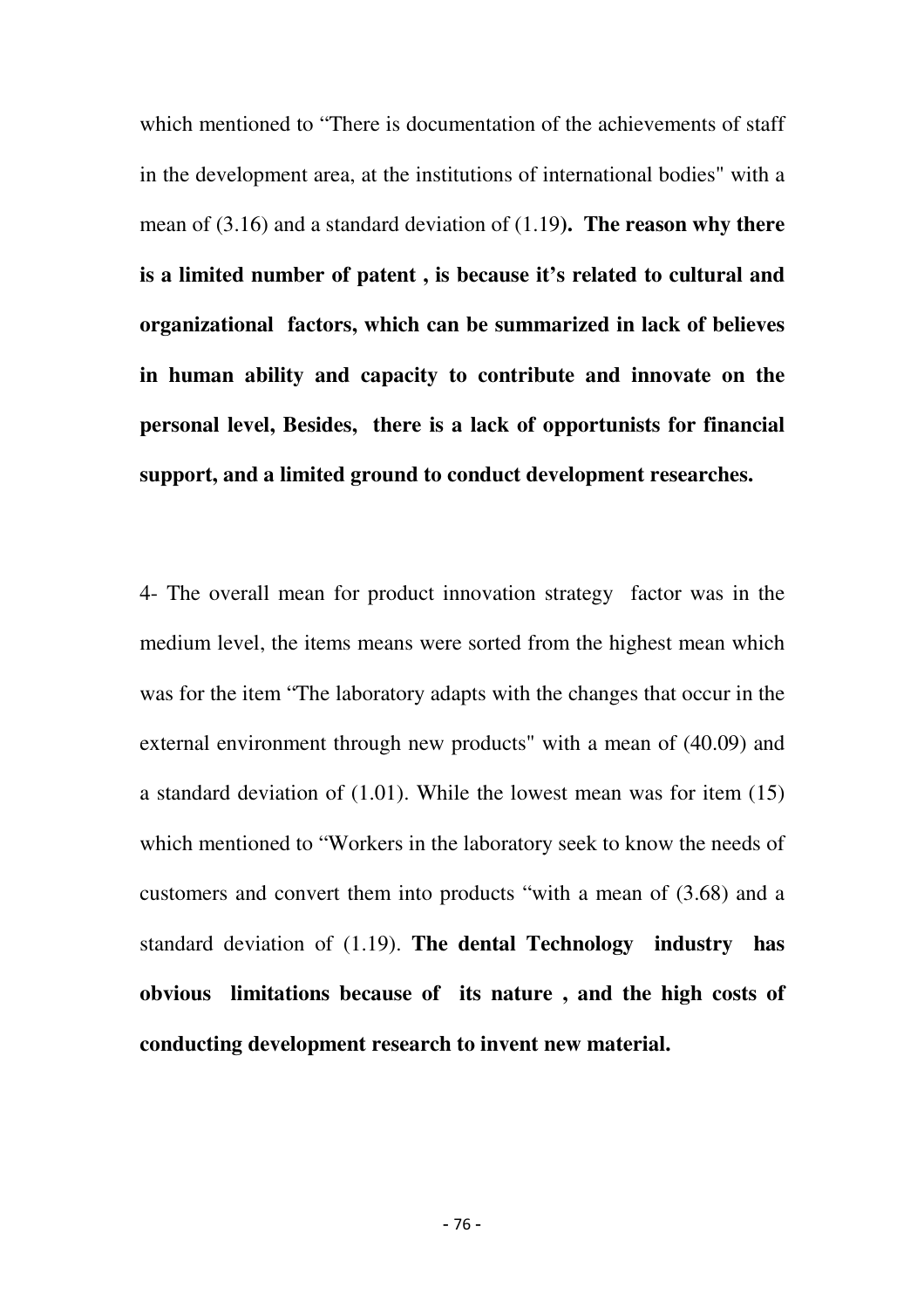#### **Second: Results related to the hypotheses of the study**

 1- The (R) coefficient between structural capital and product innovation strategy is (.258). With an indication of **a significant effect of structural capital on the product innovation strategy**. This result is similar to the results of Obaid (2000) study **" The Impact of investment in Human Capital on Organizational Performance"**, where the result was a significant strong relationship between intellectual capital and organizational performance. The researcher interpreted this result by the integration between the human capacity and the ability to the find the necessary information and its application and usage, for purpose of planning for new products and services, or observing problems, or discovering new needs requiring innovation and invention.

 2- The (R) coefficient between information systems and product innovation strategy indicates **a significant effect of information systems on the product innovation.** This result was similar to Al-Sabbag (2002) **"Knowledge Management and its Role in Establishing the Information Society",** which indicated that knowledge management contributes to lay the foundations of information society through better exchange of thoughts, allowing greater use of mental resources available and the best possibility for innovation and development. This result can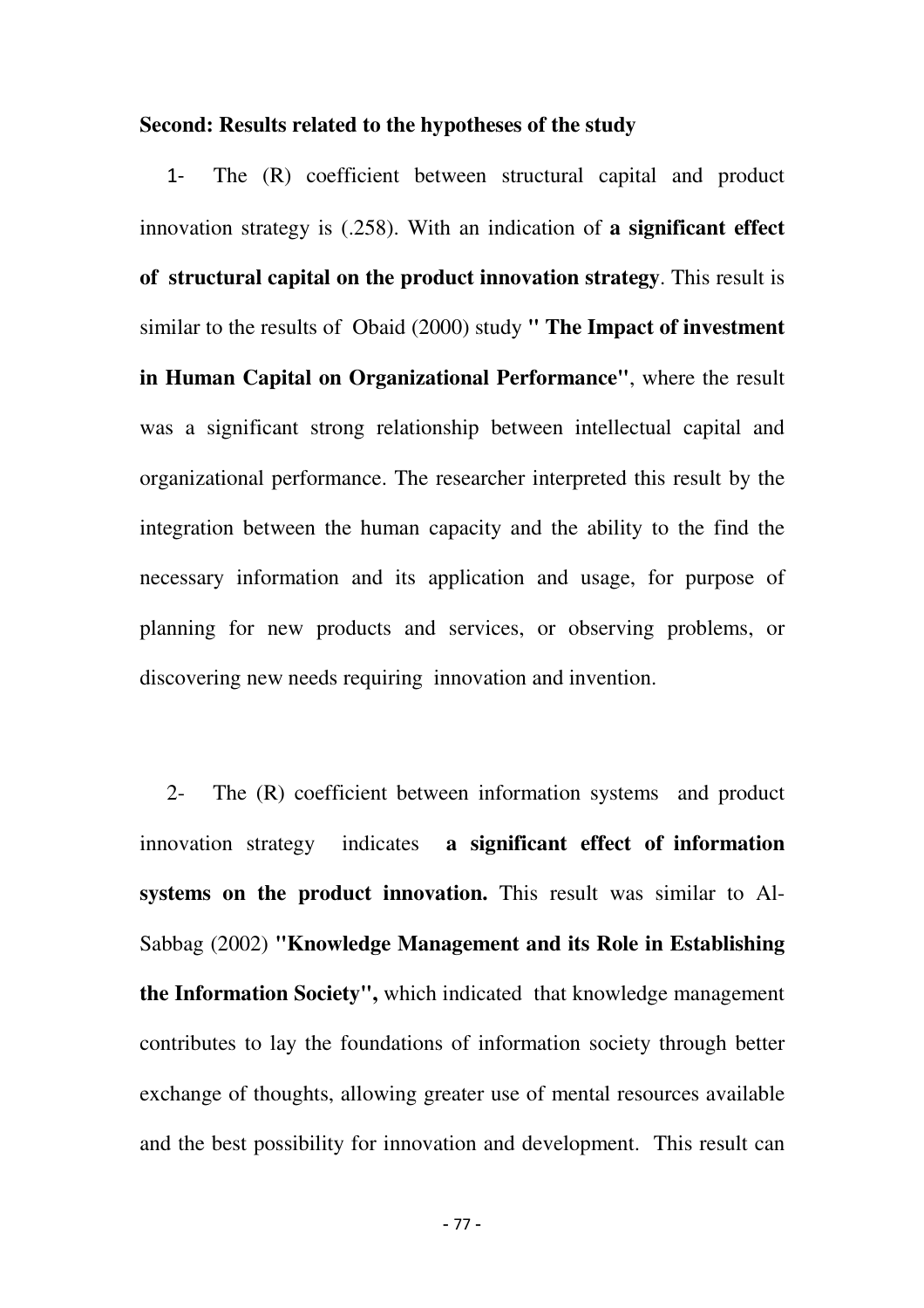be interpreted by the information usage to find solutions for current problems, or guide new directions in order to overcome high costs or less effective materials.

 3- The R coefficient between database and product innovation strategy **indicates a significant effect of database on product innovation**. This result is similar to Nakahara (2001), **"innovation management using intellectual capital"** , that found that organizations must shift the organizational philosophy from pride in the achievements of the past, to focus on a future strategy that focuses on the importance of intellectual capital, because of its effect on the development of the innovation process of the organization.

The major aspect of database can be summarized as knowledge accumulation environment. Employees can share their knowledge within this environment, and help in a decision-making process.

 4- The (R) coefficient between patents and product innovation strategy **indicates a non significant effect of patents on the product innovation.** The reason behind this result could be the level of experience thats available for innovation in the dental technology industry in Jordan, which focuses on the cost and speed of achievement rather than finding new materials and methods. The result is similar to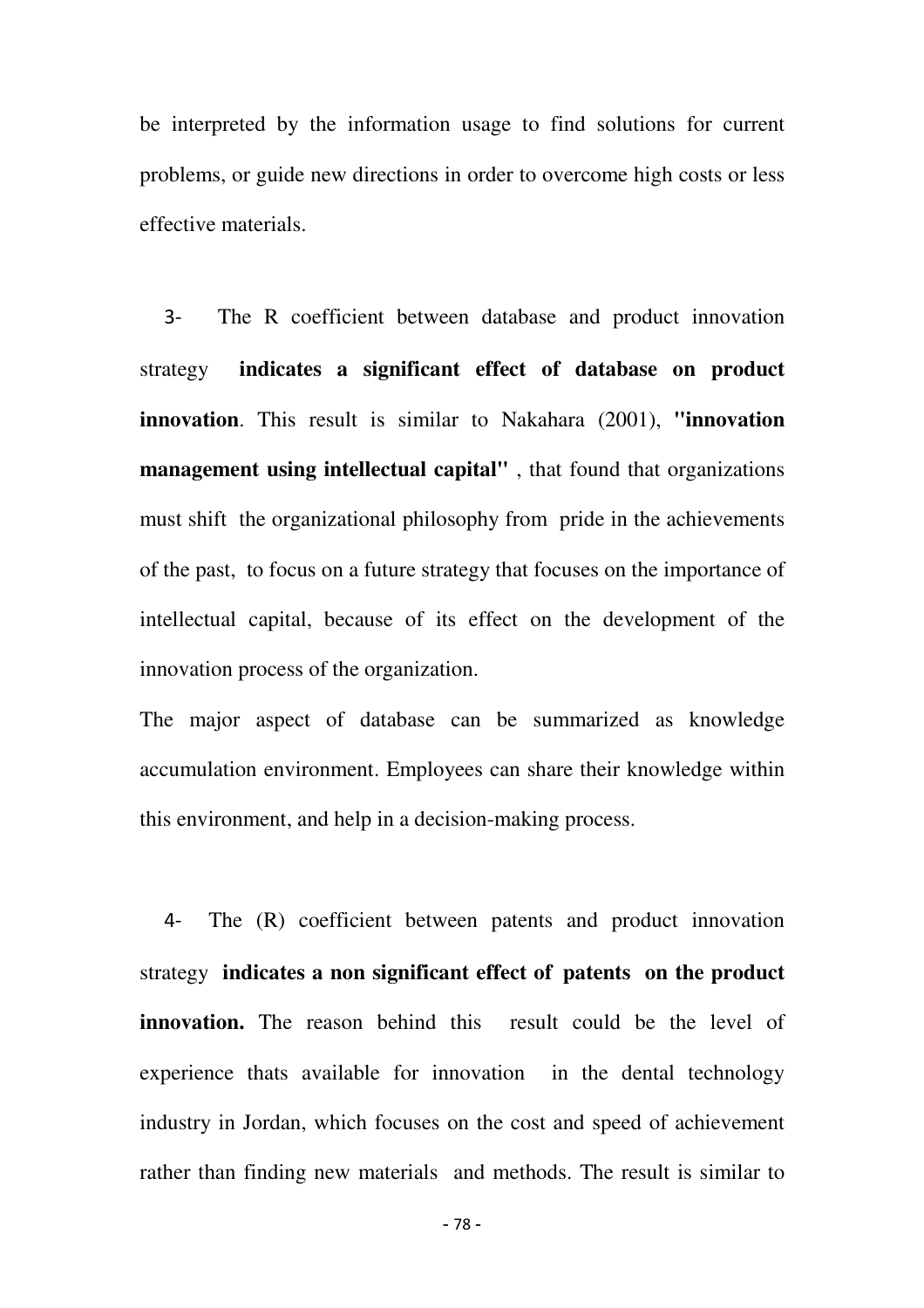Choo(2003) **"Knowledge Creation Using a Structural Improvement Approach: Towards an Integration of Quality and Knowledge"** that stated that organizations should make integration between quality and knowledge and develop a framework proposal for the creativity of knowledge, and motivation, by focusing on work teams and membership structures.

 5- There is no significant impact of structural capital on product innovation strategy at a significant level of  $(\alpha=0.005)$  due to demographic variables. The reason to this result may be embedded in the nature of the product innovation strategy which needs big financial resource in the laboratories to conduct or support research in different relevant areas .

## **(1-3): Study Recommendations**

According the present study results, the researcher set a number of recommendations as follows:

1- Conducting further research in this area to find the relationship between the structural capital and product innovation.

2- The importance of sustaining the human capacity building, in the dental technology laboratories, to create a human infrastructure which could contribute to innovation process.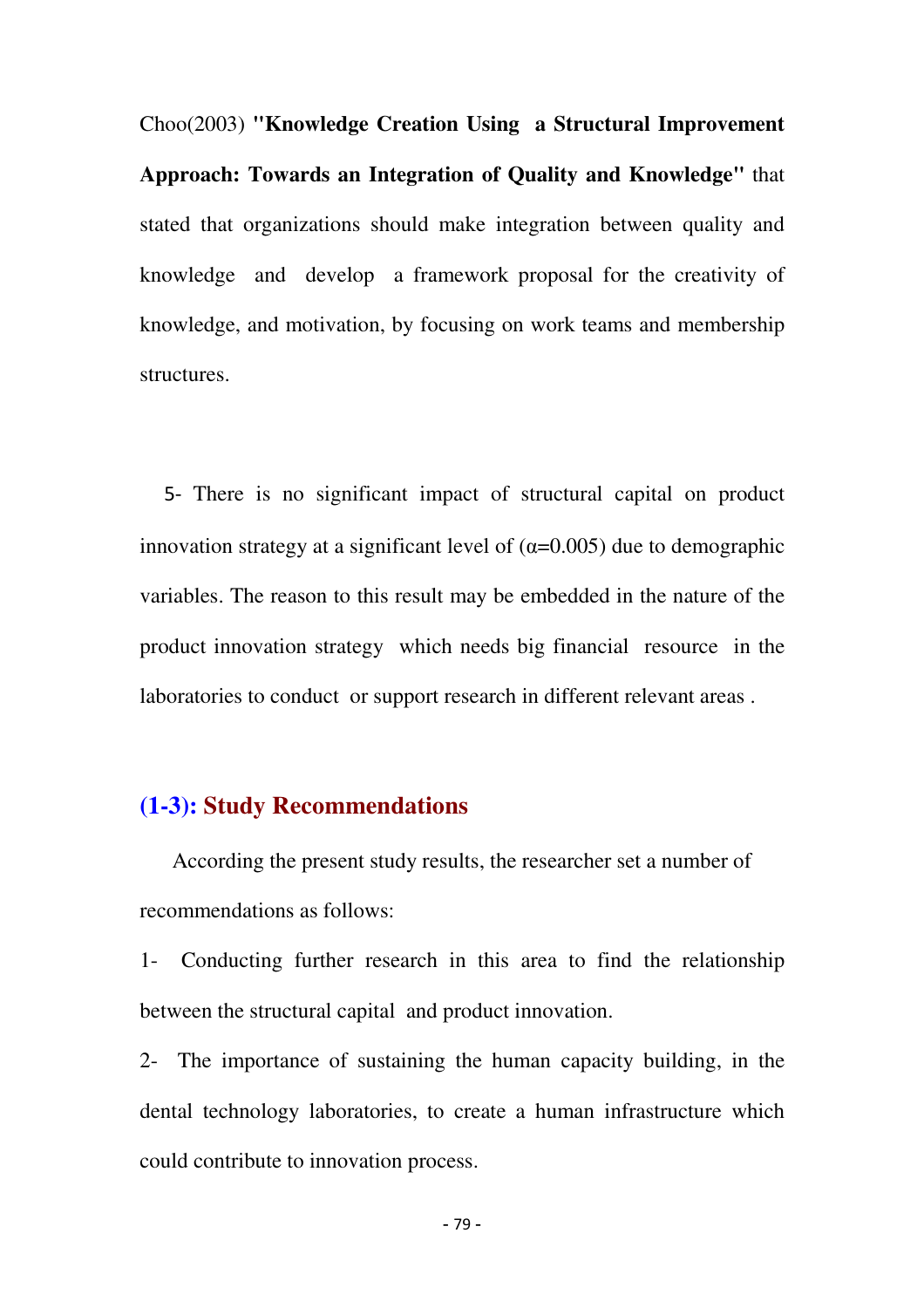3- The importance of experiencing exchange with leading international institutions in the field of dental technology industry to find-out employee potentials

4- The importance of including the structural capital as a vital and essential asset in the product innovation in dental technology laboratories.

5- The importance of experiencing exchange with another local laboratories, to find a common ground, and focus on investing the current recourses.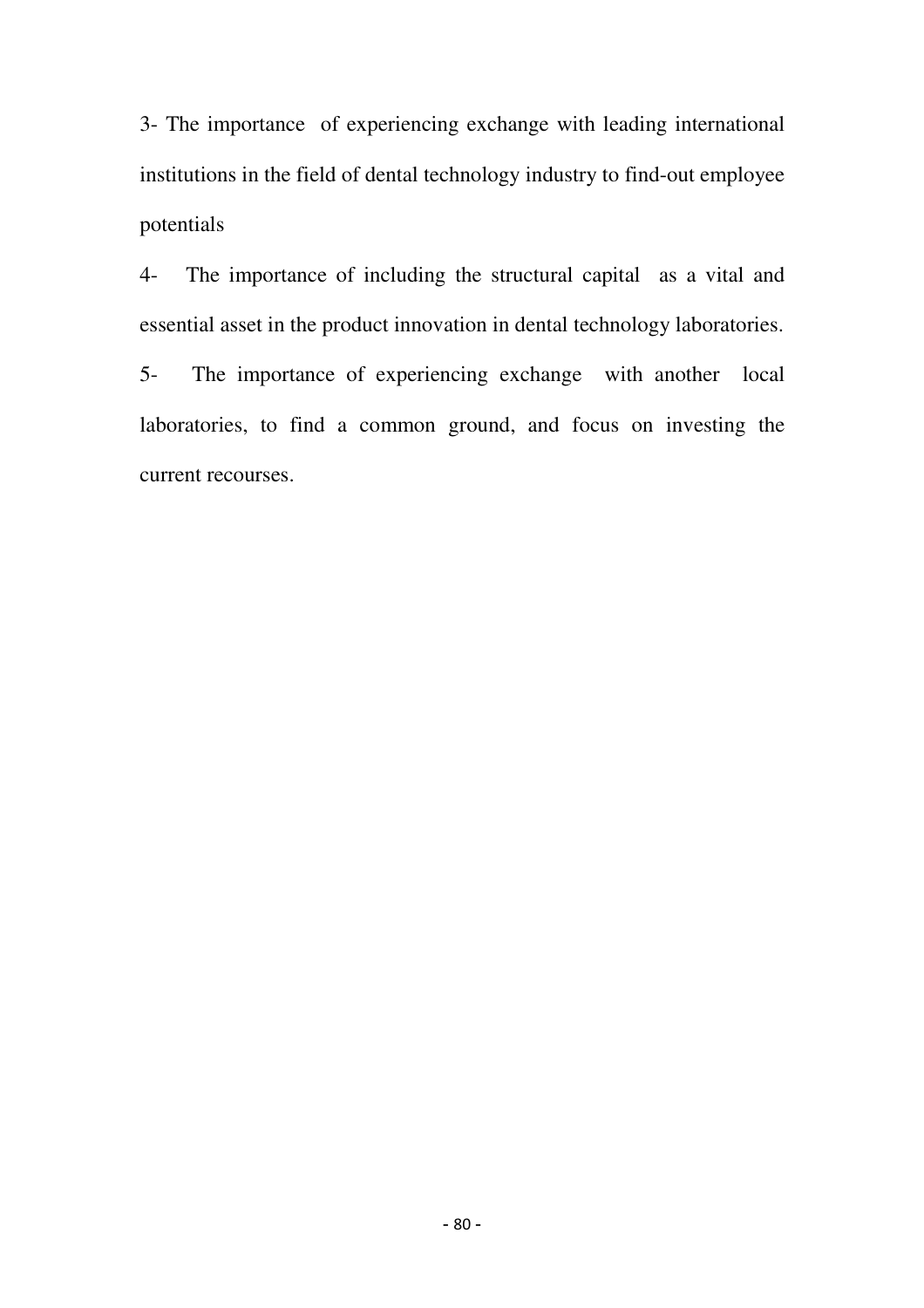## List Of References

First: Arabic References

Second: Foreign References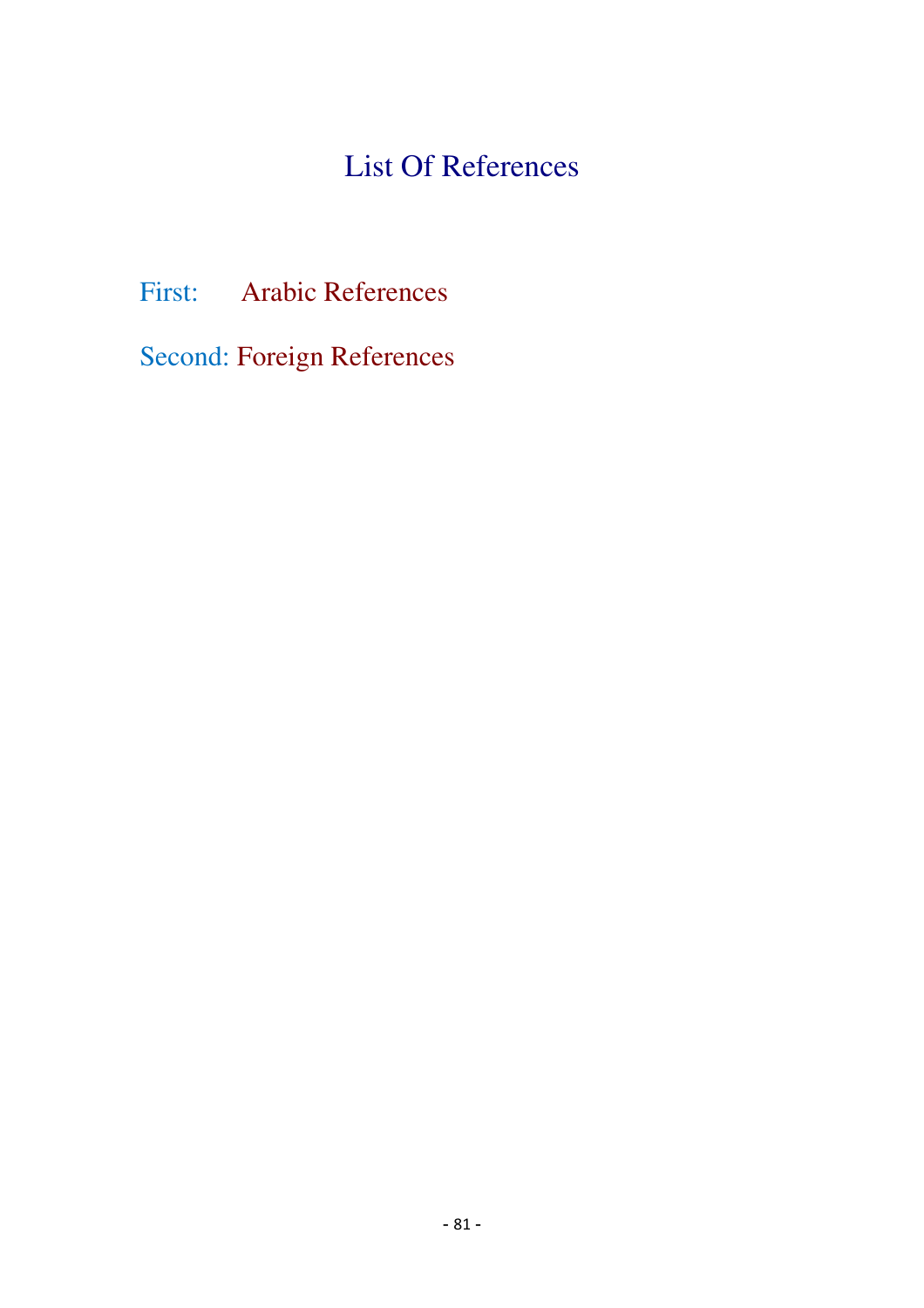### First: Arabic References

الجاغوب, سهير, و الأمين, عبد الوهاب. (2002). "الاقتصاد المعتمد على المعرفة: هل سيكون مستقبلا للدول النامية: دراسة حالة الاردن" ورقة عمل مقدمة للمؤتمر العلمي السنوي الثاني, كلية الاقتصاد و العلوم الادارية, جامعة الزيتونة الاردنية.

حجازي, هيثم علي ,(2004). " مدى توظيف ادارة المعرفة في المنظمات الأردنية". دراسة منشورة في جامعة البصائر التابعة لجامعة البتراء, المجلد 13, العدد 2, الاردن, 15–19.

الحو اجر ة, كامل محمد, (2009)," در اسة ارتباط استر اتيجيات استثمار ر أس المال المعرفي بالاداء التنافسي للمؤسسات", مجلَّة جامعة الشارقة للعلوم الانسانية و الاجتماعية, المجلد 7, العدد 2.

صالح, أحمد علي,(2001), "أنماط التفكير الاستراتيجي و علاقتها بعوامل المحافظة على رأس المال الفكري: در اسة ميدانية في عينة من شركات القطاع الصناعي الاشتر اك<u>ي", ر</u>سالة ماجستير في ادار ة الاعمال غير<sub>.</sub> منشورة, كلية الادارة و الاقتصاد| جامعة بغداد, العراق.

الصباغ، عماد عبد الوهاب (2000). "ادرة المعرفة و دورها في ارساء مجتمع المعلومات". دراسة غير منشورةا جامعة قطر .

عبد المنعم, أسامة, (2008), "رأس المال الفكري و اثره على منشات الاعمال الصناعية: دراسة حالة شركة الألبسة الجاهزة الأردنية", ورقة عمل, عمان: الأردن.

عبيد, أحمد حسن, (2000), "أثر استثمار رأس المال الفكري في الأداء المنظمي: دراسة ميدانية على عينة من الشركات الصناعية العراقية"<u>, ر</u>سالة ماجستير في ادارة الاعمال غير منشورة, كلية الادارة و الاقتصاد| جامعة بغداد, العراق.

القطارنة, زياد, (2006), " مدى تو افر ادار ة المعرفة و اثر ها في فاعلية المديرين في الوز ار ات الاردنية", رِسالة ماجستير غير منشورة, جامعة مؤتة, الكرك, الاردن.

الكردي, أحمد.(2004)"دور رأس المال المعرفي في زيادة الكفاءة الانتاجية" مجلة العلوم الاقتصادية و الادارية, المجلد 9, العدد 2, ص 24–26. <sub>.</sub>

المومني, حسان, (2005), " اتجاهات المديرين نحو تطبيق ادارة المعرفة في المؤسسات العامة في الاردن", رسالة ماجستير غير منشورة, جامعة ال البيت, الاردن.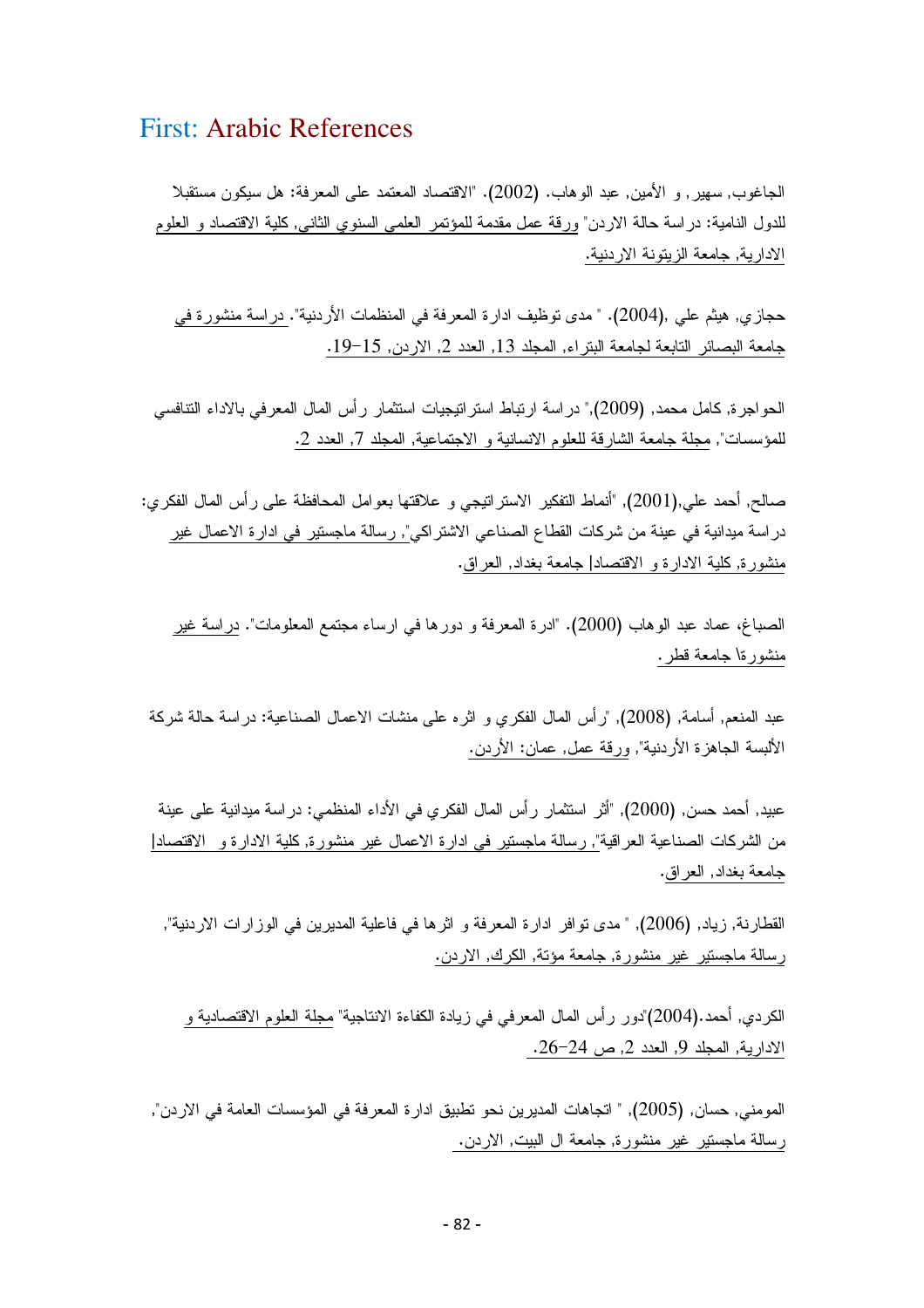النعيمي, محمد عبدالعال, نجم, نجم عبود, (2006),"نحو اطار مفاهيمي لدراسة و تقييم رأس المال الفكري البشري في الجامعات", المؤتمر العلمي لاتحاد الجامعات العربية, جامعة الجزائر, 2–5

## Second: Foreign References

*Adamides, E.D. and Karacapilidis, N. (2006). Information Technology Support for the Knowledge and Social Process of Innovation Management. Technovation, 26, 50- 59.* 

*Battersby, K. (2004), The Important of Knowledge Management. The ICFAI Journal of Knowledge Management. 2(3): 43-47.* 

 *Baxter, R. and Matear, S. (2004). Measuring Intangible Value in Business-to-Business Buyer-Seller Relationships: An Intellectual Capital Perspective. Industrial Marketing Management, 33, 491-500.* 

*Bhatt G D (2001) Knowledge Management in Organisation Examining the Interaction between Technology, Techniques and People, Journal of Knowledge Management, 5(1), 68-75.* 

*Boekestein, Bram, (2006), "The relation between intellectual capital and intangible assets of pharmaceutical companies", Journal of Intellectual Capital, Vol7. ,, No. 2: 241-253.* 

*Bontis, N, (2000)," Intellectual Capital and business Performance in Malaysian Industries", Journal of Intellectual Capital, Vol.1, Issue,1,* 

*Brynjolfsson, Erik, Lorin M. Hitt and Shinkyu Yang (2002). Intangible Assets: Computers and Organizational Capital. Brookings Papers on Economic Activity, 2002(1), pp.137-181.* 

*Carmeli, A. and Tishler, A. (2004). The Relationships between Intangible Organizational Elements and Organizational Performance. Strategic Management Journal, 25, 1257-1278.* 

*Castiaux, A. (2007). Radical Innovation in Established Organizations: Being a Knowledge Predator. Journal of Engineering and Technology Management, 24, 36- 52.* 

*Chatzkel,L.J. (2003), Knowledge Capital:how knowledge-based enterprises relly get built.1st ed.,Progressive Practice, London.* 

*Choo, A. (2003)." Knowledge Creation Using A Structural Improvement Approach : Towards An Integration Of Quality and Knowledge". PhD. Digital Dissertation. University of Minnesota.*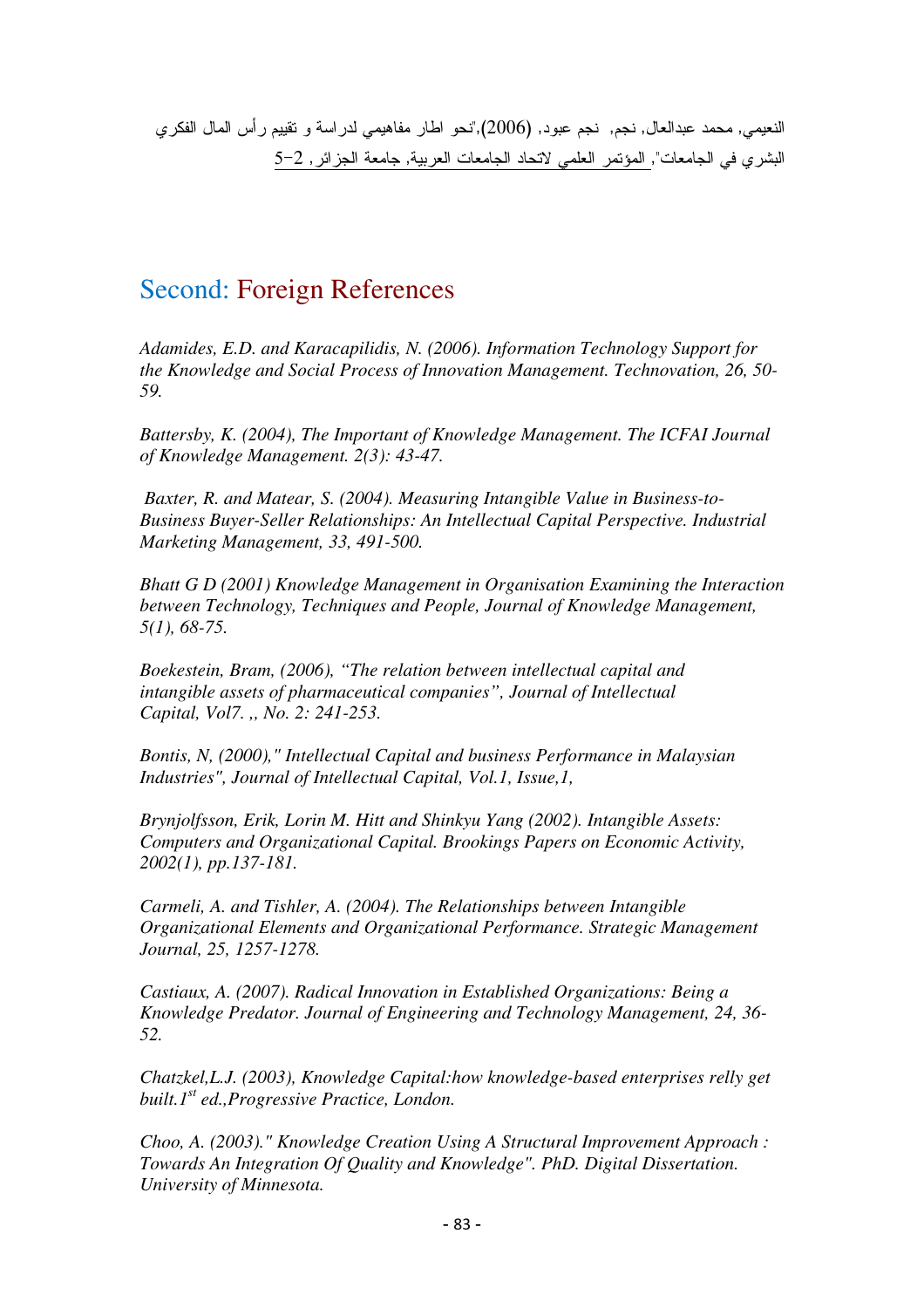*Coombs, J.E. and Bierly, P.E. (2006). Measuring Technological Capability and Performance. R&D Management, 36, 421-438.* 

*Davenport, T. and Prusak, L. 1998. Working Knowledge: Managing What Your Organization Knows. Harvard Business School Press, MA. Boston.* 

*Davenport, T. H. and Prusak, L. (2000) Working Knowledge: How Organizations Manage What They Know, Harvard Business School Press, Boston, Massachusetts.* 

*Dean, A. and Kretschmer, M. (2007). Can Ideas be Capital? Factors of Production in the Postindustrial Economy: A Review and Critique. Academy of Management Review, 32, 573-594.* 

*Díaz-Díaz, N., Aguiar-Díaz, I. and De Saá-Pérez, P. (2008). The Effect of Technological Knowledge Assets on Performance: The Innovation Choice in Spanish Firms. Research Policy, 37, 1515-1529.* 

*Egan,T. (2002). "Learning organization Dimensions and Motivation to Transfer Learning in Large Firm Information Technology". PhD. Digital Dissertation University of Minnesota. www.Lib.umi.com/dissertation/ search.* 

*Egbu, C. (2004). "Managing Knowledge and Intellectual Capital for Improved Organizational Innovations in the Construction Industry: an Examination of Critical Success Factor". Information technologies for knowledge management: their usage and effectiveness, Electronic Journal of Information Technology in Construction, Vol. 7 pp.p125.* 

*Escribano, A., Fosfuri, A. and Tribó, J.A. (2009). Managing External Knowledge Flows: The Moderating Role of Absorptive Capacity. Research Policy, 38, 96-105* 

*Firer, Steven,Williams, S, mitcheel, Intellectual Capital and Traditional Measures of Corporate Performance, Journal of Intellectual Capital, Vol,4, Issue,3, (2003). .* 

*Galende, J. and De la Fuente, J.M. (2003). Internal factors determining a firms innovative behaviour. Research Policy, 32, 715-736.*

*Galende, J. (2006). Analysis of Technological Innovation from Business Economics and Management. Technovation, 26, 300-311.* 

Gigg. S (2002): Learning and Development, Macmillan, London, p216.

*Grant, R.M. (1996). Toward a Knowledge-based Theory of the Firm. Strategic Management Journal, 17, S109-S122.* 

*Gupta, B., L.S. Iyer and J.E. Aronson, 2000. Knowledge Management: Practices and challenges. Ind. Manage. Data Systems, 100: 17-21.*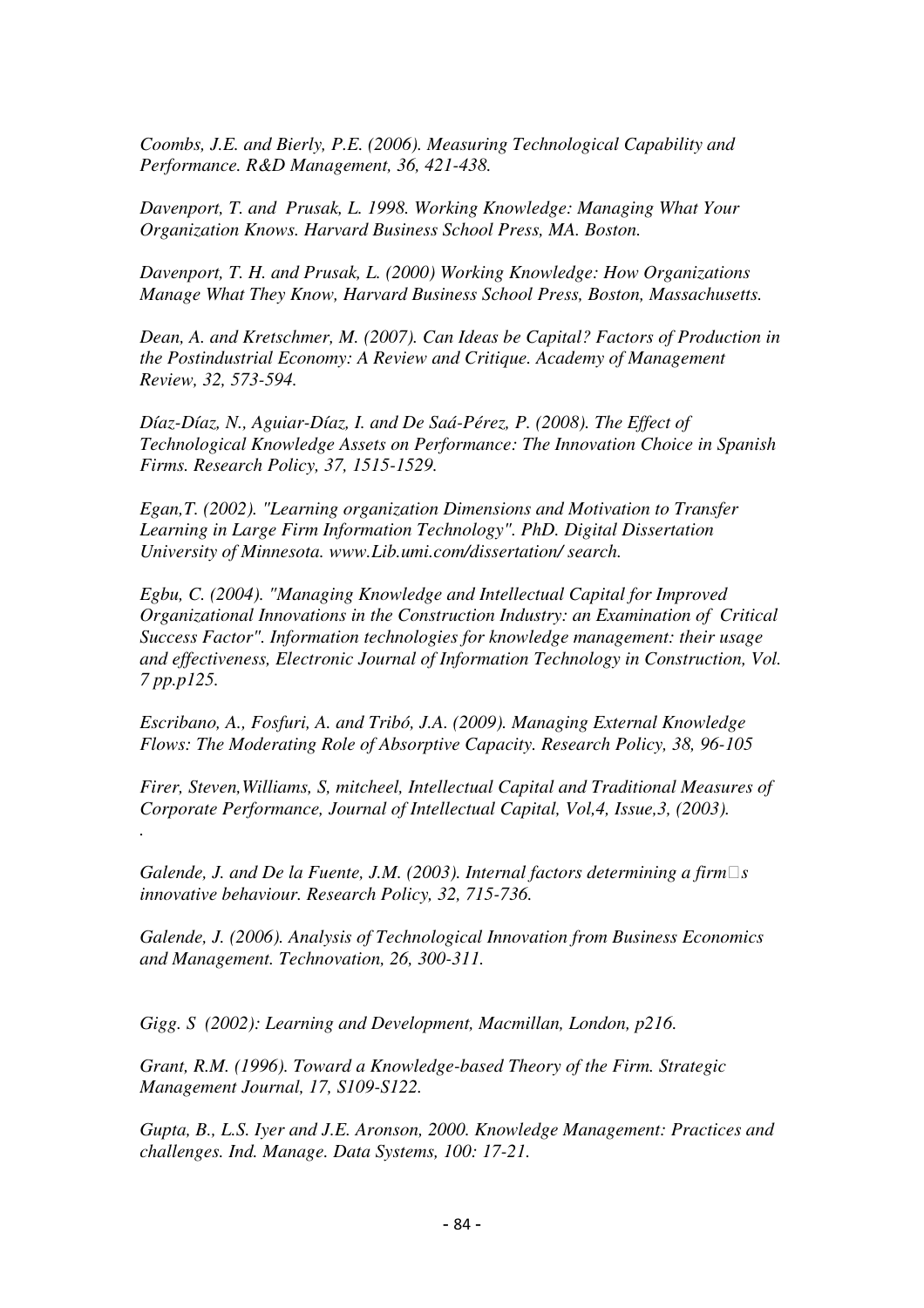*Hansen, M. and Hass, M. (2002)." Different Knowledge, Different Benefit: Toward A Productivity Perspective on Knowledge, Sharing in Organizations", Academy of Managers Proceeding. 896 (1): 118-142.* 

*Hauschild, S., Licht, T. and Stein, W. (2001), "Creating a knowledge culture", The McKinsey Quarterly, No. 1, pp. 74-81.* 

*Houseman,R. and J.P.Goodman(1997): Leading with Knowledge, Sage Publications, London, p168.* 

*Hsu, Y.H. and Fang, W. (2009). Intellectual Capital and New Product Development Performance: The Mediating Role of Organizational Learning Capability. Technological Forecasting and Social Change, 76, 664-677.* 

*Isaac, R. G., Herremans, I. M., Kline, T. J. (2009) Intellectual Capital Management: Pathways to Wealth Creation. Journal of Intellectual Capital 10(1) pp. 81-92.* 

*Johnson, L.D., Neave, E.H. and Pazderka, B. (2002). Knowledge, Innovation and Share Value. International Journal of Management Review, 4, 101-134.* 

*Kakabadse, K.(2001). From tacit knowledge to knowledge management. 3d Edition. John Wiley & Sons, Munich.* 

*Leitner, K. (2005). Managing and Reporting Intangible Assets in Research Technology Organisations. R&D Management, 35, 125-136.* 

*Lev, B. (2001) Intangibles: management, measurement, and reporting, Brookings Inst.Press, Washington DC.* 

*Liu, P.L., Chen, W.C. and Tsai, C.H. (2005). An Empirical Study on the New Correlation between the Knowledge Management Method and New Product Development Strategy on Product Performance in Taiwans Industries. Technovation, 25, 637-644.* 

*López-Cabrales, A., Cabello-Medina, C., Carmona-Lavado, A. and Valle-Cabrera, R. (2008). Managing Functional Diversity, Risk Taking and Incentives for Teams to Achieve Radical Innovations. R&D Management, 38, 35-50.* 

*Maddocks, J. & Beaney, M. 2002. See the invisible and intangible. Knowledge Management, March, 16-17.* 

*Mansury, M.A. and Love, J.H. (2008). Innovation, Productivity and Growth in US Business Services: A Firm-Level Analysis. Technovation, 28, 52-62.* 

*Marr,B, Schiuma,G, and Neely, A. (2002) "Assessing strategic knowledge assets in eBusiness" International Journal of Business Performance Management, Vol 4 Nos 2-4.* 

*Marr,B, Schiuma,G, and Neely, A. (2002) "Assessing strategic knowledge assets in eBusiness" International Journal of Business Performance Management, Vol 4 Nos 2-4.*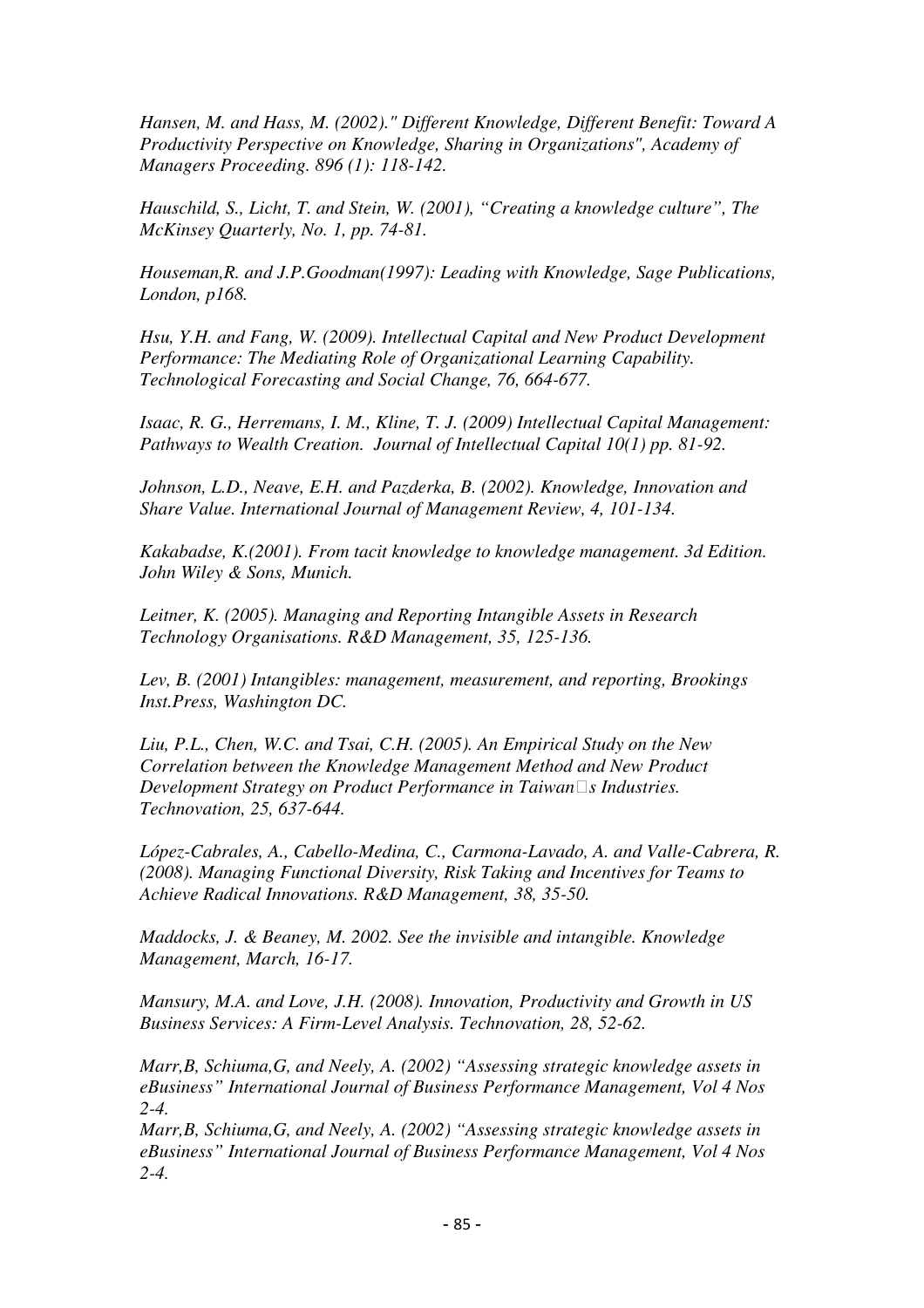*Marr,B, Schiuma,G, and Neely,A. (2003) "Intellectual capital: defining key performance indicators for organizational knowledge assets", Business Process Management Journal, Vol 10, No 4.* 

*Martinez-Torres, M.,( 2006) "A Procedure to Design a Structural and Measurement Model of Intellectual Capital: An Exploratory study ", Information &Management, Vol.43, No.5, Jul.* 

*Mertins, K., Heisig, P. and Vorbeck, J. (2001). Knowledge Management: Best Practices in Europe. New York: Springer-Verlag Berlin Heidelbery.* 

*Mokyr, J.(2003). The knowledge society, journal of knowledge management, 2(5) :24- 36.* 

*Nakahara, Tsuneo, Innovation Management Using Intellectual Capital, International Journal of Entrepreneurship and Innovation Management, Vol.1, No.1 (2007).* 

*Nazari, A., Herremans, M. Isaac, I. and G. Manassian, J. (2009). Organizational characteristics fostering intellectual capital in Canada and the Middle East Journal of Intellectual Capital,10 (1):135–148.* 

*Ng, K.K. (2005). Overseas Assurance Corporation (Malaysia) Berhad, Journey Towards The Malaysian Emerging Knowledge Organisation (MEKO) Award 2005 and beyond. The Practice of Knowledge Management Conference. JT Frank Academy Sdn.Bhd. Unpublished.* 

*Nonaka, I. and Takeuchi, H. (1995). The Knowledge-Creating Company: How Japanese Companies Create the Dynamics of Innovation. New York: Oxford University Press.* 

*Oslo manual, The Organisation for Economic Co-Operation and Development's document "The Measurement of Scientific and Technological Activities, Proposed Guidelines for Collecting and Interpreting Technological Innovation Data", contains guidelines for collecting and using data on industrial innovation.* 

*Osterman, Paul. (2000). How common is workplace transformation and who adopts it? Industrial and Labor Relations Review 47 (2): 173–87.* 

*Skyrme, David, (2003). Business Intelligence. Academy of management journal, 26, 200-212.* 

*Subramaniam, M. and Youndt, M.A. (2005). The Influence of Intellectual Capital on the Types of Innovative Capabilities. Academy of Management Journal, 48, 450-463.* 

*Sullivan, Patrick H,(1998), Profiting from intellectual capital: extracting value from innovation. 1st ed., Wiley(Intellectual property Series), London.*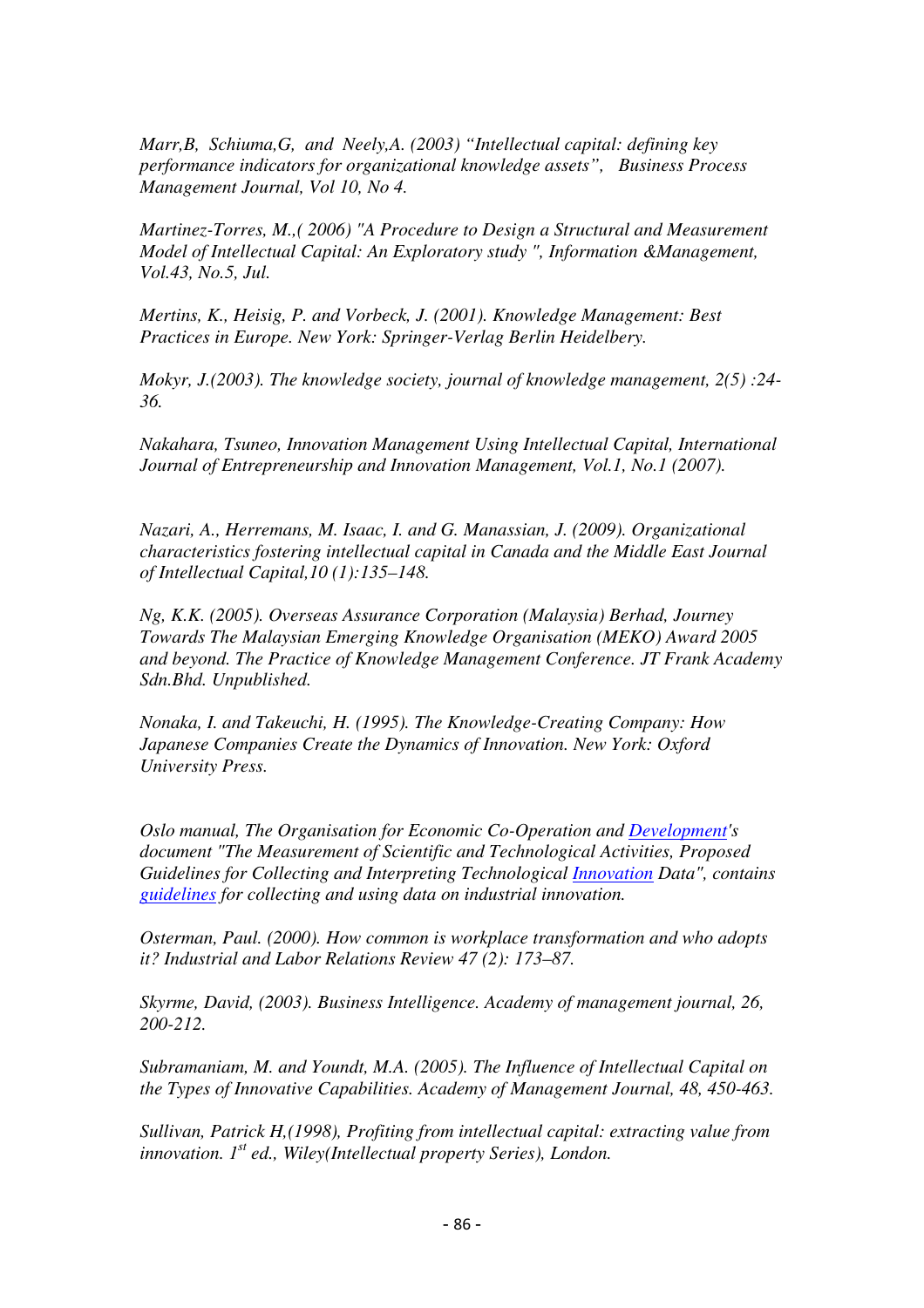*Thomas, A, Stewart, (2008), Intellectual Capital : The New Wealth of Organization,1st ed., Doubleday, New York.* 

*WIPO, The World Intellectual Property Organization (WIPO) is one of the 16 specialized agencies of the United Nations. WIPO was created in 1967 "to encourage creative activity, to promote the protection of intellectual property throughout the world.* 

*Yahya, S. and Goh, W.K. (2002), "Managing human resources toward achieving knowledge management", Journal of Knowledge Management, Vol. 6 No. 5, pp. 457- 68.*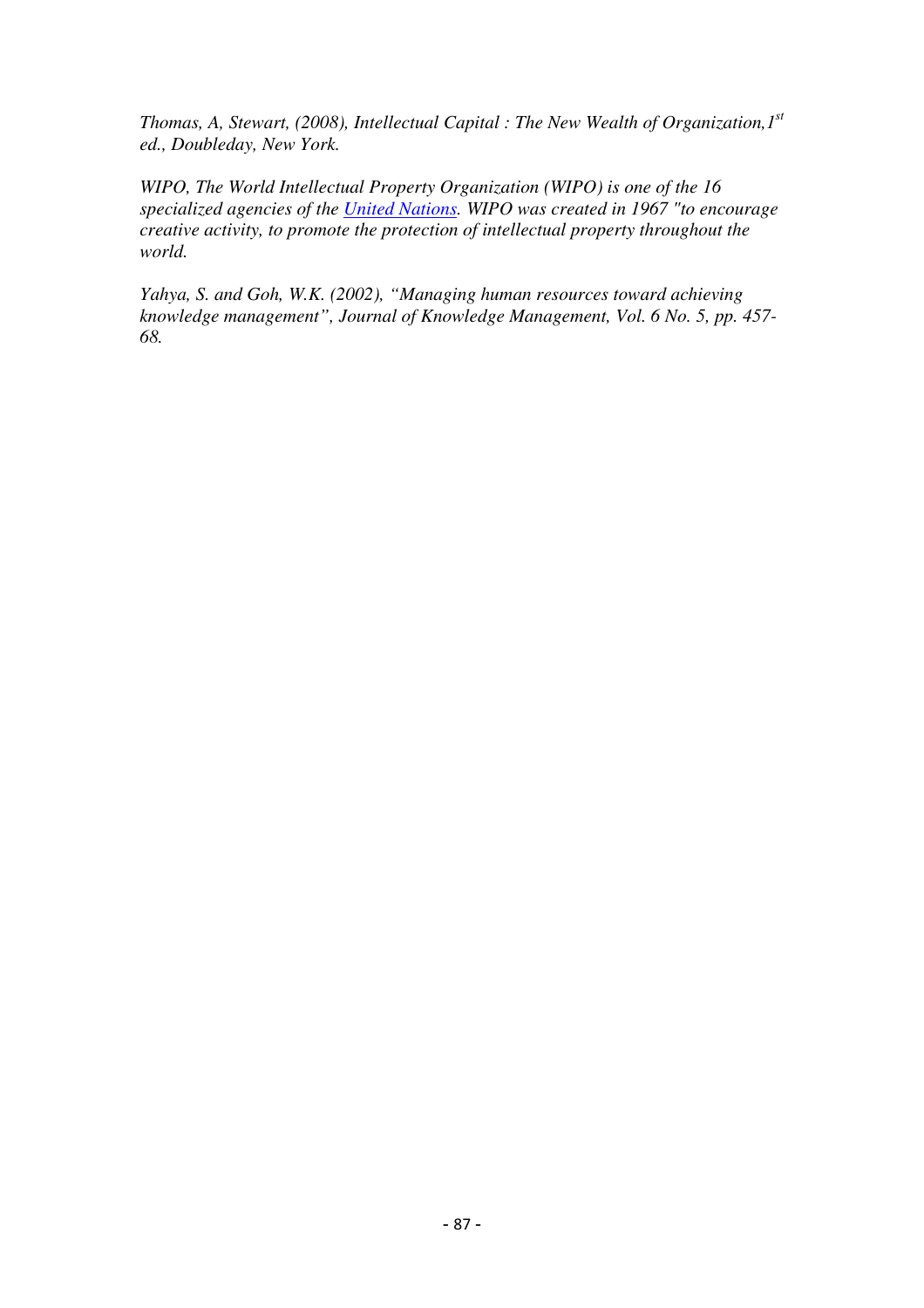# List of Appendixes

# **Appendix (1): Questionnaire Arbitrators**

**Appendix (2): Study tool (questionnaire)**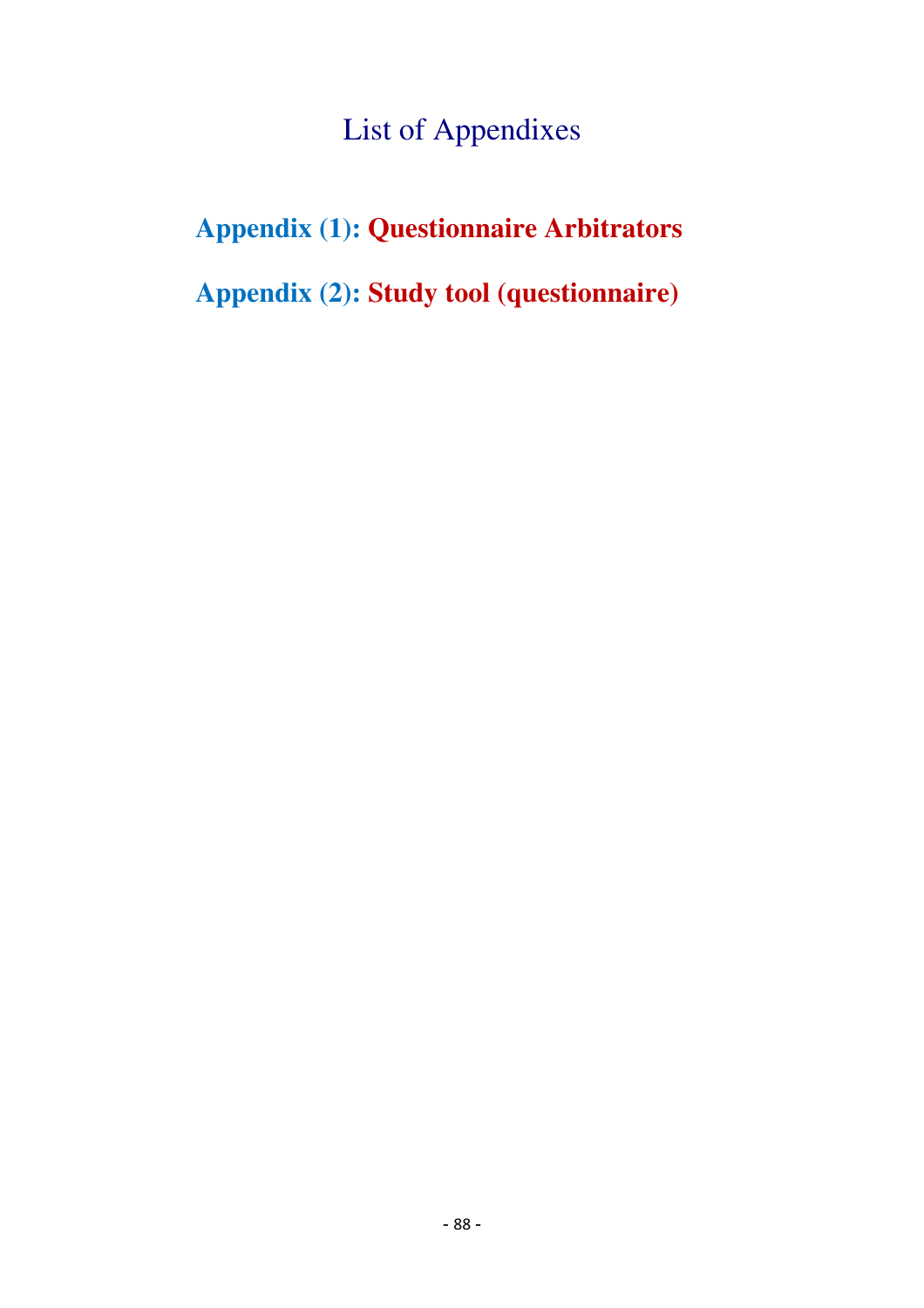# **Appendix (1)**

## **List of questionnaire Arbitrators**

| No.         | Name & scientific title | <b>Major</b>                    | <b>University</b>  |
|-------------|-------------------------|---------------------------------|--------------------|
|             | Prof. Najm AL-Azawi     | <b>Business Administration</b>  | Middle East        |
| $\mathbf 2$ | Dr. Hamza Hrem          | <b>Business Administration</b>  | Middle East        |
| 3           | Dr. Ashraf Bani Mhammad | <b>Business Administration</b>  | <b>Middle East</b> |
|             | Dr. Ali Abbas           | <b>Business Administration</b>  | <b>Middle East</b> |
|             | Dr. Mahfooz Jode        | Marketing                       | Applied<br>Science |
| 6           | Dr. Mohammed Emrair     | <b>Business Administrattion</b> | Applied<br>Science |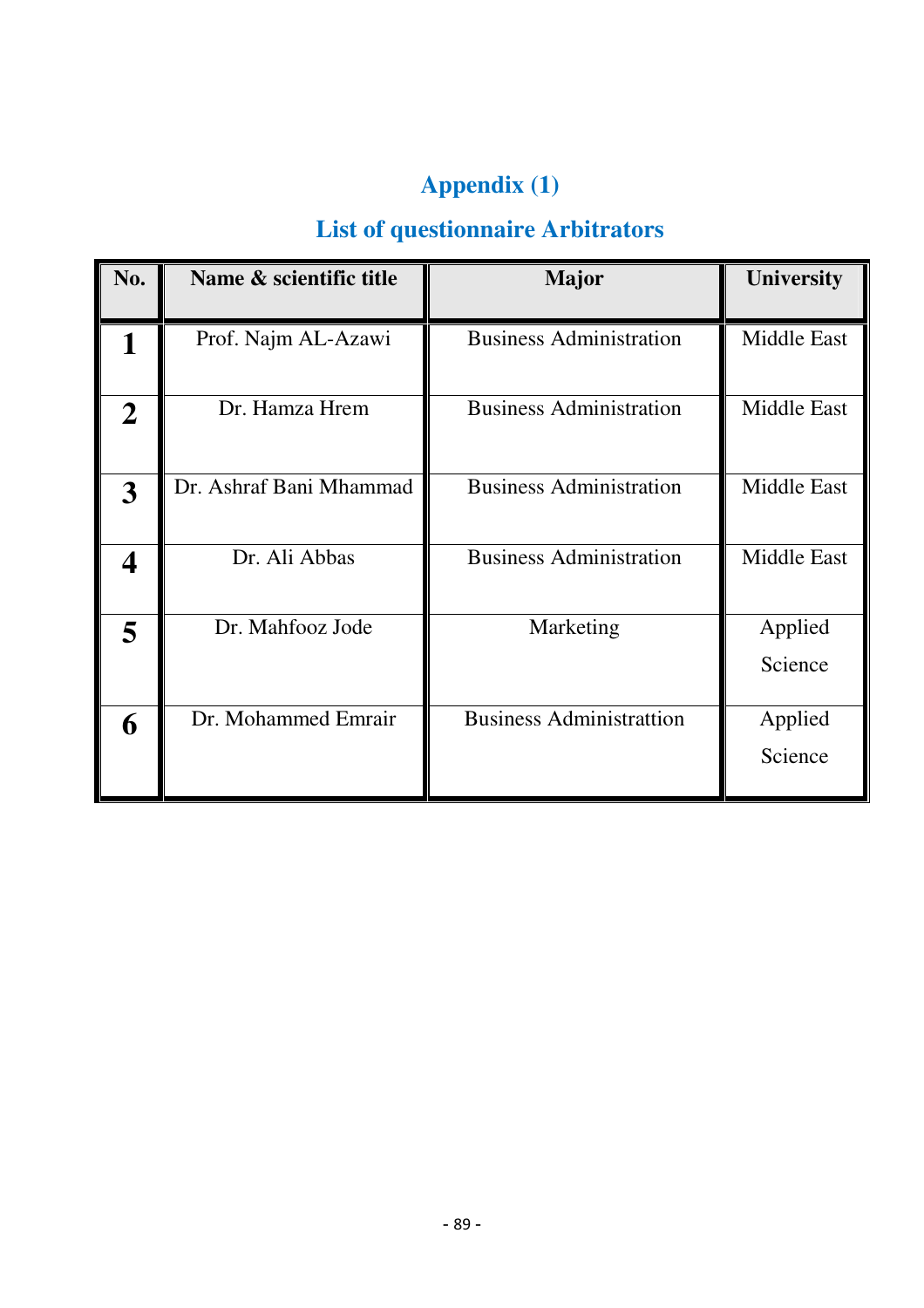# **Appendix (2) Study Tool (Questionnaire)**  The Impact on Structural Capital on Product Innovation

## **Empirical Study on Dental Technology Laboratories in capital Amman**

As a part of Thesis Submitted in Partial Fulfillment of the Requirements for the Master degree of Business Administration

**Laila Wael Hamad** 

**Supervisor** 

**Dr. Younes Megdadi**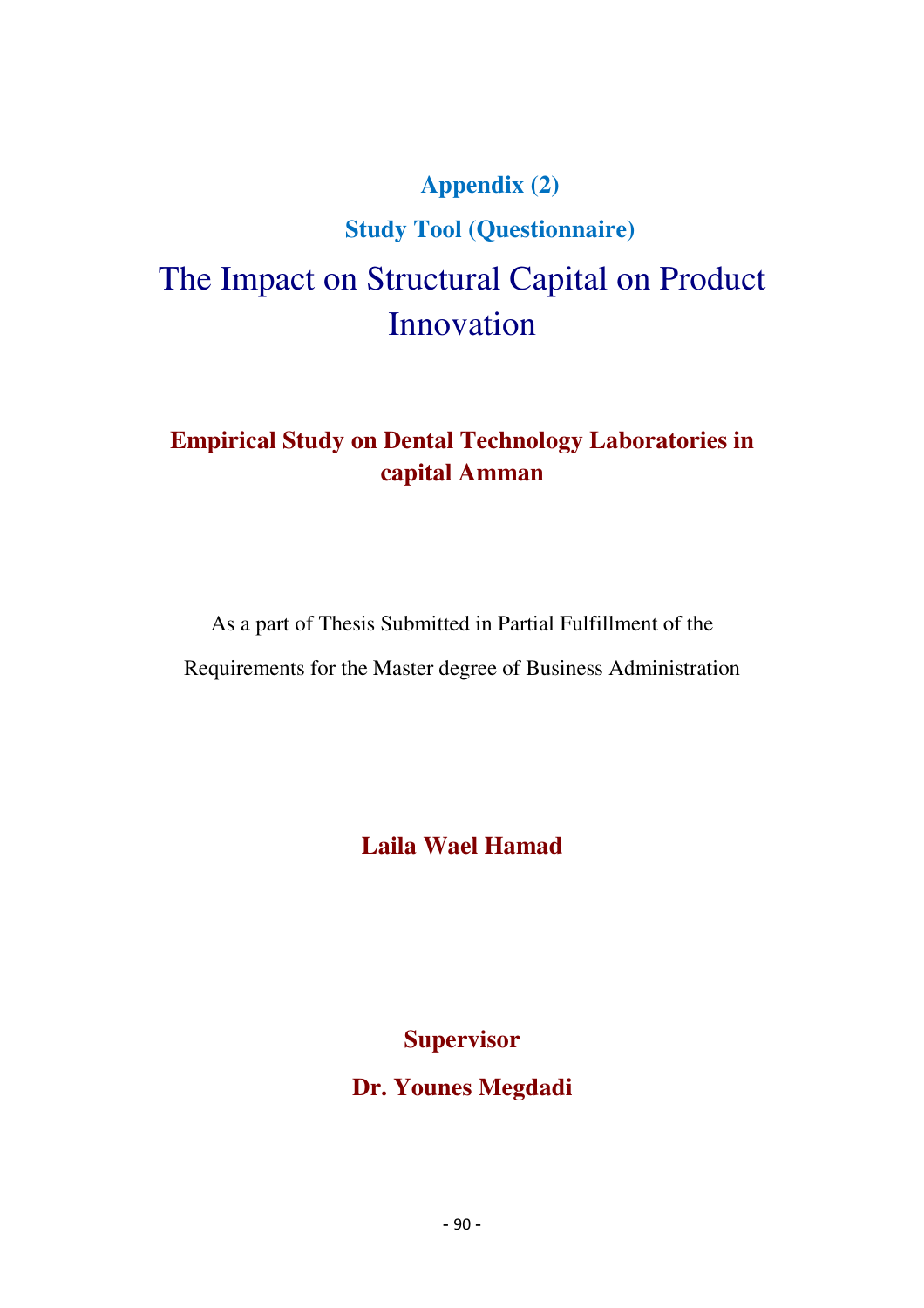*Mr/Mrs….…………………….Greeting*

 This questionnaire is part of a study carried out by the researcher, to obtain a master degree majoring in management.

 Please answer the paragraphs of the resolution attached honestly and objectively, by ticking  $(\sqrt{})$  in the field that you deem appropriate, with the knowledge that this questionnaire is prepared for the purposes of scientific research, and will be dealt with information confidentially.

## Laila Wael Hamad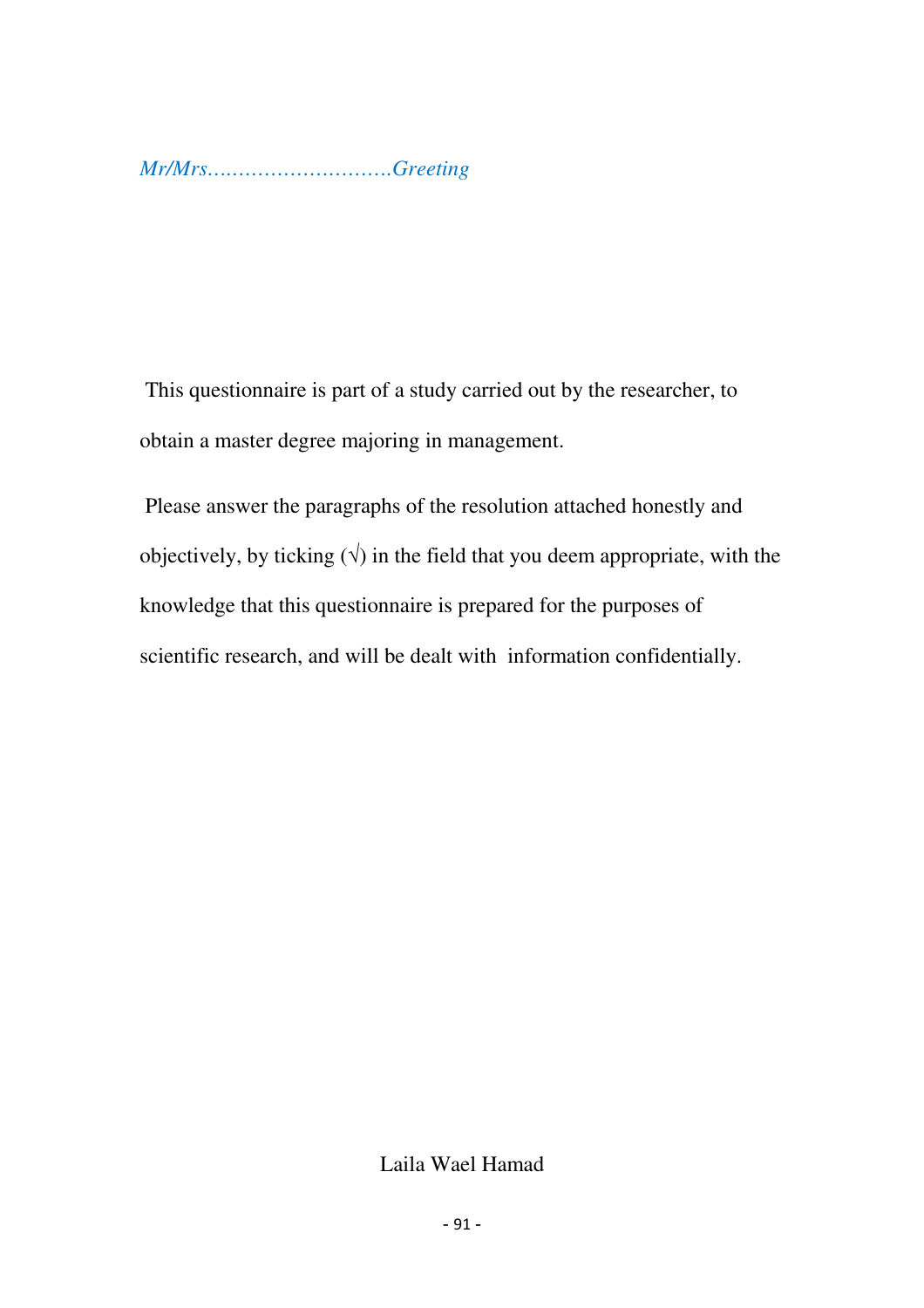### **Part (1):Demographic Information**

### **Sex:**

□Male

 $\Box$ Female

## **Years of Experience:**

□Less than 5 years

 $\square$ 5-10 years

More than 10 years

### **Qualification:**

Diploma

Bachelor

 $\Box$ Master degree

 $\Box$ PHD

### **Career Center:**

General Manager

Head Manager

Employee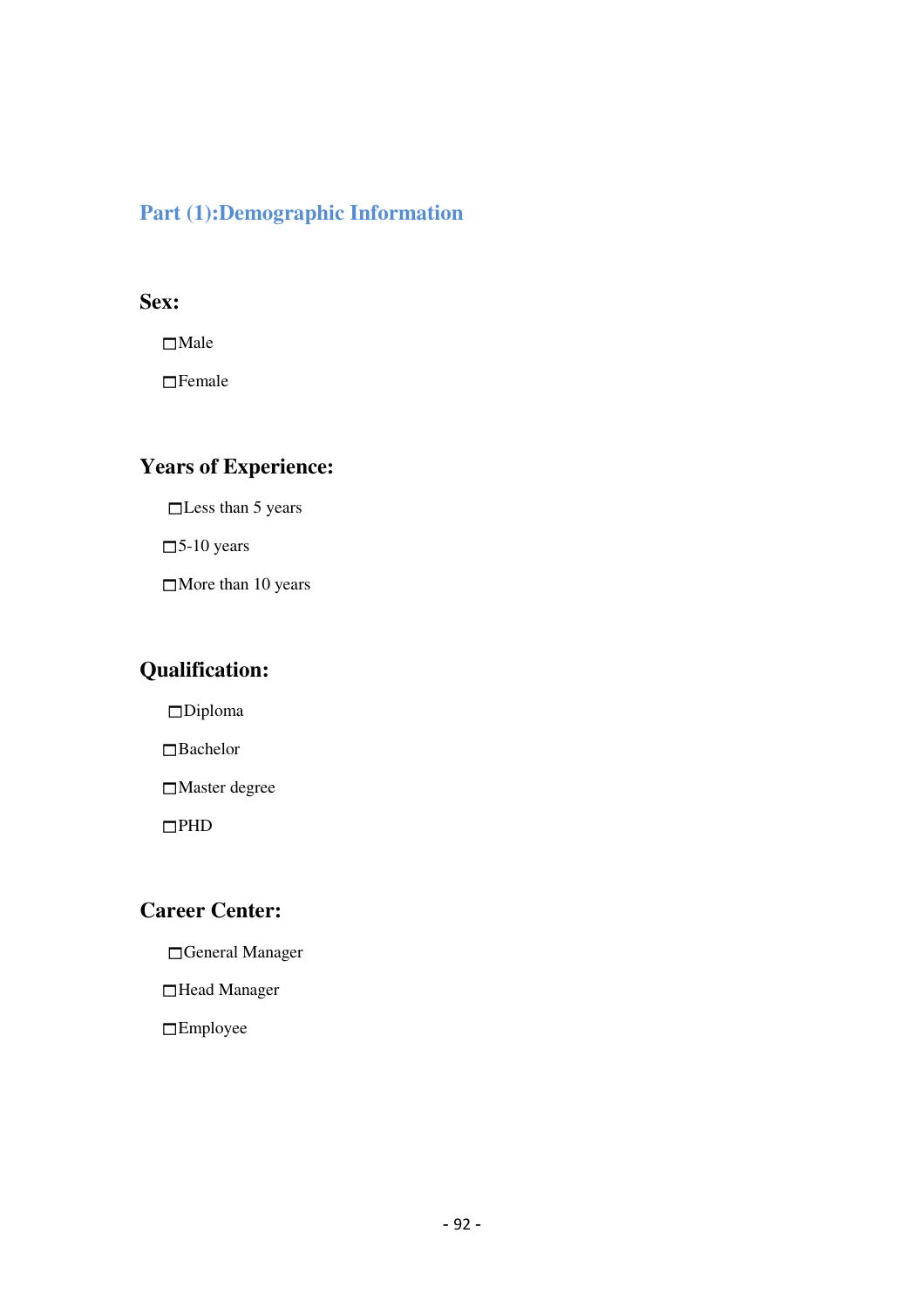### **Procedural definitions help to fill the questionnaire:**

#### **Structural capital:**

 The knowledge that stays within the firm. It comprises organizational routines, procedures, systems, cultures and databases. It belongs to the company as a whole and can be reproduced and shared.

#### **Patents:**

 The right to entrust grants for invention, which is a product or process in which a new way for the work of something, or provide a technical solution to a new problem where it refers to an exclusive right granted to anyone who invents any new, useful, and non-obvious process, machine, article of manufacture, or composition of matter, or any new and useful improvement thereof, and claims that right in a formal patent application. Patent is the right to prevent others from making, using, selling, or distributing the patented invention without permission.

#### **Database:**

s that manage data and allows fast storage and retrieval of that data Application when needed. The term database implies that the data is managed to some level of quality (measured in terms of accuracy, availability, usability, and resilience).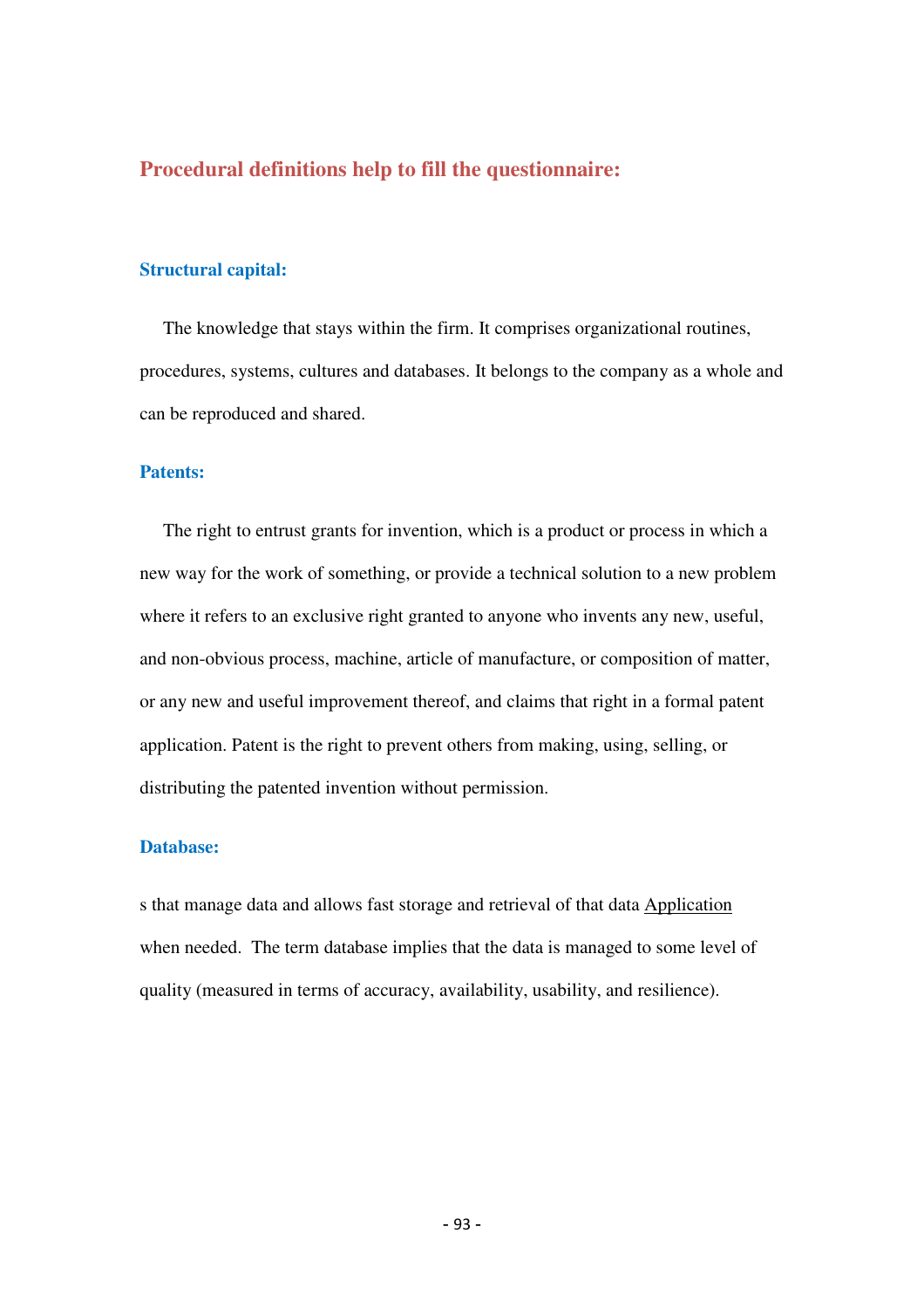#### **Information Systems:**

 The means by which people and organizations, utilizing technologies, gather, process, store, use and disseminate information, in a way that allows maximum use of knowledge and data.

### **Innovation:**

The implementation of a new solution aiming at enhancing its competitive , or emergent position, performance, or its know-how. It may refer to incremental, radical and revolutionary changes in thinking, products, processes, or organizations.

## **Part (2): Structural Capital**

### **Factor One: Database**

|                | Paragraph                                                                                                                                      | <b>Strongly</b> | Agree | <b>Neutral</b> | <b>Disagree</b> | <b>Strongly</b> |
|----------------|------------------------------------------------------------------------------------------------------------------------------------------------|-----------------|-------|----------------|-----------------|-----------------|
|                |                                                                                                                                                | agree           |       |                |                 | disagree        |
| $\mathbf{1}$   | Databases available in the<br>laboratory and include<br>interactive models to<br>display the basic<br>information in an easy and<br>simple way |                 |       |                |                 |                 |
| $\overline{2}$ | Databases provide<br>information in the<br>laboratory with a high<br>degree of accuracy and<br>reliability                                     |                 |       |                |                 |                 |
| $\overline{3}$ | The use of databases in the<br>laboratory provide basic<br>information for decision-<br>making                                                 |                 |       |                |                 |                 |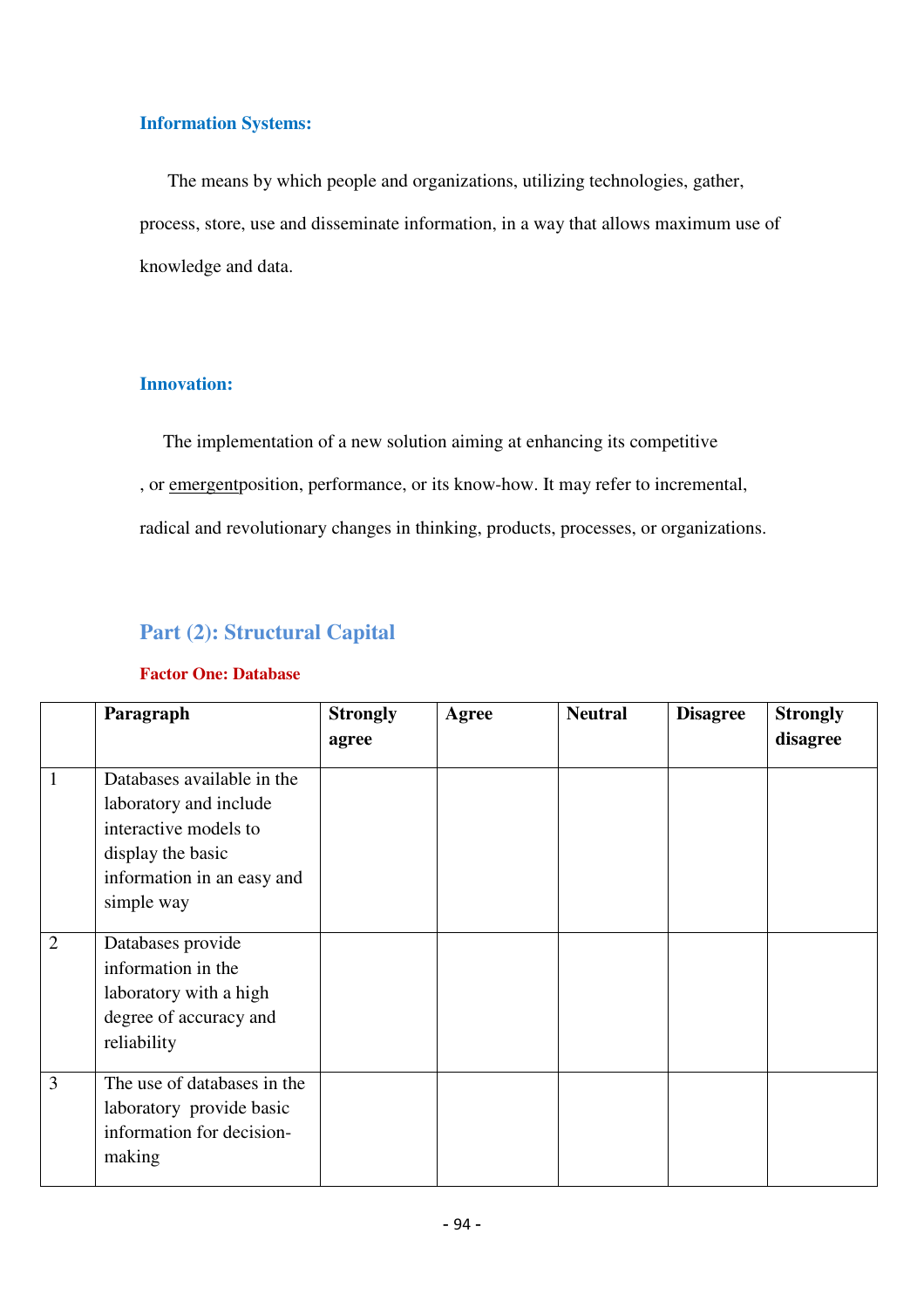| $\overline{4}$ | Databases contribute in the<br>delivery of information<br>without conflict and<br>duplication                                                            |  |  |  |
|----------------|----------------------------------------------------------------------------------------------------------------------------------------------------------|--|--|--|
| 5              | Use of databases in the<br>laboratory contributes to<br>the provision of<br>information at lower cost<br>and higher speed                                |  |  |  |
| 6              | Database in the modern<br>laboratory is being<br>developed continuously to<br>keep up with changes and<br>developments in and<br>outside the institution |  |  |  |
| 7              | The database covers all<br>areas and applications<br>available                                                                                           |  |  |  |
| $8\,$          | There is a capability of the<br>database for change and<br>adjustment as needed by<br>workers in the laboratory                                          |  |  |  |
| 9              | Database can retrieve data<br>and information in the case<br>of loss                                                                                     |  |  |  |

## **Factor Two: Information system**

|    | Paragraph                                                                                                                                | <b>Strongly</b><br>agree | Agree | <b>Neutral</b> | <b>Disagree</b> | <b>Strongly</b><br>disagree |
|----|------------------------------------------------------------------------------------------------------------------------------------------|--------------------------|-------|----------------|-----------------|-----------------------------|
| 10 | Information system works<br>to direct efforts and<br>employ them for the<br>purposes of the speed of<br>achievement in the<br>laboratory |                          |       |                |                 |                             |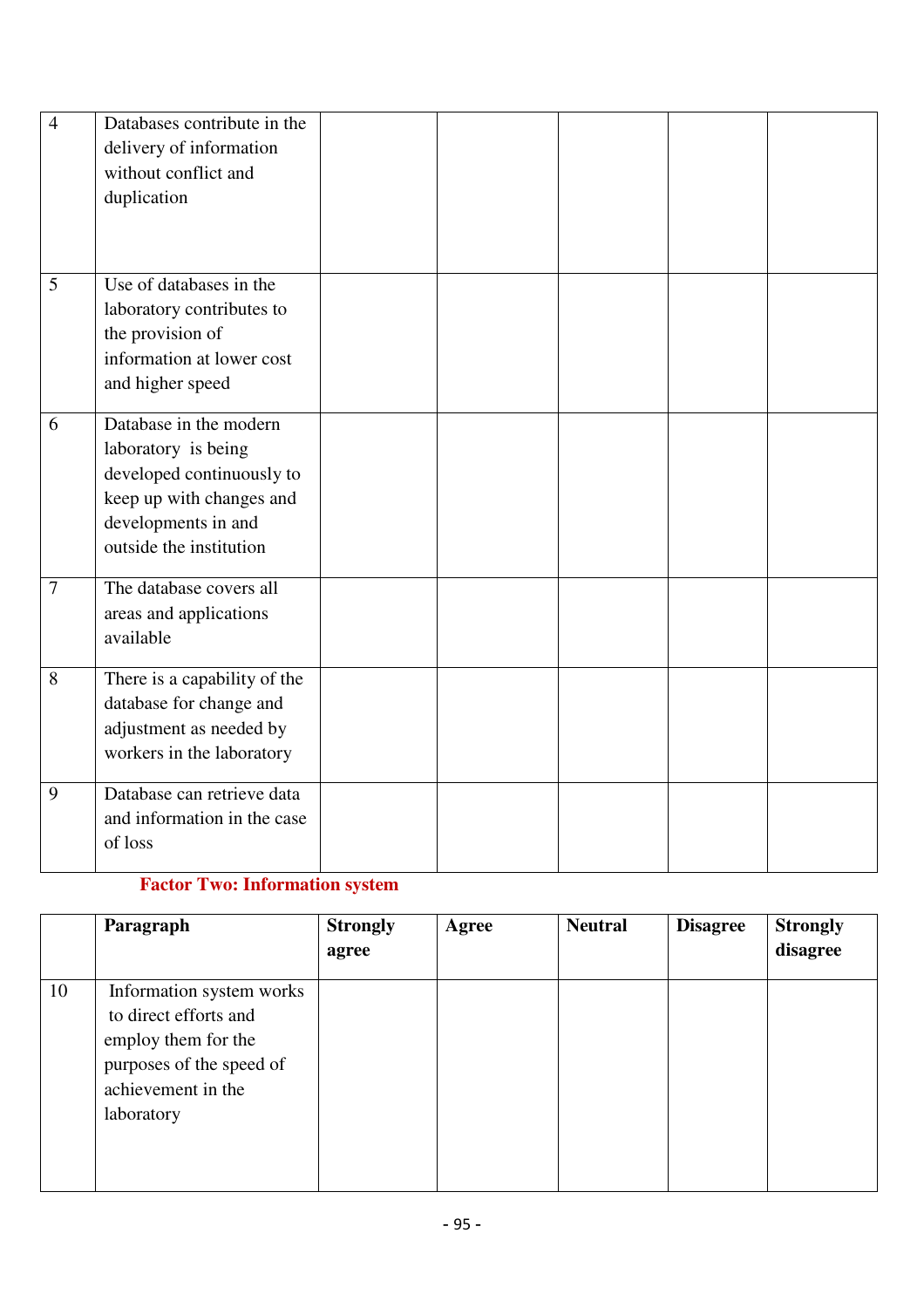| 11<br>12 | Information systems<br>provide clear guidance for<br>staff on how to work<br>Information system<br>applications match the size<br>of the work to be done                      |  |  |  |
|----------|-------------------------------------------------------------------------------------------------------------------------------------------------------------------------------|--|--|--|
| 13       | Decision of product<br>innovation is based on the<br>data provided by the<br>information system in the<br>laboratory                                                          |  |  |  |
| 14       | Administrative decisions<br>are made on the basis of<br>information contained in<br>periodic reports                                                                          |  |  |  |
| 15       | There are basis for the<br>classification and<br>arrangement of information<br>within the information<br>system available in the<br>laboratory                                |  |  |  |
| 16       | Information system is<br>updated periodically and<br>continuously in the<br>laboratory                                                                                        |  |  |  |
| 17       | Information system<br>provides information and<br>useful help in solving<br>business problems                                                                                 |  |  |  |
| 18       | The information provided<br>by the information system<br>is characterized by a high<br>degree of detail, which<br>helps to make decisions<br>during the innovation<br>process |  |  |  |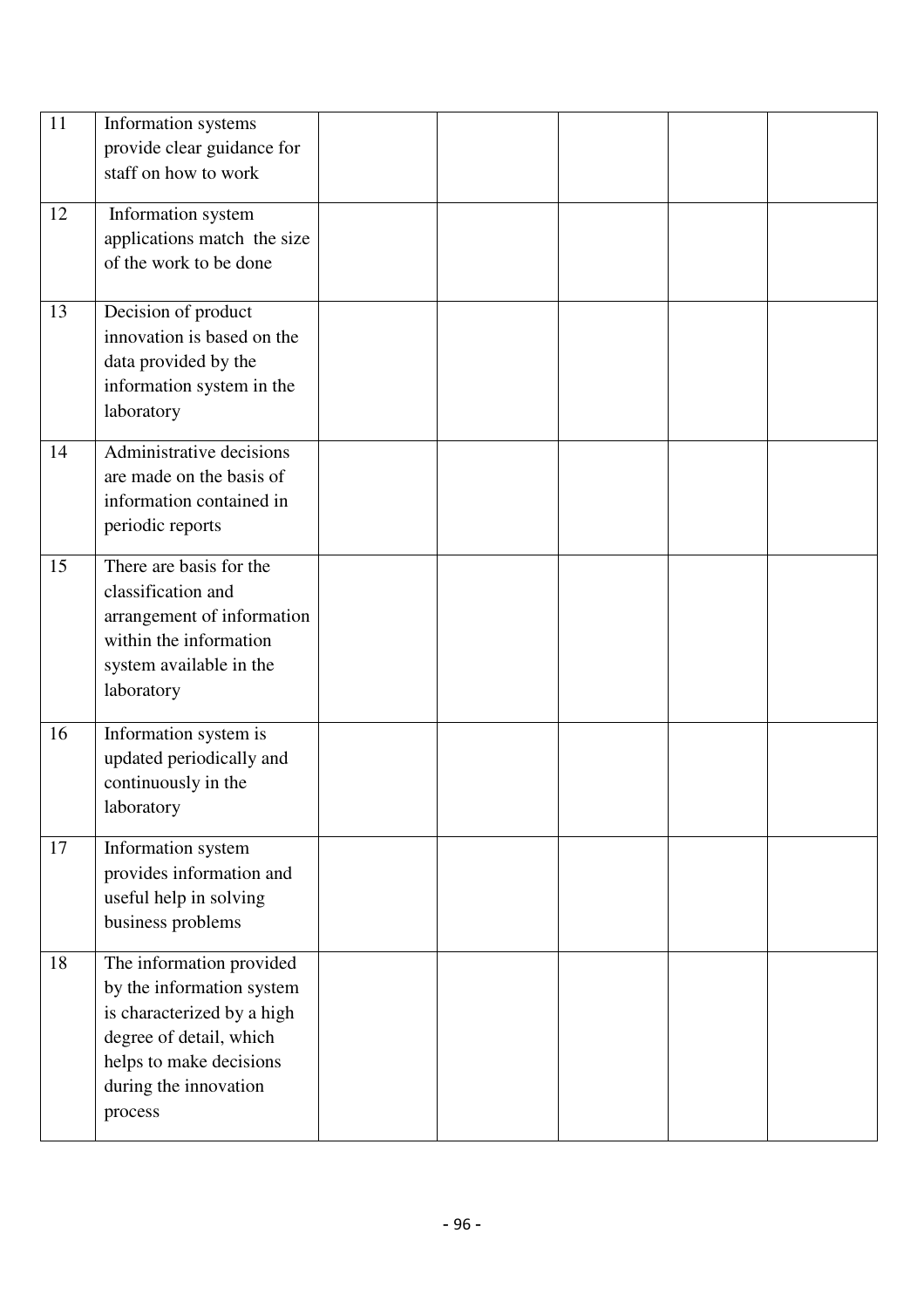## **Factor Three: Patents**

|    | Paragraph                                                                                                                                  | <b>Strongly</b><br>agree | <b>Agree</b> | <b>Neutral</b> | <b>Disagree</b> | <b>Strongly</b><br>disagree |
|----|--------------------------------------------------------------------------------------------------------------------------------------------|--------------------------|--------------|----------------|-----------------|-----------------------------|
| 19 | There is documentation of<br>ideas reached by the staff<br>at the concerned<br>authorities to ensure their<br>intellectual property rights |                          |              |                |                 |                             |
| 20 | There is documentation of<br>the achievements of<br>workers in the laboratory<br>to the bodies and regional<br>institutions                |                          |              |                |                 |                             |
| 21 | There is documentation of<br>the achievements of staff<br>in the development area, at<br>the institutions of<br>international bodies       |                          |              |                |                 |                             |
| 22 | Staff in the laboratory<br>meet with personnel and<br>professional bodies to<br>discuss their contributions<br>in product development      |                          |              |                |                 |                             |

## **Part (3): Product Innovation**

|              | Paragraph                                                             | <b>Strongly</b><br>agree | Agree | <b>Neutral</b> | <b>Disagree</b> | <b>Strongly</b><br>disagree |
|--------------|-----------------------------------------------------------------------|--------------------------|-------|----------------|-----------------|-----------------------------|
| $\mathbf{1}$ | Workers can put new ideas<br>in the laboratory without<br>limitations |                          |       |                |                 |                             |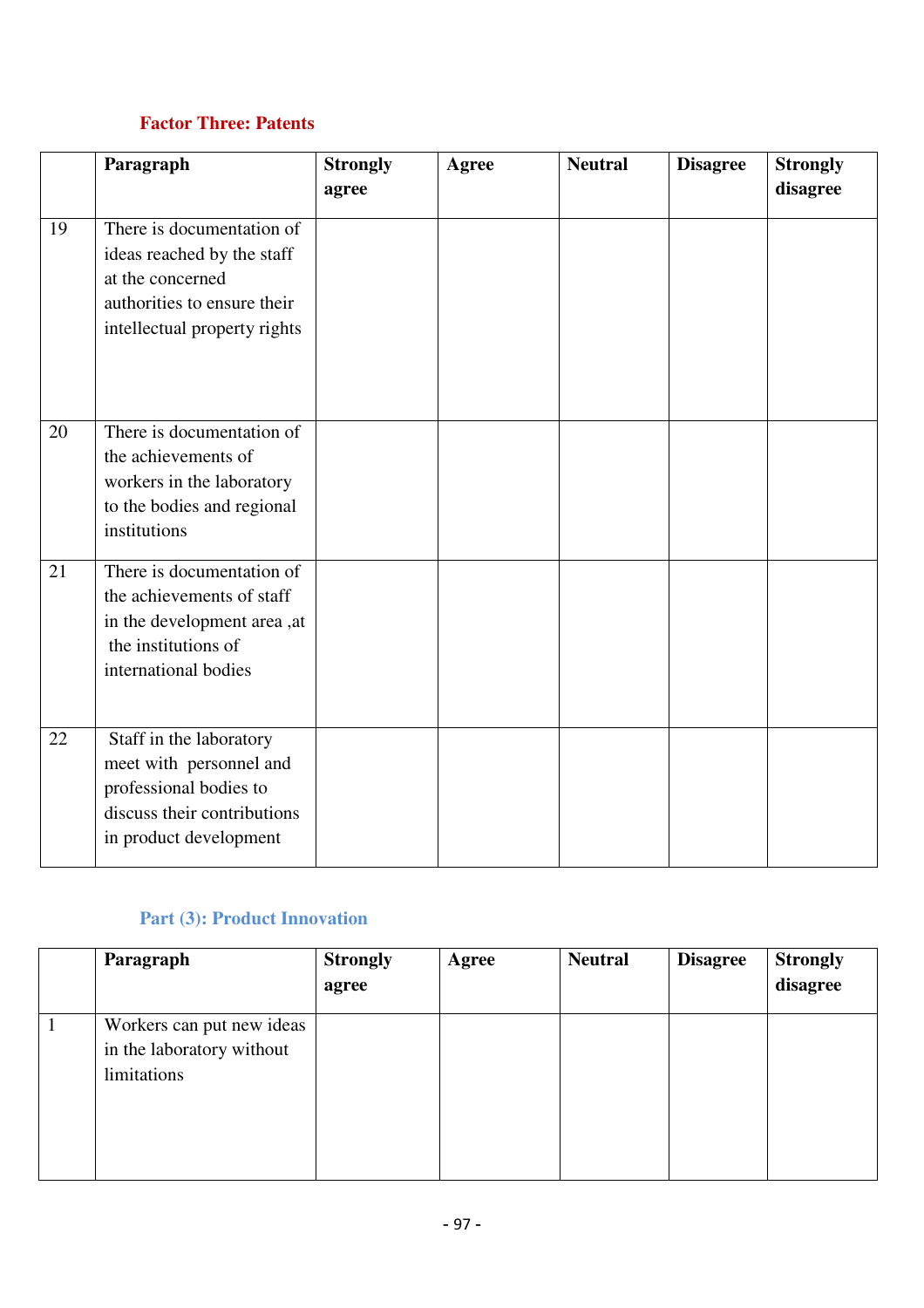| $\overline{2}$ | workers in the laboratory<br>has groups of new ideas<br>that aim to develop<br>products at the laboratory   |  |  |  |
|----------------|-------------------------------------------------------------------------------------------------------------|--|--|--|
| 3              | Products in the laboratory<br>are developed and<br>produced in a new way                                    |  |  |  |
| $\overline{4}$ | Developed tools and<br>services are used in the<br>laboratory to develop the<br>ideas of the workers        |  |  |  |
| 5              | Workers in the laboratory<br>are heavily interested in<br>the development of their<br>products              |  |  |  |
| 6              | workers in the laboratory<br>seek to innovative their<br>products                                           |  |  |  |
| $\overline{7}$ | The laboratory adapts with<br>the changes that occur in<br>the external environment<br>through new products |  |  |  |
| 8              | Innovation in products<br>contributes in increasing<br>profits of production                                |  |  |  |
| 9              | Innovation in products<br>contributes in production<br>time reduction                                       |  |  |  |
| 10             | Innovation in products<br>contributes in improving<br>product quality and<br>efficiency                     |  |  |  |
| 11             | Workers in the laboratory<br>use their own designs in<br>the manufacture of their<br>products               |  |  |  |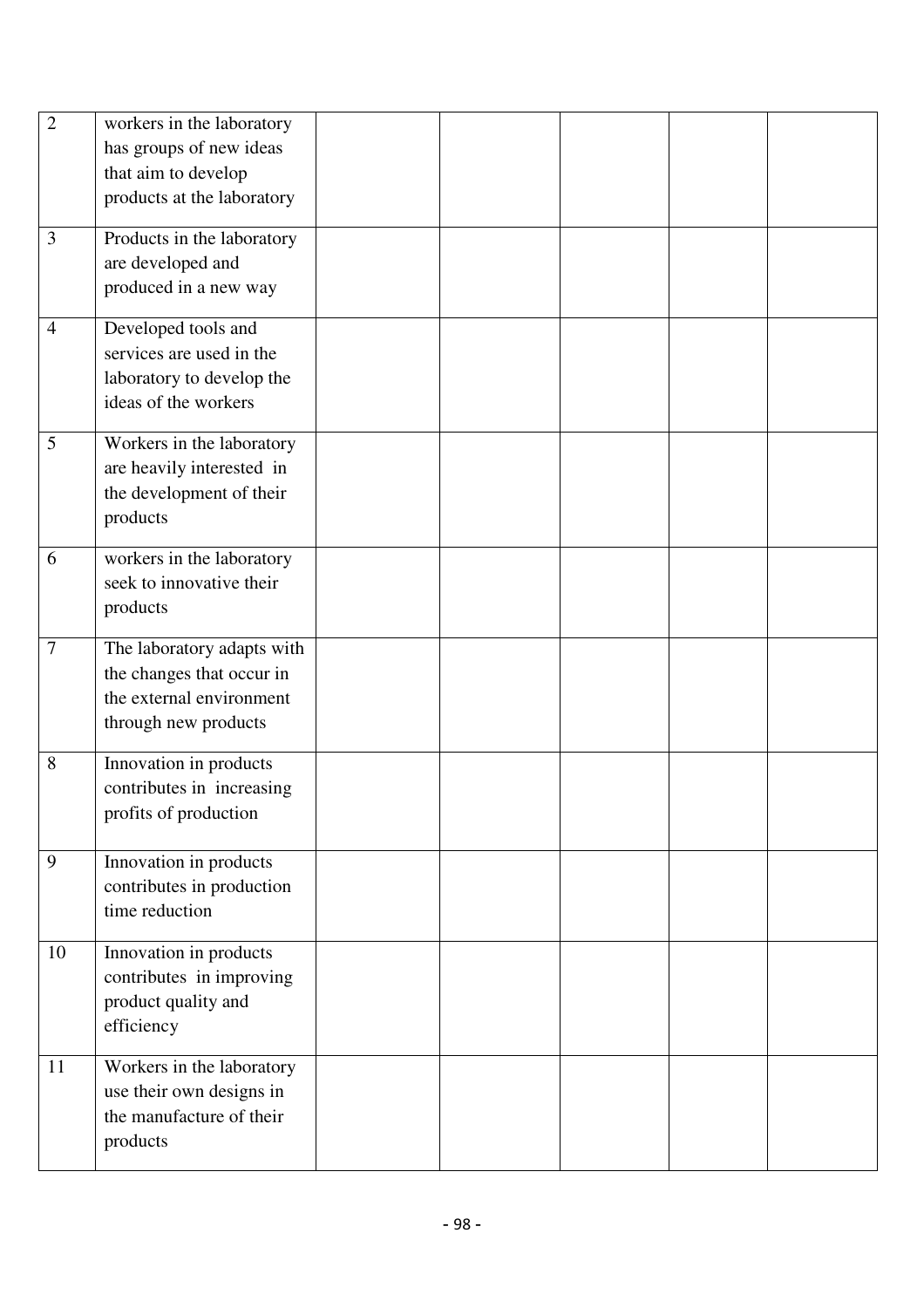| 12 | Workers in the laboratory  |  |  |  |
|----|----------------------------|--|--|--|
|    | use methods they           |  |  |  |
|    | innovated in the           |  |  |  |
|    | manufacture of their       |  |  |  |
|    | products                   |  |  |  |
|    |                            |  |  |  |
| 13 | There is a further         |  |  |  |
|    | innovation of new          |  |  |  |
|    | materials, used in the     |  |  |  |
|    | manufacture of products    |  |  |  |
|    | within the laboratory      |  |  |  |
|    |                            |  |  |  |
| 14 | There is a further         |  |  |  |
|    | innovation of new tools,   |  |  |  |
|    | used in the manufacture of |  |  |  |
|    | products within the        |  |  |  |
|    | laboratory                 |  |  |  |
| 15 | Workers in the laboratory  |  |  |  |
|    | seek to know the needs of  |  |  |  |
|    | customers and convert      |  |  |  |
|    |                            |  |  |  |
|    | them into products         |  |  |  |
| 16 | There is an innovation in  |  |  |  |
|    | the products of the        |  |  |  |
|    | laboratory to service      |  |  |  |
|    | different requirements     |  |  |  |
|    |                            |  |  |  |
| 17 |                            |  |  |  |
|    |                            |  |  |  |
|    | There is an innovation in  |  |  |  |
|    | the processes used in the  |  |  |  |
|    | laboratory to develop new  |  |  |  |
|    | products                   |  |  |  |
|    |                            |  |  |  |
|    |                            |  |  |  |
|    |                            |  |  |  |
|    |                            |  |  |  |
|    |                            |  |  |  |
|    |                            |  |  |  |
|    |                            |  |  |  |
|    |                            |  |  |  |
|    |                            |  |  |  |
|    |                            |  |  |  |
|    |                            |  |  |  |